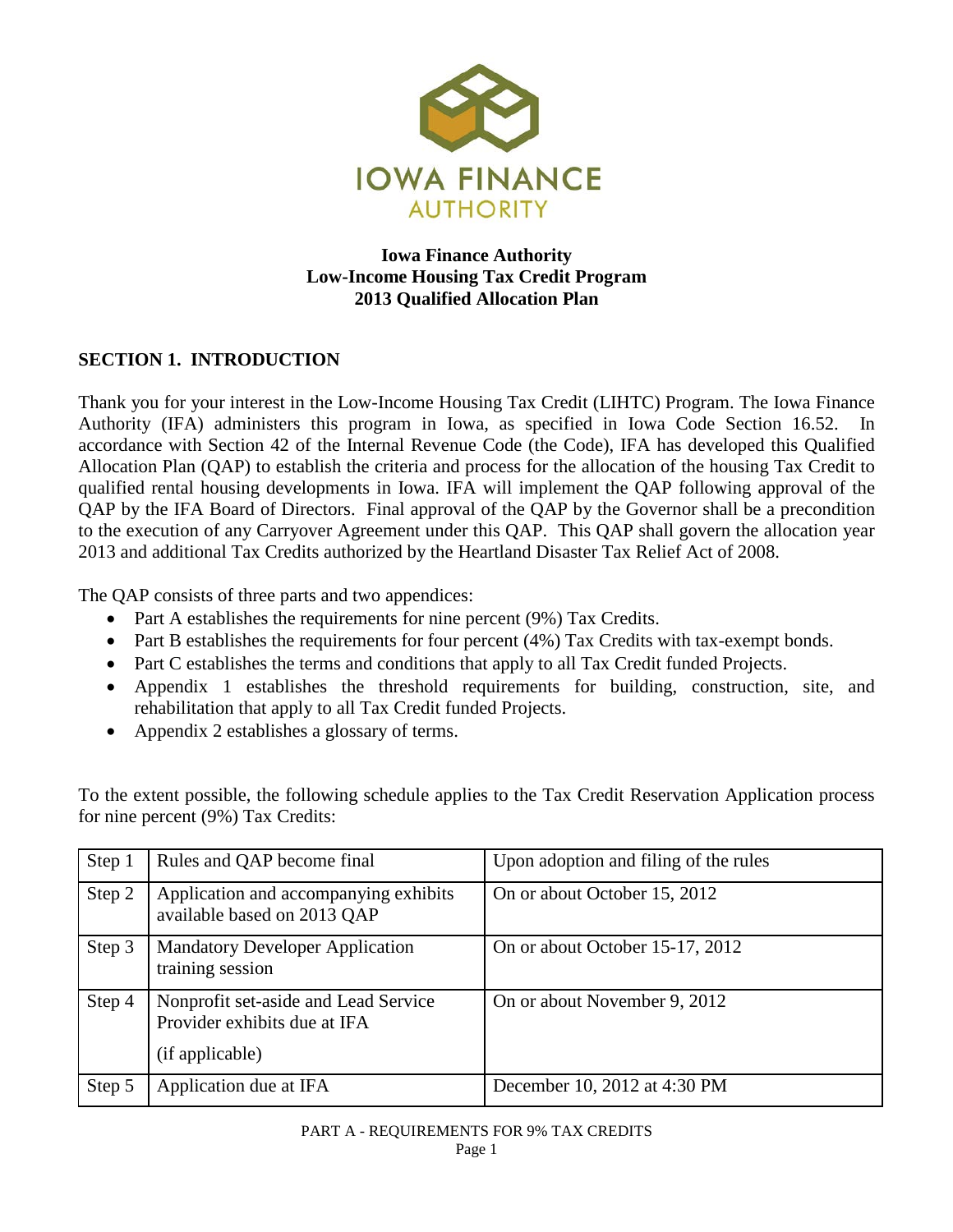| Step 6 | <b>IFA Tax Credit Reservation</b><br>recommendations presented to Board                        | March 2013 IFA Board of Directors meeting            |
|--------|------------------------------------------------------------------------------------------------|------------------------------------------------------|
| Step 7 | Issuance of 2013 Carryover Agreements                                                          | On or about May 31, 2013                             |
| Step 8 | 10% Test Submission due: Taxpayer<br>incurs 10% of the taxpayer's reasonably<br>expected basis | 10 months following date of Carryover<br>Reservation |
| Step 9 | Form 8609 Application package due to<br><b>IFA</b>                                             | By November 1 of the first year credit period        |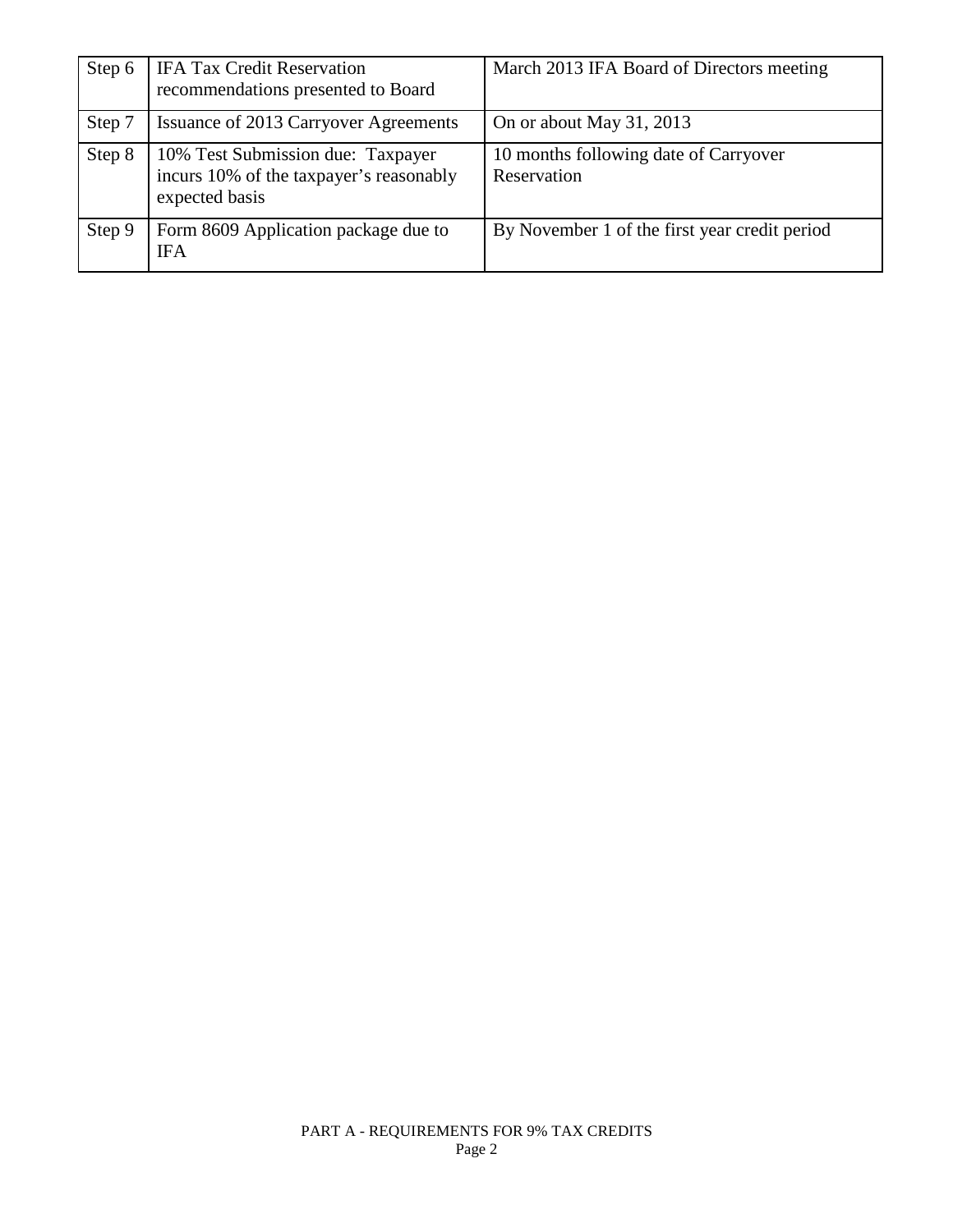## **PART A – REQUIREMENTS FOR 9% TAX CREDITS**

### **SECTION 2. TAX CREDIT RESERVATION AND ALLOCATION PROCESS**

**2.1 Amount of Tax Credit to be Allocated.** The amount of annual Tax Credit ("Per Capita Tax Credit") authority is based on a per-capita amount derived from population estimates released by the Internal Revenue Service (IRS). In allocation year 2012, IFA's Per Capita Tax Credit authority was \$6,549,663. 2013 Per-Capita Tax Credit is yet to be determined. In addition to Per Capita Tax Credit, IFA may have returned Tax Credit from previous Tax Credit years to allocate. IFA may also elect not to allocate a de minimis amount of Tax Credits.

**2.2 Set-Asides.** There will be one pool of Tax Credit with five set-asides in 2013. These setasides are Nonprofit, Community Housing Development Organization (CHDO), Preservation, Rural, and Rural Development Preservation Demonstration. With the exceptions of the Rural Development Preservation Demonstration set-aside, after filling the Nonprofit, CHDO, Preservation, and Rural set-asides, the remaining Tax Credits will be awarded in the General Pool. All set-asides are available at the opening of the Application period. An Applicant may apply for the Nonprofit, Preservation, CHDO, and Rural set-asides, and if those set-asides are filled and the Project remains unfunded, the Project may compete in the General Pool. For 2013, the set-aside percentages are:

> **2.2.1 Nonprofit Set-Aside.** Ten percent (10%) of the State housing Per Capita Tax Credit is set aside for Qualified Nonprofit Organizations. This Tax Credit amount cannot be used for any other purpose. IFA reserves the right to conduct due diligence to determine whether an Entity is a Qualified Nonprofit Organization.

> The Applicant is required to demonstrate the involvement of a Qualified Nonprofit Organization. To qualify, the Nonprofit must meet the following requirements:

1. The Nonprofit must have a IRC Section  $501(c)(3)$  or IRC Section  $501(c)(4)$ designation from the IRS and be qualified to do business in Iowa.

2. The Nonprofit cannot be formed by one or more individuals or for-profit entities for the principal purpose of being included in the Nonprofit Set-Aside. Nor can the Nonprofit be controlled by a for-profit organization. IFA may make a determination as to whether a Nonprofit is controlled by a for-profit.

3. The Nonprofit and/or parent Nonprofit organization must have as one of its exempt purposes the fostering of low-income housing and must have been so engaged for the two years prior to the Application submission date. The Application must demonstrate that the Nonprofits' programs include a low-income housing component. The Application must explain how the Nonprofit will accomplish its charitable purposes, as an organization that provides low-income housing, consistent with the safe harbor or the facts and circumstances test set forth in Rev. Proc. 96-32, 1996-1 C.B. 717.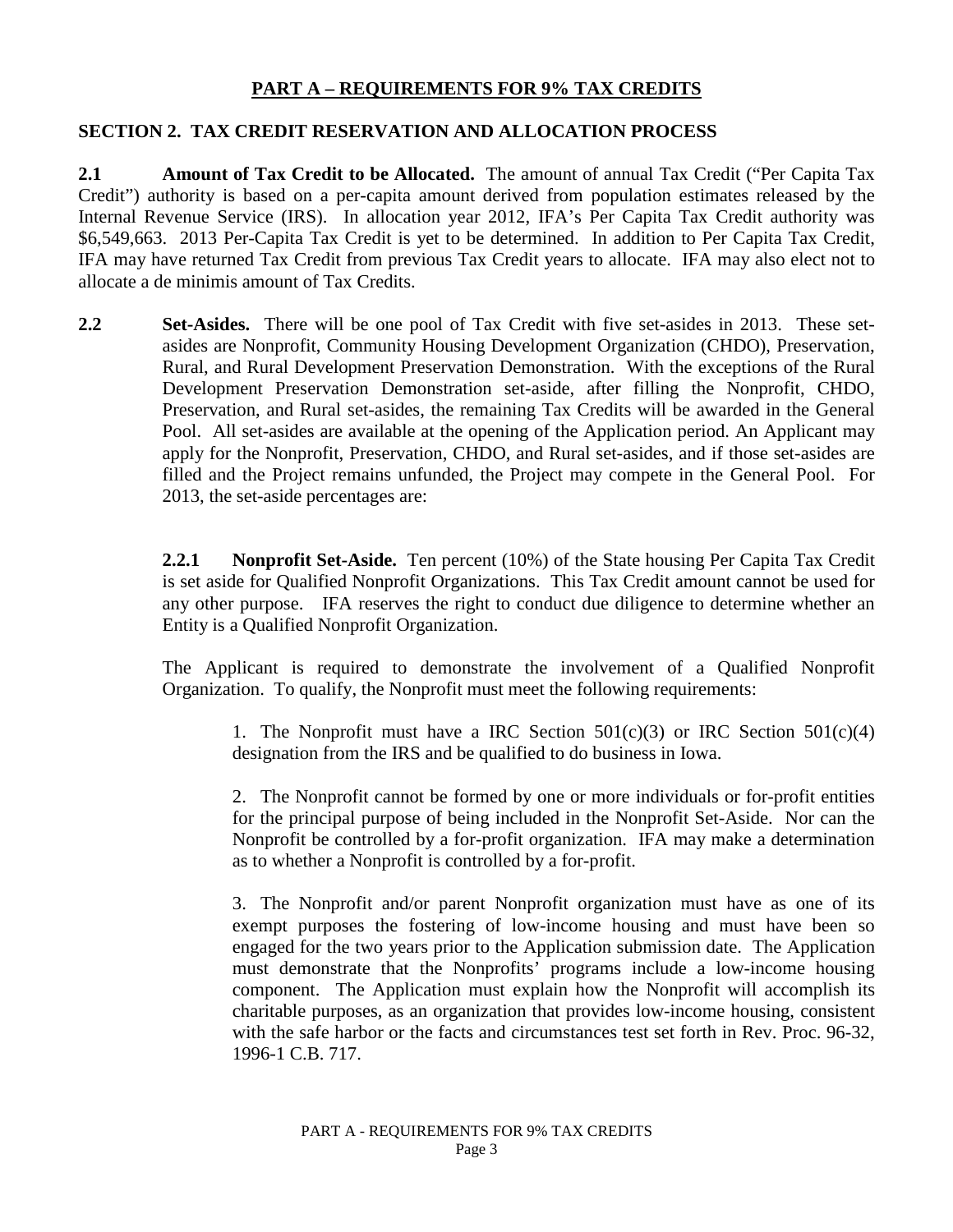4. The Nonprofit must be an Owner Representative, either directly as a General Partner or through a wholly owned subsidiary as defined in IRC Section  $42(h)(5)(d)(i)$  and (ii). If the Nonprofit is one of two or more Owner Representatives, each of the Owner Representatives must be a Nonprofit organization; only one of the Nonprofit Owner Representatives must have as one of its exempt purposes the fostering of low-income housing, and have been doing so for the two years prior to the Application submission date.

5. The Nonprofit must demonstrate its capacity and intention to materially participate (regular, continuous and substantial on-site involvement) in the operation of the Project throughout the Compliance Period.

6. The Nonprofit shall receive no less than fifty percent (50%) of the combined total of the Developer and Consultant Fee.

**2.2.2 Community Housing Development Organization (CHDO) Set-Aside.** Five percent (5%) of the State housing Per Capita Tax Credit is set aside for qualified CHDOs. IFA reserves the right to conduct due diligence to determine whether an entity is a qualified CHDO in the state of Iowa.

**2.2.3 Preservation Set-Aside.** Ten percent (10%) of the State Housing Per Capita Tax Credit is set aside for preservation of existing affordable properties where more than 50 percent (50%) of the units are currently income-restricted and rent-restricted to households at or below 60 percent (60%) area median income by Land Use Restrictive Agreement, Regulatory Agreement, or Section 8 project-based contract; or the entire Project is currently in the Section 515 Rural Rental Housing Program.

**2.2.4 Rural Set Aside.** Ten percent (10%) of the State housing Per Capita Tax Credit is set aside for projects located in a non-MSA city or county.

### **2.2.5 Noncompetitive Set-Asides**

**2.2.5.1 Rural Development Preservation Demonstration Set-Aside.** This setaside is for USDA-Rural Development Section 515 Rural Rental Housing Program properties that are at risk of losing affordability restrictions. No additional 2013 Per Capita Tax Credit is set aside; however, any credits that have not been awarded from the Rural Development Preservation Demonstration Set-Aside from the 2009 Second Amended Qualified Allocation Plan, the 2010 First Amended Qualified Allocation Plan, or the 2011 Qualified Allocation Plan not to exceed ten percent (10%) of the 2009, 2010, and 2011 State housing Per Capita Tax Credits, shall be carried forward for the purpose of preserving USDA-Rural Development Section 515 properties during the current allocation round. In the event the Board determines that the RD Preservation Demonstration Set-Aside is not performing up to expectations, the Board may, in its discretion, redirect all or a portion of the credits from the set-aside for other uses, including transfer to the general pool.

In order to be eligible for consideration of a reservation of LIHTC, IFA staff, USDA-RD staff, and the Applicant must work together to address issues, concerns, and/or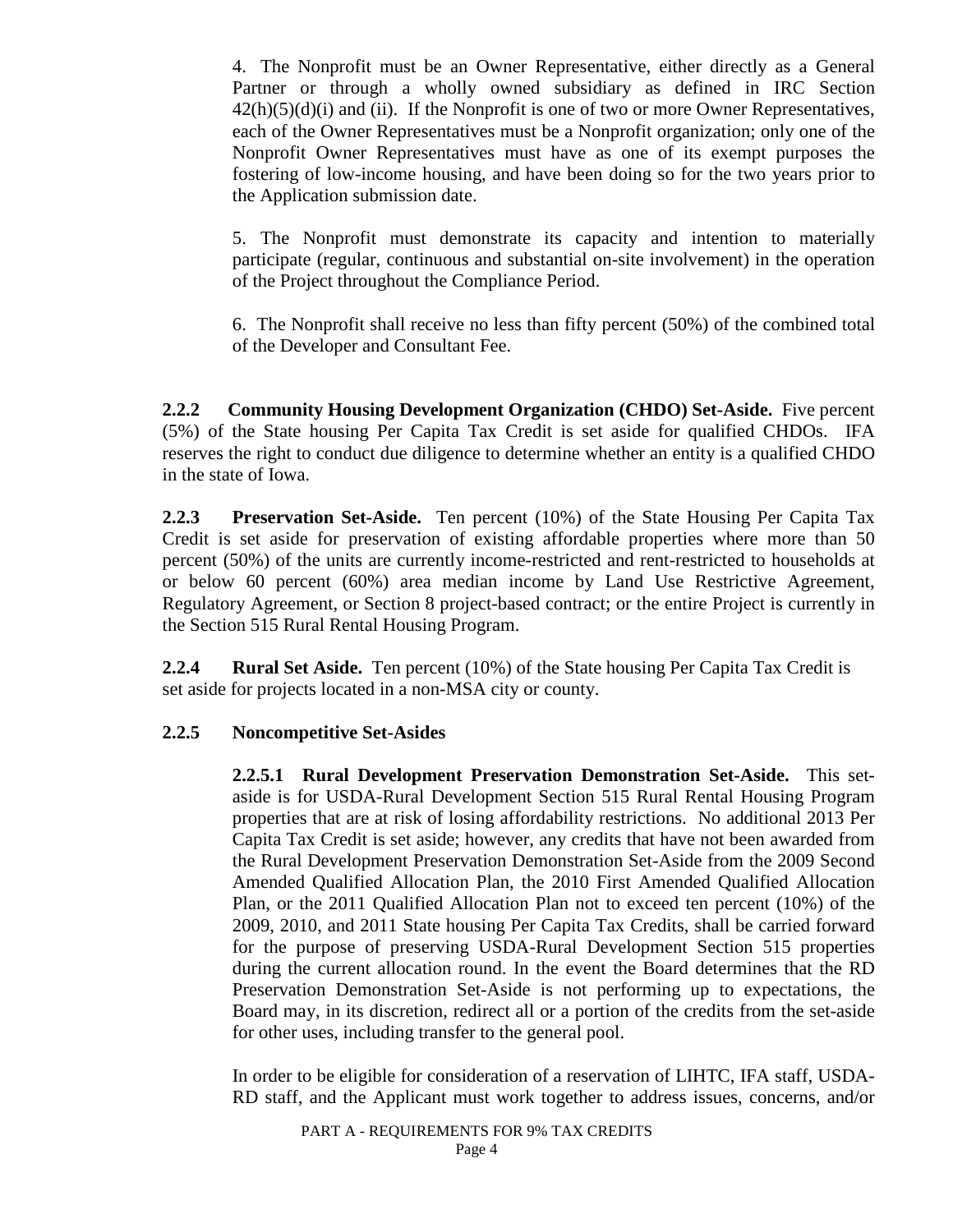additional requirements of the Rural Development Preservation Demonstration Program. Projects will be selected to participate in the Demonstration Program through a Request for Proposal process, and when a Project is selected, the Project team will meet with IFA and USDA Rural Development State office staff to prepare a final Application for the Demonstration Program. The timeline for allocation will be established in the Request for Proposal process, and will be dependent primarily on whether the Project is ready to proceed with a funding request. Those accepted into the Demonstration Program will not be guaranteed a reservation of IFA resources. The Project must meet all QAP threshold items specific to the funding requested, as well as those additional requirements of the Demonstration Program (which additional requirements will be determined by IFA in its sole discretion based on an individualized in-depth analysis of each Project). The Project may be eligible for a 30% basis boost. Once a Project is ready to proceed in all aspects, the Project is eligible to be considered by IFA for an allocation of resources.

This set-aside is not governed by the timetable established in Section 1, Introduction, nor are the Credits available under this section available for Applicants submitting an Application on December 10, 2012. This set-aside does not transfer into the General Pool.

**2.2.5.2 Reserved Set –Aside.** Fifteen percent (15%) of the State Housing per capita Tax Credit is set aside for projects awarded Tax Credits in the 2013 round that are able to utilize the fixed nine percent (9%) Tax Credit rate, due to Congress extending the fixed nine percent (9%) Tax Credit rate established under HERA, and pursuant to IRC Section  $42(b)(2)(A)$ , or if a project has all buildings Placed-in-Service by December 30, 2013.

In the absence of an extension by Congress of the fixed nine percent (9%) Tax Credit rate, Applications will be underwritten by IFA at the floating Tax Credit rate in effect at the time of Application. Additional Tax Credits may be granted by the Board if Congress does extend the fixed nine percent (9%) Tax Credit rate pursuant to HERA and IRC Section  $42(b)(2)(A)$ , or if a project has all buildings Placed-in-Service by December 30, 2013. IFA does not make a forward allocation of tax credits. No additional Developer's fee or Consultant fee will be allowed under this section.

This set-aside is not governed by the timetable established in Section 1, Introduction, nor are the Credits under this section available for the general pool. The IFA Board may transfer any portion of this set-aside to the General Pool, if not awarded as additional Tax Credits under this section.

**2.3 Tax Credit Cap for Single Developer/Project.** IFA will not allocate more than \$1,200,000 in Tax Credits to Projects being developed by a single Developer. A Developer may submit as many Projects as the Developer chooses. IFA will select which Projects are awarded Tax Credits based on the QAP. Co-developers will be allocated Tax Credits based upon the percentage of interest in the Project. For example, if a co-developer retains a fifty percent (50%) interest in the various Developer and Consultant fees realized from a Project, fifty percent (50%) of the Tax Credits will be counted against the Developer's cap. The maximum Tax Credits that will be awarded to any one Project is \$800,000.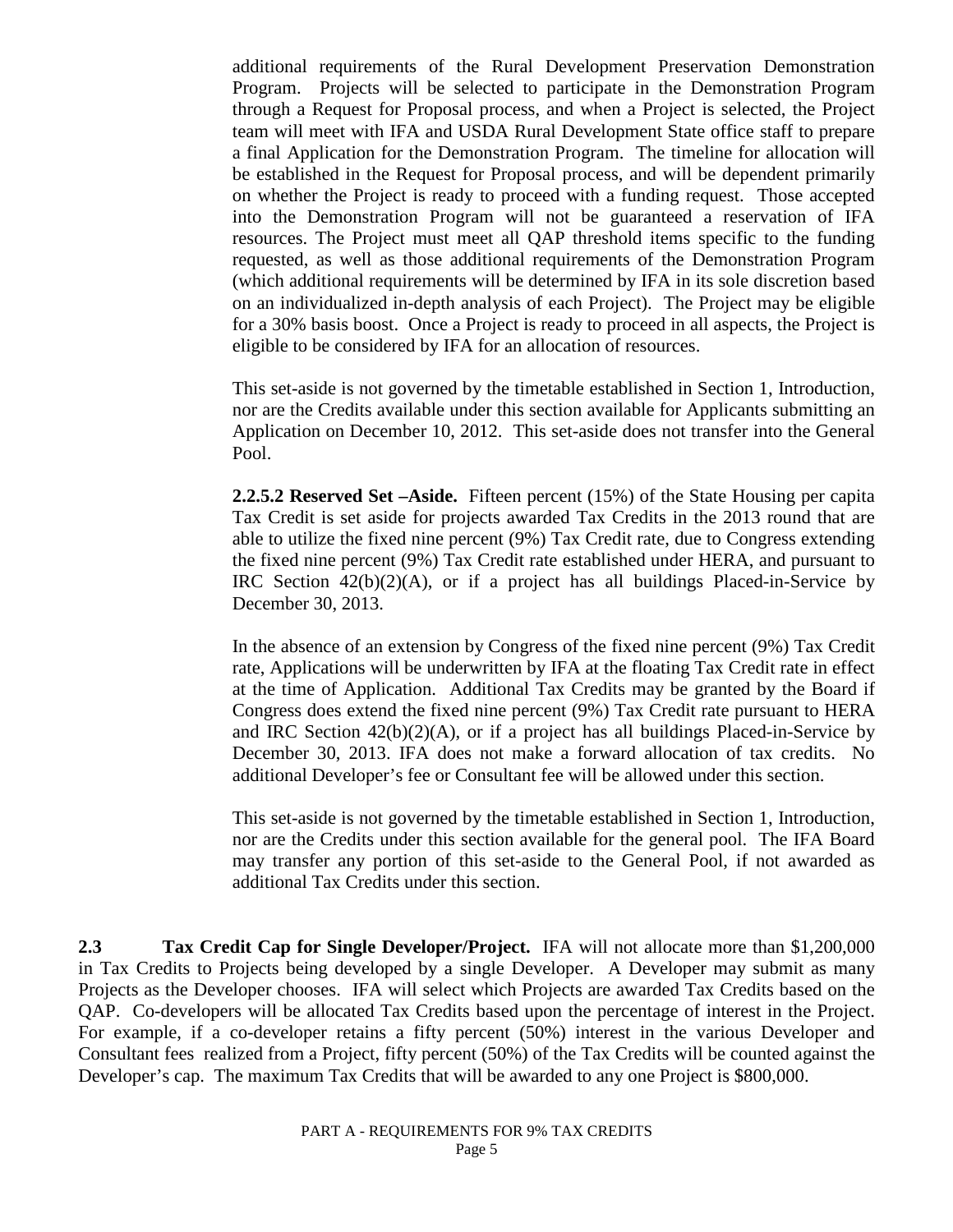Parties that have an Identity of Interest may be treated as a single Applicant for purposes of the cap if IFA concludes, based on the relevant facts and circumstances, that the submission of an application by one or more of the applicants is intended, in whole or in part, as a means of circumventing the annual Developer Tax Credit Cap. Consideration will be given to the familial, financial, business or any other significant relationship in the review of the Identity of Interest as it relates to the Developer cap limit.

The Tax Credit Cap for a single Developer will not limit a Developer's ability to participate in the Rural Development Preservation Demonstration Program.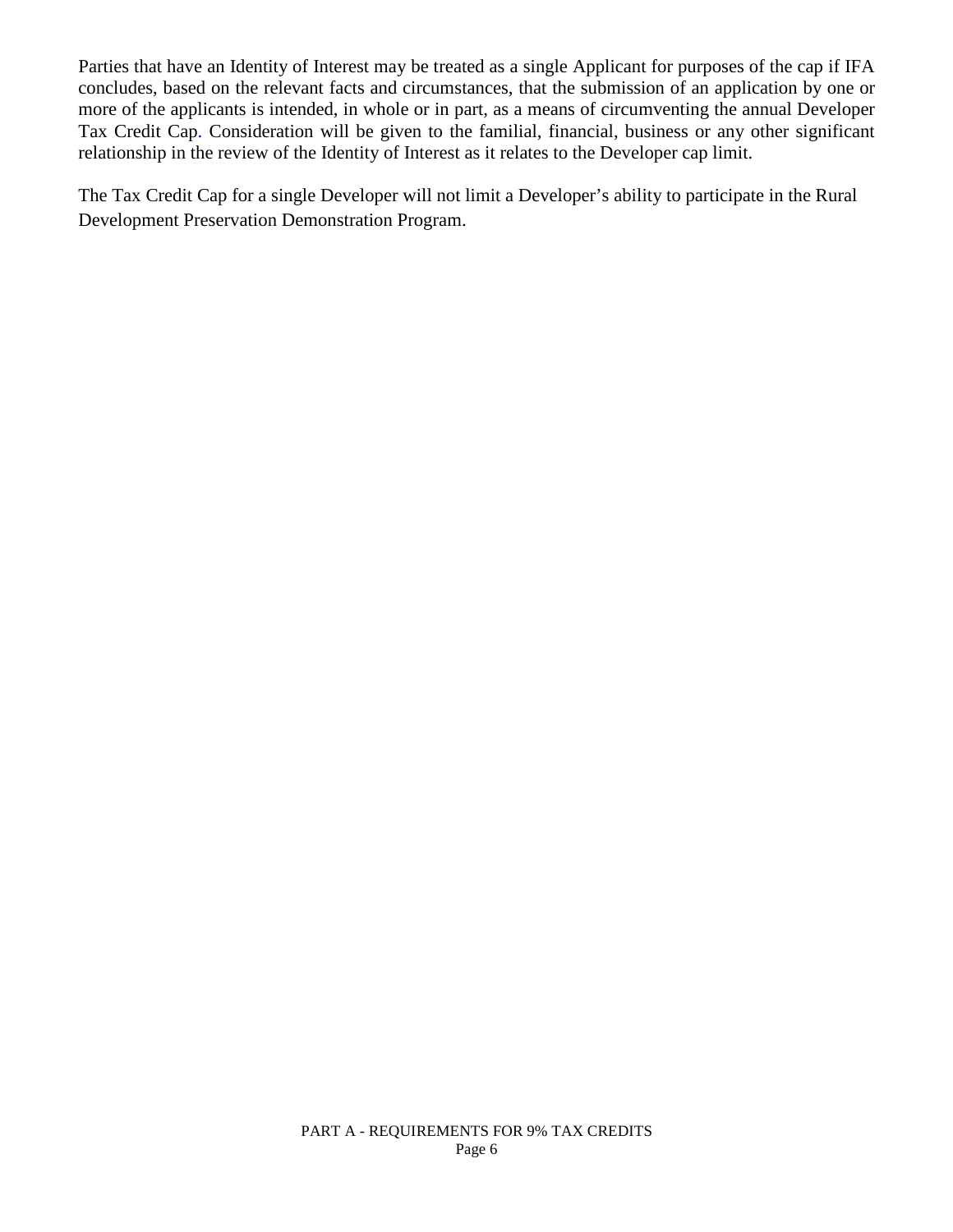## **SECTION 3. APPLICATION PROCESS**

IFA will prepare and make an online Application available on its website at [www.IowaFinanceAuthority.gov.](http://www.iowafinanceauthority.gov/) The Application will include a prescribed Application form and exhibits. All initial and subsequent competitive and noncompetitive LIHTC Applications must be submitted using IFA's prescribed forms and method of Application. The completed Application must contain electronic signature(s) and the initial Application must be accompanied by an electronic payment for the appropriate nonrefundable Application fee(s) specified in Section 3.4.7. In the event it becomes necessary to amend the Application Package, IFA will post the amended version of the Application Package on its website at the above address. Applicants are advised to check IFA's website periodically for any amendments or modifications to the Application Package.

All of the Low-Income Units shall be generally distributed in terms of location and number of bedrooms throughout the Project. The Low-Income Units shall be of comparable quality and offer a range of sizes and number of bedrooms comparable to those Units which are available to other tenants.

**3.1 Joint Review.** IFA reserves the right to conduct joint reviews with other funding sources including any other party, loan or grant program. IFA may contact other sources to obtain information regarding the materials contained in the Application to either verify the information or to obtain independent information regarding a Project. In the event IFA obtains information from other sources, in a non-written format, the information shall be reduced to writing. The information will be available for review after the Applications have been evaluated and Tax Credits have been reserved. In the event that additional Federal sources become available, IFA may choose to allow a simultaneous review of both LIHTC and the Federal source.

**3.2 Contact with IFA Before the Application is Received.** If an Applicant has a question regarding an interpretation or clarification of the QAP, IFA policies, procedures or rules related to the LIHTC Program, the question must be submitted in writing to the attention of the Tax Credit Manager, via the IFA 2013 Q&A email box established on the IFA website. The response will be placed on the website at [www.IowaFinanceAuthority.gov.](http://www.iowafinanceauthority.gov/) IFA shall not be bound by any oral or written representation made in connection with the Application or award of Tax Credit Reservations other than those provided on the website.

> **3.2.1 New Developer in Iowa.** If the Applicant has not previously submitted an Application to IFA in previous LIHTC rounds, the Applicant shall meet with the Tax Credit Manager to review the QAP and the Application process. The Developer/Co-Developer must provide IFA financial statements from the past three (3) years.

**3.2.2 New Tax Credit Developer.** A first time Tax Credit recipient must complete at least one LIHTC Project in which all LIHTC Units have been leased at least once and has received an 8609, in Iowa or any other state, before being allowed to submit a subsequent Application. A new Tax Credit Developer applicant is only eligible to receive an award of tax credits for one project.

> **3.2.3 Mandatory Developer Training.** As part of the Application process and threshold requirements the developer or designee must attend one of the mandatory training sessions as noted in QAP Section 1 Introduction Tax Credit Reservation Schedule.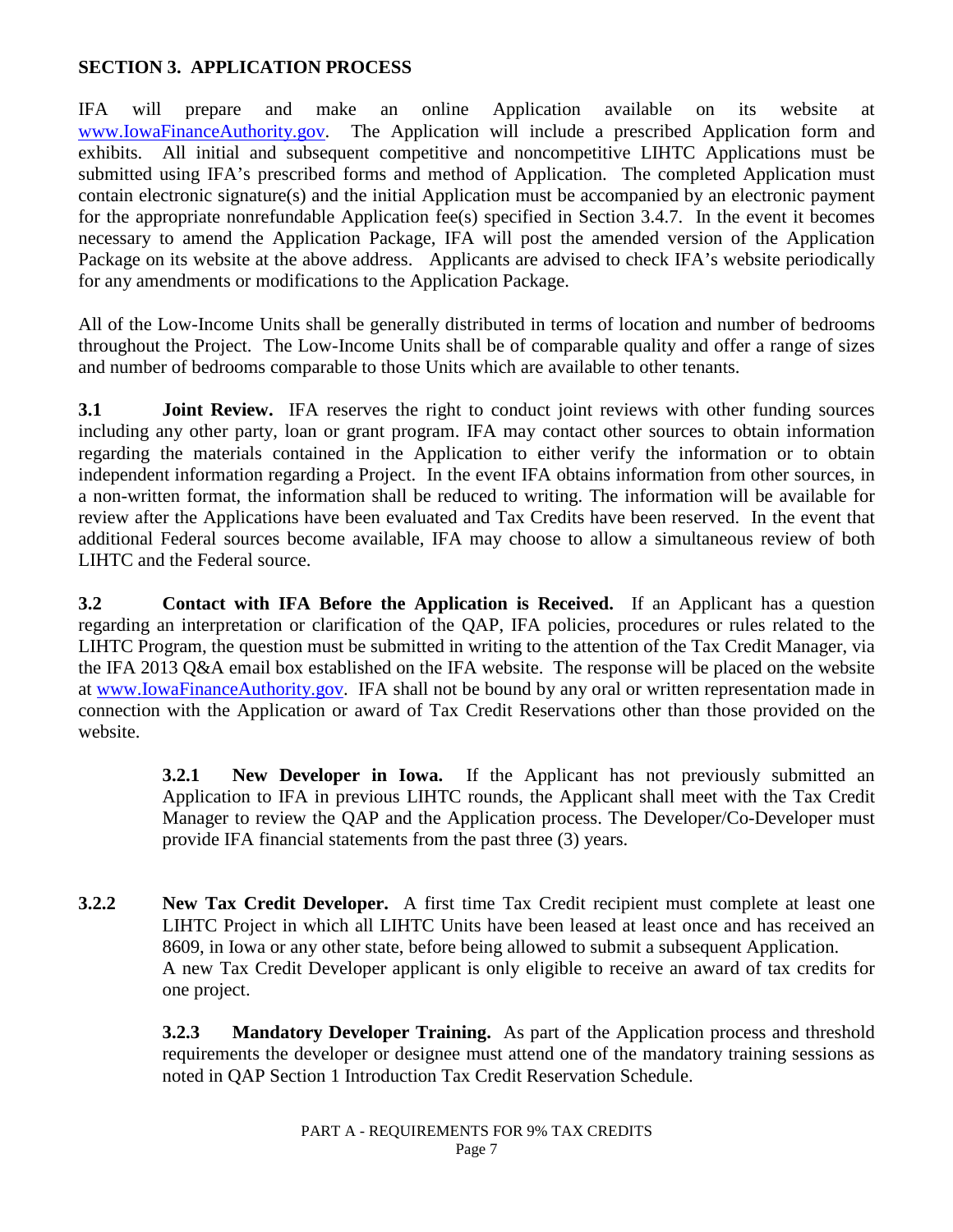**3.3 Contact with IFA After the Application is Received.** Once the Application is received by IFA, in order to expedite the analysis of applications, IFA will notify the Applicant of any required information for supplemental or clarifying data and specify the date and time by which a response from the Applicant is expected. For initial Application submission, no changes shall be allowed that maintain or improve the score received by an Applicant. Except when contacted by IFA to clarify a threshold item within the Application, an Applicant shall not contact any IFA staff or Board members, nor shall anyone contact staff or Board on the Applicant's behalf, in order to unduly influence IFA's determination related to the award of Tax Credits. If it has been determined by IFA that a staff member or Board member has been contacted by the Applicant or a party on behalf of the Applicant, then the Application will be withdrawn by IFA from consideration for LIHTC. Following the receipt of an Application, information identifying the Applicant will be placed on the IFA website. During the evaluation period, Applications will not be made available to the public for examination and copying. After the Board approves the selections and awards Tax Credits, Applications and files are public information and available for inspection and copy in accordance with Iowa Code Chapter 22. IFA shall not be precluded from requesting any and all such information needed to properly evaluate the Application.

> **3.3.1** During the seven (7) day appeal period following the board award of tax credits, applicants may only contact the IFA LIHTC Manager for information about their project and/or other projects submitted during the tax credit round. Meetings with IFA staff or IFA Board members will not be permitted during the seven (7) day appeal period.

**3.4 Application Process for Market Analysis, Threshold, and Scoring.** The complete Application consists of market study and analysis, threshold review and scoring determination. Any revisions to the schedule proposed in Section 1, Introduction, will be published on IFA's website at [www.IowaFinanceAuthority.gov.](http://www.iowafinanceauthority.gov/) IFA will accept Applications on or before the Application deadline that meet the allocation criteria, so long as adequate Tax Credits are available.

> **3.4.1 Market Study and Analysis.** IFA will commission a market study for all proposed Projects. An Applicant shall select only one of three possible tenant populations: Family, Older Persons 55 and older (80% of the tenants must be 55 or older, no tenants under age 18), or Older Persons 62 and older (all tenants must be 62 years of age or older).

**3.4.1.1** Applicants are encouraged to submit any market information they believe may be helpful in determining market feasibility of their Project, including an independent market study, information from proposed service providers, information from syndicators or any other third party, or other market information the market study analyst should evaluate. All market information provided by the Applicant will be provided to IFA's commissioned market analyst. By submitting this information, Applicants are afforded the opportunity to provide input that may be important in the determination of market feasibility. However, IFA will not be bound by the opinion or conclusions reached in the Applicant's independent market study or other market information provided.

**3.4.1.2** Market feasibility for a proposed Project as measured by the IFA commissioned market analyst will be based on, but not limited to, the following factors: market capture rate, market penetration rate, absorption rate, market support of Unit mix, stabilized occupancy rate, vacancy rate of comparables, rent comparisons to comparables, the overall housing market, and impact on the market and financial health of comparables in market area. If the market study or IFA's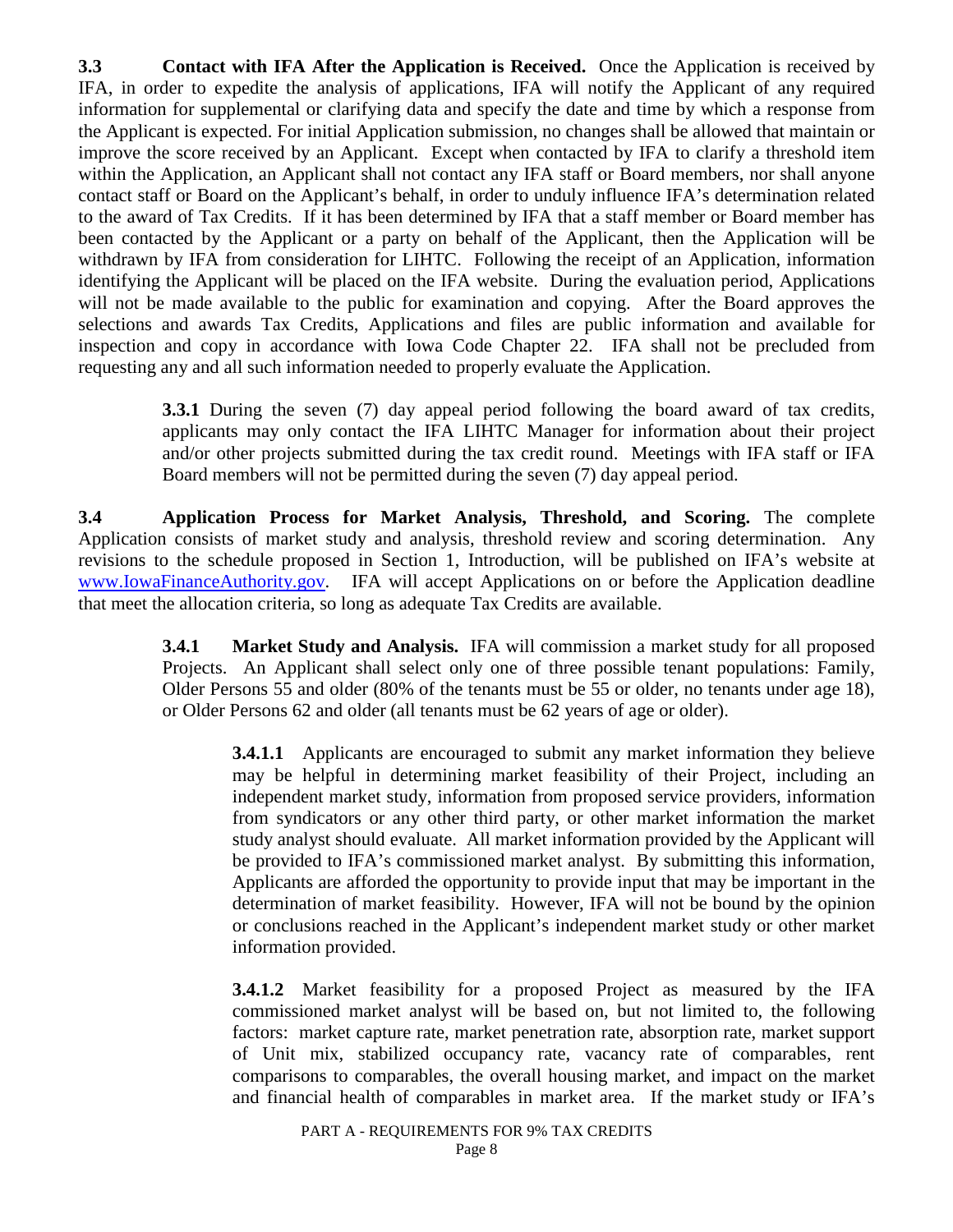analyses of the market study (which may contain independent information obtained by IFA) do not demonstrate, at the sole discretion of IFA, that the market area will sustain the proposed Project or that additional units within a market will have a detrimental effect on existing affordable units, the Project will be rejected at threshold.

**3.4.1.3** Following the review of the Market Study and Analysis, IFA may specify elements of the Application that must be changed within 14 calendar days following the initial written deficiency request (or such shorter time as IFA may reasonably require) in order for the Project to be considered feasible within the proposed market area. If the Applicant does not make the requested change(s), then the Project may fail to meet threshold by reason of market feasibility. No other Application changes other than those specified by IFA shall be allowed.

**3.4.1.4** In the case of a scattered site Project, the market study will evaluate each location. If more than one site is located outside of the primary market area for the first site, an additional fee established in Section 3.4.7 must be paid for each primary market location.

**3.4.2 Application for Threshold** ("Application").This Application will be used by IFA to determine if the Project has met the threshold requirements for award of Tax Credits. The Applicant must submit the 2013 Low-Income Housing Tax Credit Application, and all required exhibits by the due date published on the website, [www.IowaFinanceAuthority.gov.](http://www.iowafinanceauthority.gov/)

IFA requires the Applicants to submit the Application and exhibits through an on-line Application system; notification will be placed on the website, [www.IowaFinanceAuthority.gov,](http://www.iowafinanceauthority.gov/) specifying the submission requirements.

**3.4.2.1** No amendments to the Application will be accepted after the Application due date, except as provided by the QAP. If the amendment is submitted and causes the IFA staff to re-underwrite the Application resulting in a change to the Tax Credit requested, a change in Application fee will be collected, as specified in Section 3.4.7.

**3.4.3 HOME Funds**. If an Applicant is applying for State HOME funds, the Applicant must complete the HOME sections and attach the appropriate information as more fully described in the HOME Application and instructions. IFA may appoint a Joint Review Team to review Applications applying for HOME funds and Tax Credits. No additional points will be awarded to an Applicant that seeks HOME funding. IFA has the sole and final authority with respect to any reservation of Tax Credits or HOME funds. IFA will work jointly with IFA- approved participating Cities that have an allocation of City HOME funds to coordinate the application and allocation process. IFA will accept applications for City HOME funds as part of the 2013 LIHTC Application. IFA will submit the applications to the participating City and a joint review process will be conducted.

**3.4.4 Nonprofit Participation.** If a nonprofit organization is materially participating in the Project then the Applicant must provide information necessary for the Authority to determine if the Project is in compliance with IRC Section 42(h). If a nonprofit organization is found by the Authority to be materially participating, this designation will be recorded in the Carryover Agreement and the LURA.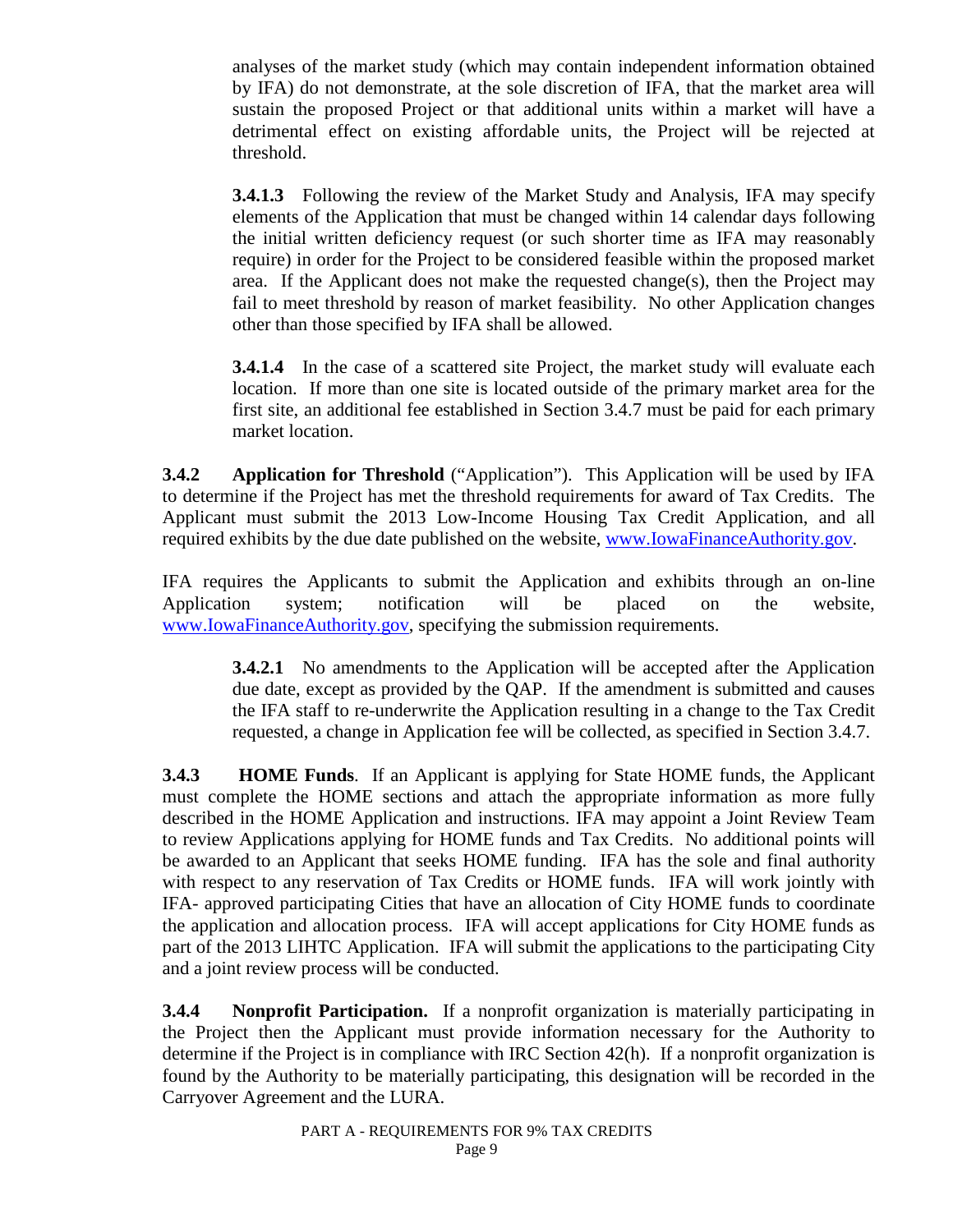**3.4.5 Site Visits.** IFA will make site visits as it deems necessary to review proposed Project sites and verify any of the information provided by the Applicant in the Application. IFA shall prepare a document describing the site and make it available to the Board for review in the consideration of awarding Tax Credits to Projects. Applicants may or may not be notified of a site visit. If deemed necessary by IFA, Applicants shall provide building access for inspection by Evaluators to, among other things, confirm basic structural soundness.

**3.4.6 Authorization Forms.** IFA may request an executed IRS Form 8821, Tax Information Authorization Form, for each Developer for sharing of information between IFA and the IRS. The Form 8821 must be provided to IFA for the Ownership Entity, at the time of Carryover Application, at the time the Project is Placed-in-Service, and annually during the Compliance Period. Members of the Qualified Development Team, as determined by IFA, must execute an Authorization to Release Information as part of the on-line application.

**3.4.7 Fees.** IFA shall collect the fees described below for the LIHTC Program. Electronic payment of the fees must be made payable to the Iowa Finance Authority. An Application shall not be accepted unless the Application fee accompanies the Application. The reservation fee will be due within 30 calendar days after the date of the Tax Credit Reservation letter. If the date that the reservation fee is due falls on a weekend or holiday, the fee is due on the next business day. The Carryover Allocation Agreement shall not be valid until the reservation fee is paid to the IFA. If the reservation fee is not received, IFA may withdraw the reservation of Tax Credits from the Applicant. IFA will not issue a Form 8609 until the compliance monitoring fee is paid in full. All fees are nonrefundable, except for the following circumstances:

1. If there are residual funds after market study provisions are paid, the funds will be reimbursed on a pro-rata basis.

2. If the Applicant withdraws the Application within three business days of receipt by IFA, the Application fee will be reimbursed.

| <b>Fee Type</b>  | <b>All Applicants</b>                                                                                                                                                                                            |  |
|------------------|------------------------------------------------------------------------------------------------------------------------------------------------------------------------------------------------------------------|--|
|                  |                                                                                                                                                                                                                  |  |
| Market Study Fee | \$6,000 – Resident Population with Special Needs Project                                                                                                                                                         |  |
| (due with        | \$5,000 Family/Older Persons Project                                                                                                                                                                             |  |
| Application)     | \$6,000– Scattered Site Project for Resident Population with Special<br>Needs Project for first location, and an additional \$3,000 for each<br>subsequent location not in primary market area of first location |  |
|                  | \$5,000 – Scattered Site Project for Family/Older Persons Project for<br>first location, and an additional \$3,000 for each subsequent location<br>not in primary market area of first location                  |  |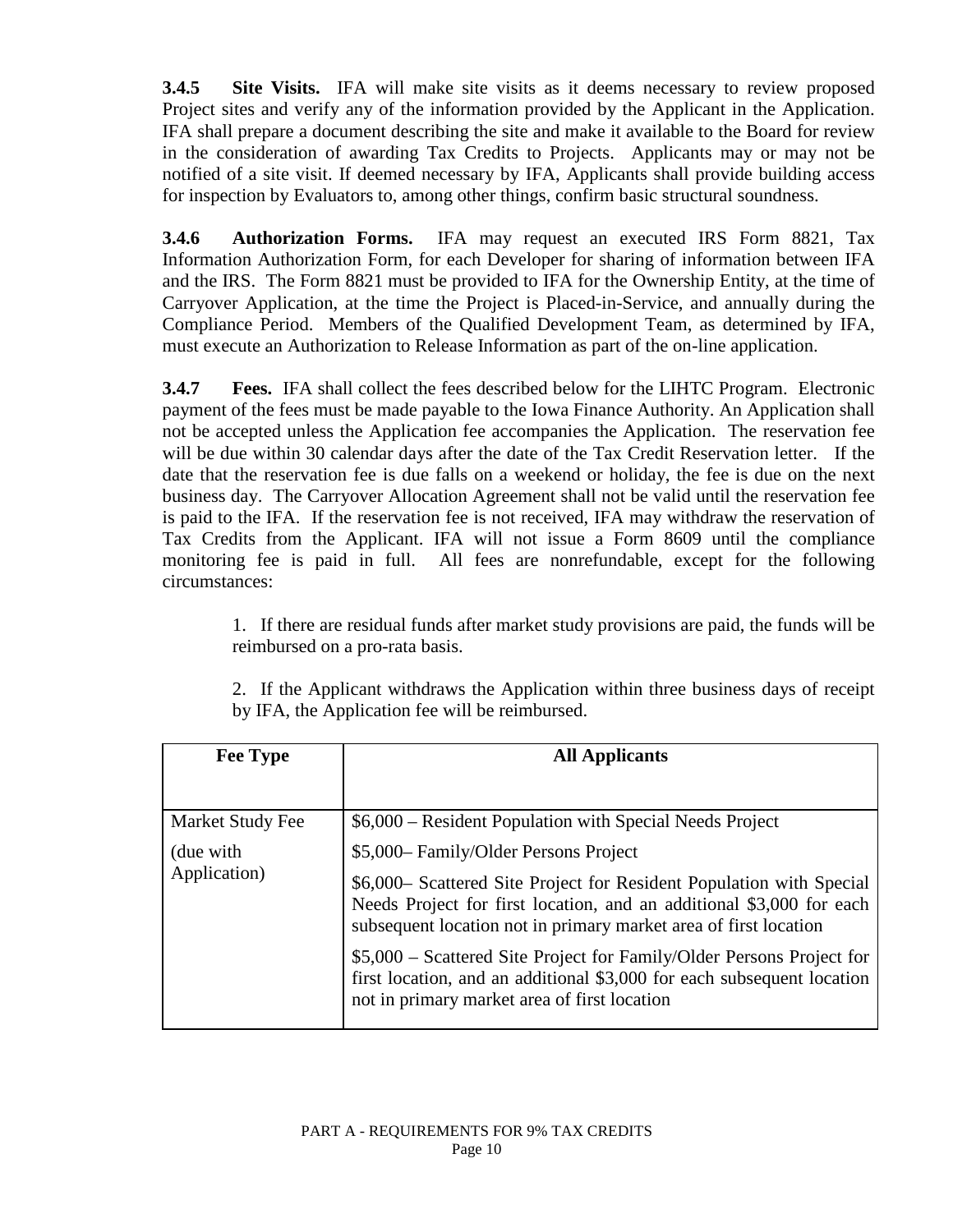| <b>Application Fee</b>                                                                                        | 35 Units or fewer: \$1,600                                                                                                                                                                                                                                                                                                                                                                                                     |
|---------------------------------------------------------------------------------------------------------------|--------------------------------------------------------------------------------------------------------------------------------------------------------------------------------------------------------------------------------------------------------------------------------------------------------------------------------------------------------------------------------------------------------------------------------|
|                                                                                                               | 36 to 60 Units: \$2,100                                                                                                                                                                                                                                                                                                                                                                                                        |
|                                                                                                               | 61 to 100 Units: \$2,600                                                                                                                                                                                                                                                                                                                                                                                                       |
|                                                                                                               | Over 100 Units: \$5,200                                                                                                                                                                                                                                                                                                                                                                                                        |
| <b>Market Study</b><br>$Change(s)$ Fee                                                                        | Applicant negotiates with the market study analyst and the fee is<br>paid directly to the market study analyst                                                                                                                                                                                                                                                                                                                 |
| Change in<br><b>Application Fee</b>                                                                           | \$800 each time the Applicant submits a revised Application that<br>changes the Tax Credit amount requested, or requests amendments<br>or changes to the Application under section 8.2, 8.3, or 8.8.                                                                                                                                                                                                                           |
| <b>Reservation Fee</b>                                                                                        | 1% of the total 10-year Tax Credit amount                                                                                                                                                                                                                                                                                                                                                                                      |
| 8609 Application Fee                                                                                          | One tenth of one percent (.1%) of the total 10-year Tax Credit<br>amount based on the 8609 Application will be due at the time the<br>8609 Application is submitted to IFA.                                                                                                                                                                                                                                                    |
| Compliance<br><b>Monitoring Fee</b>                                                                           | \$25 per Unit x number of total Project Units; submitted annually on<br>or before January 31 for each year of the Compliance Period and the<br>Extended Use Period (if applicable)                                                                                                                                                                                                                                             |
|                                                                                                               | (Example: \$25 per Unit x 24-Unit Project = \$600.00 paid annually for 30 years.)                                                                                                                                                                                                                                                                                                                                              |
|                                                                                                               | Additional fees may apply if the Ownership Entity does not<br>successfully elect to treat a Project as a multiple building Project on<br>the Form 8609, if eligible to do so.                                                                                                                                                                                                                                                  |
|                                                                                                               | Annual rate increases may apply.                                                                                                                                                                                                                                                                                                                                                                                               |
|                                                                                                               | First annual payment must be submitted with the Form 8609<br>The Ownership Entity has the option of paying the<br>Application.<br>Compliance Monitoring Fee in advance for the entire Compliance<br>Period and the Extended Use Period (if applicable); however,<br>additional fees may be assessed to the Property during the<br>Compliance and Extended Use Period if annual rate increases are<br>applied during that time. |
|                                                                                                               | Other fees as provided in the Compliance Manual                                                                                                                                                                                                                                                                                                                                                                                |
| Filing of Land Use<br>Restrictive<br>Agreement (LURA)                                                         | Applicant will be billed for actual cost for electronic or paper filing<br>(if electronic filing is not available in a particular county) of the<br>LURA with the county that the Property (ies) is/are located.                                                                                                                                                                                                               |
| Late Submission of<br>the Carryover 10%<br>Test Application, or<br>Late Submission of<br>the 8609 Application | If a late submission of the Carryover 10% Test or the 8609<br>Application is allowed by IFA, the Applicant will be billed for an<br>additional amount equal to the Application Fee as listed above.                                                                                                                                                                                                                            |
| Legal Fees                                                                                                    | Legal fees incurred by IFA with respect to the Project will be<br>assessed and billed to the Applicant, including but not limited to the<br>following:                                                                                                                                                                                                                                                                         |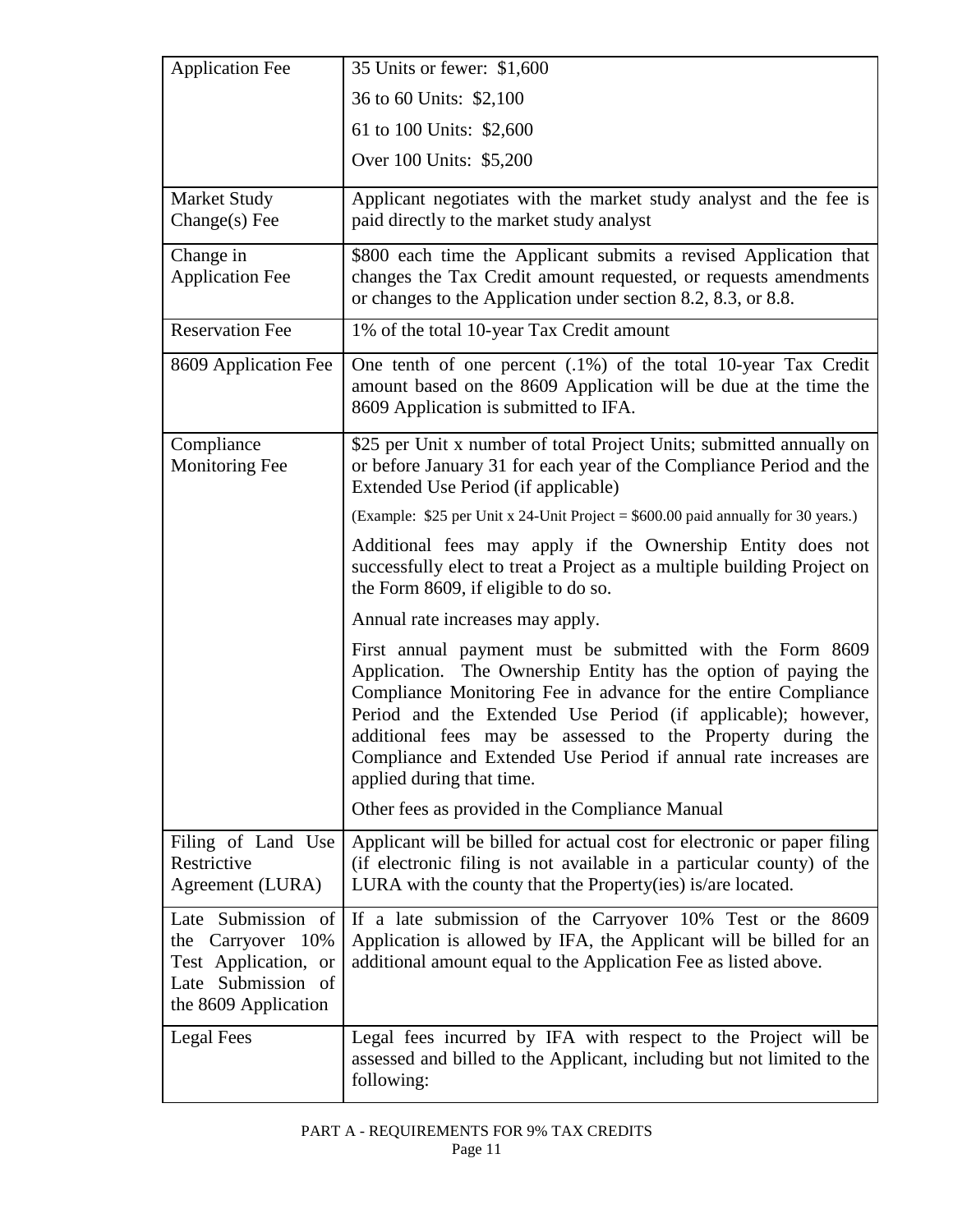| • Fees for research relating to irregular situations                                                                                                                                                                                                                                                                  |
|-----------------------------------------------------------------------------------------------------------------------------------------------------------------------------------------------------------------------------------------------------------------------------------------------------------------------|
| • Ownership agreements                                                                                                                                                                                                                                                                                                |
| • Rental rate questions                                                                                                                                                                                                                                                                                               |
| • Unusual timing situations                                                                                                                                                                                                                                                                                           |
| Specific technical questions relating to IRC Section 42                                                                                                                                                                                                                                                               |
| Legal fees of IFA's in-house counsel will be billed at the rate of<br>\$150 per hour. Legal fees of outside counsel will be billed at the<br>rate charged to IFA. If IFA anticipates that legal work on a matter<br>will exceed five hours, IFA will notify the Applicant prior to<br>commencement of the legal work. |

**3.4.8 Prioritization of Review and Award of Credits.** IFA will use the following priority list to review and award credits:

- 1. Community Housing Development Organization Applicants for all counties.
- 2. Nonprofit set-aside Applicants for all counties.
- 3. Preservation set-aside Applicants for all counties.
- 4. Rural project Applicants in non-MSA cities or counties.
- 5. General Pool Applicants for all counties.

Applications will be scored and ranked within each of these categories. If there are insufficient credits to be awarded to all Applicants within a set-aside, the Applicant will be considered in additional set-asides that were applied for in the Initial Application, and the General Pool. If a balance remains in one of the set-asides, other than the General Pool, IFA may exceed the setaside amount in order to award the next qualifying project within the specific pool. The excess funds needed to complete the set-aside award will be drawn from the General Pool.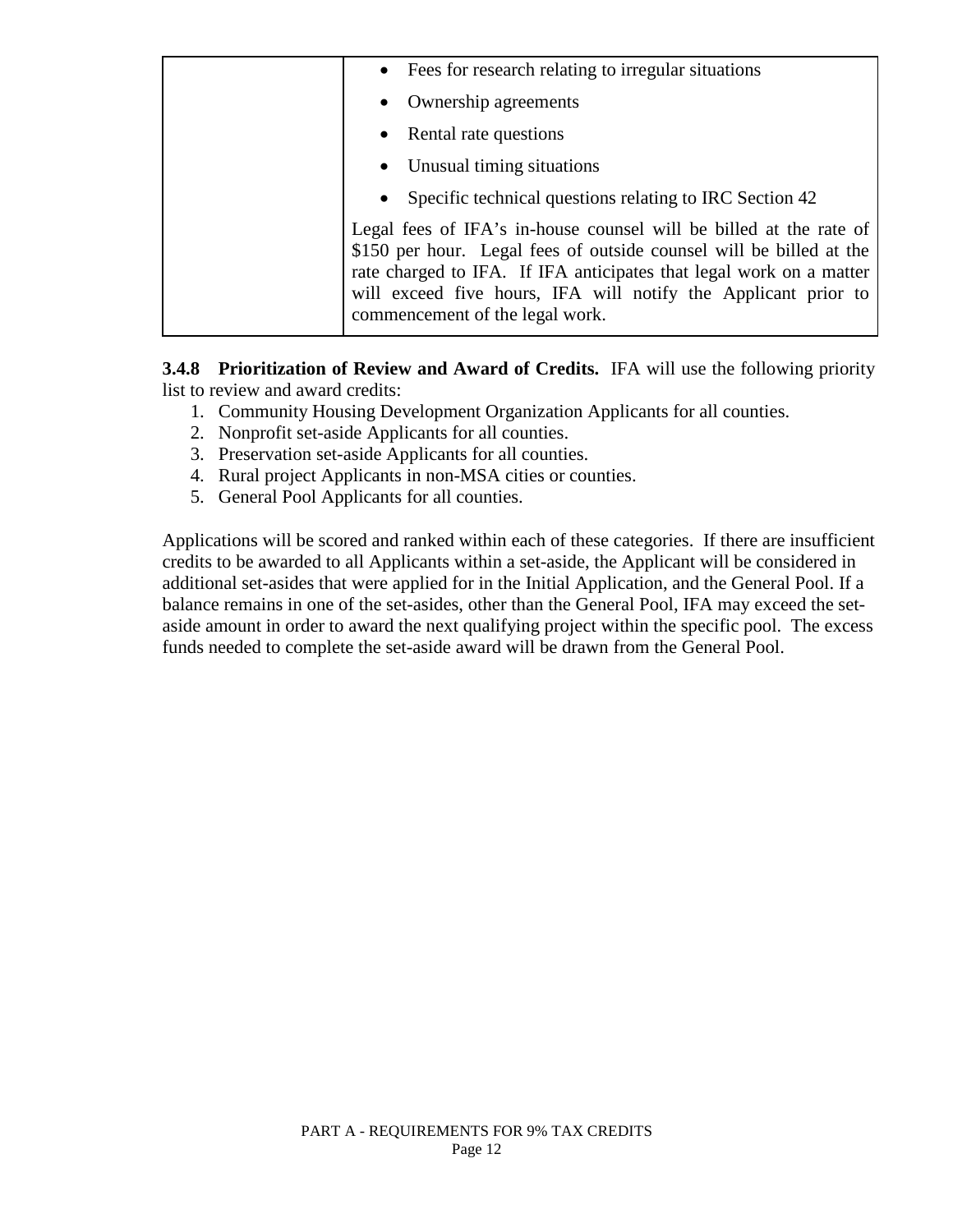## **SECTION 4. UNDERWRITING**

The Application will require the Applicant to demonstrate that the Project is financially feasible and viable using the least amount of Tax Credits. Underwriting will be completed by IFA during the review of the Application. IFA may adjust the amount of Tax Credit based upon the underwriting. Underwriting shall be completed for a Project prior to the time a reservation is awarded, at submission of the Carryover 10% test, and before a Form 8609 is issued. The pro forma cash flow is part of the Application. If a gap in financing is discovered after underwriting the Project, the gap may be filled from the Developer's fee if the fee is sufficient not to exceed fifty percent (50%) of the fee. No other fee will be used to fill a gap in financing. IFA may require the Applicant to provide annual financial statements for the Project Developer and the Ownership Entity.

The Application will require the Applicant to supply sufficient information to allow IFA to determine whether the Project is financially feasible during the construction phase and the operational phase of the Project. The Application will require the Applicant to provide information regarding loans, grants, equity contributions, the anticipated value received from syndicators, equity partners or private funding sources for the Tax Credits, Property tax abatements, tax increment financing, enterprise zone benefits and any other type of financing or contributions that are relevant to the economic feasibility of the Project and are available to the Project. State tax credits may be used provided that the Applicant can demonstrate that the credits will be available to the Project prior to the due date of the Carryover 10% Test submission date.

The following minimum financial underwriting requirements apply to all Projects. Projects that cannot meet the minimum requirements, as determined by IFA, will not receive Tax Credits.

### **4.1 Underwriting Standards.**

**4.1.1** Projects will be underwritten with income escalating at a minimum of two percent (2%) and operating expenses escalating at a minimum of three percent (3%), with a minimum spread of one percent (1%) required between the income and expense escalators.

**4.1.2** Projects will be underwritten assuming no less than a seven percent (7%) vacancy rate and no more than a ten percent (10%) vacancy rate. For a Project qualified under Section 2.2.3, IFA will allow a five percent (5%) vacancy rate if the Property has maintained a ninetyfive percent (95%) or higher annual occupancy rate for the previous three (3) years, and is currently occupied at a minimum of ninety-five percent (95%).

**4.1.3** All Projects must reflect a Debt Service Coverage Ratio (DSCR) between 1.20 and 1.50 for the first 15 years. If the Debt Service Coverage Ratio falls outside of this range, the Applicant must provide a narrative to justify the deviation. If the justification is not acceptable to IFA, the Project may be rejected. A Project may exceed a 1.50 DSCR if the majority of the units of the Project will provide rents targeting extremely low income tenants that meet the Federal definition of Homeless. Also at IFA's discretion, small projects as defined in Section 4.1.4, and special needs housing may exceed the 1.50 DSCR.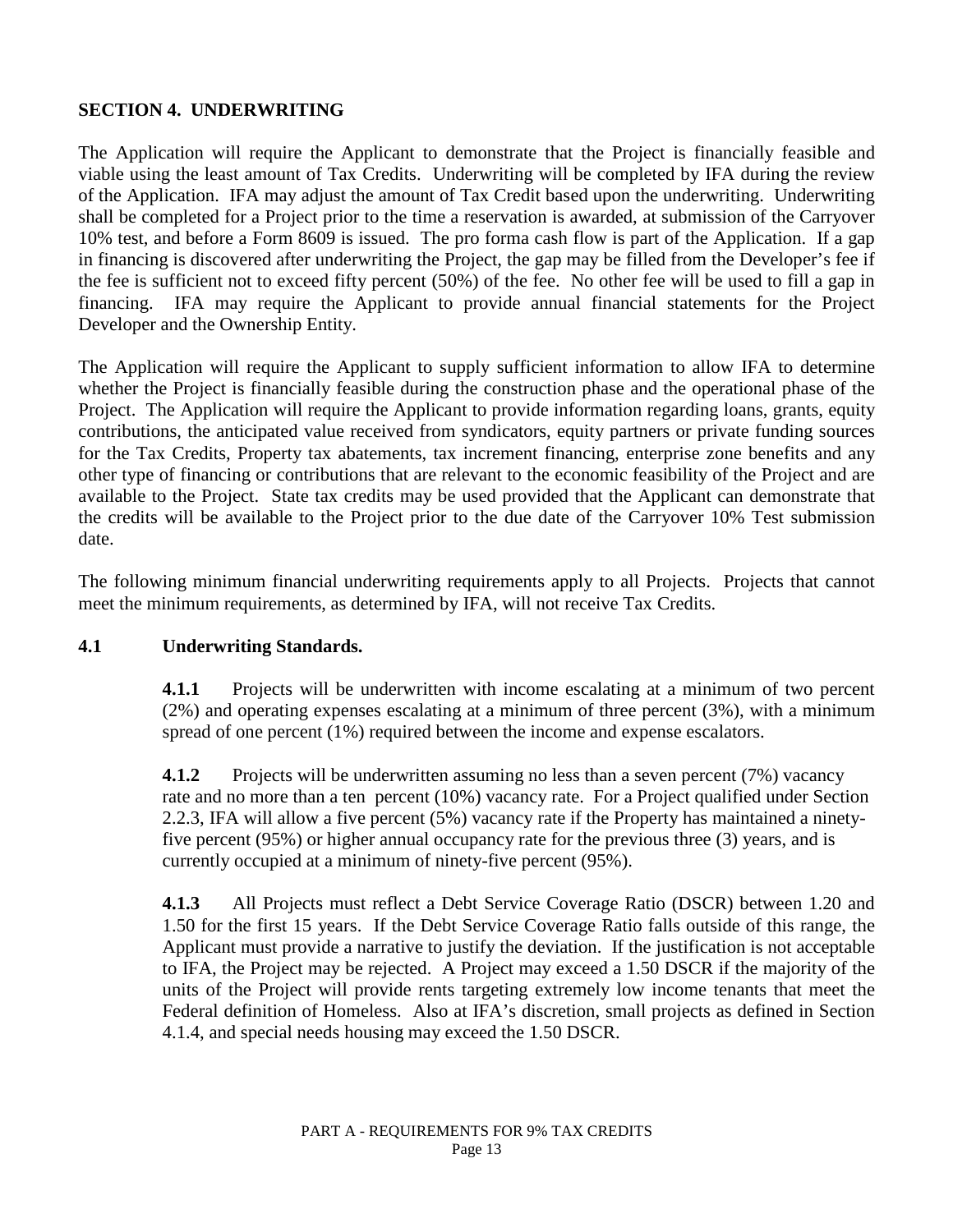**4.1.4** Projects with less than 25 Units must also demonstrate \$150 per Unit per year of net cash flow for the first 15 years. This does not apply to Projects with rental assistance through RD.

#### **4.2 Operating Expenses.**

**4.2.1** Housing for Older Persons: Minimum of \$2,750 per Unit per year not including taxes, reserves and resident support services.

**4.2.2** Housing for Families: Minimum of \$3,250 per Unit per year not including taxes, reserves, and resident support services.

#### **4.3 Reserves.**

**4.3.1 Operating Reserve.** The operating reserve will be the greater of 1) \$1,500 per Unit or 2) six (6) month's debt service, operating expenses and real estate taxes. The operating reserve must be in place for the first 10 years and be used solely to cover operating deficits. The Applicant must include a narrative explaining how the operating reserve will be established.

**4.3.1.1** The Applicant may use the terms and conditions of the operating reserve required by lenders or other funders financing the Project provided the reserve is equal to or greater than the reserve required by this Section.

**4.3.1.2** The operating reserve can be funded by deferring the Developer's fees of the Project.

**4.3.1.3** The Ownership Entity may fund the operating reserve using an irrevocable letter of credit. The letter of credit will be released after the end of the 10-year period described in Section 4.3.1. If a letter of credit is used, the proceeds should not be included in the Project costs. The fees associated with obtaining the letter of credit may be included in Project costs.

**4.3.1.4** The requirement for the operating reserve is a compliance issue and may be satisfied using the terms and conditions of the operating reserve required by lenders or other funders financing the Project provided the reserve is equal to or greater than the reserve required by this Section. Applicants are required to submit to IFA a verification that the terms and conditions of the operating reserve required by lenders or other funders financing the Project has or will be satisfied at the time a building is Placed-in-Service. If the operating reserve will be established with the final equity payment, a letter from the syndicator or investor will be required.

**4.3.2 Replacement Reserve.** All Family Projects must budget replacement reserves of \$400 per Unit per year. All Older Persons Projects must budget replacement reserves of \$300 per Unit per year.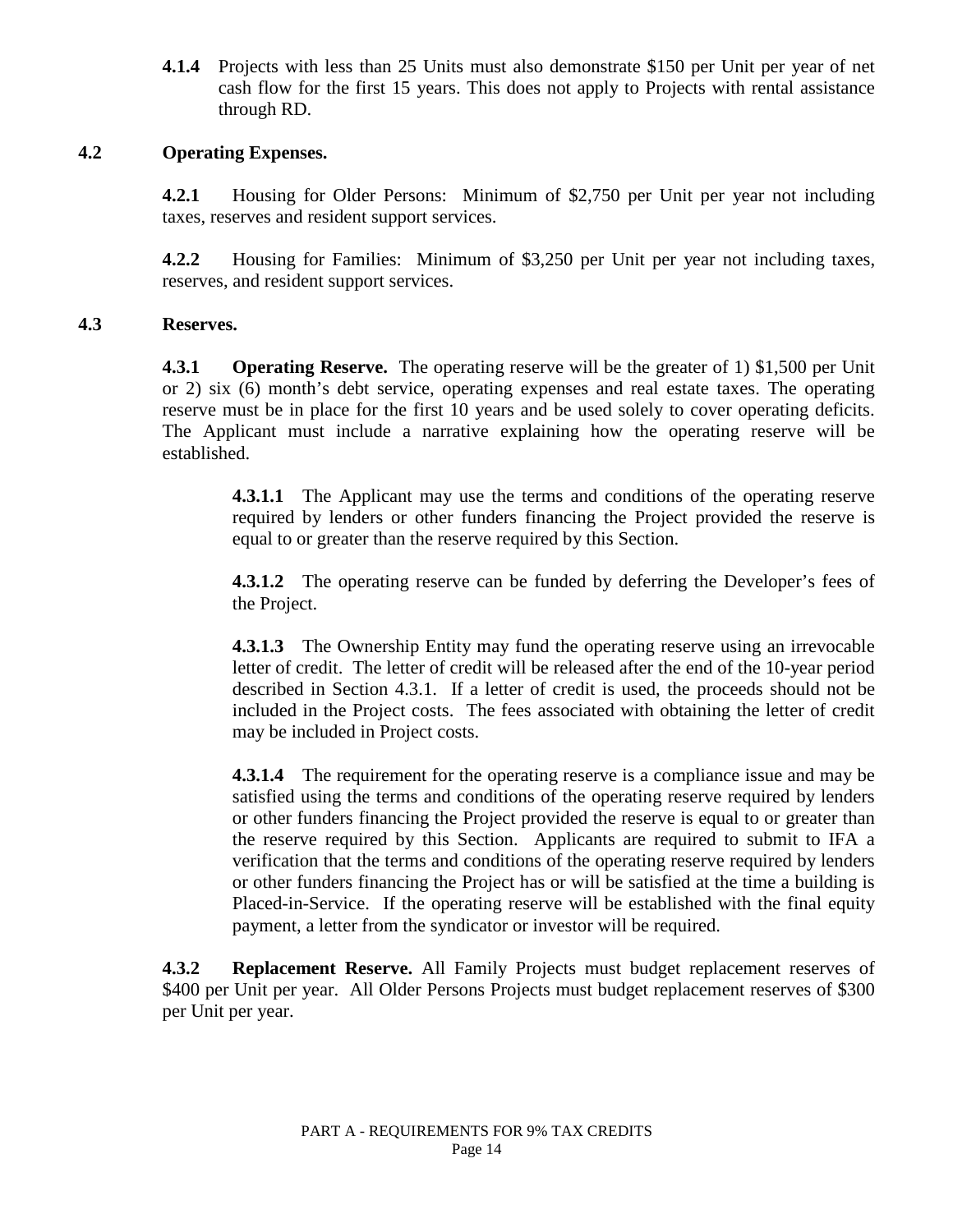**4.3.2.1** The Application will include a narrative explaining how the replacement reserve will be escrowed and used only for the replacement of capital components of the Project. The replacement reserve must be shown on the pro forma.

**4.3.2.2** The requirement for the replacement reserve is a compliance issue and may be satisfied using the terms and conditions of the replacement reserve required by lenders or other funders financing the Project provided the reserve is equal to or greater than the reserve required by this Section. Applicants are required to submit to IFA a verification that the terms and conditions of the replacement reserve required by lenders or other funders financing the Project has or will be satisfied at the time a building is Placed-in-Service.

### **4.4 Deferred Developer Fees.**

**4.4.1** Developer fees can be deferred to cover a gap in funding sources as long as:

1. The entire amount will be paid within 15 years and meets the standards required by the IRS to stay in basis;

2. The deferred portion does not exceed fifty percent (50%) of the total amount as of the full Application; and

3. Payment projections do not negatively impact the operation of the Project.

If the deferred Developer fee cannot be paid within 15 years, IFA will consider the unpaid amount to be a Developer contribution to the Project. Each of these will be determined by IFA. Nonprofit organizations must include a resolution from the Board of Directors allowing such a deferred payment obligation to the Project. The deferred Developer fee must be paid from the net cash flow and not be calculated into the minimum Debt Service Coverage Ratio.

### **4.5 Financing Commitment.**

**4.5.1** For all Projects proposing private construction and permanent financing, a letter of intent from the lending institution on their letterhead is required. This letter must clearly state the term of the permanent loan, how the interest rate will be indexed and the current rate at the time of the letter, the amortization period, fees, and any prepayment penalties, anticipated security interest in the Property and lien position. The letter of intent must extend at least 6 months beyond the Application due at IFA date.

**4.5.2** For all other sources, except state HOME funds, IFA-approved participating Cities with allocated HOME funds, a commitment for funding must be made in advance. This includes any other grants, loans, tax credits, tax increment financing, etc. Documentation that specifies the value of the commitment, the purpose the funds can be used for, and time limitations related to the commitment must be provided from the Entity making the commitment. A resolution adopted by the city council is an acceptable commitment for providing tax increment financing.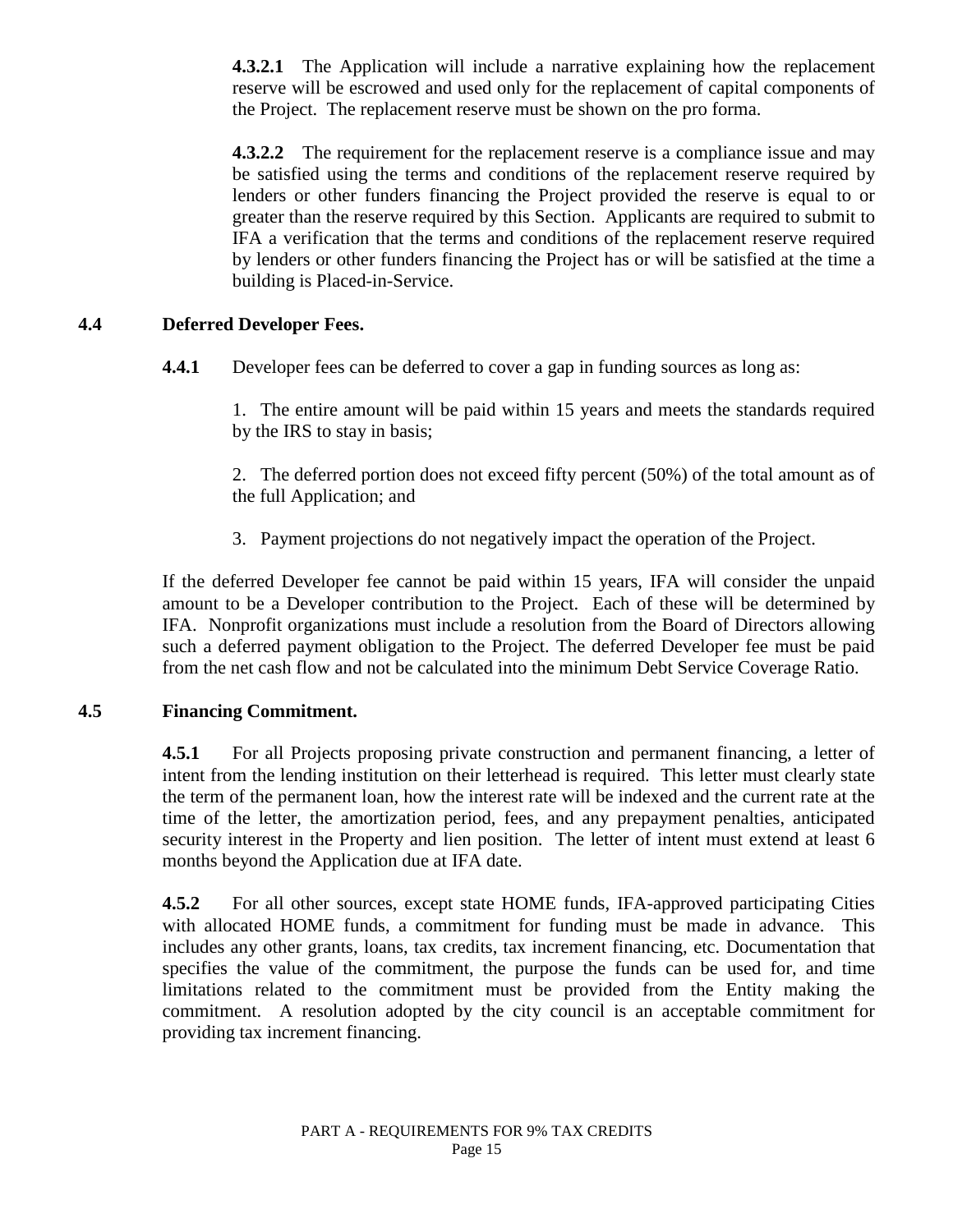**4.5.3** Unless a request is being submitted for a loan from IFA, Applications may only include one set of proposed funding sources. IFA will not consider multiple funding scenarios. A Project will be ineligible for allocation if any of the listed funding sources will not be available in an amount and under the terms described in the Application. IFA may waive this limitation if the Project otherwise demonstrates financial feasibility. If a loan is being requested from IFA for a revolving loan program, the Applicant may submit the designated financial documents listing the IFA construction and/or permanent loan(s) listed as a source, and may submit the designated financial documents with an alternative source for the construction and/or permanent loan(s).

## **4.6 Developer and Builder Fees.**

**4.6.1** Developer fees (including overhead and profit and Consultant fees) shall not exceed the percentages described below. For new construction, the Developer's fee is calculated as a percentage of Total Project Costs minus land, Developer's fee, Developer's overhead and profit, Consultant Fees and Project reserves. For Acquisition/Rehabilitation or Rehabilitation Projects, the Developer's fee is listed in the schedule below. The fees will be limited as follows:

| <b>Project Type</b>                                                      | <b>Fee Limit</b>                    |
|--------------------------------------------------------------------------|-------------------------------------|
| Developer fee for New Construction Projects:                             |                                     |
| First 36 units within the project                                        | Not to exceed 14%                   |
| Remaining units within the project above 36                              | Not to exceed 12%                   |
|                                                                          |                                     |
| Developer fee for Acquisition/Rehabilitation or Rehabilitation Projects: |                                     |
| Rehabilitation Portion of Acq/Rehab                                      | or   Not to exceed 16% of the Total |
| Rehab Projects, including Adaptive Reuse,                                | Project Costs minus<br>land,        |
| Historic, and Preservation Projects                                      | building purchase (existing         |
|                                                                          | structures), Developer'<br>fee.     |
|                                                                          | Developer's overhead and profit,    |
|                                                                          | Consultant Fees, and Project        |
|                                                                          | reserves.                           |
| Acquisition Portion of Acq/Rehab Projects,                               | Not to exceed 8%<br>the<br>of       |
| including Adaptive Reuse, Historic, and                                  | purchase cost of the buildings      |
| <b>Preservation Projects</b>                                             | (existing structures).              |

**4.6.2** Builder and general contractor fees will be limited to a total of twelve percent (12%) of the Hard Construction Costs.

**4.6.3** In the event the Developer fee, Consultant fee or builder fee limits are in excess of the limits imposed, IFA will make the appropriate adjustments during the underwriting phase of the evaluation of the Applications.

**4.6.4.** When the General Partner of the Ownership Entity is a nonprofit organization, the Nonprofit shall receive no less than fifty percent (50%) of the combined total of the Developer and Consultant fee.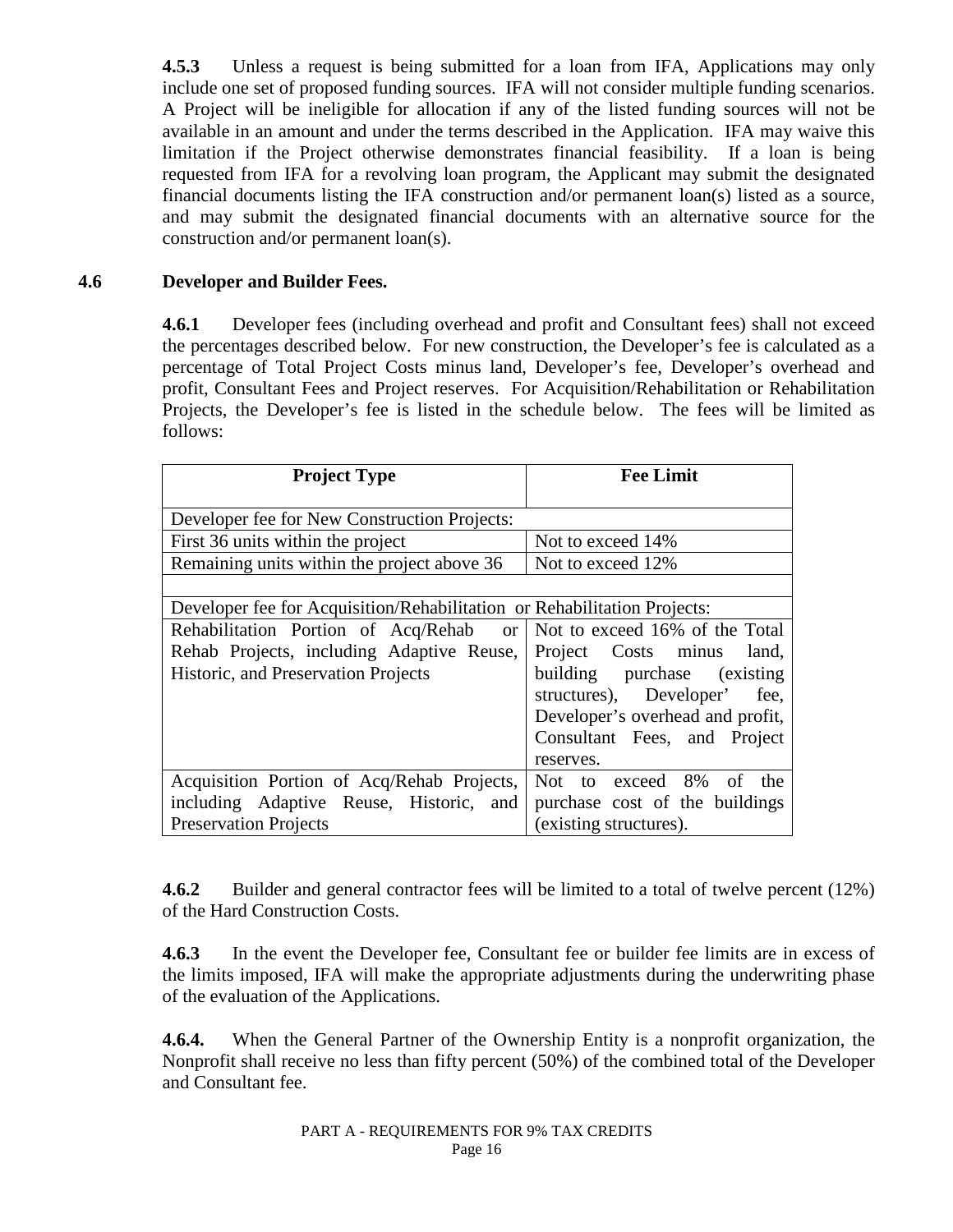**4.6.5** IFA reserves the right to limit professional fees in Section IV of the Cost and Credit Calculation of the on-line application if deemed excessive.

# **4.7 Other Fees and Considerations.**

**4.7.1 Investor Services Fees.** Investor services fees are an allowable expense and shall be calculated into the minimum Debt Service Coverage Ratio.

**4.7.2 Construction Contingency Funding.** All new construction Projects shall have a hard cost Construction Contingency line item of no more than five percent (5%) of total Hard Construction Costs, including Builder Profit and Builder Overhead, less Construction Contingency. For Acquisition/Rehabilitation or Preservation Projects, the hard costs Construction Contingency limits will be no less than seven percent (7%) and no more than twelve percent (12%); for Adaptive Reuse and Historic Preservation Projects the hard cost Construction Contingency limits will be no less than eleven percent (11%) and no more than fourteen percent (14%) of the total Hard Construction Costs, including Builder Profit and Builder Overhead, less Construction Contingency.

**4.7.3 Project Ownership.** There must be a common ownership between all Units and buildings within a single Project for the duration of the Extended Use Period.

**4.8 Subsidy Layering Review.** HUD is required to undertake subsidy layering reviews of each Project receiving HUD housing assistance to ensure that the Applicant does not receive excessive government subsidies by combining HUD housing assistance with other forms of federal, State or local assistance. For Projects that combine HUD housing assistance with Tax Credits, HUD has delegated the subsidy layering review to IFA. HUD and IFA have entered into a Memorandum of Understanding ("MOU") governing the procedures that IFA must follow when undertaking the subsidy layering review. Generally, the fee limits for Developer's fee, overhead, builder's profit and other fee limits set forth in this QAP in Sections 4.6 and 4.7 will be applied by IFA in its subsidy layering review. IFA will complete the subsidy layering review for applicable Projects after the Applicant and HUD submit relevant documentation for review at Carryover. This information includes the results of HUD's underwriting analysis, the Applicant's proposed development costs, and information concerning any syndication of the Project. IFA will undertake the subsidy layering review for each Project after completion of HUD's and IFA's underwriting, if applicable. IFA will complete a second subsidy layering review at the time the IRS Form 8609 is issued for the Project. IFA reserves the right, without amending this QAP, to amend its subsidy layering procedures as necessary to comply with changes in applicable federal law or regulations, HUD guidelines or the MOU. HOME and CDBG funding, when combined solely, with Tax Credits do not trigger the subsidy layering review process.

**4.9 Unit Cost Cap.** IFA shall not award LIHTC to a Project in which the cost per unit is greater than the amounts listed below less the costs of off-site land improvements. Enterprise Zone sales tax rebates and utility company rebates for energy efficiency measures will be included in the calculation of total project costs.

The ROSE Program and Assisted Living Projects will be allowed to exceed the unit cost caps listed below by ten percent (10%).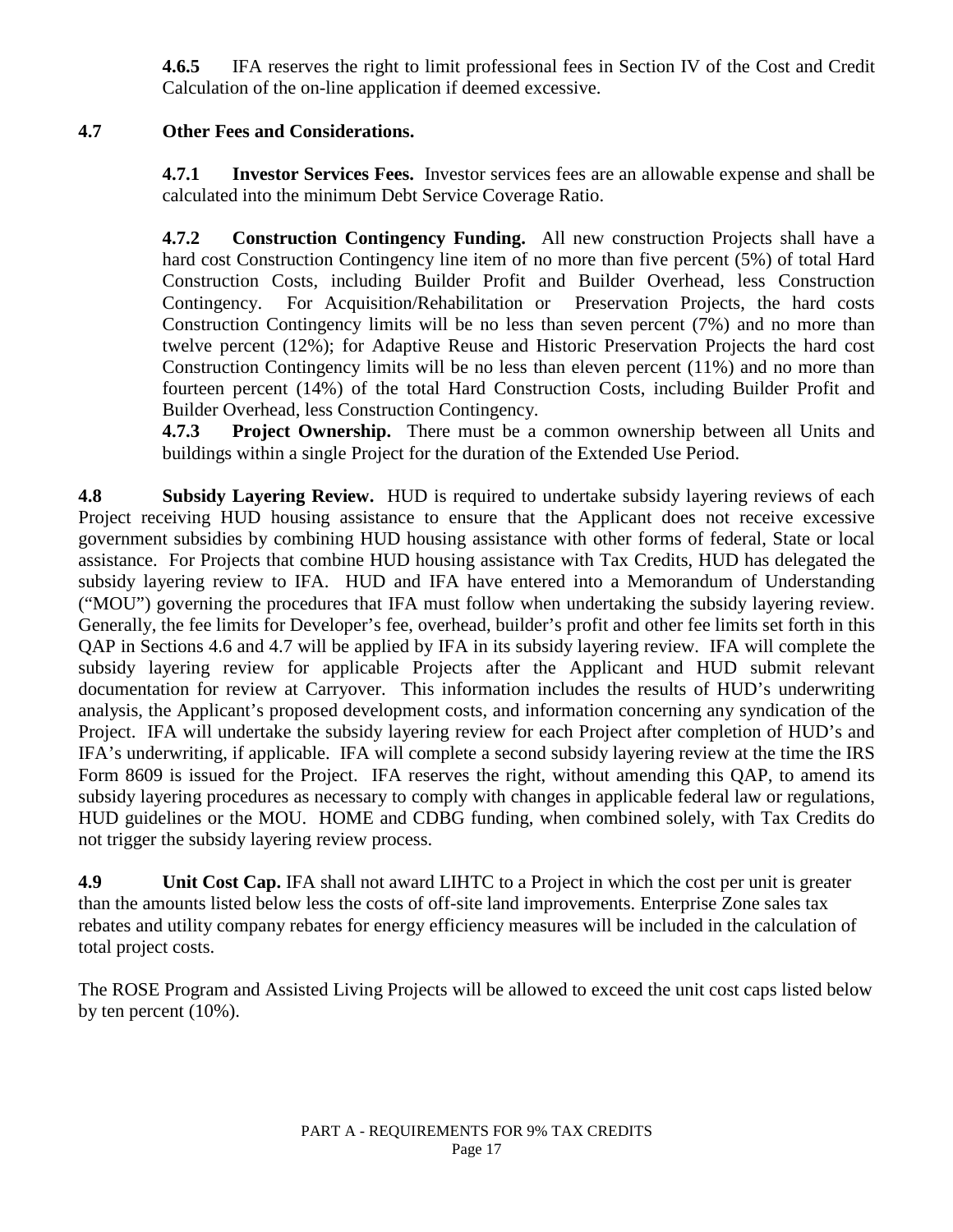| All projects except those with Federal or State Historic Tax Credits |           |            |            |                     |
|----------------------------------------------------------------------|-----------|------------|------------|---------------------|
| 0 bedrooms                                                           | 1 bedroom | 2 bedrooms | 3 bedrooms | 4 bedrooms          |
| \$120,000                                                            | \$135,000 | \$160,000  | \$190,000  | $\frac{$210,000}{}$ |

Unit cost caps are maximum amounts. IFA provides no guarantee that Projects at or below the Unit cost caps will be deemed financially feasible. At the time of the Carryover 10% Test or 8609 Application, if the Project costs exceed the unit cost caps, the Developer must provide a narrative explaining the extenuating circumstances and request an exception to the unit cost cap.

**4.9.1** Projects receiving state and/or federal historic rehabilitation Tax Credits will be allowed to deduct the residential portion of the historic Tax Credit from the Project costs to allow for stricter rehabilitation standards and the costs of off-site land improvements, however, IFA shall not award LIHTC to a Project if the overall cost per unit, less the residential portion of federal historic tax credits, is greater than the unit cost cap listed below:

| Projects with Federal or State historic rehabilitation tax credits (total |  |  |  |  |  |
|---------------------------------------------------------------------------|--|--|--|--|--|
| project costs less residential portion of federal historic tax credits)   |  |  |  |  |  |
| 3 bedrooms<br>2 bedrooms<br>0 bedrooms<br>14 bedrooms<br>1 bedroom        |  |  |  |  |  |
| \$180,000<br>\$210,000<br>\$155,000<br>\$230,000<br>\$140,000             |  |  |  |  |  |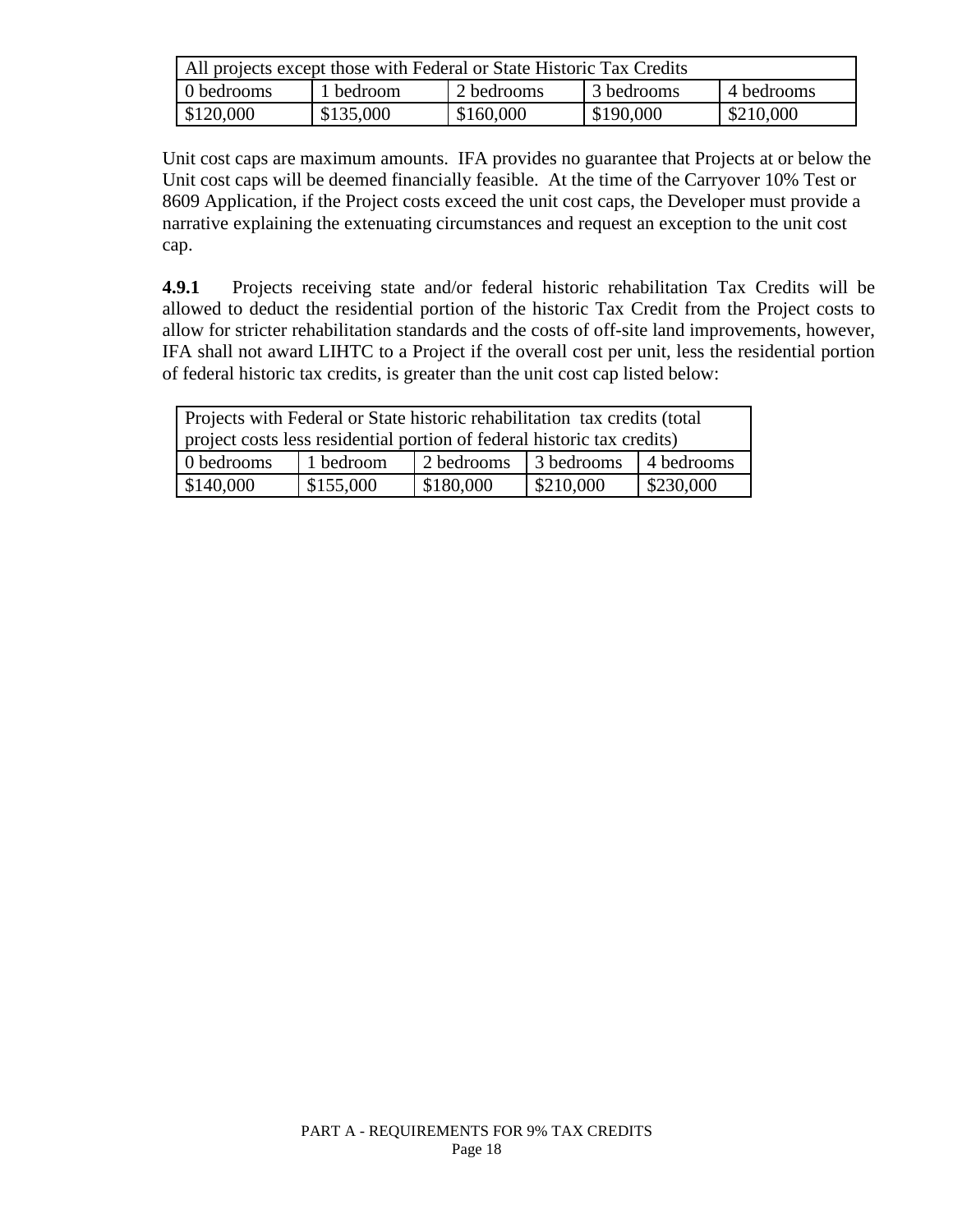### **SECTION 5. THRESHOLD REQUIREMENTS - ALL DEVELOPERS\OWNERSHIP ENTITIES**

To be considered for a reservation of Tax Credits, a Project must demonstrate that it meets the requirements described in this Section.

**5.1 Complete Application.** In order for IFA to review an Application fairly and accurately, it must be complete. If there is not adequate information provided to review the Application, and upon request from IFA to the Applicant, adequate information is not submitted, then IFA shall reject the Application. In the case that additional information is requested by IFA, the notice for information will be sent via mail, facsimile, email, or through the online Application. The Applicant will have 14 calendar days to respond to the initial written deficiency notification, as specified in the notice for information. The Applicant may contact the Tax Credit Manager or other Tax Credit staff during this period to request clarification. IFA reserves the right to contact the Applicant in other ways to clarify information contained in the Application**.**

**5.2 Legal Ownership Entity.** The Ownership Entity must be formed prior to submission of the Application. For the purposes of the Application, the Applicant is the Ownership Entity.

**5.3 Location Requirements.** The proposed Project must be located in an incorporated city. Applications shall not contain or propose alternate sites. Alternate sites must be presented as separate Projects with separate Applications.

**5.4 Readiness to Proceed.** The Applicant must be ready to proceed with the Project by documenting site Control, site suitability, adherence to building standards, and a Qualified Development Team. Refer to Appendix 1, Threshold Requirements for Building, Construction, Site and Rehabilitation for related requirements. In addition, the following must also be met:

### **5.4.1 Appraisals**

**5.4.1.1 Land/Acquisition with an Identity of Interest**. For land and buildings which are acquired from a party with an Identity of Interest, the Applicant must provide an appraisal by an MAI certified appraiser who is not a related party. The appraisal must be no more than 180 days old on the date that the Application is submitted to IFA. The appraisal may be submitted to IFA 30 days following the Application due date.

**5.4.1.2 State HOME funded Projects.** For all Projects that are requesting State HOME funds, the Applicant must provide an appraisal by an MAI certified appraiser who is not a related party. The HOME program requires the appraisal in order to determine the market value of the acquired land and/or buildings. The appraisal must be no more than 180 days old on the date that the Application is submitted to IFA. The appraisal may be submitted to IFA 30 days following the Application due date.

**5.4.2 Qualified Development Team.** The Application will require the Applicant to identify the Qualified Development Team also referred as QDT. The Applicant will be required to provide a narrative describing the function of each mandatory member of the Qualified Development Team and explain how the Qualified Development Team possesses the necessary experience to successfully complete the proposed Project and all other projects under construction, and that it has developed projects of comparable size and financing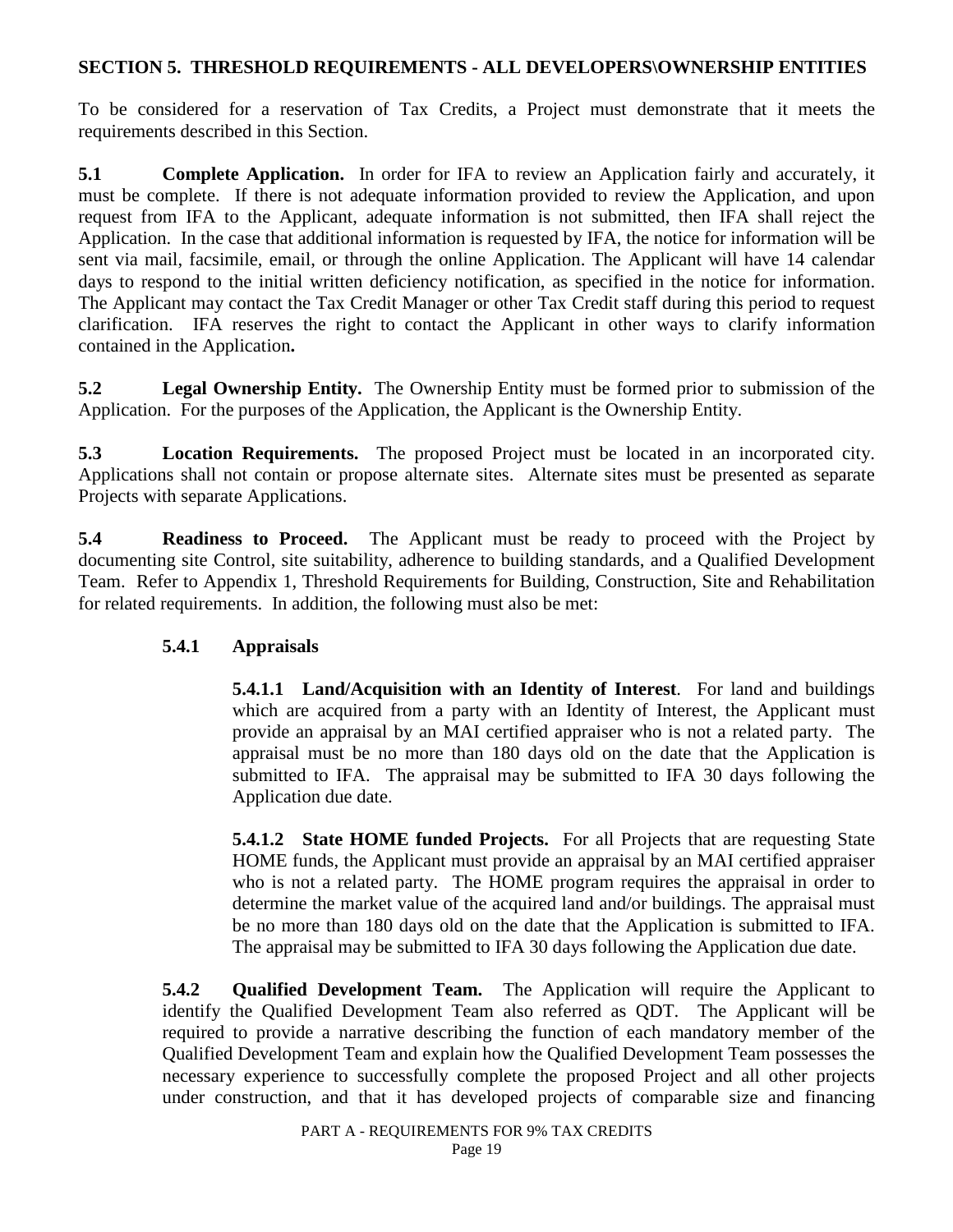complexity. Either the Developer, Managing Member, General Partner or Development Consultant must have Materially Participated in a LIHTC project that has received an 8609 from any state within the past five (5) years. The qualifications of the QDT will be evaluated again at Carryover and the reservation of Tax Credits may be revoked, at the sole discretion of IFA, if the QDT is not qualified to successfully complete the proposed Project. The Project Developer or Developer representative must attend a mandatory developer application training session, as noted in QAP Section 3.2.3. The Management Company/Manager must have at least three (3) years of experience successfully managing a Section 42 Property.

As part of the Application and at such other times as required by IFA, a financial background check may be completed for the Project Developer, General Partner/Managing Member, Consultant, and the Management Company, or the Affiliates of any of the foregoing. If the background check discloses any financial difficulties, risks or similar matters that IFA believes might substantially impair or harm the successful development and operation of the Project as a qualified low-income housing Project, IFA may:

1. Refuse to allow the Qualified Development Team member to participate in the Tax Credit Program;

2. Reject or disqualify an Application and cancel any Credit reservation and Carryover allocation; and/or

3. Demand additional assurances that the development, ownership, operation or management of the Project will not be impaired or harmed (such as performance bonds, pledging unencumbered assets as security, opinions of financial solvency by an independent certified public accountant, or such other assurances as determined by IFA).

**5.4.3 Capital Needs Assessment for Rehabilitation, Preservation and Adaptive Reuse Projects.** The Application will require the Applicant to acknowledge the Capital Needs Assessment requirement and that IFA will require the Capital Needs Assessment prior to the start of construction. For the requirements related to the Capital Needs Assessment, refer to Appendix 1, Threshold Requirements for Building, Construction, Site and Rehabilitation.

**5.4.4 Commitment to Notify Public Housing Authority (PHA) of Vacancies.** The Application will require the Applicant to acknowledge the Commitment to Notify Public Housing Authority (PHA) of vacancies.

**5.4.5. Notification of Chief Executive Officer of Local Jurisdiction.** The Applicant shall provide accurate information through the online Application identifying the Chief Executive Officer of the local jurisdiction where the proposed Project is located. The letter shall include the name, address, and email address of the Chief Executive Officer of the local jurisdiction. A summary of the characteristics of the proposed Project, and an area for the Chief Executive Officer to comment on the Project will be sent by IFA through the online Application.

**5.4.6 Ineligible Applicant/Significant Parties.** For this Section, the term "Significant Parties" includes, but is not limited to, the Ownership Entity, the eventual owner of the Tax Credit Project, the eventual taxpayer of the Tax Credit Project, the Developer, General Partner, Managing Member, accountant, architect, engineer, financial consultant, any other consultant,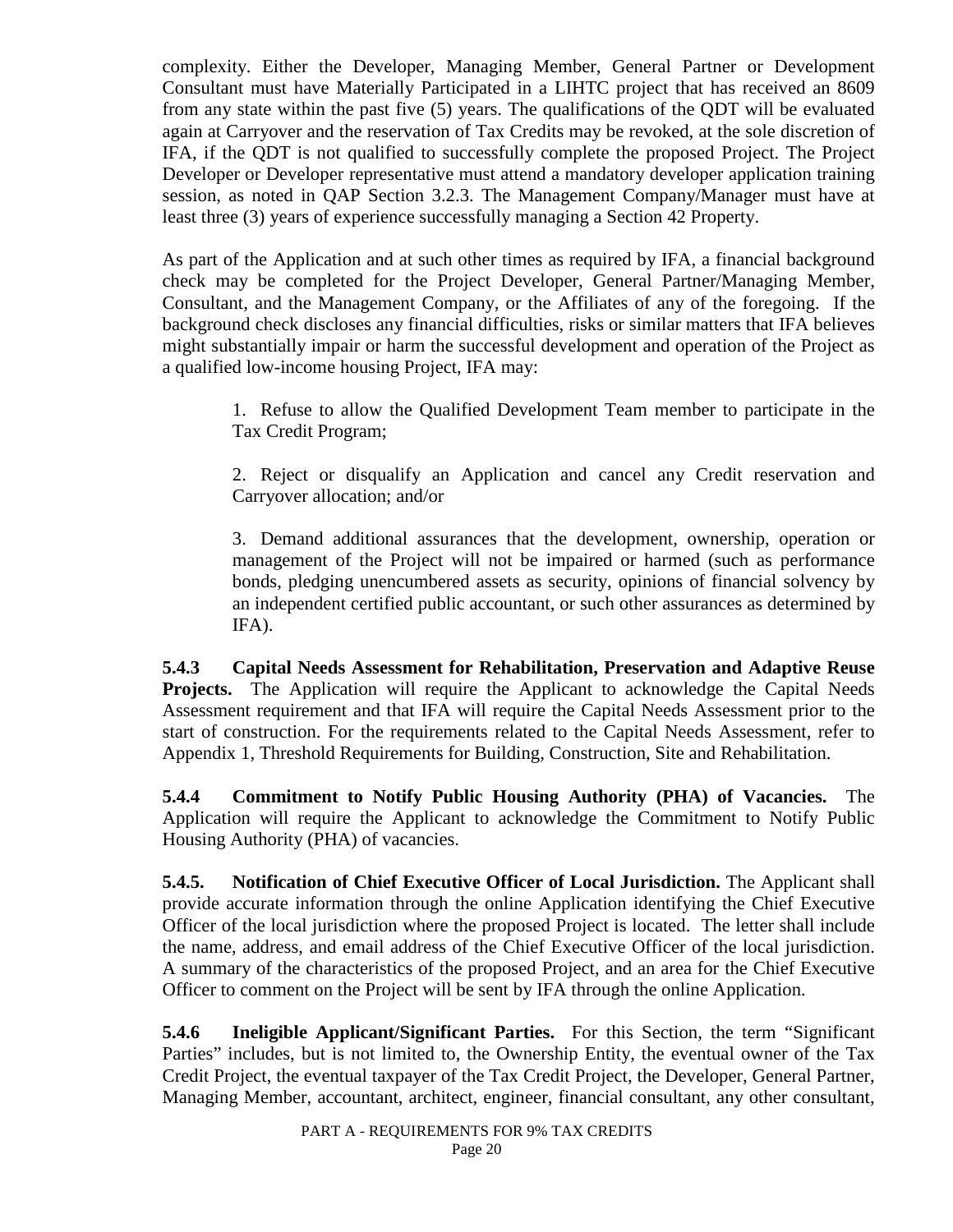management agent and the general contractor, and other Persons determined by IFA to have a commonality of Control or of personnel with any Significant Party.

**5.4.6.1** The following Significant Parties and the projects with which they are associated may be ineligible to participate in the LIHTC Program and may not receive a Tax Credit Reservation, Tax Credit Allocation at Carryover time or a Form 8609:

> **5.4.6.1.1** Significant Parties who have Materially Participated in any Project that has had unsatisfactory performance, in Iowa or any other state, with a state sponsored or assisted program, as determined by IFA. This would include parties who have 90-day delinquent loans to any IFA program. Unsatisfactory performance may include, but is not limited to, a default of any obligation owed to IFA in any of its programs or an uncorrected default of any agreement between the Significant Party and IFA.

> **5.4.6.1.2** Significant Parties who have served as an officer, director, General Partner, managing member, accountant, architect, engineer, management agent, financial consultant, or any other consultant of any Entity that has unsatisfactory performance, in Iowa or any other state, with a state sponsored or assisted program, or under any agreement or loan, as determined by IFA. This would include Entities that have one or more 90 day delinquent loans with IFA. Unsatisfactory performance may include, but is not limited to, a default of any obligation owed to IFA in any of its programs or an uncorrected default between the entity and IFA.

> **5.4.6.1.3** Significant Parties who have Materially Participated in a Project that has received from IFA or from any other state a Form 8823 on which a box in the column headed "Out of compliance" has been checked (regardless of whether the non-compliance for which the Form 8823 was issued has subsequently been corrected) or who have a history of repeated or significant Tax Credit compliance deficiencies, even if such significant Tax Credit compliance deficiencies have not resulted in an uncorrected Form 8823. IFA may consider as mitigating or aggravating factors, the number of instances of non-compliancy, whether the non-compliance has been corrected, the speed with which the Project was brought back into compliance, and the degree of Control of the significant party in question over the out-of-compliance Project. Applicants are encouraged to work with the IFA Compliance staff to correct any outstanding issues prior to the Application deadline. If corrections cannot be completed prior to the Application deadline, the Applicant must submit a detailed account, on the exhibit provided in the Application, of any noteworthy compliance issues or uncorrected 8823's that have been issued with respect to properties associated with any Significant Parties. IFA issues a report, similar to an 8823, called the "Low Income Housing Tax Credit Notice of Non-Compliance –Land Use Restrictive Agreement (LURA) Extended Use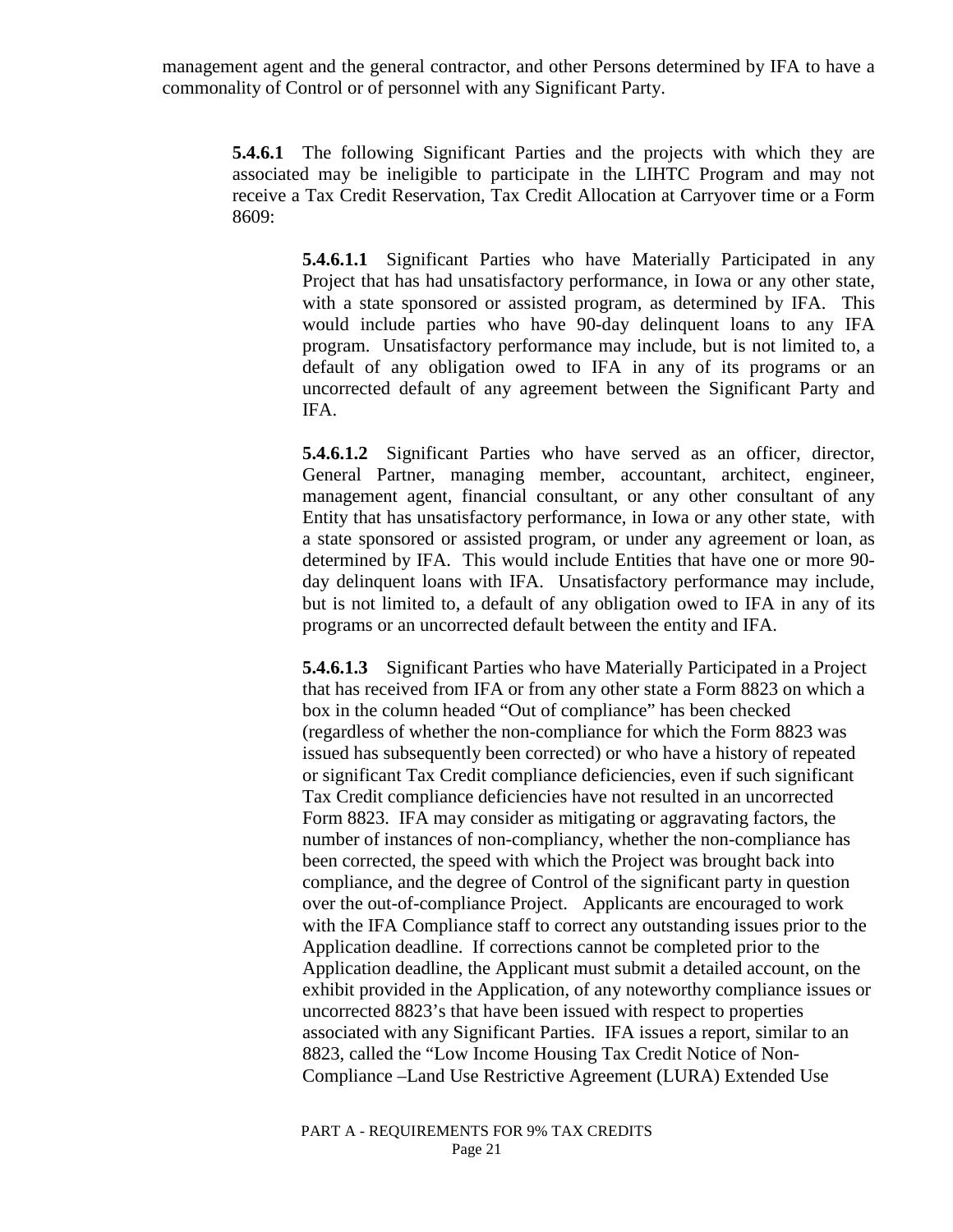Period which addresses issues that are not in compliance with the LURA to the Owner that also must be corrected.

**5.4.6.1.4** Significant Parties who have been:

- 1. Convicted of;
- 2. Entered an agreement for immunity from prosecution for;

3. Received a deferred judgment or suspended sentence or judgment for; or

4. Pled guilty, including a plea of no contest to a crime of dishonesty, fraud, tax fraud, embezzlement, bribery, payments of illegal gratuities, perjury, false statements, racketeering, blackmail, extortion, falsification, destruction of records, or crimes of violence.

**5.4.6.1.5** Significant Parties who have been debarred from any program administered by IFA, by any other Iowa state agency, by an agency of any other state, or by any federal agency, such as, but not limited to, the Federal Excluded Parties List System (EPLS).

**5.4.6.1.6** Significant Parties who have an Identity of Interest with any debarred entity.

**5.4.6.1.7** Significant Parties who fail to disclose any direct or indirect financial or other interest a member of the Project Qualified Development Team may have with another member of the Project Qualified Development Team or with the Project.

**5.4.6.1.8** An Applicant who fails to disclose all known members of the Project Qualified Development Team.

**5.4.6.1.9** Significant Parties who have been removed as a General Partner or managing member by the equity investor from any previously approved LIHTC Project in Iowa or any other state.

**5.4.6.1.10** Significant Parties who have voluntarily agreed to be replaced as a General Partner or managing member of any previously approved LIHTC Project in Iowa or any other state as a result of performance issues.

**5.4.6.1.11** In the case of a syndicator, equity partner, private placement originator or limited partner, if during the construction period, the purchaser of Tax Credit equity withdraws; each of these entities may not be allowed to participate in an Iowa-based LIHTC Project for a period of at least five (5) years.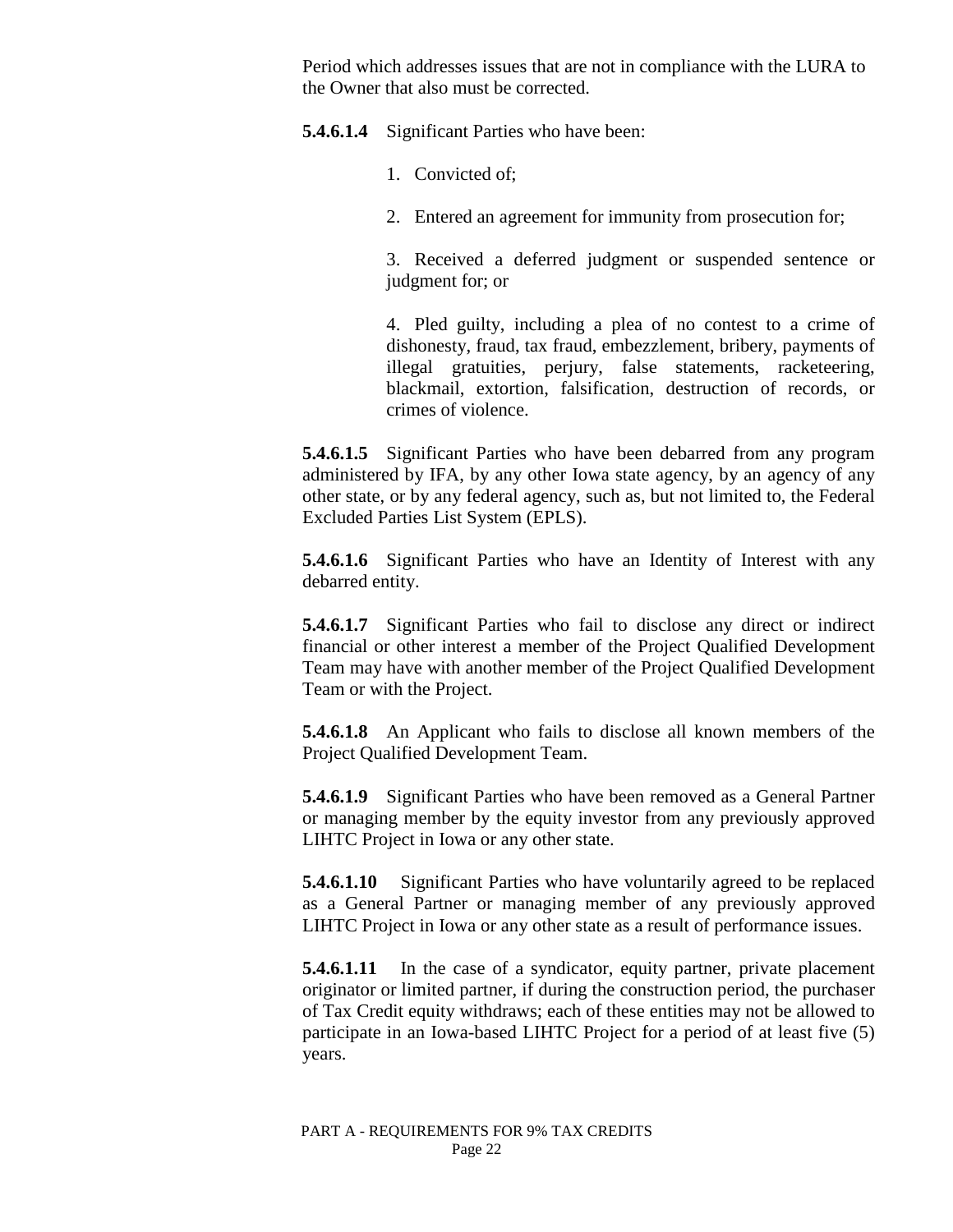**5.4.6.1.12** Significant Parties who, within the past ten years**,** have been in a bankruptcy, an adverse fair housing settlement, or an adverse civil rights settlement.

**5.4.6.1.13** Developers, Ownership Entities and the General Partners/Managing Members thereof, and consultants or any other persons determined by IFA to have a commonality of control or of personnel with any thereof, who have Materially Participated in a Project for which Tax Credits awarded in a prior 9% Tax Credit round were returned to IFA in calendar year 2012 prior to the closing of such project's equity investment and no subsequent year tax credits were issued to replace the returned tax credits.

An ownership entity or developer, who returns excess tax credits at the time of the 8609 issuance, or returns 4% tax credits at any time, will not be disqualified from participating in the current tax credit funding round.

**5.4.6.1.14** Developers, Ownership Entities and the General Partners/Managing Members thereof, and consultants or any other persons determined by IFA to have a commonality of control or of personnel with any thereof, who have Materially Participated in a Project that was awarded nine percent (9%) Tax Credits in 2011 or 2012 in which the Project costs exceeded the applicable unit cost cap at the time of the Carryover 10% Test or 8609 Application.

**5.4.6.1.15** An Ownership Entity who fails to submit a copy of the 8609 with Part B (or Part II) completed to IFA, to submit at all, or submits an incorrectly completed IRS form 8609.

**5.4.6.2** In the event IFA discovers that the Applicant, its Affiliates or other Significant Parties or any other Person with an Identity of Interest associated with the Project have misrepresented the certifications made consistent with this Section or Section 2.3, Tax Credit Cap for a Single Developer; or the Applicant, its Affiliates, other Significant Parties or any other Person with an Identity of Interest associated with the Project has failed to make the disclosures required by the QAP and Application: or the Applicant, its Affiliates, other Significant Parties or any other Person with an Identity of Interest associated with the Project made any material misrepresentation on the Application or in any of the documents submitted with the Application; or that the Form 8609 Part II elections are not the same as those represented on the Application, IFA may do one or more of the following: bar the offending party from applying for Tax Credits for a period of up to five years, revoke the Tax Credit Reservation awarded or issue a Form 8823 if the Project has been Placed-in-Service.

**5.5 Displacement of Tenants.** IFA will accept Applications that have displaced (or will displace) tenants, although involuntary permanent displacement of existing tenants is strongly discouraged. IFA reserves the right to reject any Application that fails to minimize permanent displacement of tenants and/or provide an adequate relocation plan. A formal relocation plan must be submitted with the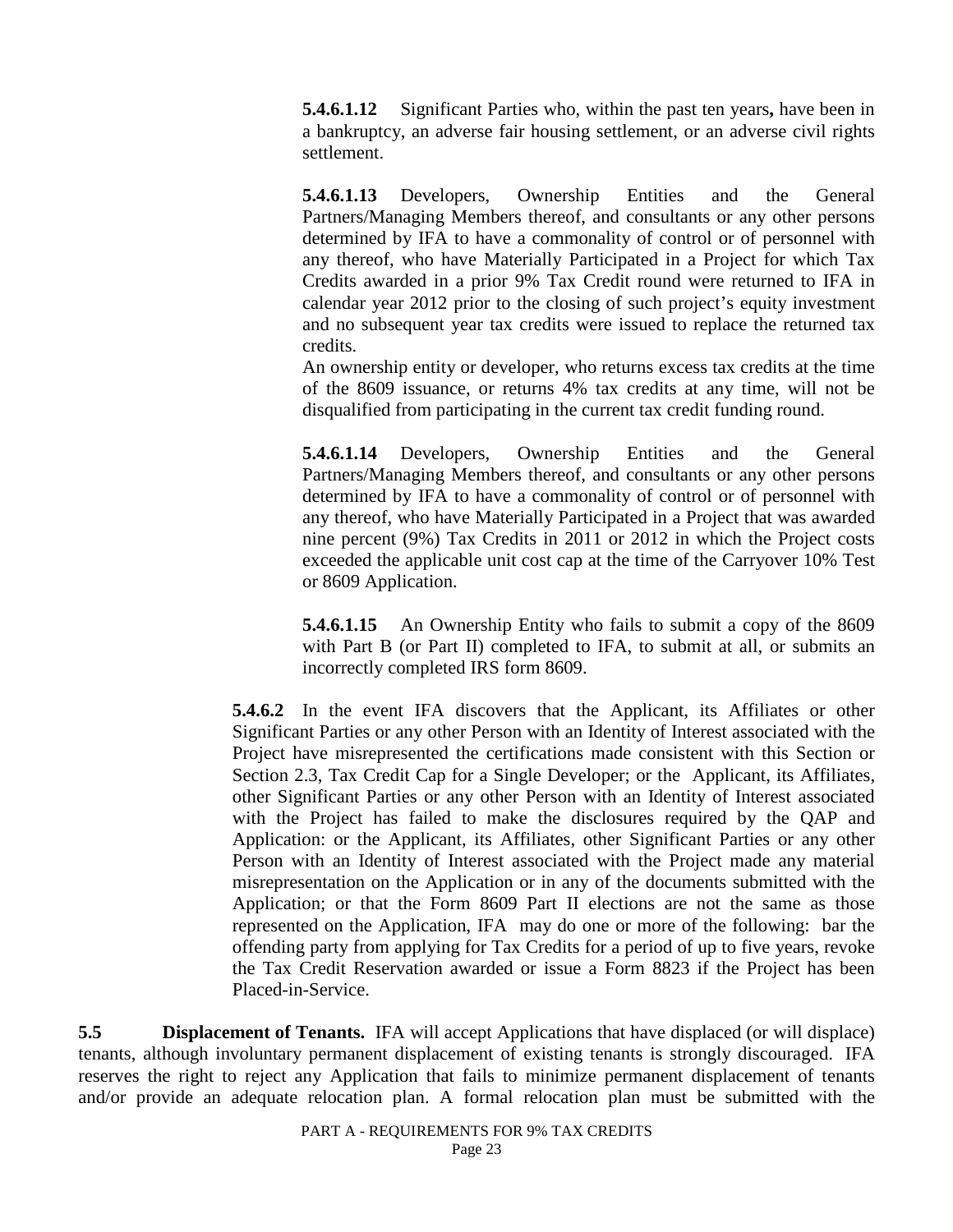Application if the Project scope requires any form of temporary or permanent relocation of existing tenants. The proposed relocation plan must provide an overview of the need for relocation, a proposed timeline, an estimated budget, and other information as requested in the Application to document that the need for temporary or permanent relocation of existing tenants is adequately addressed.

**5.6 Confirmation of Eligibility—Rehabilitation or Acquisition.** The Application will require the Applicant to confirm eligibility under IRC Section  $42(d)(2)(B)(ii)$  (the 10-year rule) by listing each building by address, the date the building was Placed-in-Service by the Applicant from whom the building was or will be acquired, the date the building was or is planned for acquisition by the Applicant, and the number of years between the date the building was last Placed-in-Service and the expected date of acquisition. If the number of years for any building is less than 10 years, the Applicant must explain any exception under the Internal Revenue Code which would make the building eligible for Tax Credit under IRC Section  $42(d)(2)(B)(ii)$ .

**5.7 Rehabilitation Standards.** The Application will require the Applicant to provide information regarding Rehabilitation Expenditures for each building as specified in Appendix 1, Threshold Requirements for Building, Construction, Site and Rehabilitation. The Applicant must identify, with respect to each building as required by the Application, the Rehabilitation Expenditures as defined in IRC Section 42(e)(2) which shall be allocable to or substantially benefit the Low-Income Units in such building. The Application must show the calculations for whether the amount of Rehabilitation Expenditures is at least equal to the greater of twenty percent (20%) of the expected adjusted basis of the building or a \$25,000 Rehabilitation Expenditure limited to Hard Construction Costs per Low-Income Unit. If neither the twenty percent (20%) or the \$25,000 requirement has been met, the Applicant must indicate that all buildings in the Project qualify for the exception provided for in IRC Section  $42(e)(3)(B)$ regarding the twenty percent (20%) basis requirement or that all the buildings qualify for the exception provided for in IRC Section  $42(f)(5)(B)(ii)(II)$  regarding the \$6,200 per Unit requirement or that there are different circumstances for each building as described by the Applicant.

**5.8 Building Standards.** Preliminary site plan, floor plans and elevations are to be submitted with the Application to IFA for all of the buildings in the proposed development. The Applicant must demonstrate that they have or will meet local state and federal standards that apply to the Project, and meet IFA's minimum development characteristics. For additional requirements and a list of the minimum development characteristics, refer to Appendix 1, Threshold Requirements for Building, Construction, Site and Rehabilitation.

**5.9 Scattered Sites.** The Applicant must submit a composite Application reflecting the total of all sites as well as separate site specific exhibits for each site included in the Project. A scattered site is a Project where multiple buildings with similar Units are not located in proximity to one another, but are owned by the same party and financed under the same agreement(s), and are located within a 20-mile radius, as determined by Google Maps (www.Googlmaps.com) using driving directions. A scattered site Project may be new construction, acquisition, rehabilitation or a combination of these types. Applicants that qualify under Section 2.2.5.1 may request an exception to the 20-mile radius requirement for scattered sites. For scattered site Projects, all units must be qualified LIHTC units.

**5.10 Affirmative Marketing Plans.** Each Applicant must acknowledge the Affirmative Marketing Plan requirement and that IFA will require the Applicant to submit an Affirmative Marketing Plan to IFA no less than 60 days prior to Placed-in-Service date.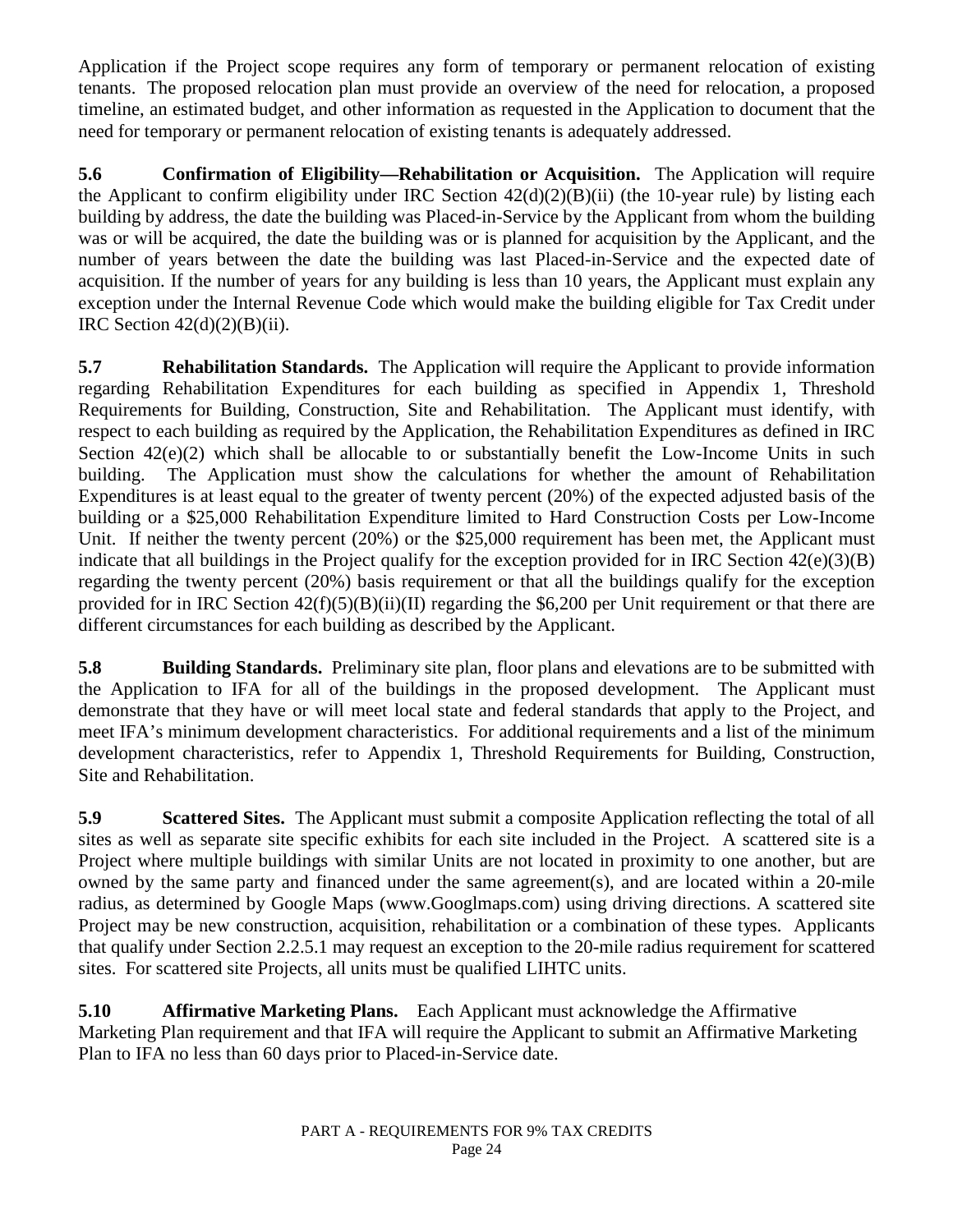**5.11** Adequate Market. The Market Study and Analysis must demonstrate that there is adequate sustained demand for the proposed Project, and that the construction or rehabilitation of the additional affordable Units will not have an adverse impact on the existing affordable Units in the market area.

**5.12 Project Score.** If there are more Applicants for LIHTC than credits available, IFA will use a Project's score to rank those Projects that will be awarded credits within the prioritization established in Section 3.4.8.

**5.13 Senior Projects.** Senior Projects are not allowed anything greater than 2 bedrooms per unit.

**5.14 Commitment to Notify DHS Referral Network of Vacancies.** The Applicant is required to acknowledge the Commitment to Notify the DHS Referral Network of vacancies in Handicapped Accessible units by notifying each of the following referral sources of any available Handicapped Accessible units: (1) Iowa's Money Follows the Person Initiative, (2) Iowa Department of Human Services (DHS) Targeted Case Management Bureau, and (3) the DHS Office serving the county in which the project is located.

**5.15 Lease Addendum.** In order to comply with Section 8.27 of Section 504 of the Rehabilitation Act of 1973, the Owner must lease Handicapped Accessible units designed for persons with disabilities to tenants requiring the accessibility features of the unit. The Applicant must agree to require a Lease Addendum to be executed by a tenant(s) occupying a Handicapped Accessible unit who does not require such Handicapped Accessible features. In the Lease Addendum, the tenant must agree to move to a comparable non-accessible unit upon the request of the Owner with moving expenses to be paid by the Owner.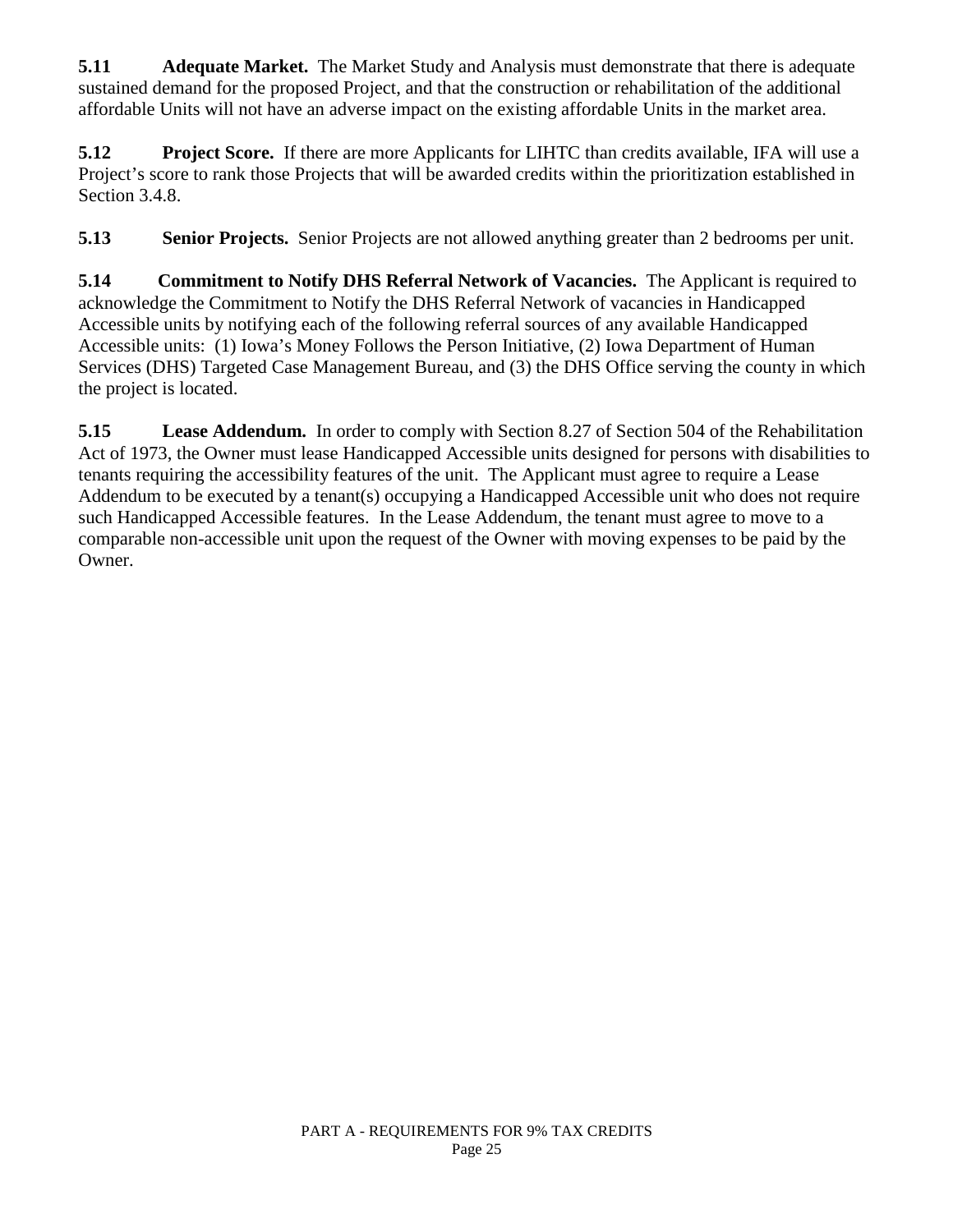## **SECTION 6. SCORING CRITERIA**

IFA will award threshold points based on information provided in the Application or Exhibits thereto for the following items, provided adequate evidence supports the award of points for all sites within the Project. Applicants will tentatively self-score a portion of the criteria in the Application. However, IFA will make the final determination of the Applicant's score.

#### **Resident Profile**

Category 1. Serves Lowest Income Residents 0 to 20 points 0 to 20 points Projects that provide Units that are set aside and occupied by tenants with incomes at or below forty percent (40%) AMGI and are rent restricted.

1 point for each full one percent (1%) of the total Project Units (20 points maximum)

This category is not available to an Applicant that elects points in Building Characteristics-Category 3, "Projects that are Subsidized Project-Based Rental Assistance Projects or HUD-VASH voucher".

Category 2. Mixed Income Incentive 0 to 25 points 0 to 25 points Projects that provide market rate Units (not eligible for Tax Credits). On-site staff Units cannot be counted for points.

1 point for each full one percent (1%) of the Units (20 points maximum) And Serve 30% AMGI qualified tenants.

1 point for each full one percent (1%) of the Units at 30% AMGI

(5 points maximum)

In order to obtain points in category 2, the Applicant must commit to providing market rate units first and then the Applicant may be elect to provide 30% units.

This category is not available to an Applicant that elects points in Building Characteristics-Category 3, "Projects that are Subsidized Project-Based Rental Assistance Projects or HUD-VASH voucher".

Category 3. Resident Populations with Special Needs 0 to 20 points 0 to 20 points Projects providing service-enriched housing in which a maximum of twenty-five percent (25%) of the total Project Units give preference in tenant selection to Resident Populations with Special Needs. Points will be awarded to an Applicant committing to provide service-enriched housing to the following Minimum Unit Percentage calculated based upon the total number of units to give preference in tenant selection to Resident Populations with Special Needs divided by the total number of Project Units (not the number of Low-Income Units):

- Ten percent (10%) of the total Project Units give preference in tenant selection to Resident Populations with Special Needs: 5 points
- Fifteen percent (15%) of the total Project Units give preference in tenant selection to Resident Populations with Special Needs 10 points 10 points
- Twenty percent (20%) of the total Project Units give preference in tenant selection to Resident Populations with Special Needs 15 points
- Twenty-five percent (25%) of the total Project Units give preference in tenant selection to Resident Populations with Special Needs 20 points 20 points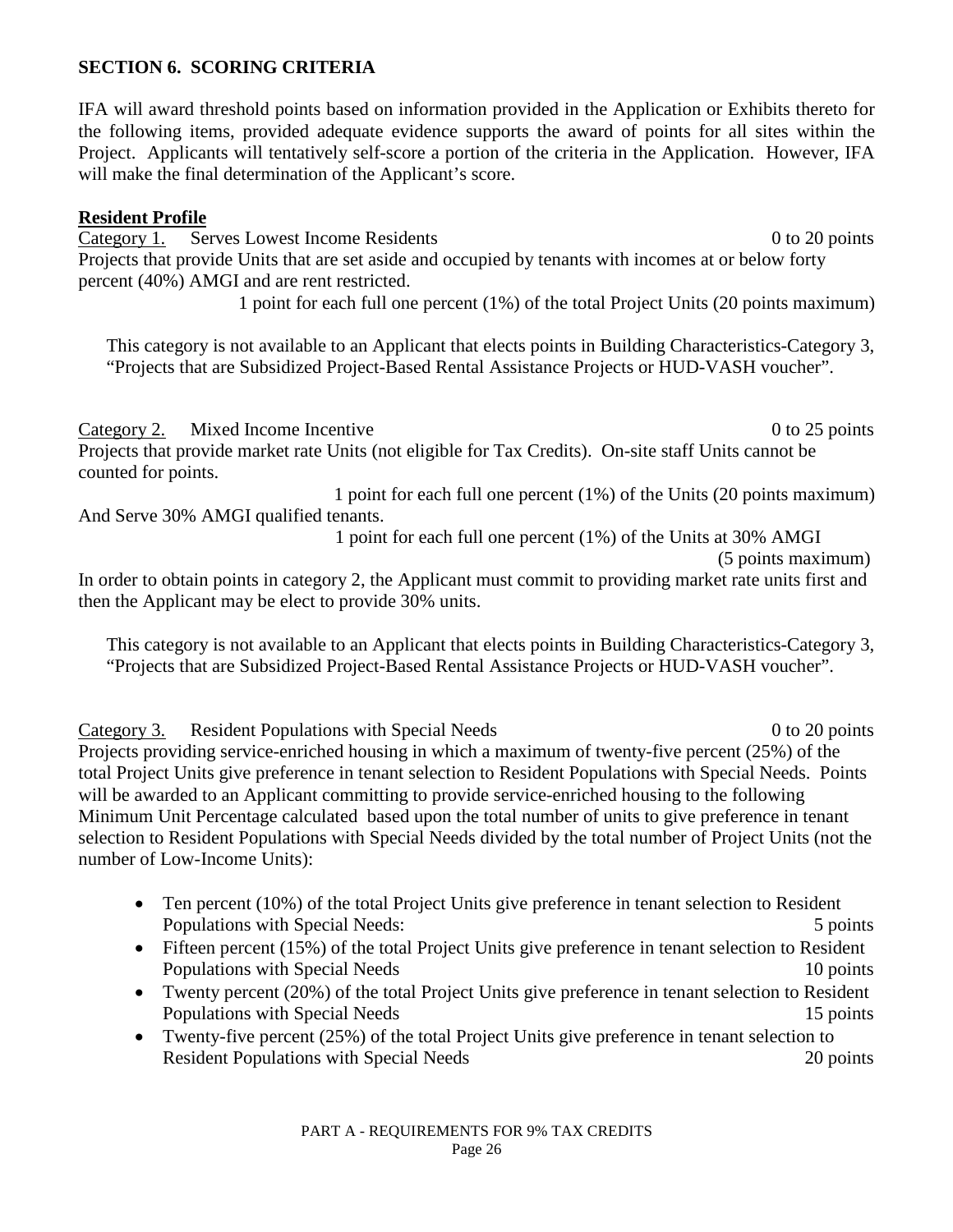To receive points, services must be actively linked to the Project, not simply provided to the community at-large, and the Applicant must submit all requested documentation on IFA required forms at Application including, but not necessarily limited to, the following:

- Commitment to hold throughout the Compliance Period, pursuant to IFA's held for occupancy policy, the Applicant's Minimum Unit Percentage commitment of the total Project Units for occupancy by the selected Resident Populations with Special Needs
- Service budget that supports the proposed services plan consisting of a \$150 per unit minimum annual contribution to the supportive services line item on the pro forma to be calculated based upon the total number of Project Units
- Marketing plan describing the planned methods of outreach to specifically target potential Resident Populations with Special Needs tenants
- Executed memorandum of understanding between the Ownership Entity or Developer, a Lead Service Provider, and the Management Company outlining the duties and responsibilities of each party in relation to service delivery to the tenants
- Commitment to provide a minimum number of hours per week of on-site service coordination to tenants through a qualified Service Coordinator employee, who cannot also be serving as the property manager, or a written contractual arrangement with a Lead Service Provider
	- o 36 or fewer Low-Income Units: minimum of 10 hours per week required
	- o 37 or more Low-Income Units: minimum of 20 hours per week required
- A list of all services and/or activities to be made available to tenants at no cost, except daycare or any charges or fees required by law, and documented through a Tenant Service Form signed by the service provider committing to making the supportive service available to tenants.
- Commitment to obtain Tenant Services Certification forms at least annually, signed by one or more nonprofit service providers and maintain such written verification of services made available to tenants in the Project files for compliance monitoring purposes
- All Project Units must be designed and suitable for occupancy by the targeted Resident Populations with Special Needs. For example, in housing targeted to persons with a physical Disability, at least the Minimum Unit Percentage of apartments must be Handicapped Accessible and the Handicapped Accessible units must be dispersed throughout the property rather than segregated. In housing targeted to survivors of domestic violence and their families, appropriate security measures should be incorporated in the project's design.
- The Ownership Entity must agree to maintain an extra column on the waiting list for persons in the targeted Resident Populations with Special Needs with a preference shown as part of the project's Affirmative Fair Housing Marketing Plan. The waiting list must also track whether the household requires a Handicapped Accessible unit.
- The Applicant is responsible for ensuring that all Fair Housing requirements are met.
- The Project's Resident Populations with Special Needs scoring commitments will be specified in the LURA.

Affordable Assisted Living projects including 10 or more Low-Income Units providing assisted living and making a commitment to appropriate certification as an assisted living program by the Iowa Department of Inspections and Appeals and to maintain that certification throughout the Compliance Period.

20 points

Category 4. Provides an Opportunity for Homeownership 50 points 50 points Iowa Renter to Ownership Savings Equity (ROSE) Program: 50 points will be awarded to an Applicant who implements a bona fide long-term Iowa ROSE Program. The Iowa ROSE Program provides a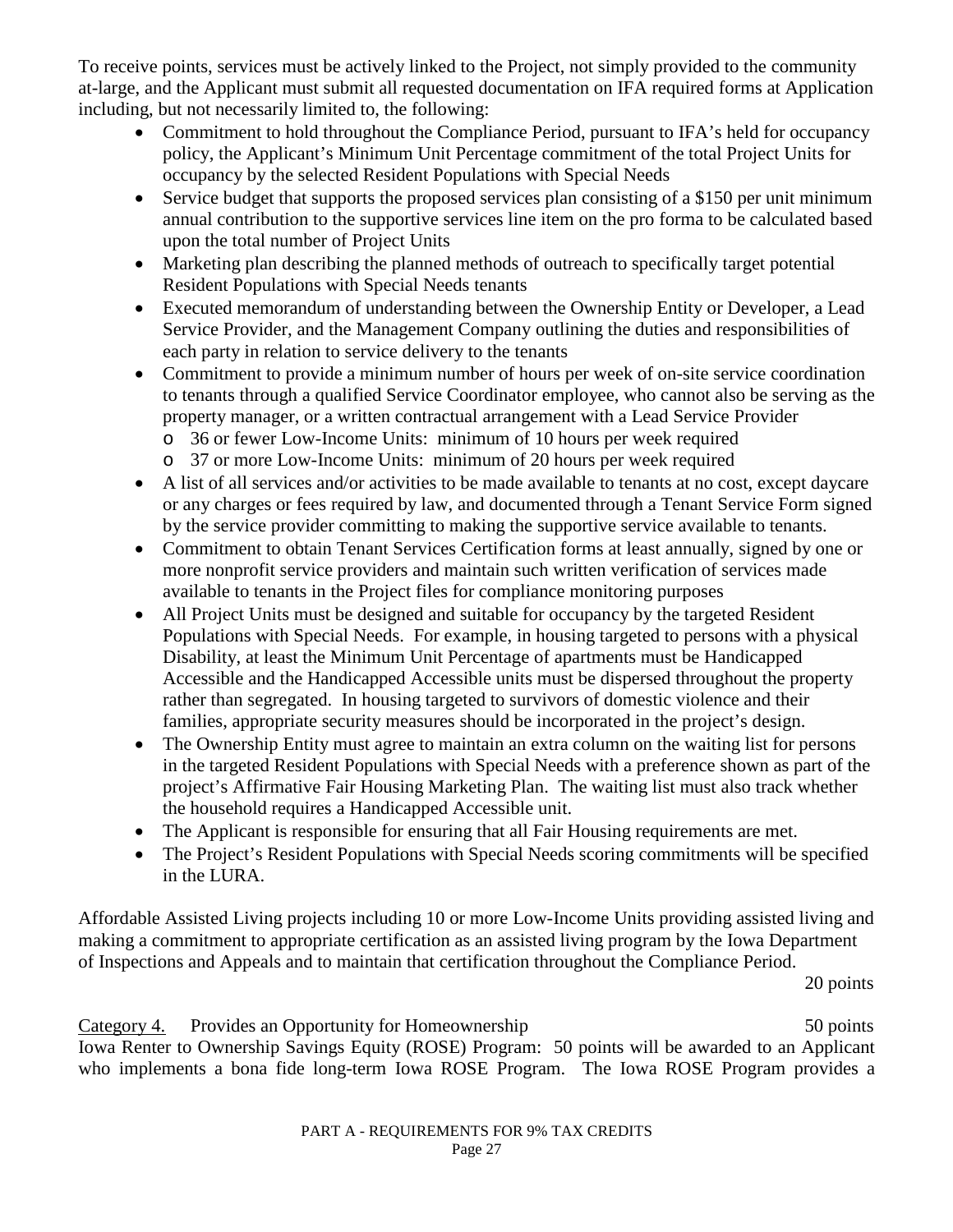savings plan for first-time homeownership for tenants in years 1 through 15, and provides a plan to sell the house to a qualified tenant at the end of the initial 15-year Compliance Period.

This category is not available to an Applicant that elects points in Resident Profile-Category 6, "Waives Right to a Qualified Contract".

Category 5. Rent Reasonableness 20 points 20 points Rents for one hundred percent (100%) of the Low-Income Units are set at or below one hundred percent (100%) of fair market rent for the county of residence, as established annually by HUD. This category is not available to an Applicant that has a Subsidized Project –Based Rental Assistance Contract.

Category 6. Waives Right to Qualified Contract 50 points 50 points Ownership waives the right to ask IFA to find a buyer after year 14.

This category is not available to an Applicant that elects points in Resident Profile-Category 4, "Provides an Opportunity for Homeownership."

## **Location**

Category 1. Location Near Services 0 to 15 points The calculated distance from the Project's Primary Address (PA) as shown in the Building Tab of the LIHTC online application and the Applicant has clearly defined the PA by listing "True". The PA address will be used to provide distance the services that are available using existing roads that can be traveled by automobile or pedestrian is not greater than 1.0 mile from the (PA) as determined by Google Maps [\(www.Googlemaps.com\)](http://www.googlemaps.com/) using driving directions. Should the PA not be shown on the Google Map(s), contact the LIHTC Manager via email prior to submission of the Application providing evidence that the PA can't be shown on the Google Maps(s) and an explanation on why a different map (Yahoo, etc.) should be considered by IFA. The Google Map(s) must list the name of the service and show the mileage between the PA and the service location. If a scattered site project, Google Maps must be provided for all building addresses listed at all site locations. Each address of a scattered site project must meet the 1.0 mile or less requirement. All information must be provided and cannot be requested during the deficiency period since it is a scoring item. (www.Googlemaps.com).

| <b>Services</b>                               | <b>Points</b> |
|-----------------------------------------------|---------------|
| <b>Full Service Grocery Store</b>             | 5 points      |
| Schools (Family project only)                 | 5 points      |
| Senior Center (Older Persons<br>project only) | 5 points      |
| <b>Medical Services</b>                       | 5 points      |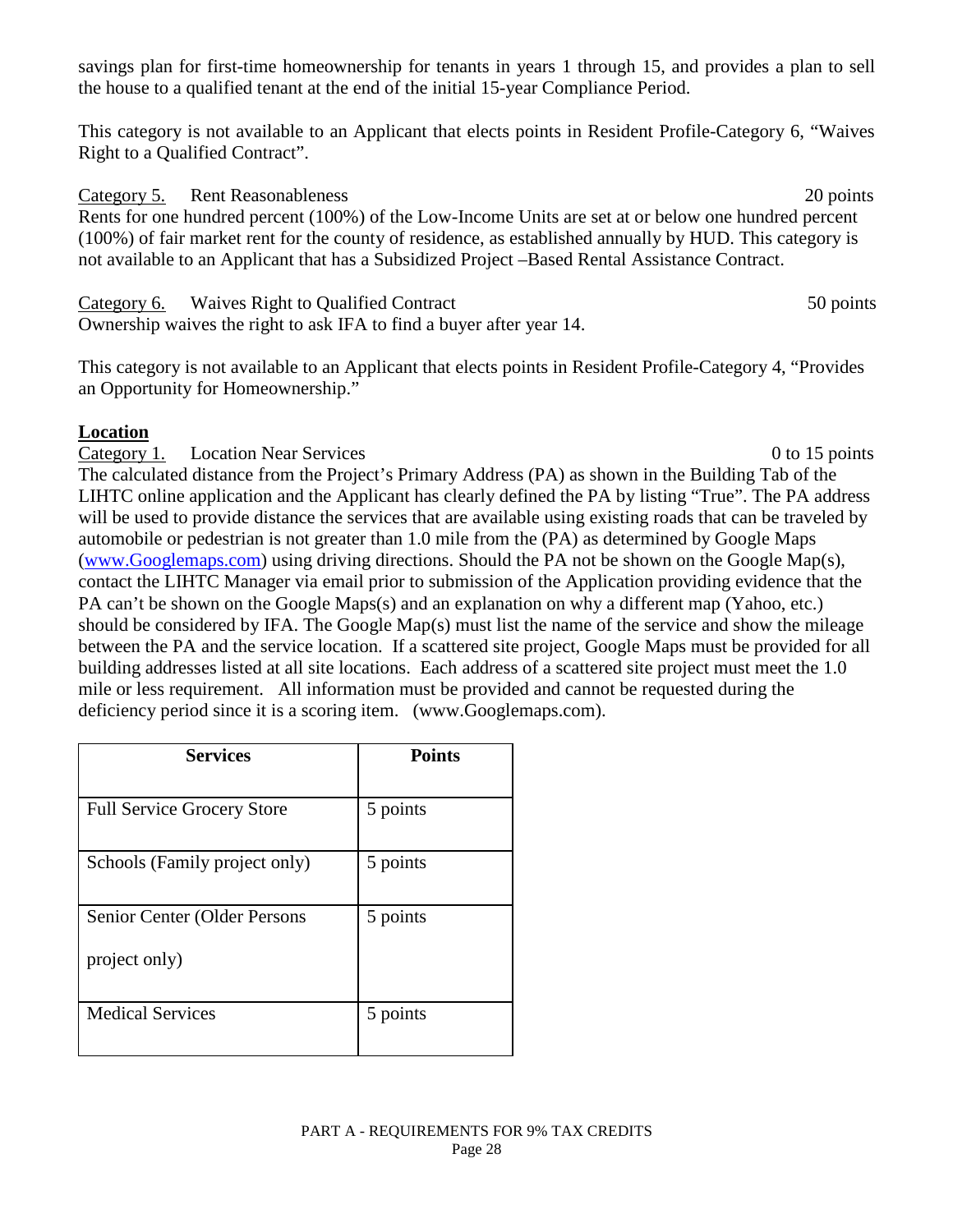Category 2. Great Places 5 points 5 points 5 points 5 points 5 points 5 points 6 points 6 points 6 points 6 points 6 points 6 points 6 points 6 points 6 points 6 points 6 points 6 points 6 points 6 points 6 points 6 points Projects will be located in and be a part of a Great Place community approved by the Department of Cultural Affairs.

Category 3. Local Government Contribution 0 to 50 points 0 to 50 points A qualified Government Entity or Political Subdivision contributes one percent (1%), derived from federal or local resources, of the Total Project Costs in the form of a cash contribution, gift of land or building, tax abatement, (not tax exemption authorized by statute), tax increment financing, enterprise zone credit (equity value), enterprise zone sales tax rebate, waiver of fees, or below market interest rate loan (value calculated on imputed savings). 5 points

A qualified Government Entity or Political Subdivision contributes one percent (1%), not derived from any Federal resources, of the Total Project Costs, in the form of a cash contribution, gift of land or building, tax abatement (not tax exemption), tax increment financing, enterprise zone credit, waiver of fees, or below market interest rate loan (value calculated on imputed savings). For scoring purposes under this Category, a Government Entity or Political Subdivision contribution to a Project provided through a certified Local Housing Trust Fund (LHTF) will be considered a qualified Local Government Contribution only if the Applicant provides documentation from the LHTF that the Government Entity or Political Subdivision has made contributions to the LHTF during the current fiscal year totaling at least the amount of the proposed Local Government Contribution to the Project. The source of contributions from the Government Entity or Political Subdivision to the LHTF cannot be from any Federal resources. State HOME funds or USDA funds are not eligible sources for this category.

5 points for each full one percent (1%) of the Total Project Costs (45 points maximum)

Category 4. Underserved County 0 to 5 points 0 to 5 points A project is located in a county that has not received an award of Low-Income Tax Credits in the last three (3) years. 5 points three (3) years. 5 points

**Developer or Owner Contribution Developer or Owner Contribution 0** to 5 points Category 1. Developer or General Partner contributes cash to the Project. A cash contribution does not include a deferral of a developer fee. A commitment for funding must be made in advance and a commitment letter must be provided with the Application.

1 point for each full one percent (1) of the Total Project Costs (5 points maximum)

# **Building Characteristics**

Category 1. Market Appeal 0 to 35 points 0 to 35 points Projects offer amenities at no cost to tenants that enhance market appeal and promote long-term viability. • Health and wellness program on-site 0 to 10 points 0 to 10 points • In-Unit microwave 5 points • In-Unit laundry space with washer and dryer hook-ups 5 points 5 points • Security System 0 to 15 points o Video Security System. The security system must record the activity at all doors that access each unit and all property entrances, hallways, and other common space areas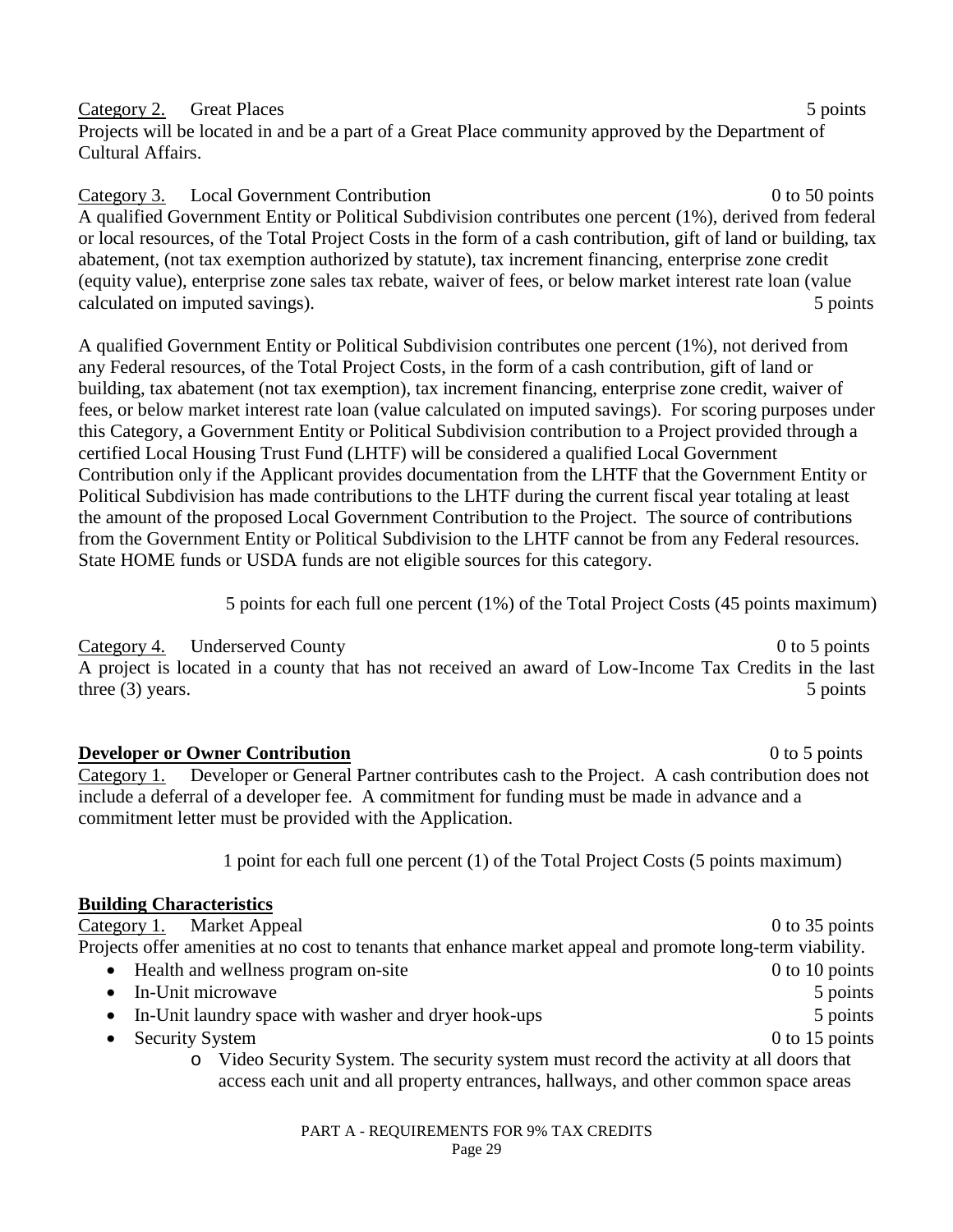except for restrooms, and at all parking lots or garages, play grounds, and walking paths. The recordings must be maintained for a minimum of 30 days.

- 5 points o Monitored Video Security System. Video Security System as described above, but which is monitored in real time by one or more persons who will contact emergency responders as deemed necessary. 10 points
- o Medical Alert System. The project must be an elderly type or one that serves a resident population with special needs. The system must be available to all tenants of the elderly project or all tenants who have special needs. Installation and/or set-up of the system as well as monthly operating costs must be at the expense of the Project ownership. 5 points

Category 2. Projects with Historical Significance 10 points 10 points Entire Projects that are on the National Register of Historic Places or are determined eligible for the National Register by the State Historic Preservation Officer.

Category 3. Projects that are Subsidized Project-Based Rental Assistance or HUD-VASH Voucher Projects 0 to 40 points

At least fifty percent (50%) of the Units are covered by a project-based rental assistance contract.

20 points

At least seventy-five percent (75%) of the Units are covered by a project-based rental assistance contract. 30 points

One hundred percent (100%) of the Units are LIHTC units, and are covered by a project-based rental assistance contract. 40 points

At least five percent (5%) of the total Project Units are covered by a written commitment for HUD-VASH Voucher assistance

 8 points At least ten percent (10%) of the total Project Units are covered by a written commitment for HUD-VASH Voucher assistance

16 points

At least fifteen percent (15%) of the total Project Units are covered by a written commitment for HUD-VASH Voucher assistance

 24 points At least twenty percent (20%) of the total Project Units are covered by a written commitment for HUD-VASH Voucher assistance

 32 points At least twenty-five percent (25%) or more of the total Project Units are covered by a written commitment for HUD-VASH Voucher assistance 40 points

A written binding commitment from a public housing authority to provide the project-based assistance or HUD VASH Vouchers will also be acceptable if a contract is not yet in existence for the Project. An Applicant may elect points under a project-based rental assistance contract or a commitment for HUD VASH Voucher assistance but not both. This category is not available to an Applicant that elects points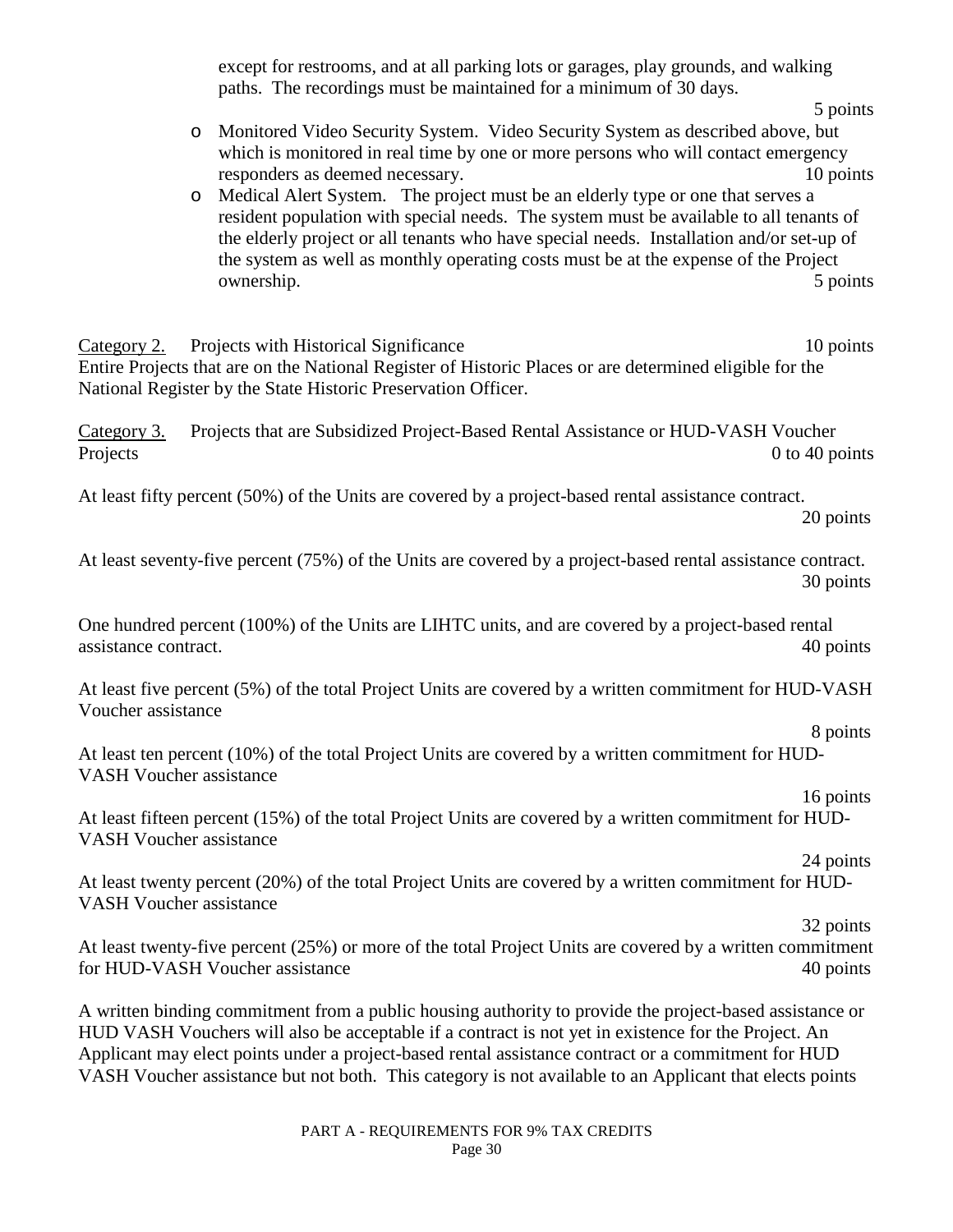in Resident Profile-Category 1, "Serves Lowest Income Residents" and Resident Profile-Category 2, "Mixed Income Incentive".

| Category 4. Construction/Unit Characteristics                                               | $0$ to 20 points |
|---------------------------------------------------------------------------------------------|------------------|
| Exterior construction: durability<br>$\bullet$                                              | 0 to 8 points    |
| Doors                                                                                       | 2 points         |
| Window sills<br>$\bullet$                                                                   | 2 points         |
| Main entrance areas (Unit main entrance to interior)<br>$\bullet$                           | 2 points         |
| OR covered entry and storm door (Unit main entrance to exterior) Minimum depth and width of |                  |
| coverage is 4 feet by 4 feet                                                                |                  |
| Storage units                                                                               | 6 points         |

Cost containment: Luxury items i.e. granite or marble countertops, will not be allowed in LIHTC Projects. The intent of the program is to provide moderate housing.

Category 5. Olmstead Goals 6. Out of the U.S. Category 5. Out of the U.S. Category 5. Out of the U.S. Category 5. Out of the U.S. Category 5. Out of the U.S. Category 5. Out of the U.S. Category 5. Out of the U.S. Category Projects advancing the goals of DHS's Olmstead Plan for Mental Health and Disability Services to build a consumer- and family-driven system that expands people's choices about the supports and services they need, where they are provided and by whom… In other words, a system that operates the way the U.S. Supreme Court says it should in its landmark Olmstead decision, where people with disabilities, of any age, receive supports in the most integrated setting consistent with their needs.

| At least twenty-five percent $(25%)$ of the LIHTC units are fully Handicapped Accessible | 5 points  |
|------------------------------------------------------------------------------------------|-----------|
| At least fifty percent (50%) of the LIHTC units are fully Handicapped Accessible         | 10 points |
| At least seventy-five percent (75%) of the LIHTC units are fully Handicapped Accessible  | 15 points |

At least fifty percent (50%) of the fully Handicapped Accessible units designated above will be two-, three-, or four-bedroom units. 10 points

| At least twenty-five percent (25%) of the LIHTC units are Visitable  | 2 points |
|----------------------------------------------------------------------|----------|
| At least fifty percent (50%) of the LIHTC units are Visitable        | 4 points |
| At least seventy-five percent (75%) of the LIHTC units are Visitable | 6 points |
| 100% of the LIHTC units are Visitable                                | 8 points |

All on-site Property Management staff will complete Mental Health First Aid training approved by the Iowa Department of Human Services and/or an Olmstead Consumer Taskforce approved disability awareness training program, such as may be offered by a Center for Independent Living

2 points

Points for creating Visitable units are not available to an Applicant electing points under the Handicapped Accessible section of this Category. Should an Applicant commit to providing the above Handicapped Accessible or Visitable units, the Project Architect must acknowledge this commitment at the time of the LIHTC Application submittal.

Category 6. Readiness to Proceed 0 to 35 points The Applicant can demonstrate readiness to proceed (e.g. impact, need, and likelihood of completion). Such determination includes the following factors:

| Capital Needs Assessment: The Applicant submits a complete Capital Needs Assessment. | 15 points |
|--------------------------------------------------------------------------------------|-----------|
| PART A - REQUIREMENTS FOR 9% TAX CREDITS                                             |           |
|                                                                                      |           |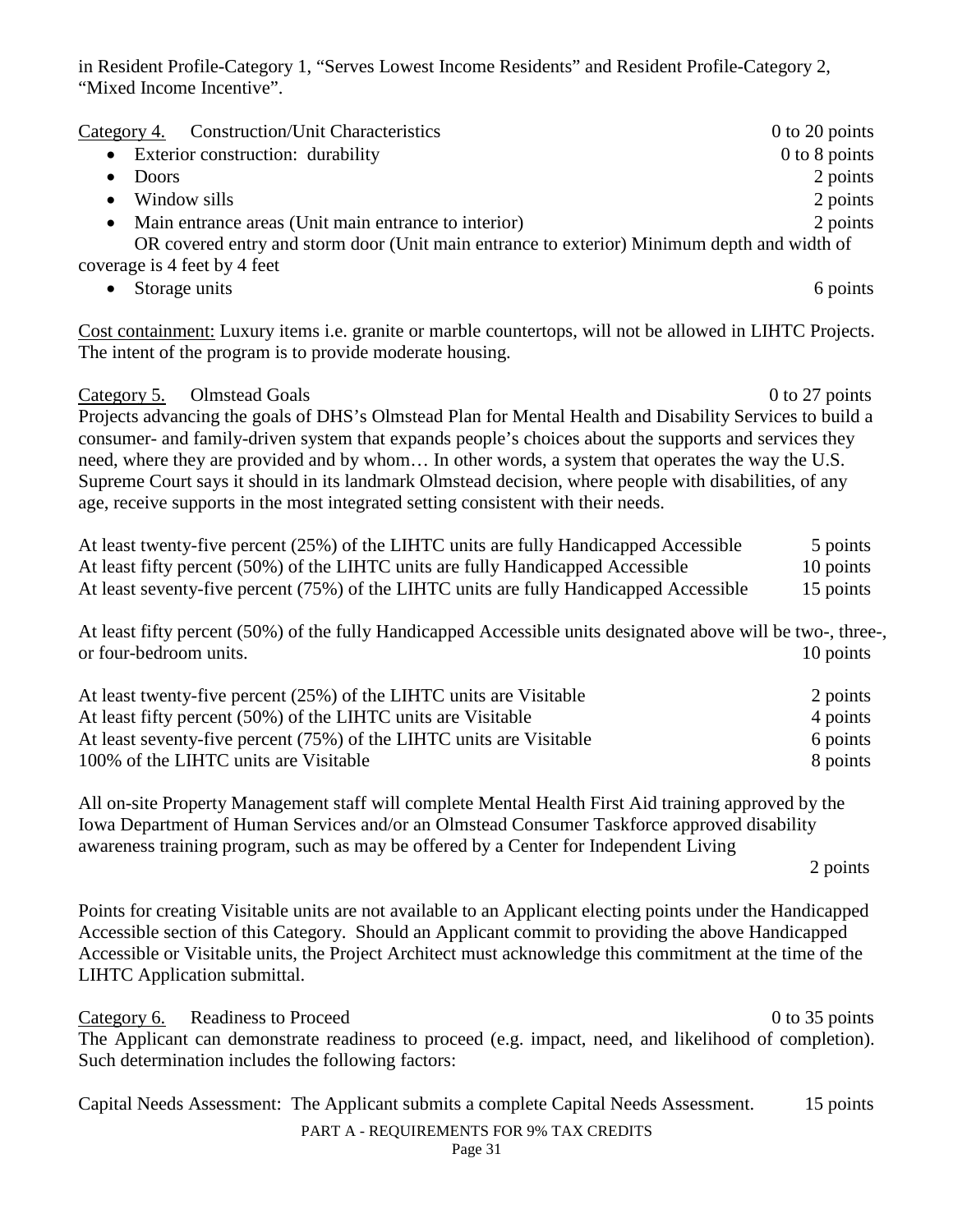Utilities: The Applicant demonstrates that all of the required Utilities are already available at the Project site, they are adequately sized for the Project, and no extensions are needed. This must be evidenced by a letter from the applicable utility companies. 10 points

Paved road: The Applicant demonstrates that the Project has direct access to an existing paved road, with no extensions needed. This must be evidenced by a letter from the municipality. 10 points

Zoning:The Applicant provides evidence that the Project site is properly zoned for its proposed use. 15points

Category 7. Impact on the Environment 0 to 10 points 0 to 10 points

All interior paints and primers comply with Green Seal standards for low VOC limits. 2 points

All adhesives comply with Rule 1168 of the South Coast Air Quality Management District. All caulks and sealants comply with Regulation 8, Rule 51 of the Bay Area Air Quality Management District. 2 points

Implement and enforce a "no smoking" policy in all common and individual living areas of all buildings. The common area does not include the public areas of the exterior grounds of the building for this "no smoking" policy. Projects that have HUD financing or HUD subsidy are not eligible.

2 points

Water heaters have a minimum energy factor (EF) of 0.61 for tank type gas and 0.93 for tank-type electric, or shall be tankless water heaters 0.98 efficient. 2 points

Water conserving measures: Toilets are high efficiency WaterSense toilets that use 1.28 gallons per flush or less; faucet aerators use 1.5 gallons per minute (gpm) or less in kitchens and 1.0 gpm or less in bathrooms; showerheads use 1.5 gpm or less. 2 points 2 points

#### Category 8. Energy Efficiency **Example 20** to 20 points **Category 8.** Energy Efficiency

Refer to Appendix 1 – Threshold Requirements for Building, Construction, Site and Rehabilitation Item G.23.

New Construction:

| Home Energy Rating Systems (HERS) Index of 74 or less | 10 points |
|-------------------------------------------------------|-----------|
| Home Energy Rating Systems (HERS) Index of 68 or less | 20 points |

#### Existing Structures:

2009 International Energy Conservation Code (IECC) exceeded by 8% or more 10 points 2009 International Energy Conservation Code (IECC) exceeded by 15% or more 20 points

For new construction developments, if a project elects a lower HERS index, then the project must submit with the construction documents, before construction starts, a report from an energy Consultant acceptable to IFA, that verifies the proposed design will meet the lower HERS rating and they must obtain that lower index score prior to the issuance of an 8609. For existing structures that receive a Tax Credit

> PART A - REQUIREMENTS FOR 9% TAX CREDITS Page 32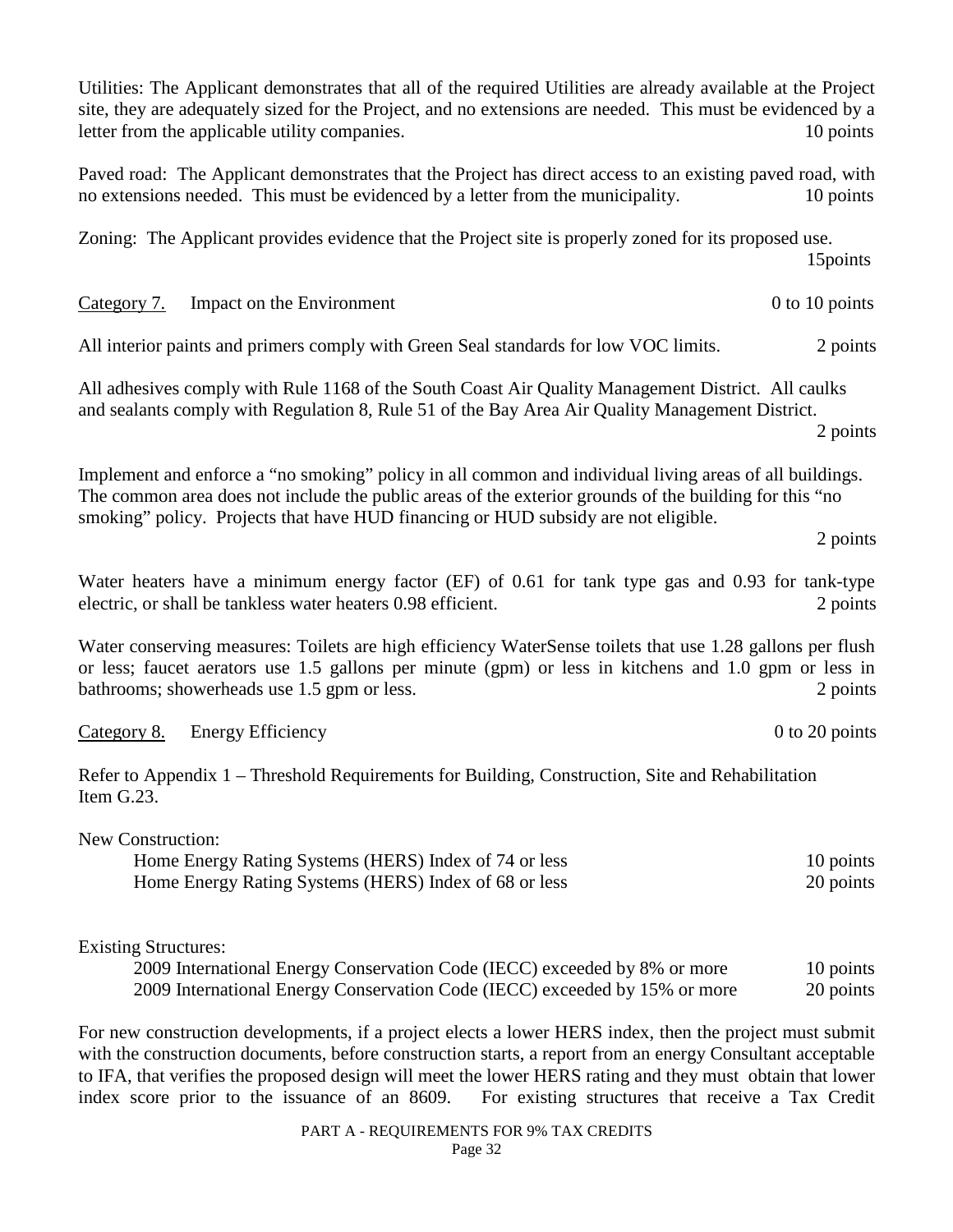Reservation, an energy audit conducted by a certified home energy rater must be provided on each building prior to the preparation of the final work rehabilitation order. At the completion of the rehabilitation and prior to the issuance of an 8609, an energy audit by a certified energy rater is required to verify that the rehabilitation work on each building exceeds the standards of IECC as noted for the above score.

IFA requires an energy consultant as part of the Qualified Development Team. The Applicant is required to engage the energy consultant prior to submitting the Application. Refer to the minimum energy sufficiency standards are stated in Appendix 1, G-23.

### **Other**

Category 1. Title Guaranty 10 points 10 points The Applicant must certify that the Ownership Entity will obtain a Final Title Guaranty Owner Certificate on the real estate of the Project from the Iowa Finance Authority's Title Guaranty Division prior to submittal of the 8609 package. The Ownership Entity shall obtain, at a minimum, a Final Title Guaranty Certificate with an Amount of Coverage that is not less than the value of the Land and pre-existing improvements, if any, combined with the total Hard Construction Costs of the project.

Category 2. Reserved

Category 3. Qualified Development Team Experience/Efficiency 0 to 15 points

Developer, Managing Member, or General Partner has 10 or more years of Section 42 experience and has completed at least one (l) LIHTC Project through 8609 within the last 5 years. 10 points

Developer successfully closed in 2009 through 2012 a Tax Credit Project with a third party equity investment, and the syndication or third party equity investor closing was completed within 9 months of the tax credit award. 5 points the tax credit award.

Category 4. Reduced Developer Fee: 0 to 30 points

5 points for each full one percent (1%) reduction in Developer fee below the maximum allowed by Section 4.6.1. (30 points maximum)

Refer to the Developer fee Section 4.6.1. Examples:

1) If the project is new construction and includes 50 units, a full 1% reduction means lowering the percentage on the first 36 units from 14% to 13% and lowering the percentage on the remaining 14 units from 12% to 11%.

2) If the project is acquisition/rehabilitation, a full 1% reduction means lowering the percentage on the rehabilitation portion from 16% to 15% and lowering the percentage on the acquisition portion from 8% to 7%.

Category 5 Project Costs 0 to 5 points

| Percentage of Construction Costs to Total Project Costs (from LIHTC Application): |  |
|-----------------------------------------------------------------------------------|--|
| New Construction Projects: 67% or higher                                          |  |
| Acquisition Rehabilitation, Rehabilitation projects, and Historic Projects:       |  |
| 50% or higher                                                                     |  |
| <b>PART A - REQUIREMENTS FOR 9% TAX CREDITS</b>                                   |  |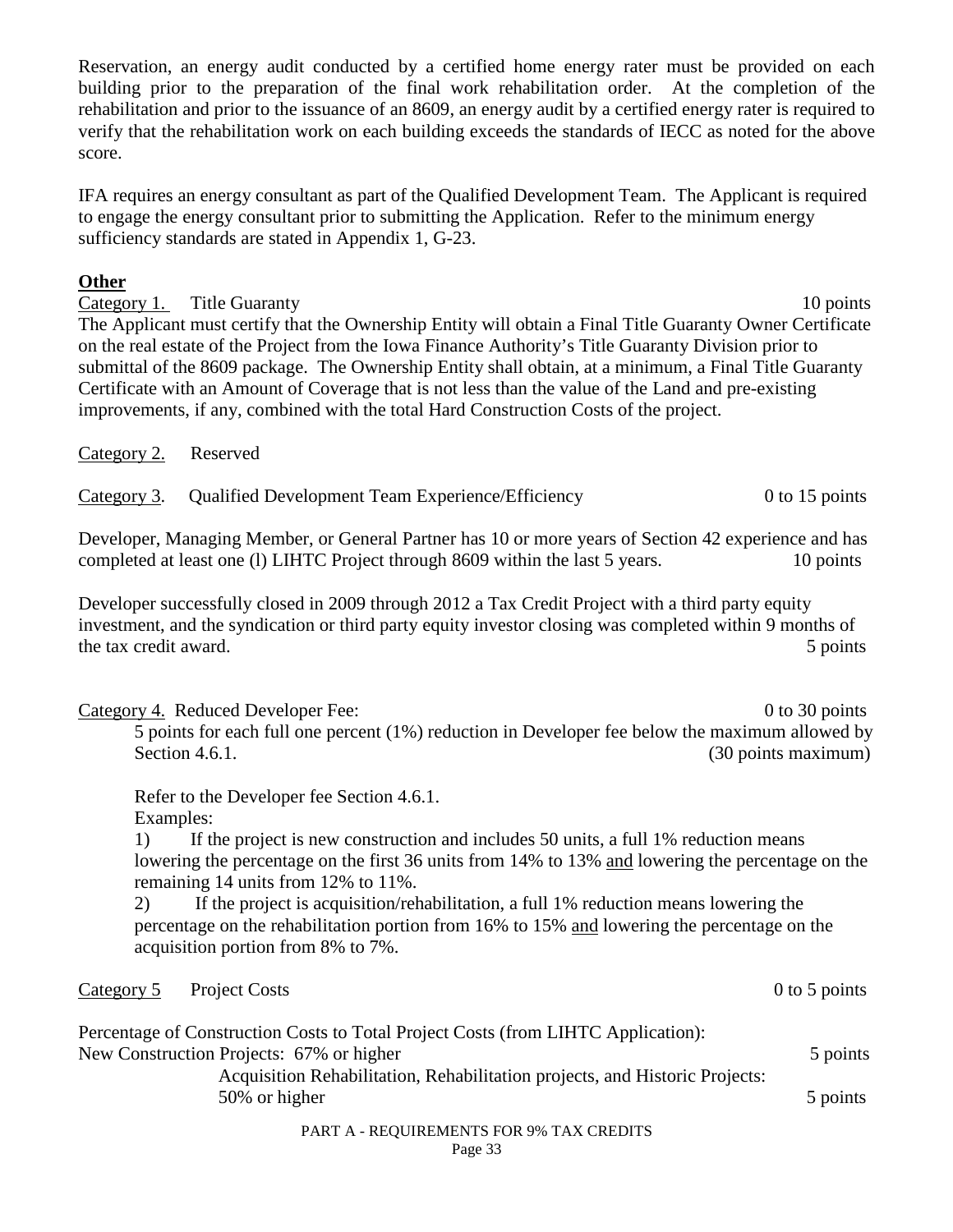**6.1 Selection Criteria.** Applications will be evaluated using the preference and selection criteria required in IRC Section 42. Aggregate rankings or scoring will in no way guarantee an award of Tax Credits to a particular Applicant. During Application review and throughout the Allocation process, IFA will utilize its sound and reasonable judgment and will exercise its discretion consistent with sensible and fair business practices. IFA reserves the right not to reserve Tax Credits to any Applicant of a Project, regardless of the proposal's score. Certain selection criteria are subject to compliance monitoring and will be incorporated into the LURA and will be binding for the length of the LURA or any renewal thereof. In the event that the final scores of more than one Application are identical, the tiebreaker favors the Application requesting the least amount of tax credits per unit based on IFA's equity needs analysis.

IFA reserves the right to limit the reservation of Tax Credits to: 144 units in Polk County; 96 units in each of the other Iowa MSA central counties (Black Hawk, Dubuque, Johnson, Linn, Pottawattamie, Scott, Story, and Woodbury), and 48 units in each of the other counties except the non-central counties in an MSA which will be limited to a combined 48 units, unless IFA determines, using its sound and reasonable judgment, to award Tax Credits for a greater number of units.

### **6.2 Reserved**

## **6.3 Discretion by the Board.** The Board may determine that:

**6.3.1** A Project shall receive a lower amount of Tax Credit than has been requested if the Project would otherwise have been awarded Tax Credit, but there is an insufficient amount of Tax Credit ceiling available to fully reserve the amount of the Tax Credit requested. The Board may award the amount of the remaining State Ceiling to the Project if the amount available is ninety percent (90%) of the underwritten Tax Credit amount. If the Applicant decides to accept the partial tender of Tax Credit, the Applicant will agree to accept the amount in full and will not request to be placed on the waiting list for additional Tax Credits unless Section 6.3.2 applies. The Applicant can request reasonable revisions to approved Application in order to address the shortfall of ten percent (10%) of the Tax Credits. IFA, in its sole discretion, can approve or deny the revision request, or may propose alternative revision(s).

If the Applicant declines to accept the offer of partial tender, or the amount of remaining Tax Credits is less than ninety percent (90%) of the underwritten Tax Credit amount, then to maximize the use of the available Tax Credits, IFA at its sole discretion, may make an offer to the next highest Project whose underwritten Tax Credit amount is eligible for a full award or partial tender of Tax Credits, pursuant to this Section.

**6.3.2** Acquisition/Rehabilitation, Preservation, Adaptive Reuse or Historic Preservation Projects may apply for additional Tax Credits if Project costs exceed original cost estimates including Construction Contingency fund. A Construction Contingency fund of at least eleven percent (11%) must be included in all Acquisition/Rehabilitation, Preservation or Historic Preservation Projects. Additional Tax Credits may be granted by the Board, if excess Tax Credits are available after the Carryover Allocation Agreement is complete. IFA does not make a forward allocation of tax credits. The amount of contingency funds in the original Application may be taken into consideration when awarding additional Tax Credits. No additional Developer's fee or Consultant fee will be allowed under this section. The additional Tax Credit request may not exceed ten percent (10%) of the original Tax Credit award for the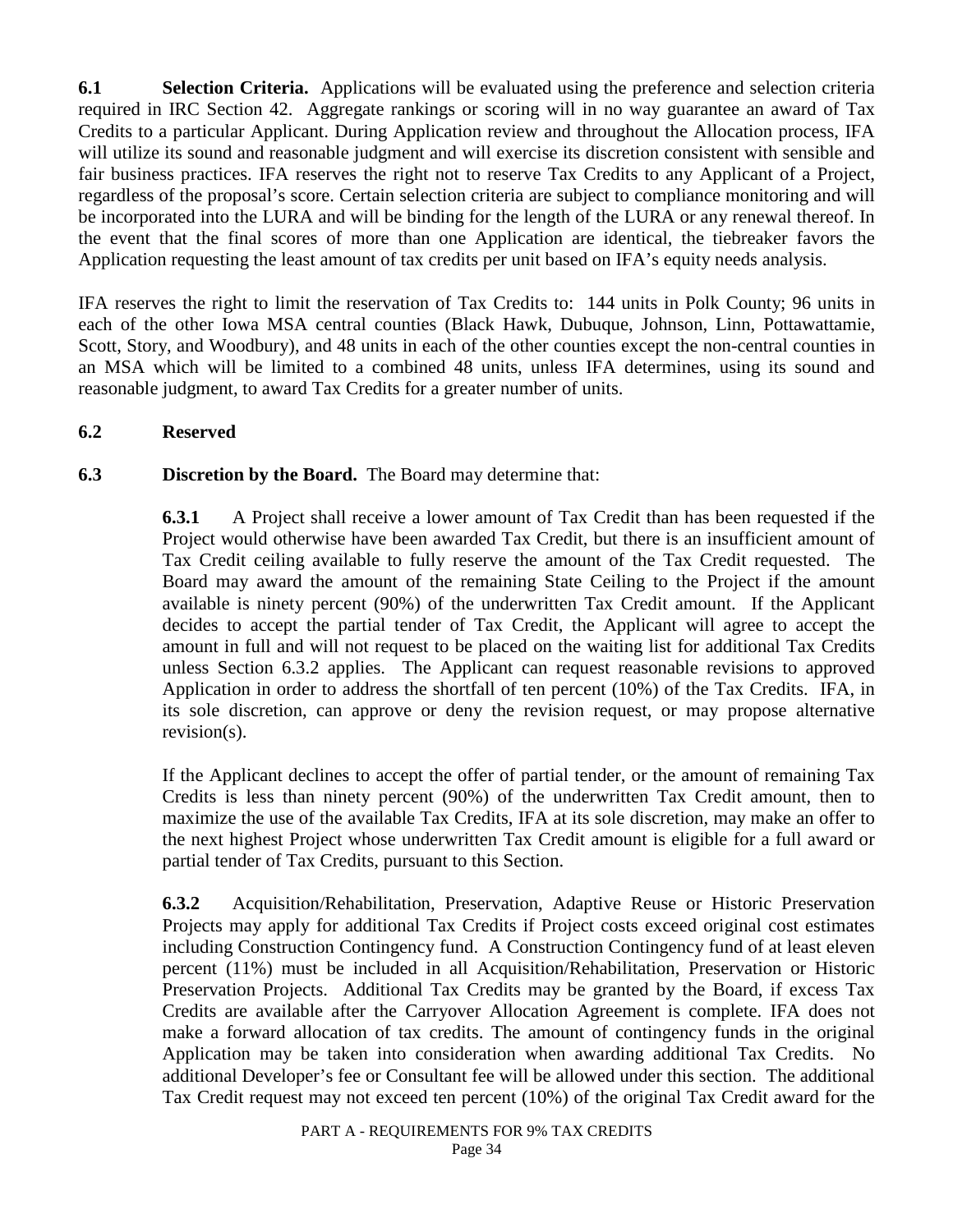project. IFA will not accept Applications for Tax Credits under this section before March 15, 2013.

IFA will not allow additional tax credits to projects that exceed the unit cost caps.

**6.3.3** A Project satisfies the preferences described in Iowa Code Section 16.4.

**6.3.3.1** If the State Ceiling is not fully utilized in any year because of HOME funds being exhausted, IFA may allow the Applicant to find an alternative source (or sources) of funds with similar financing terms. Applicants must inform IFA of the new funding source (or sources) within 30 days of notification. These Projects will be subject to the same Carryover requirements of other Projects awarded in that year.

**6.3.4** A Project may not be awarded Tax Credits for any of the reasons described in this Section. In the event IFA elects not to award Tax Credits to a Project for the reasons identified herein, the Board will identify the primary reasons a Project was not funded.

> **6.3.4.1** The Project is not needed in the community for which it has been proposed. The Board may consider the market study, any independent information IFA has obtained, including but not limited to, vacancy rate and rents in the market and affordable or subsidized housing projects, or population trends in the area.

> **6.3.4.2** The Project is not preferred by other Governmental Entities. IFA may consider city council resolutions. IFA may also consider whether funding commitments made by other Governmental Entities have been received by a Project.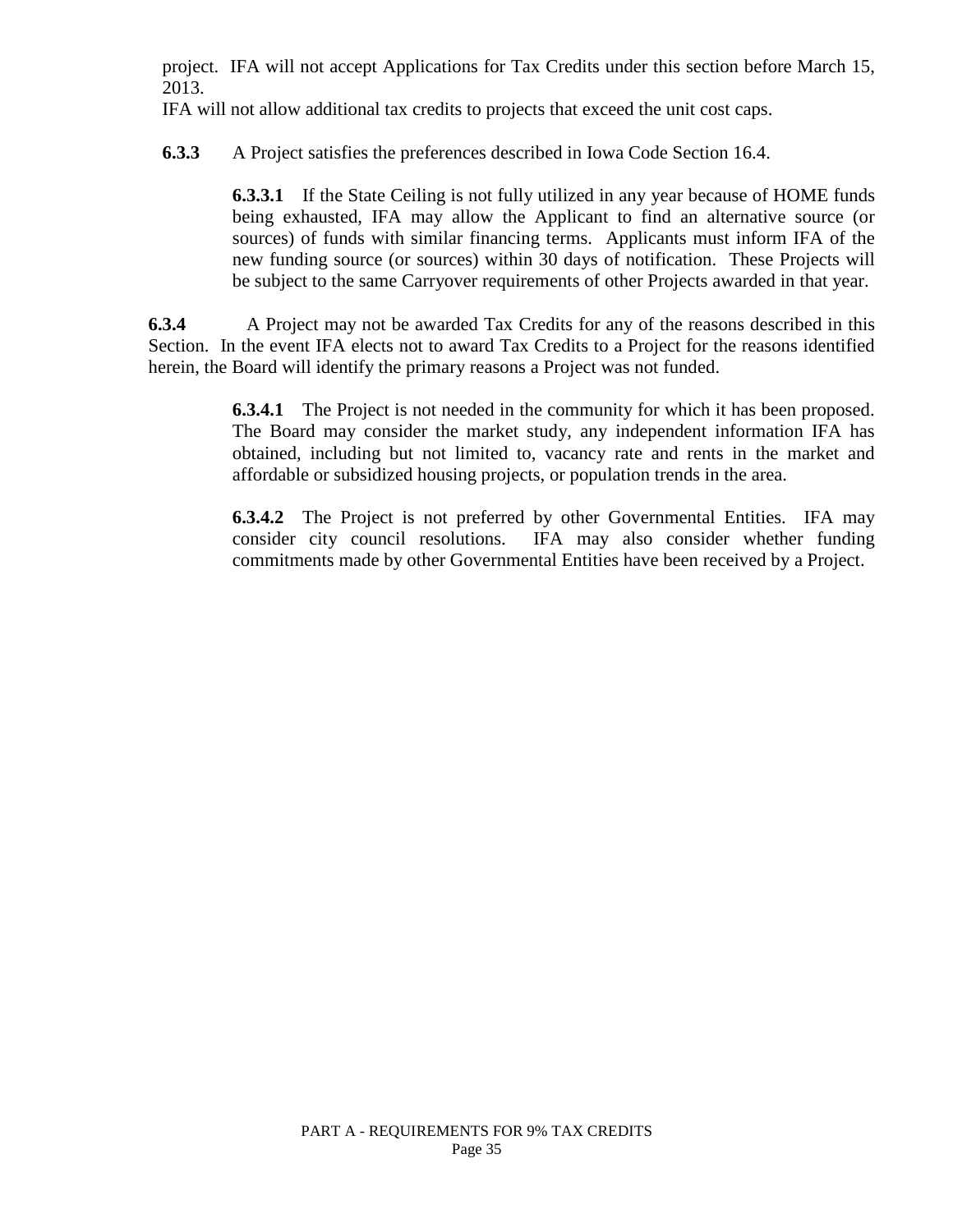### **SECTION 7. NOTICE OF THE TAX CREDIT AWARD**

**7.1 Tax Credit Calculation and Reservation.** IFA will reserve the calculated Tax Credit amount after the development has received market approval, received financial feasibility and site approval, achieved sufficient score, has successfully submitted all requested additional documentation, and paid all fees. IFA determines the amount of Tax Credits reserved through information received and the amount requested in the Application. The actual reservation amount may not equal the dollar amount requested in the Application. The Code requires that IFA determine that "the housing credit dollar amount allocated to the development does not exceed the amount the Housing Credit Agency determines is necessary for the financial feasibility of the development and its viability as a qualified low-income housing Project through the Credit period." In making this determination, IFA will consider, but is not limited to, the following:

- The sources and uses of funds and the total financing planned for the development;
- Any proceeds or receipts expected to be generated by tax benefits;
- Percentage of the housing Tax Credit dollar amount used for development;
- The reasonableness of operating expenses, rent and vacancy assumptions, and proposed debt service coverage, the development and operational costs of the proposed development;
- An analysis of the appropriate Tax Credit amount based on an "equity gap" model;
- An analysis of the appropriate Tax Credit amount based on an Eligible Basis calculation;
- An analysis of the appropriate Tax Credit amount based on the Cost Cap calculation;
- The score derived from the criteria set forth in Section 6, Scoring Criteria;
- The selection of Projects that meet the requirements of Section 2.2, Set-Asides, and
- Adequate Tax Credits are available in the 2013 funding round.

#### **7.2 Basis Boost**

**7.2.1 Special Considerations for Projects Located in a Qualified Census Tract.** The Code allows the possibility of receiving a Tax Credit Reservation equal to one hundred thirty percent (130%) of Eligible Basis. The increased basis is allowed in areas defined by HUD as "Qualified Census Tracts" (QCT) or "Difficult Development Areas" (DDA). There are currently no HUD designated DDAs in Iowa. Applicants may request the higher basis, but IFA reserves the right to determine the Tax Credit Allocation amount required for feasible development. The 2013 LIHTC Application will provide a list of Qualified Census Tracts.

**7.2.1.1 Community Service Facility.** Tax Credit may be awarded to that portion of the building used as a Community Service Facility not in excess of twenty-five percent (25%) of the total Eligible Basis, if the building is located within a Qualified Census Tract. "Community Service Facility" may include childcare, workforce development, healthcare, etc., and must be designed primarily to serve individuals whose income is sixty percent (60%) or less of AMGI.

**7.2.2 Special Considerations for Projects Located in a non-MSA City or County, or Projects Applying for Tax Credits under the Rural Development Preservation Demonstration Set-Aside.** Upon the request of the Applicant, Projects in a non-MSA City or County, or Projects applying for Tax Credits under the Rural Development Preservation Demonstration Set-Aside may be designated by IFA as requiring a thirty percent (30%) increase in eligible basis in order for such Projects to be financially feasible, as allowed by the Housing and Economic Recovery Act of 2008.

PART A - REQUIREMENTS FOR 9% TAX CREDITS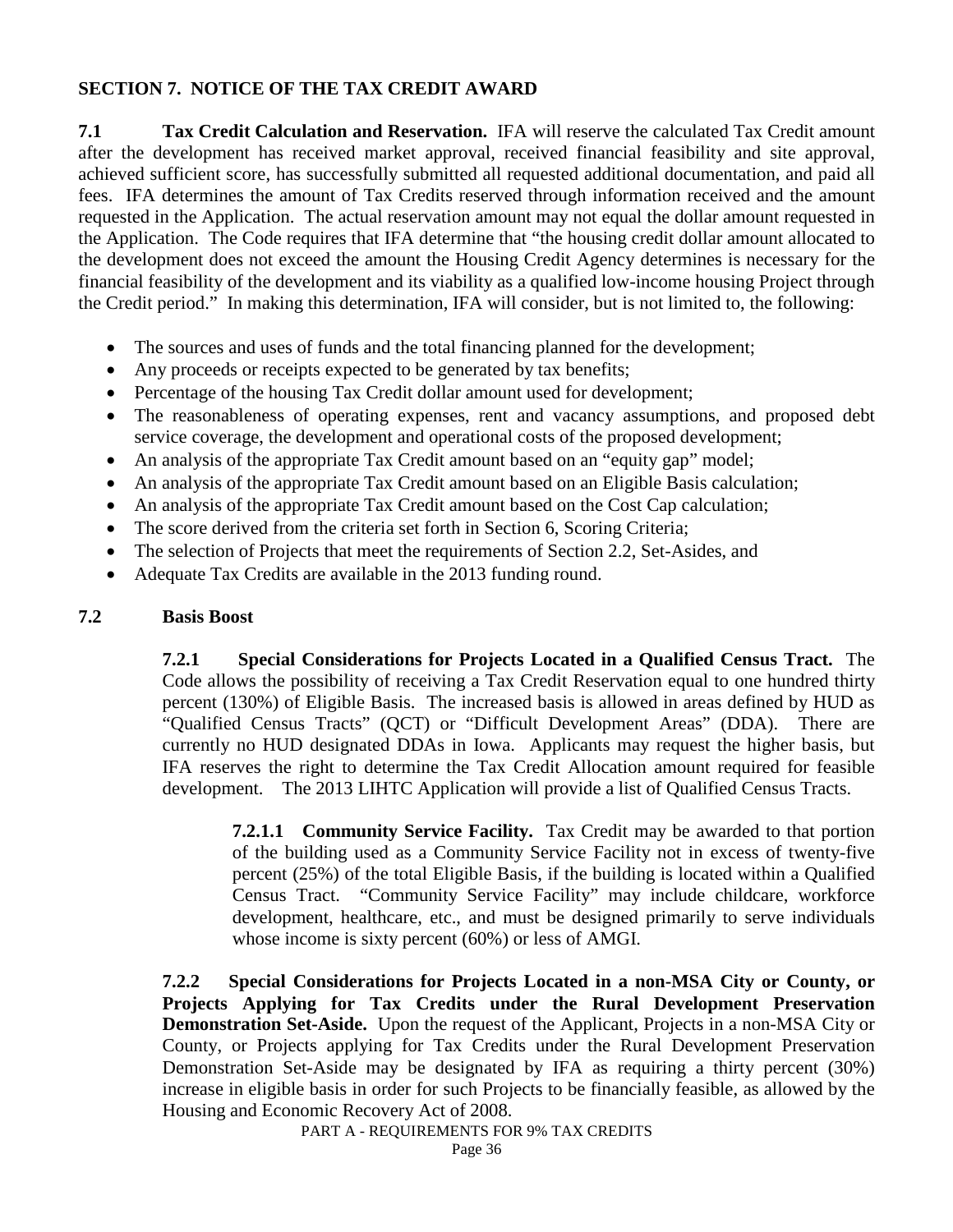# **7.2.3 Special Considerations for Projects Awarded Tax Credits in the 2013 Round.**

IFA may boost the eligible basis of projects awarded in 2013 by up to fifteen percent (15%) if the deadline for the fixed nine percent (9%) Tax Credit rate established in HERA and IRC Section  $42(b)(2)(A)$  is not extended (excluding projects using the DDA or QCT basis increase or any project receiving a thirty percent (30%) increase in eligible basis per Section 7.2.2).

#### **7.3 Reserved**

**7.4 Notice of Tax Credit Reservation.** Once IFA has reserved Tax Credits, an electronic notice of Tax Credit Reservation shall be emailed to all approved Applicants. The effective date of the award will coincide with the date of the notice. The unsuccessful Applicant shall be notified by email that IFA did not select their Project, including an explanation as to why IFA did not select the Project.

An Applicant may not transfer Tax Credit to another development or another development site. IFA will not allow changes to the development that affect scoring after the reservation letter has been issued without its written approval. All developments receiving a reservation of Tax Credit will be required to erect an IFA construction sign meeting specifications outlined in the 2013 LIHTC Application and appendices.

**7.5 Second and Third Application, and Credit Allocation.** Federal law requires that IFA evaluate the Application three times: 1) At initial Application, 2) at submission of the Carryover 10% test Application, and 3) at the time the building(s) is (are) Placed-in-Service. On each occasion, the Applicant must submit a complete Tax Credit Application including a financial feasibility threshold test and certify to all Federal, State and local subsidies expected to be available to the development. IFA may choose to award the Carryover Allocation at the time of initial Application. If IFA selects this procedure, the second Application shall be due at the time that the Applicant documents that the taxpayer has incurred costs that meet ten percent of the taxpayer's reasonably expected basis. The process requires that Applicants provide detailed and accurate information concerning all development costs at each evaluation. Applicants with Reservations will be subject to cancellation of the Reservation if they are unable to provide IFA with satisfactory evidence of progress toward timely completion of the proposed development, or if there are significant changes to the proposed development from the approved Application.

> **7.5.1 Second Application for Carryover Agreement.** All Applicants requesting a Carryover Allocation must submit all items described in IFA's current Carryover Application Package by IFA's required deadline as posted on IFA's website. A valid Carryover Allocation Agreement requires that the taxpayer shall incur costs that meet ten percent (10%) of the taxpayer's "reasonably expected basis" or total development cost by the date specified in the Carryover Agreement; however, under no circumstances later than allowed by IRC Section  $42(h)(1)(E)(ii)$ .

> **7.5.2 Initiation of Construction.** Developments receiving Carryover Allocations must begin construction within 18 months from reservation. The Carryover Agreement will be void unless an extension has been approved by IFA. If the Ownership Entity does not comply with this requirement, IFA reserves the right to revoke the Tax Credit Allocation.

> **7.5.3 Third Application for IRS Form 8609.** The third and final review is conducted after the development has been Placed-in-Service. IFA will again review financial feasibility,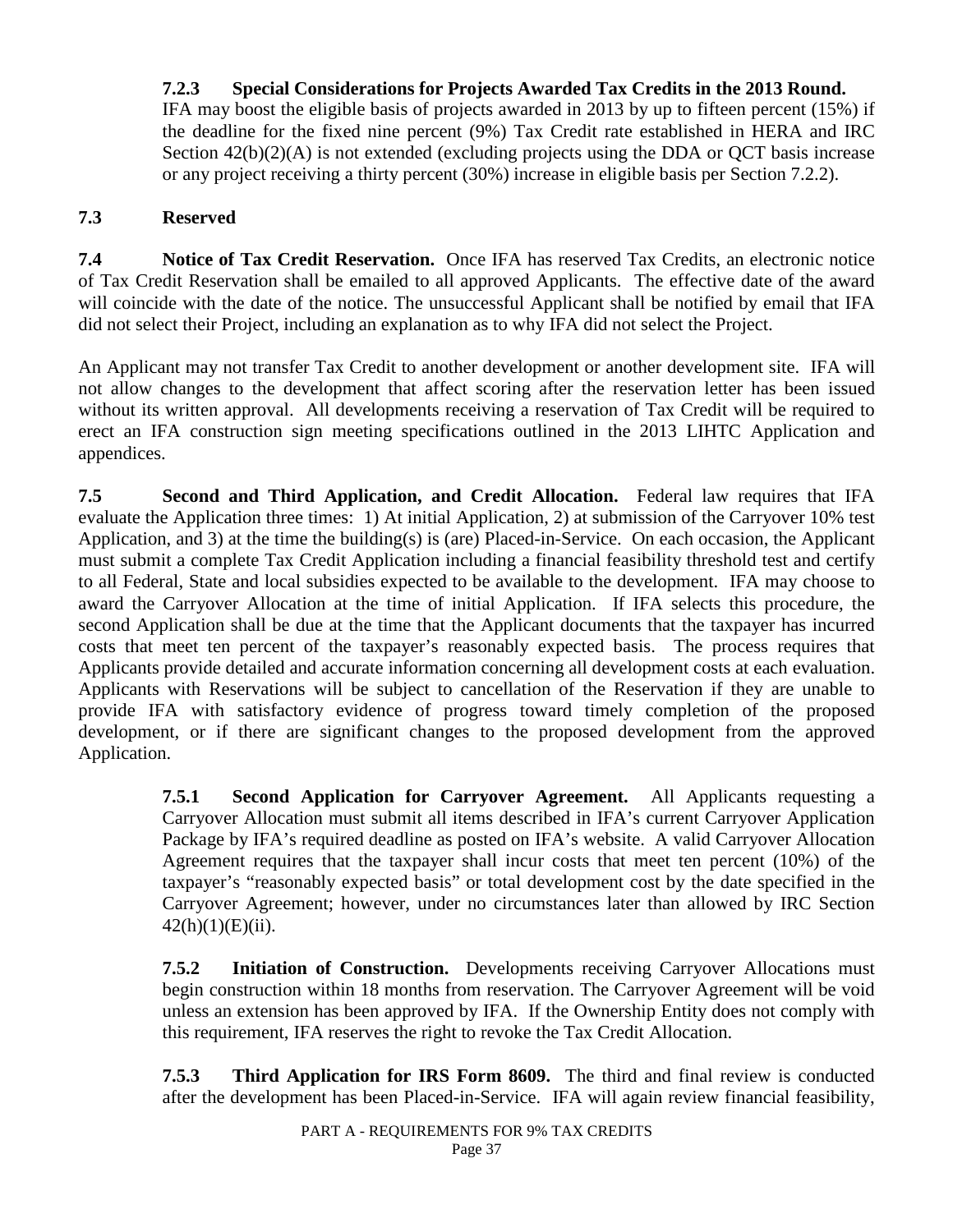revised costs, and the equity requirement based on information provided by the Applicant in a third updated Application to determine the appropriate amount of Tax Credit to be allocated. All Ownership Entities requesting an IRS Form 8609 allocation must submit all items described in IFA's current Form 8609 Application Package. Payment of Compliance fees referenced in Section 3.4.7 is due prior to issuance of an IRS Form 8609.

**7.5.3.1 Marketable Title Requirement.** As part of the Form 8609 Application Package, the Ownership Entity must provide adequate evidence that the Ownership Entity's title in the real estate on which the Project is to be located is a marketable title pursuant to Iowa Land Title Examination Standards, or other applicable law. Adequate evidence of marketable title is demonstrated by either: 1) a title opinion of an attorney authorized to practice law in Iowa showing marketable title in the Ownership Entity, or 2) a title guaranty certificate issued by the Title Guaranty Division of IFA showing the Ownership Entity as the guaranteed. In the case of leased land, a copy of the recorded lease must be provided.

**7.5.4 IFA Discretion.** If IFA, at any time, has reason to believe that the development: 1) will not be Placed-in-Service in a timely fashion, 2) fails to comply with the requirements for a Carryover Allocation, 3) is not in compliance with Section 42 of the Code, or 4) that the Application contains misrepresentations, IFA may revoke the Tax Credit Allocation.

**7.6 Destruction of a Project Prior to Placement in Service.** In the event that a Project suffers a casualty loss (such as a fire or a tornado) of a significant character prior to the Project being Placed-in-Service, such that the Project cannot be Placed-in-Service within the applicable time limitations required by Section 42 of the Code and the accompanying regulations, IFA will allow the Applicant to return the reserved or allocated Tax Credits via mutual consent in return for a binding commitment by IFA to allocate a future year's Tax Credits, in an amount not to exceed the original allocation to the Project. This section is only intended to cover those casualty losses that are not otherwise provided under Section 42 of the Code and the applicable regulations and IRS rulings (such as losses in federally declared disaster areas, for which Rev. Proc. 95-28 applies).

**7.7 Waiting List.** The Board, in its discretion, may establish a waiting list and adjust the order on the waiting list for any reason, including but not limited to the result of an appeal. An Applicant placed on the waiting list shall be required to reapply for Tax Credits if the Applicant seeks funding from the next cycle of Tax Credit awards. An Applicant who files a new Application for substantially the same Project already on IFA's waiting list shall be removed from the waiting list on the date that the new Application is received by the Authority. Placement on the waiting list does not imply, either directly or indirectly, that the Board will forward fund the Applicant's Project. The waiting list may be established based on financial feasibility, relative scoring, Developer concentration, geographic distribution, or any of the other criteria described in the QAP. If Unreserved Tax Credits become available, the Application will be reviewed to ensure that the Applicant continues to satisfy all of the requirements of the QAP and that if scored and ranked, the Project would have been funded according to ranking and set-asides. If the Applicant is in compliance with the QAP, the Board, at its next regular meeting, may make a Tax Credit Reservation award. On December 31, 2013, if Unreserved Tax Credits remain available and no Project listed on the waiting list can be funded in total, then the remaining credits will be combined with the available credits for the 2013 funding round for the purpose of funding the Applicants' Projects submitted in the 2013 funding round, and are no longer available to fund Projects that remain on the waiting list.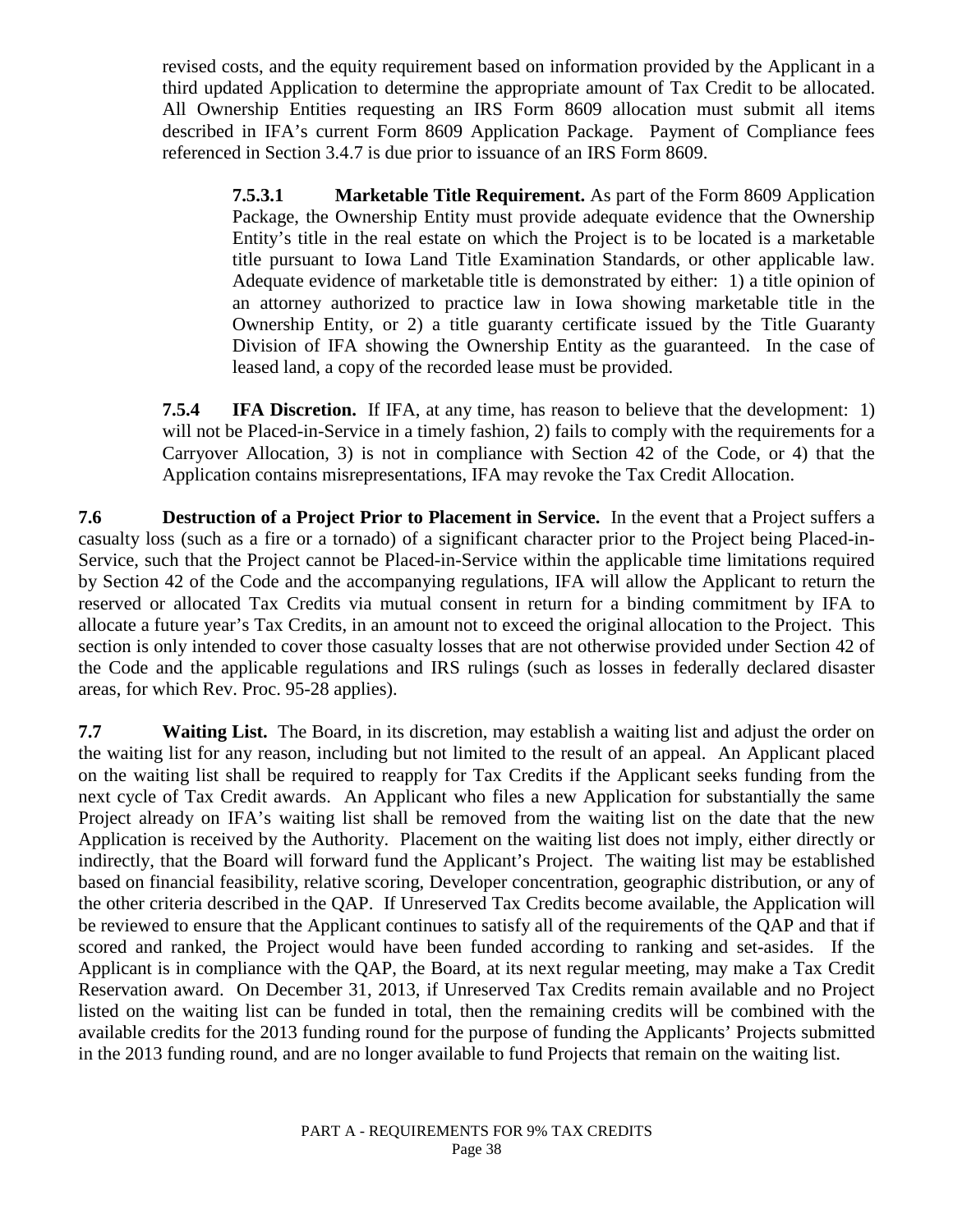**7.7.1 Prioritization of Waiting List.** The Board may maintain a waiting list for Projects to be funded from unreserved Tax Credits. The Board generally shall prioritize Projects on the waiting list as follows:

- 1. Projects seeking additional Tax Credits pursuant to Section 6.3.2.
- 2. Projects placed on the waiting list following a successful appeal of a denial of Tax Credits by the Board pursuant to Section 7.10.
- 3. Projects placed on the waiting list as a result of a waiver of one or more administrative rules by the Board.
- 4. Projects that meet Threshold Requirements for the current funding round, but do not receive a Reservation of Credits because of an inadequate amount of available Tax Credits to fund the Project under Section 6.3.1, provided that the Applicant does not have an outstanding appeal under Section 7.8, or petition for a waiver of one or more administrative rules by the Board.
- 5. Projects that meet Threshold Requirements for the current funding round, but do not receive a Reservation of Credits because the Project was passed over due to a single Developer exceeding the Tax Credit cap of \$1,200,000; provided that the Applicant does not have an outstanding appeal under Section 7.8, or petition for a waiver of one or more administrative rules by the Board.

Projects placed on the waiting list for any other reason may be prioritized at the Board's sole discretion. The Board, in its sole discretion, may deviate from the foregoing guidelines if it determines cause to do so exists.

Within the foregoing categories, Projects on which construction or rehabilitation has begun will be given priority over Projects on which construction or rehabilitation has not begun; and Projects from previous funding rounds will be given priority over Projects funded in the most current funding rounds, in chronological order.

**7.8 Appeals.** An Applicant whose Application has been timely filed and whose Project did not receive an allocation of Tax Credits may appeal the decision by filing a written notice of appeal within seven days of the award before the Iowa Finance Authority, 2015 Grand Avenue, Des Moines, Iowa 50312. Filing a notice of appeal shall not stay the Tax Credit Reservation awards made by IFA. The notice of appeal must actually be received at this address within the time frame specified to be considered timely. A written notice of appeal may also be filed by fax transmission at (515)725-4901 within seven days of the date of the award. The notice of appeal shall state the grounds upon which the Applicant challenges IFA's award.

> **7.8.1 Procedures for Applicant Appeal.** The filing of an appeal constitutes the initiation of a contested case proceeding. The contested case will be governed by the procedures set forth in this Section, together with the contested case rules set forth in 265 IAC Chapter 7. If the provisions of this Section conflict with any of the provisions in 265 IAC Chapter 7, the provisions of this Section will govern.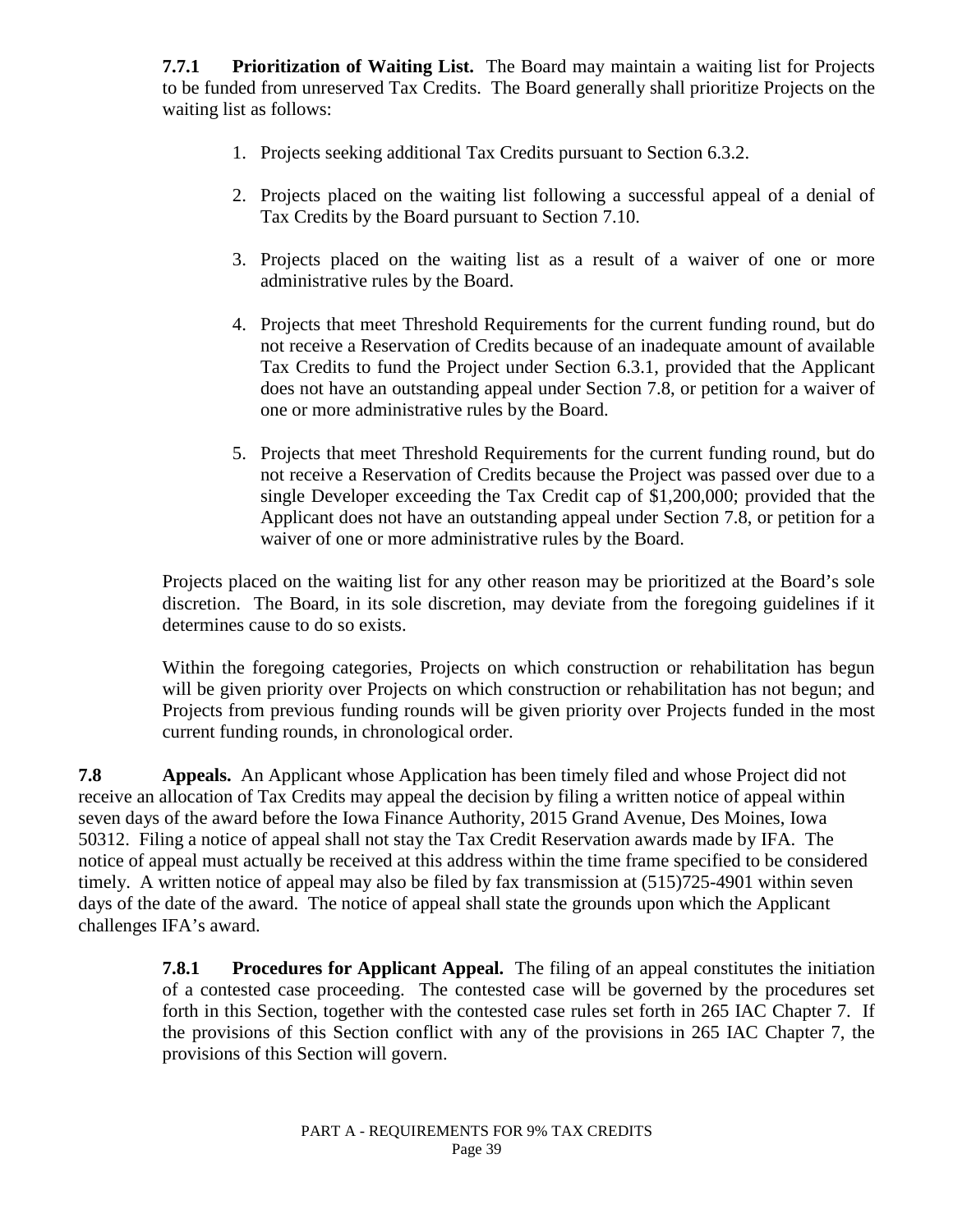**7.8.2 Hearing.** Upon receipt of a notice of an Applicant appeal, IFA may contact the Department of Inspections and Appeals to arrange for a hearing. A written notice of the date, time and location of the appeal hearing will be sent to the parties to the appeal. IFA shall select a presiding officer and hold a hearing on the Applicant appeal in conformance with its rules on contested cases.

**7.8.3 Discovery.** Any discovery requests shall be served simultaneously on the parties within 10 days of the notice of appeal. Responses to any discovery requests must be submitted to all of the parties within 10 days of receiving the discovery request.

**7.8.4 Witnesses and Exhibits.** Within 20 days following the notice of appeal, the parties shall contact each other regarding witnesses and exhibits. There is no requirement for witness and exhibit lists. However, the parties must meet prior to the hearing regarding the evidence to be presented in order to avoid duplication or the submission of extraneous materials. The parties may request a pre-hearing conference to discuss witnesses, exhibits or other matters relating to the hearing.

## **7.8.5 Settlements.**

**7.8.5.1** A contested case may be resolved by informal settlement. Settlement negotiations may be initiated at any stage of a contested case by the Executive Director, prosecuting attorney, or the aggrieved party. No party is required to participate in the informal settlement process.

**7.8.5.2** The Executive Director shall have authority to negotiate on behalf of the Board. No party shall communicate with any Board member about settlement negotiations until a written proposal settlement is submitted to the full Board for approval, unless all parties to the settlement negotiations waive this prohibition. No proposed settlement shall be presented to the full Board for approval until it is in final, written form signed by the aggrieved party.

**7.8.5.3** Waiver of notice and opportunity to be heard. The decision to enter into settlement negotiations is voluntary on the part of the parties. By entering into informal settlement negotiations, the respondent waives the right to seek disqualification of the Executive Director from being present during the Board's deliberations and the making of the contested case decision if the appeal goes to a hearing.

**7.8.5.4** All proposed settlements are subject to approval of a majority of the full Board. If the Board fails to approve a proposed settlement, it shall be of no force or effect to either party and shall not be admitted into evidence during the hearing on the contested case.

**7.8.5.5** A Board member who is presented with a settlement proposal pursuant to Section 7.8.5 that is rejected by the Board shall not be disqualified from adjudicating the contested case due to that participation.

**7.9 Evidence for a Telephone or Network Hearing.** If the hearing is conducted by telephone or on the fiber optic network, all exhibits must be delivered to the IFA office three days prior to the time the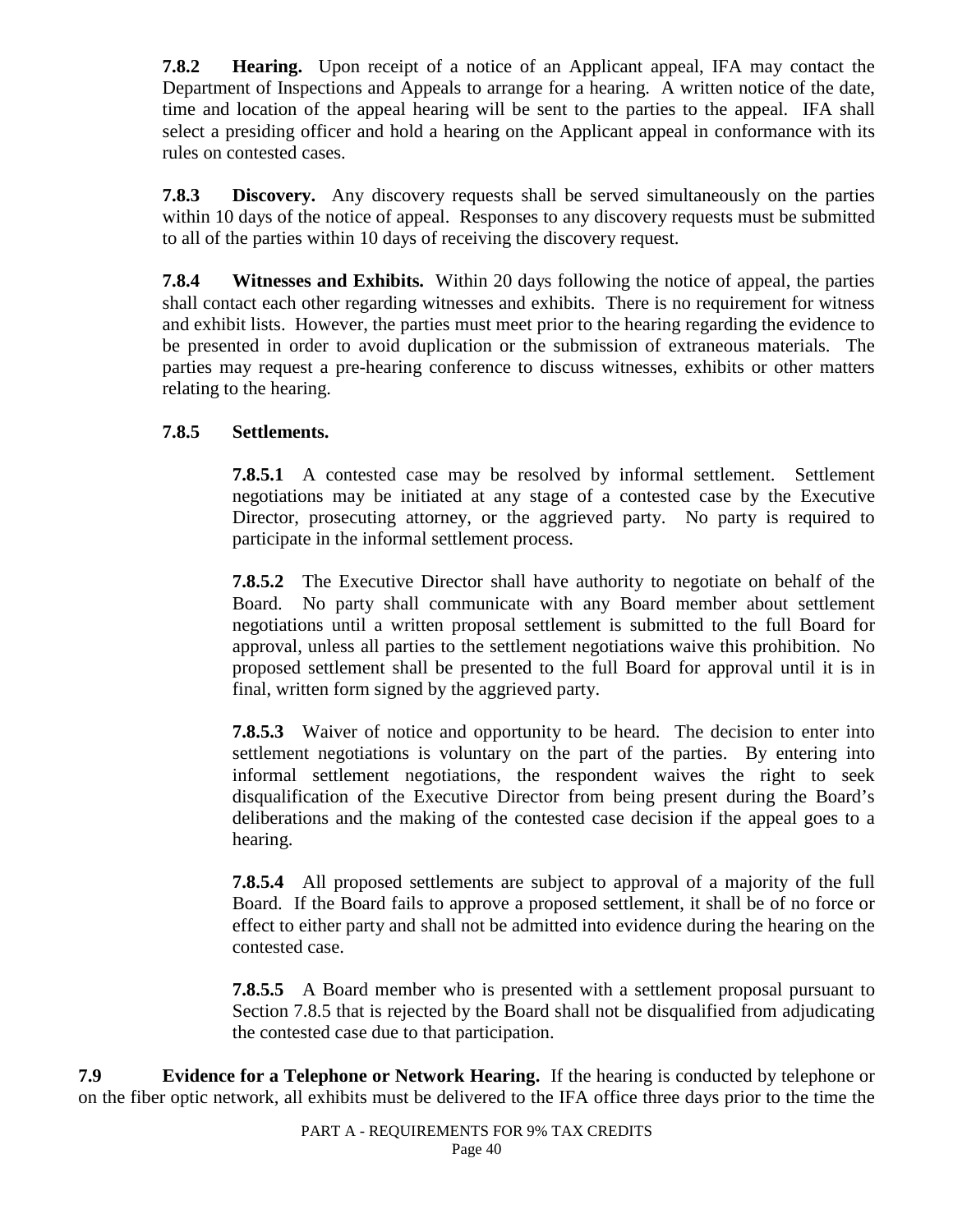hearing is conducted. Any exhibits which have not been served on the opposing party shall be served at least seven days prior to the hearing.

**7.10 Remedies on Appeal.** In the event an Applicant passed the threshold requirements and is successful in demonstrating that the Applicant should have been awarded Tax Credits, the Board may place the Project on a waiting list for Unreserved or returned Tax Credits.

In the event an Applicant is successful in demonstrating that a Project was improperly determined by IFA to have not met the threshold requirements, the Board shall cause the Project to be scored. In the event the Project receives a score equal to or greater than the lowest score of any Project receiving credits in the same round, the Board may place the Project on a waiting list for Unreserved or returned Tax Credits.

**7.11 Contents of Decision.** The presiding officer shall issue a decision in writing that includes finding of fact and conclusions of law stated separately. The decision shall be based on the record of the contested case and shall conform with Iowa chapter 17A. The decision shall be sent to all parties by firstclass mail.

**7.12 Record Requirements.** The record of the contested case shall include all materials specified in Iowa Code subsection 17A.12 (6). The record shall also include any requests for a contested case hearing and other relevant procedural documents regardless of their form.

> **7.12.1** Oral proceedings in connection with an Applicant appeal shall be recorded either by mechanized means or by certified shorthand reporters. Parties requesting that the hearing be recorded by a certified shorthand report shall bear the cost of the reporter.

> **7.12.2** Oral proceedings with a hearing in a case or any portion of the oral proceedings shall be transcribed at the request of any party with the expense of the transcription charged to the requesting party.

> **7.12.3** Copies of the tapes of oral proceedings may be obtained from the Board at the requestor's expense.

> **7.12.4** The recording or stenographic notes of the oral proceedings or the transcription shall be filed and maintained by the Board for at least two years from the date of the proposed decision.

**7.13 Dismissal.** A ruling dismissing all of the party's claims or a voluntary dismissal is a decision under Iowa Code Section 17A.15.

**7.14 Requests for Rehearing.** Requests for rehearing shall be made to IFA within 20 days of issuing a final decision. A rehearing may be granted when new legal issues are raised, new evidence is available, an obvious mistake is corrected, or when the decision fails to include adequate findings or conclusions on all issues. A request for rehearing is not necessary to exhaust administrative remedies.

**7.15 Judicial Review.** Judicial review of IFA's final decisions may be sought in accordance with Iowa Code Section 17A.19.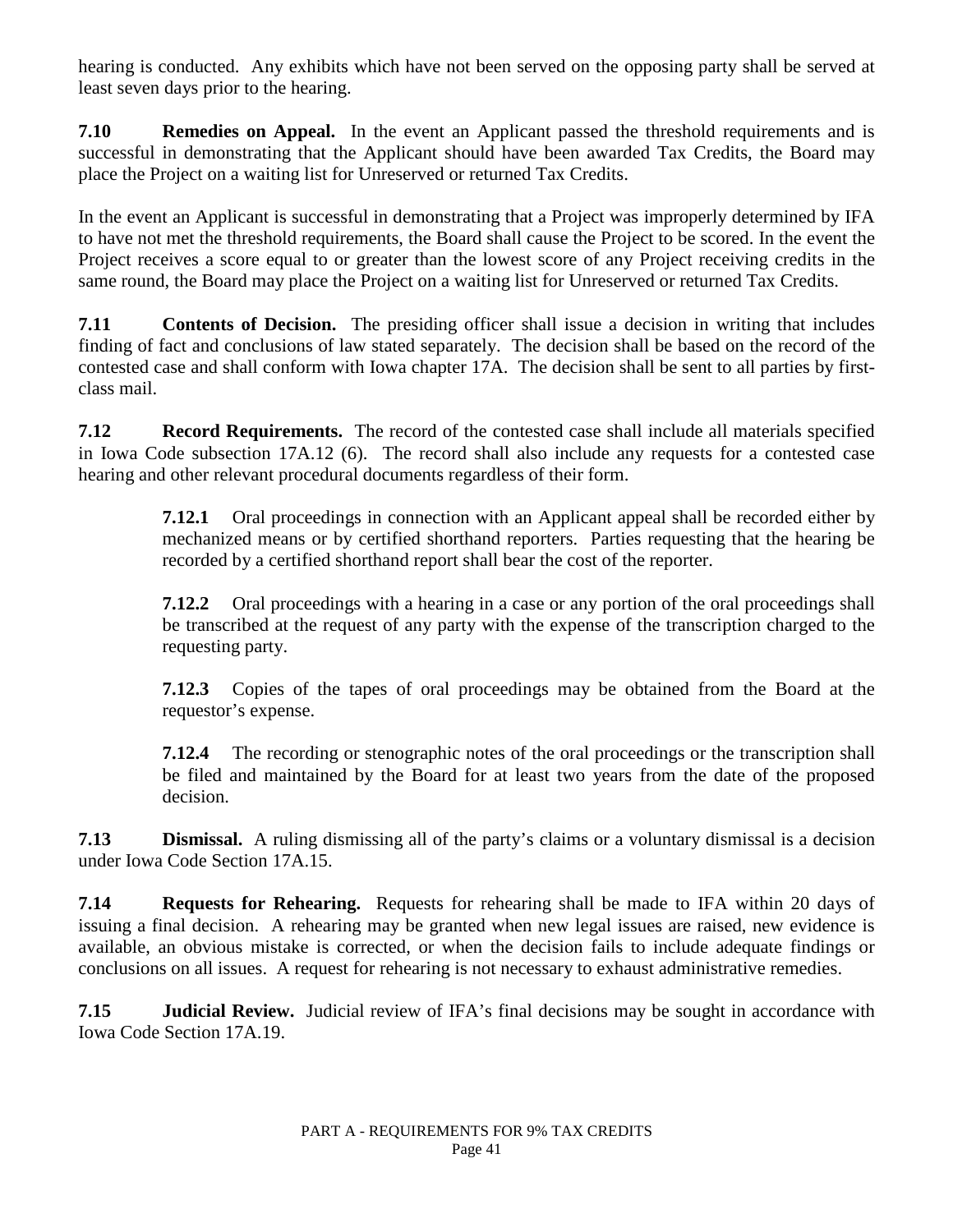### **SECTION 8. POST RESERVATION REQUIREMENTS**

Once a Tax Credit Reservation has been awarded, the following additional requirements will apply. Failure to comply with any provision of this Section may result in the revocation of the Tax Credit Reservation, denial of the Carryover Allocation, withholding of Form 8609, or the issuance of Form 8823.

**8.1 Construction.** Construction must begin on a Project within 18 months from reservation date.

**8.1.1** IFA may periodically request a status report on the Project's construction timeline.

**8.1.2** An IFA construction sign meeting specifications outlined in the Application and appendices must be erected at the initiation of construction.

**8.1.3**. Final plans and specifications must be submitted to and approved by IFA before commencing site work and construction. Plans must meet all applicable building standards and codes, minimum development characteristics, and all construction related scoring criteria for which points were awarded. Final plans must incorporate any and all remediation plans to address detrimental site characteristics.

**8.1.4** Applicant must promptly inform IFA of any changes or alterations which deviate from the final plans and specifications, as approved by IFA.

**8.1.5** If the site was not zoned appropriately at the time of Application, prior to commencing construction, IFA shall receive a letter or other document from the city that states appropriate zoning has been approved.

**8.16** If required for the Project in Appendix 1, J, a Capital Need Assessment must be submitted to and approved by IFA prior to commencing construction.

**8.1.7** For existing structures, prior to the preparation of the final work rehabilitation order and start of rehabilitation, provide a copy of the energy audit conducted by a certified home energy rater to IFA. The rater, owner, and IFA will determine the feasibility of meeting the requirements of IECC. Appropriate specifications to meet IECC standards or alternate costeffective energy improvements must be included in the final work rehabilitation order.

**8.1.8** If the Project meets the criteria set forth in Section 5.5, a copy of the final relocation plan and copy of the notice to existing tenants must be provided to IFA prior to the start of relocation.

**8.2 Amendments to the Application After Award.** The Ownership Entity may amend, with IFA's consent, the Application after a reservation of Tax Credits is made solely for the purpose of showing changes as described in this Section.

**8.2.1** Sources and uses of funds that do not increase the amount of Tax Credits awarded.

**8.2.2** A minor change in the nature of the Project or changes in partnership members, shareholders, or limited liability members. IFA will only approve an amendment to an executed Carryover Agreement due to an IFA approved project change prior to December 31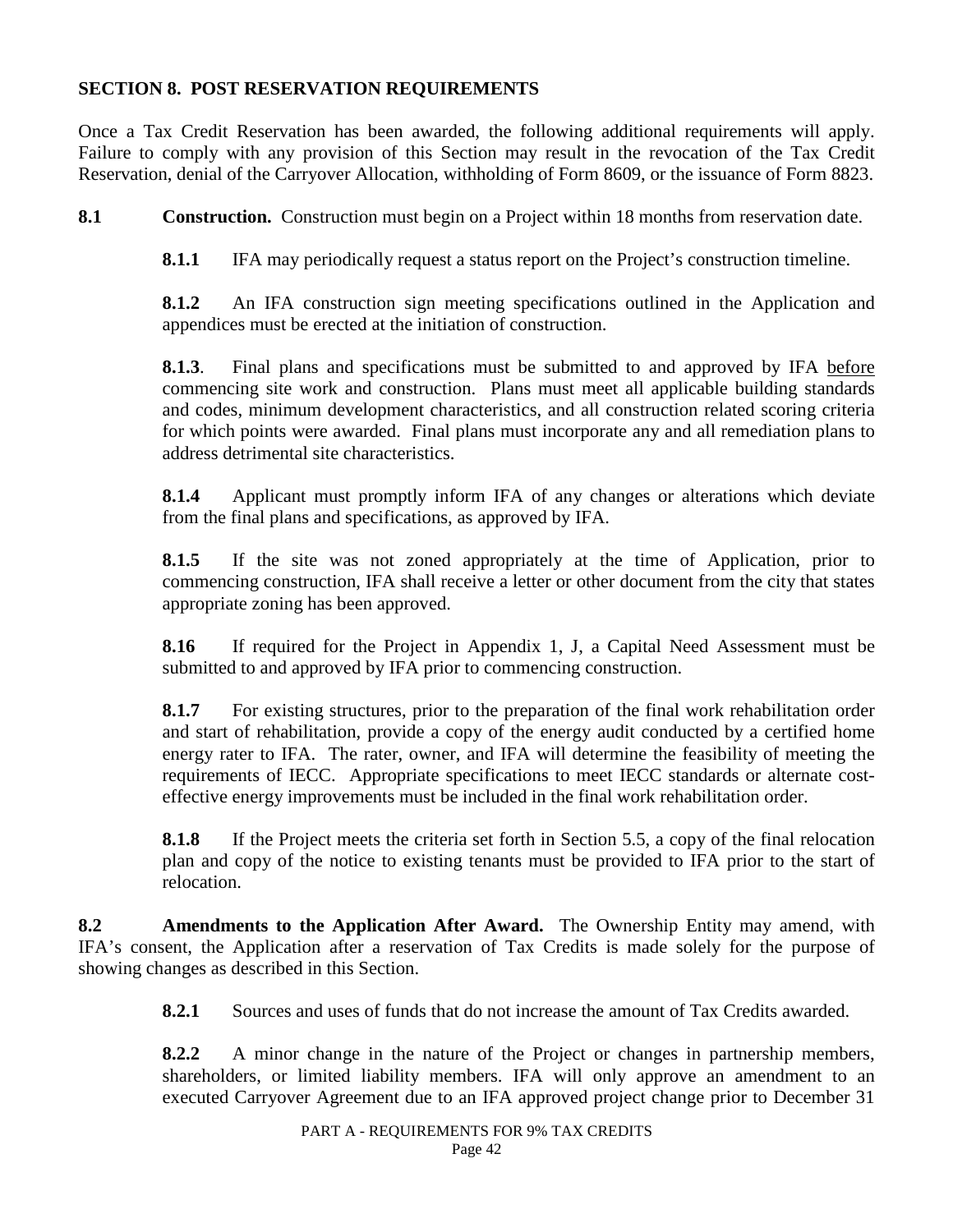of the calendar year in which the allocation is made. The only exceptions will be for IFA administrative errors or omissions as allowed by Section 42 of the Code.

**8.2.3** Site changes that are equal to or exceed the site characteristics of the site first described in the Application. A site change will be permitted only if in IFA's sole discretion the substituted site does not reduce the number of points awarded during the evaluation process, it is within the same city, and the request for such site change is submitted sufficiently in advance to permit IFA to approve the site change prior to December 31 of the calendar year in which the tax credit allocation is made. IFA will only approve an amendment to an executed carryover agreement due to an IFA approved project change prior to December 31 of the calendar year in which the allocation is made. The only exceptions will be for IFA administrative errors or omissions as allowed by Section 42 of the Code.

**8.3 Material Changes.** If, upon the submission of the Carryover Application or the Form 8609 Application, or at any other time, it is determined that the Project is not substantially the same as the Project described in the Application, the Project will not receive an allocation of Tax Credit Reservation, or the amount of the Tax Credit will be adjusted, or an IRS Form 8823 will be issued. It is expected that the Projects will be the same as were originally scored under this QAP.

> **8.3.1** Generally, changes in the total number of Tax Credit Units, number of bedrooms per Unit mix, tenant mix (low-income/market rate), and amenities, are deemed to be material, and are not permitted.

> **8.3.2** Changes in the number of buildings and Units contained in each building will be allowed if changes are required by local regulatory codes and the Applicant has obtained written approval from IFA prior to making the changes.

> **8.3.3** Failure to notify IFA of a material change will result in the revocation of the Tax Credit Reservation, denial of the Carryover Allocation, withholding of Form 8609, or the issuance of Form 8823.

> **8.3.4** Generally a change in the Project minimum set-aside requirement from 20-50 to 40- 60 is deemed to be material and is not permitted.

**8.4 Transfers.** Tax Credit Reservation and Carryover Allocations are not transferable. Form 8609 allocations will be issued only in the name of the Ownership Entity named in the Application. Transfers subsequent to the issuance of the Form 8609 allocation are subject to the LURA and to the provisions of Sections 42(d) (7) and 42(j) of the Code.

**8.5 Return of Tax Credit.** Allocations of Tax Credit may only be returned in accordance with applicable U.S. Treasury Regulations on a date agreed upon by IFA and the Ownership Entity or in accordance with the provisions of Section 7.6.

**8.6 Agreement with PHA.** The Ownership Entity must have a written agreement with the PHA, in the form provided by IFA, and signed by both the Ownership Entity and the PHA, and this agreement must be included in the Form 8609 Application Package.

**8.7 Form 8609.** All Applicants requesting an IRS Form 8609 allocation must submit all items described in IFA's current Form 8609 request package. The Ownership Entity must complete Part B and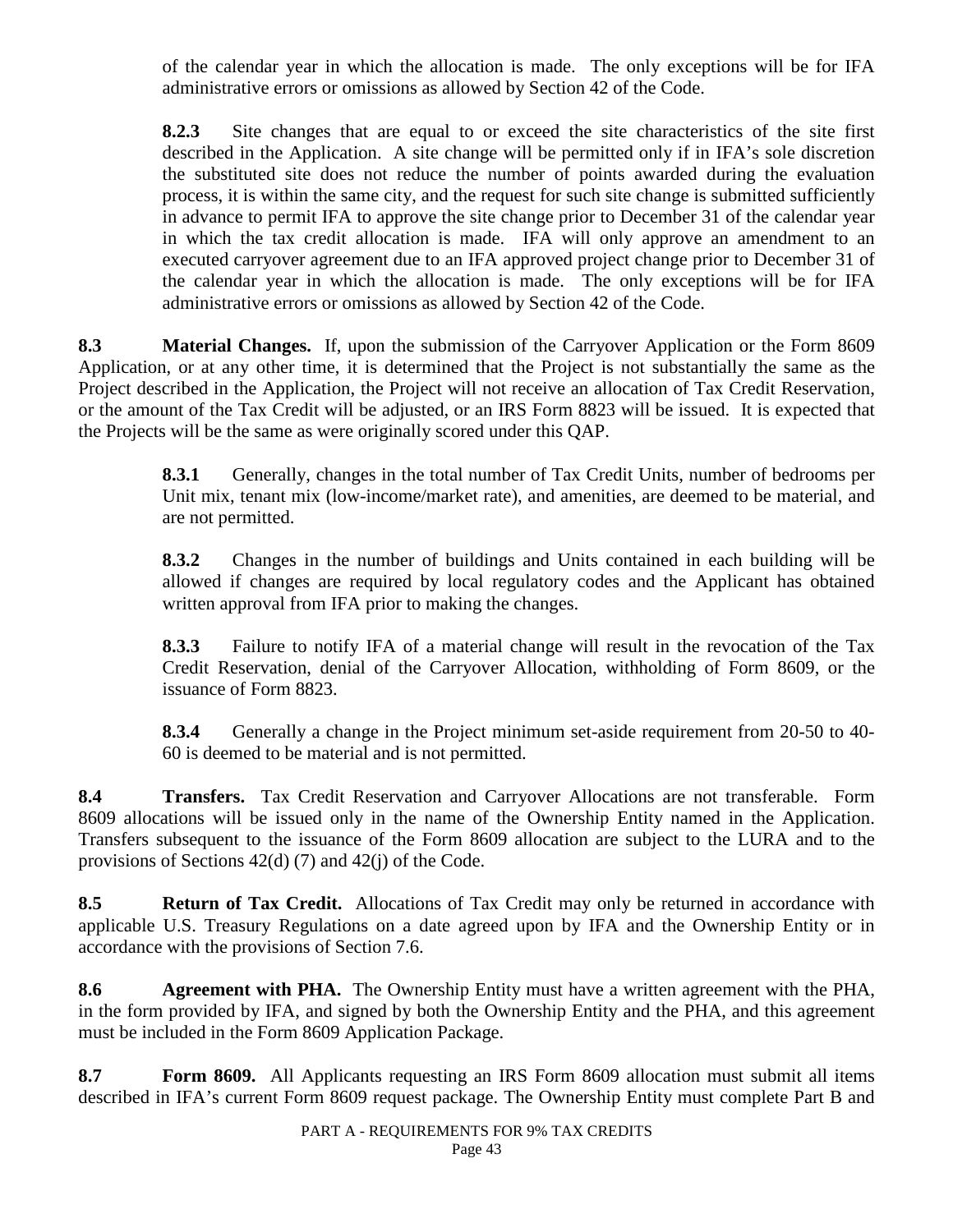return a copy of the fully executed IRS form 8609 to IFA within 60 calendar days of IFA's issuance date of the IRS form 8609.

Owners and Management Companies of developments are required to attend a minimum of eight (8) hours compliance training that is provided by an approved 3rd party trainer, or by attending all sessions designated as fulfilling this requirement offered at the annual HousingIowa Conference prior to receiving the Form 8609 from IFA. At the time the Form 8609 Application Package is submitted, a Certificate of Training on compliance for the General Partner and Property Manager shall be provided. The date for the Certificate of Training shall be issued no earlier than 12 months from the time that the Form 8609 Application is submitted.

> **8.7.1** Owner must certify that construction of paved road is complete, as set forth in Appendix 1.D.

> **8.7.2.** Owner must certify that Utilities are available at the Project site, as set forth in Appendix 1.E.

**8.8 Change in General Partner, Majority Shareholder or Managing Member.** In the event there is a proposed change in a General Partner, majority shareholder of a corporation or majority membership of a limited liability company after the reservation of Tax Credits is issued, IFA shall be notified by the partnership, corporation or limited liability company to obtain approval prior to the effective date of such change. The new General Partner or new majority shareholder shall agree to meet the requirements described in the QAP before IFA shall consent to the change. If the requirements outlined in the QAP are not met, the request for transfer may not be approved. If IFA is not notified of a change in the General Partner, IFA may deny the issuance of the Carryover Allocation, withhold the Form 8609 or issue a Form 8823.

**8.9 Prior to Placed-in-Service Date.** Sixty (60) days prior to the Placed-in-Service Date, a copy of the Affirmative Marketing Plan must be submitted to IFA.

> **8.9.1** Prior to the Placed-in-Service Date, for new construction Projects with three stories or less, the Owner must provide IFA a copy of the home energy rating report as performed by a certified HERS rater. The Project must receive a final HERS index of 80 or less.

> **8.9.2** Prior to the Placed-in-Service Date, for new construction Projects with four stories or more, the Owner must provide IFA documentation by an independent licensed engineer that the Project exceeds ASHRAE 90.1 Appendix G-2004 by at least fifteen percent (15%).

> **8.9.3** Prior to the Placed-in-Service Date, for existing structures, the Owner must provide IFA a copy of the energy audit by a certified energy rater that verifies that the recommended energy performance measures established in the final rehabilitation work order were installed correctly.

**8.9.4** Prior to the 8609 Application, provide IFA verification that the replacement and operating reserves have been established, and the terms and conditions have been met.

**8.9.5** Prior to the Placed-in-Service Date, provide IFA a copy of the Notification to the Public Housing Authority, as set forth in Section 5.4.4.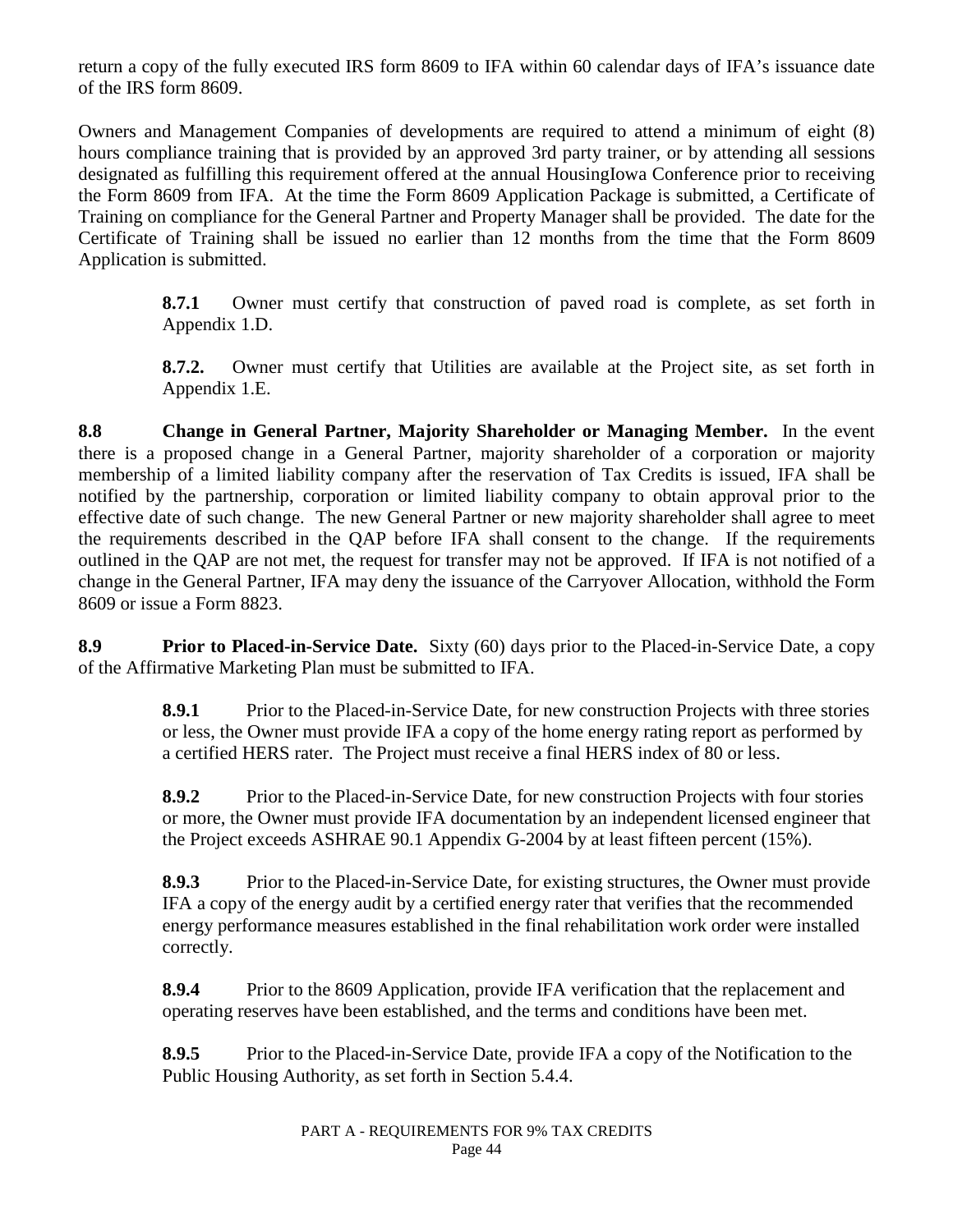**8.9.6.** For Projects receiving points under the scoring criteria for Resident Population with Special Needs, provide a written plan for implementing IFA's held for occupancy policy prior to Placed-in-Service Date.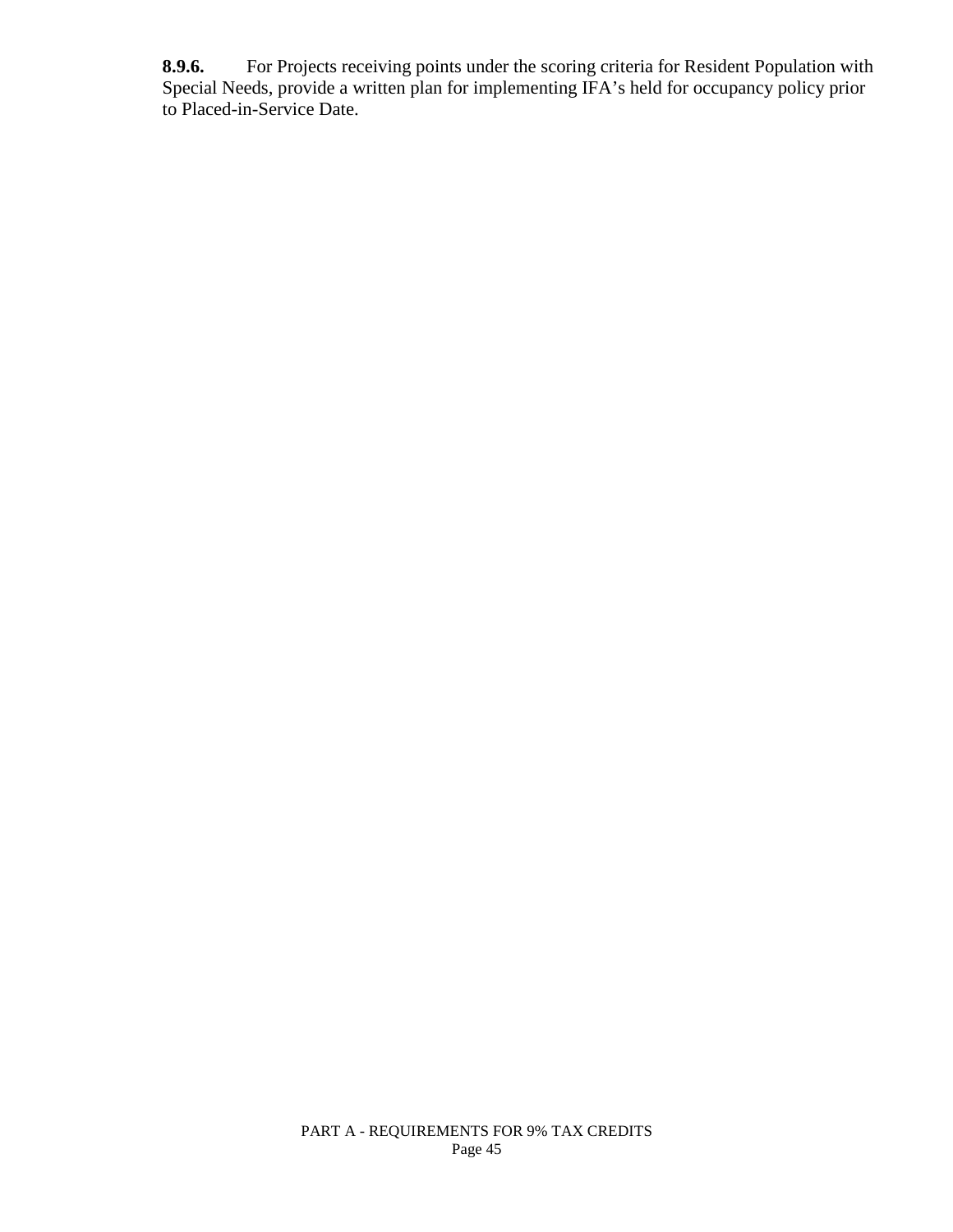# **PART B – REQUIREMENTS FOR 4% TAX CREDITS WITH TAX-EXEMPT BONDS**

# **SECTION 9. TAX-EXEMPT BOND FINANCED PROJECTS CREDIT RESERVATION AND ALLOCATION PROCESS**

Under IRC Section 42(h)(4), Projects financed with tax-exempt bonds may be entitled to thirty percent (30%) present value Tax Credits not subject to the State Ceiling and without the need to participate in the competitive round. The requirements for a Project using tax-exempt bond financing are as follows:

**9.1. Private Activity Bond Cap.** The bonds to finance the Project must have received an allocation of private activity bond cap pursuant to IRC Section 146 and Iowa Code Chapter 7C. Additionally, principal payments on the bonds must be applied within a reasonable period to redeem the bonds. Tax Credits are allowed for that portion of a Project's Eligible Basis that is financed with the taxexempt bonds. If fifty percent (50%) or more of a Project's aggregate basis (land and building) is so financed, the Project is entitled to Tax Credits for up to the full amount of Eligible Basis.

**9.2 Allocation Through IFA.** Projects financed with tax-exempt bonds are required to apply to IFA for an allocation and for a determination that the Project satisfies the requirements of the QAP. If the Project utilizes a federal lending program or a lending program available through Fannie Mae or Freddie Mac, IFA may accept the underwriting and market study information approved by that lending Entity.

**9.3 Application Criteria.** Except as provided in this Section, a Project using tax-exempt financing must satisfy all of the underwriting and threshold requirements stated in Part B, Part C-Terms and Conditions, and Appendix 1, Threshold Requirements for Building, Construction, Site, and Rehabilitation to be considered for Tax Credits. A market study, completed within the past six (6) months, is required to be submitted by a disinterested third party analyst. If IFA believes there is inadequate demand or proposed occupancy rates would impact long-term feasibility, IFA can require a written analysis of the market study by a market study analyst of IFA's choosing. The Applicant shall agree to pay the cost of the written analysis. The Ownership Entity must fulfill all post-award requirements and must keep the Project in compliance for the Extended Use Period. The Project will be subject to the compliance monitoring requirements of Section 13.14.

All of the Low-Income Units shall be generally distributed in terms of location and number of bedrooms throughout the Project. The Low-Income Units shall be of comparable quality and offer a range of sizes and number of bedrooms comparable to those Units which are available to other tenants.

**9.4 Application Process.** Applicant may submit an online Application at any time at [www.IowaFinanceAuthority.gov](http://www.iowafinanceauthority.gov/) in accordance with the following process. Applicants are advised to check IFA's website periodically for any amendments or modifications to the Application Package.

> **9.4.1** The Applicant must submit a request for Tax Credits to IFA after the issuer of the bonds has approved an "inducement" resolution for the Project. If the Project is seeking mortgage insurance through the Federal Housing Administration (FHA), or credit enhancement from another source, the Applicant should submit the request to IFA after the FHA or the credit enhancer has approved a preliminary mortgage amount.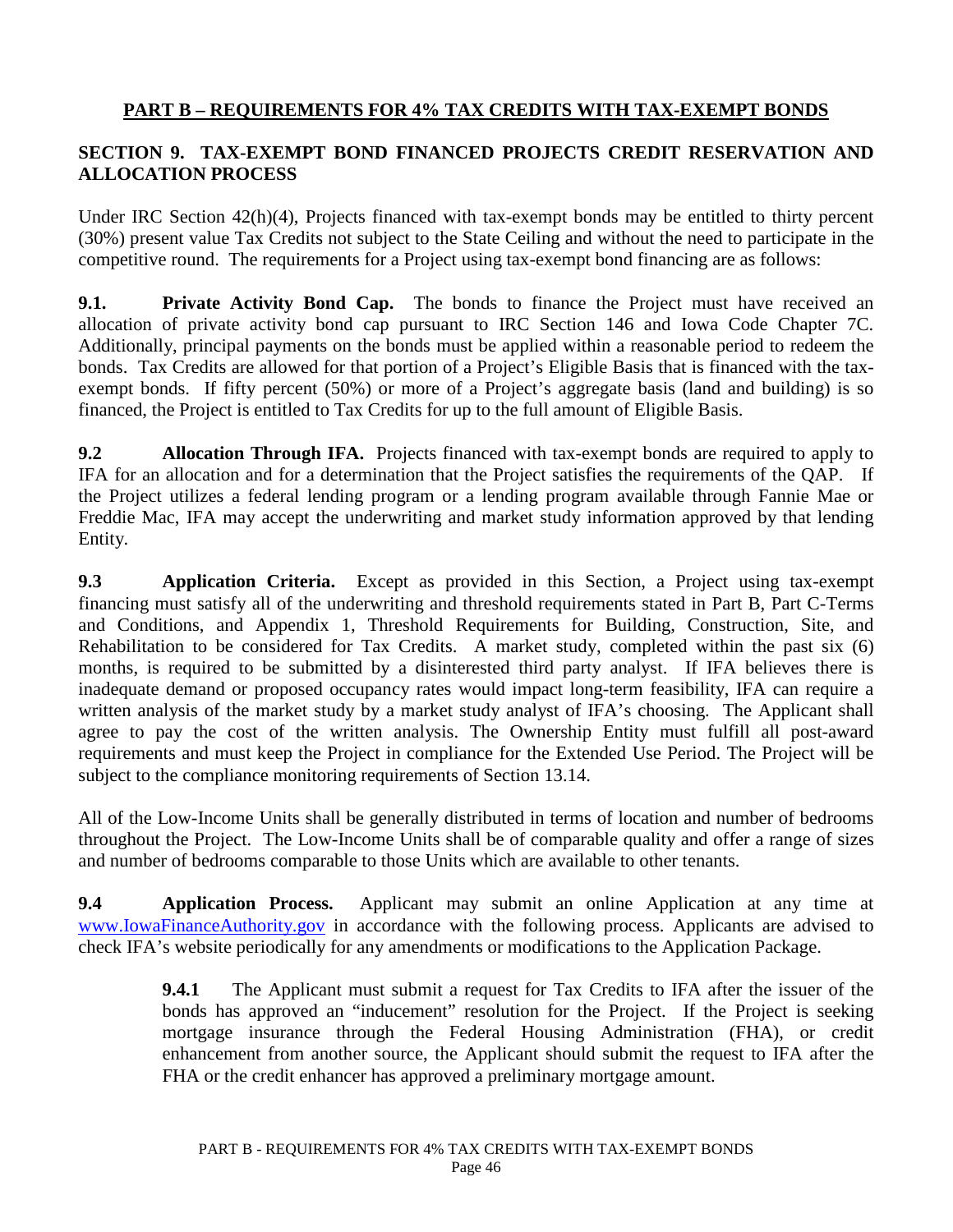**9.4.2** The Tax Credit request must be submitted in accordance with the QAP and Application that is in effect at the time of the request. These QAP and Application requirements, including fees, will also be used in the Form 8609 Application process.

**9.4.3** IFA will review the Application, determine whether the Project is eligible and meets the requirements of the QAP, and make an initial determination of the Project's Tax Credit amount.

**9.4.4** If the Project loan will be FHA-insured, IFA will complete a HUD-required subsidylayering review to assure that the Project complies with HUD guidelines pursuant to Section 911 of the 1992 Housing and Community Development Act (combining Tax Credits with HUD assistance).

**9.4.5** After satisfactory review and if a Project satisfies the QAP requirements, IFA will provide the Applicant and the bond issuer with a IRC Section 42(m) letter confirming that the Project satisfies the requirements of the QAP and stating the preliminary amount of Tax Credits for the Project. At the time the letter is sent, IFA will request that the issuer confirm IFA's determination of the Tax Credit amount. In the event IFA is the issuer, its own calculations shall be deemed sufficient to fulfill this requirement.

**9.4.6** The Project must be Placed-in-Service no later than 24 months following the date of the bond issuance.

**9.4.7** The Applicable Percentage is established at either the month in which the building is Placed-in-Service, or at the Ownership Entity's election, the month in which the bonds are issued. If the latter is desired, the election statement must be signed by the Ownership Entity, notarized and submitted to IFA before the close of the fifth calendar day following the month in which the bonds are issued.

**9.4.8** In the year in which the Project is Placed-in-Service, the Ownership Entity must request a final allocation of Tax Credits in accordance with deadlines posted on IFA's website. IFA will provide a Form 8609 Application Package for final allocation requests.

**9.4.9** Tax-exempt Projects are required to enter into a LURA for a 30-year period, which will govern the low-income use and any other QAP requirements, and to follow the same final allocation Application process as Projects awarded Tax Credits in the competitive round.

**9.4.10 Special Considerations for Projects Located in a Qualified Census Tract.** The Code allows the possibility of receiving a Tax Credit Reservation equal to one hundred thirty percent (130%) of Eligible Basis. The increased basis is allowed in areas defined by HUD as "Qualified Census Tracts" (QCT) or "Difficult Development Areas" (DDA). There are currently no HUD designated DDAs in Iowa. Applicants may request the higher basis, but IFA reserves the right to determine the Tax Credit Allocation amount required for feasible development. A map of the census tract showing the Project location must be submitted with the Application for Tax Credit. The 2013 LIHTC Application will provide a list of Qualified Census Tracts. IFA may, on a case-by-case basis, pursuant to Section 10.8.1 allow a Project in a QCT to exceed the unit cost cap specified in Section 10.8.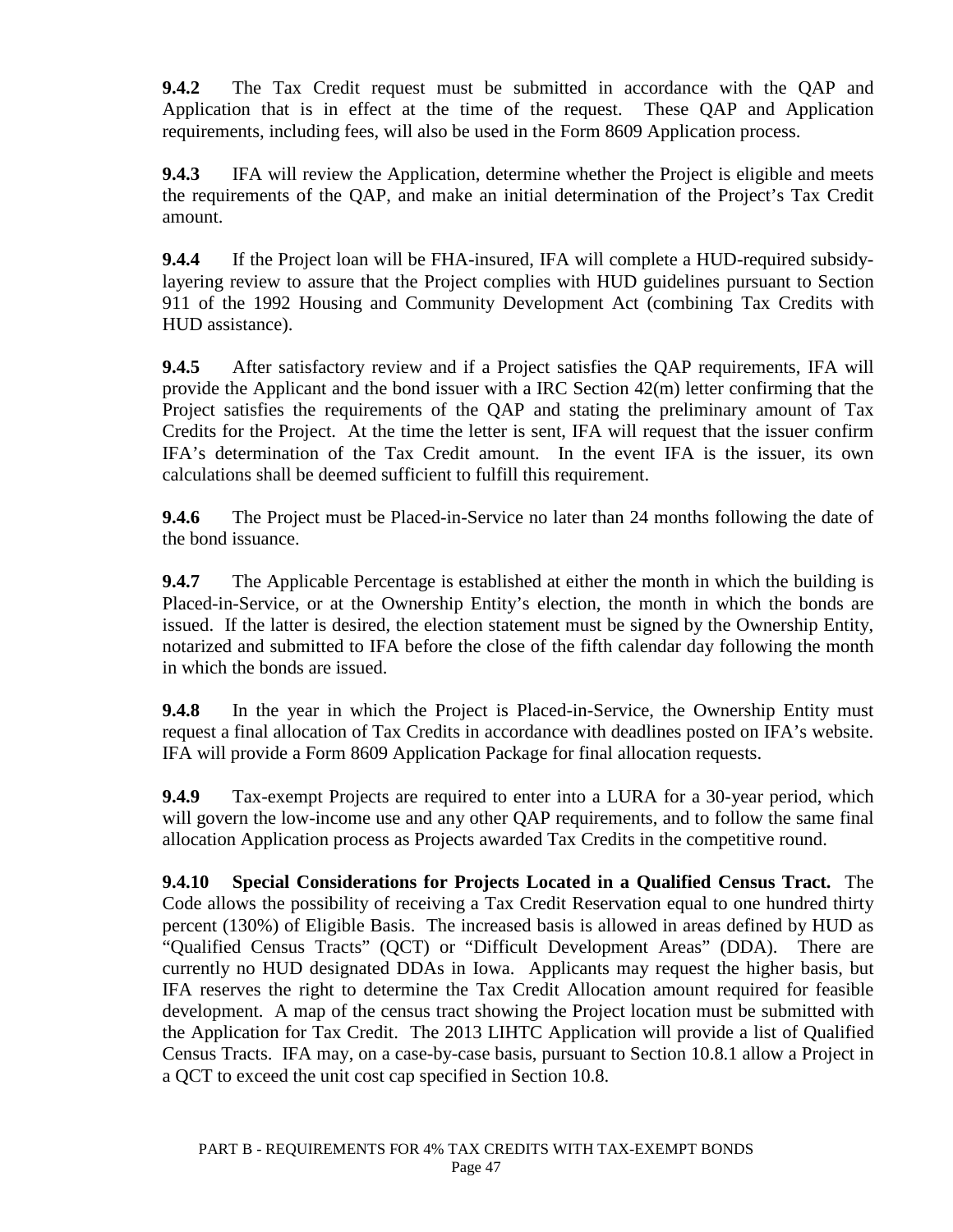**9.4.10.1 Community Service Facility.** Tax Credit may be awarded to that portion of the building used as a Community Service Facility not in excess of ten percent (10%) of the total Eligible Basis, if the building is located within a Qualified Census Tract. "Community Service Facility" may include childcare, workforce development, healthcare, etc., and must be designed primarily to serve individuals whose income is sixty percent (60%) or less of AMGI.

**9.4.11 Site Visits.** IFA will make site visits as it deems necessary to review proposed Project sites and verify any of the information provided by the Applicant in the Application. Applicants may or may not be notified of a site visit. If deemed necessary by IFA, Applicants shall provide building access for inspection by Evaluators to, among other things, confirm basic structural soundness.

**9.4.12 Authorization Forms.** IFA may request an executed IRS Form 8821, Tax Information Authorization Form, for each Developer for sharing of information between IFA and the IRS. The Form 8821 must be provided to IFA for the Ownership Entity, at the time of Carryover Application, at the time the Project is Placed-in-Service, and annually during the Compliance Period. Members of the Qualified Development Team, as determined by IFA, must execute an Authorization to Release Information as part of the online Application.

**9.4.13 Fees.** IFA shall collect the fees described below for the LIHTC Program. Electronic payment of the fees must be made payable to the Iowa Finance Authority. An Application shall not be accepted unless the Application fee accompanies the Application. The reservation fee will be due within 30 calendar days after the date of the Tax Credit Reservation letter. If the reservation fee is not received, IFA may withdraw the reservation of Tax Credits from the Applicant. IFA will not issue a Form 8609 until the compliance monitoring fee is paid in full. All fees are nonrefundable, except if the Applicant withdraws the Application within three business days of receipt by IFA, the Application fee will be reimbursed.

| <b>Fee Type</b>              | <b>All Applicants</b>                                                                                                                                                                                           |  |  |
|------------------------------|-----------------------------------------------------------------------------------------------------------------------------------------------------------------------------------------------------------------|--|--|
|                              |                                                                                                                                                                                                                 |  |  |
| <b>Application Fee</b>       | 35 Units or fewer: \$1,600                                                                                                                                                                                      |  |  |
|                              | 36 to 60 Units: \$2,100                                                                                                                                                                                         |  |  |
|                              | 61 to 100 Units: \$2,600                                                                                                                                                                                        |  |  |
|                              | Over 100 Units: \$5,200                                                                                                                                                                                         |  |  |
| Change in Application Fee    | \$800 each time the Applicant submits a<br>revised<br>Application that changes the Tax Credit<br>amount<br>requested, or requests amendments or changes to the<br>Application under section 12.1, 12.2 or 12.6. |  |  |
| <b>Reservation Fee</b>       | 1% of the total 10-year Tax Credit amount                                                                                                                                                                       |  |  |
| 8609 Application Fee         | One tenth of one percent $(.1\%)$ of the total 10-year Tax<br>Credit amount based on the 8609 Application will be due<br>at the time the 8609 Application is submitted to IFA.                                  |  |  |
| <b>Compliance Monitoring</b> | \$25 per Unit x number of total Project Units; submitted<br>annually on or before January $31st$ for each year of the<br>10/ THAY OBFBITC WITHIUT 4 Y FYEMDT BOMBO                                              |  |  |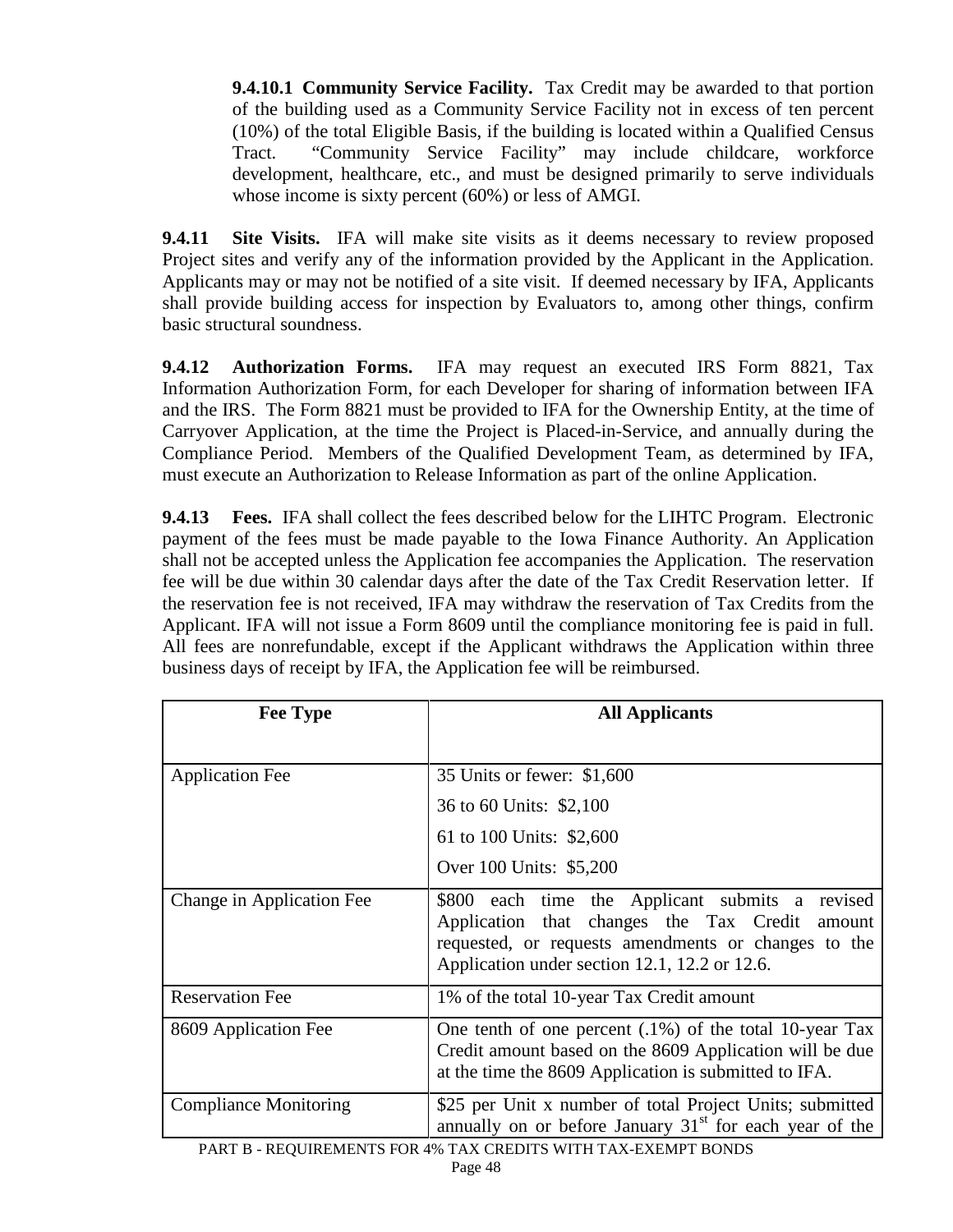|                                                    | Compliance Period and the Extended Use Period (if<br>applicable)                                                                                                                                                                                                                                                         |  |  |  |
|----------------------------------------------------|--------------------------------------------------------------------------------------------------------------------------------------------------------------------------------------------------------------------------------------------------------------------------------------------------------------------------|--|--|--|
|                                                    | (Example: $$25$ per Unit x 24-Unit Project = $$600.00$ paid annually<br>for 30 years.)                                                                                                                                                                                                                                   |  |  |  |
|                                                    | Annual rate increases may apply.                                                                                                                                                                                                                                                                                         |  |  |  |
|                                                    | First annual payment must be submitted with the Form<br>8609 Application.                                                                                                                                                                                                                                                |  |  |  |
|                                                    | Other fees as provided in the Compliance Manual.                                                                                                                                                                                                                                                                         |  |  |  |
| Filing of Land Use Restrictive<br>Agreement (LURA) | Applicant will be billed for actual cost for electronic or<br>paper filing (if electronic filing is not available in a<br>particular county) of the LURA with the county that the<br>Property(ies) is/are located.                                                                                                       |  |  |  |
| Late Submission of the 8609<br>Application         | If a late submission of the 8609 Application is allowed by<br>IFA, the Applicant will be billed for an additional amount<br>equal to the Application Fee as listed above.                                                                                                                                                |  |  |  |
| Legal Fees                                         | Legal fees incurred by IFA with respect to the Project will<br>be assessed and billed to the Applicant, including but not<br>limited to the following:                                                                                                                                                                   |  |  |  |
|                                                    | Fees for research relating to irregular situations                                                                                                                                                                                                                                                                       |  |  |  |
|                                                    | Ownership agreements                                                                                                                                                                                                                                                                                                     |  |  |  |
|                                                    | Rental rate questions                                                                                                                                                                                                                                                                                                    |  |  |  |
|                                                    | Unusual timing situations                                                                                                                                                                                                                                                                                                |  |  |  |
|                                                    | Specific technical questions relating to<br><b>IRC</b><br>Section 42                                                                                                                                                                                                                                                     |  |  |  |
|                                                    | Legal fees of IFA's in-house counsel will be billed at the<br>rate of \$150 per hour. Legal fees of outside counsel will<br>be billed at the rate charged to IFA. If IFA anticipates<br>that legal work on a matter will exceed five hours, IFA<br>will notify the Applicant prior to commencement of the<br>legal work. |  |  |  |

**9.4.14 Discretion by the Board.** The Executive Director, subject to approval by the Board of the use of tax exempt financing, in his discretion, may determine whether to award Tax Credits to a Project proposing to use tax-exempt financing and Tax Credits pursuant to the QAP.

**9.4.15 New Developer in Iowa.** If the Applicant has not previously submitted an Application to IFA in previous LIHTC rounds, the Applicant shall meet with the Tax Credit Manager to review the QAP and the Application process prior to submitting an Application. The applicant must provide IFA financial statements from the past three (3) years.

PART B - REQUIREMENTS FOR 4% TAX CREDITS WITH TAX-EXEMPT BONDS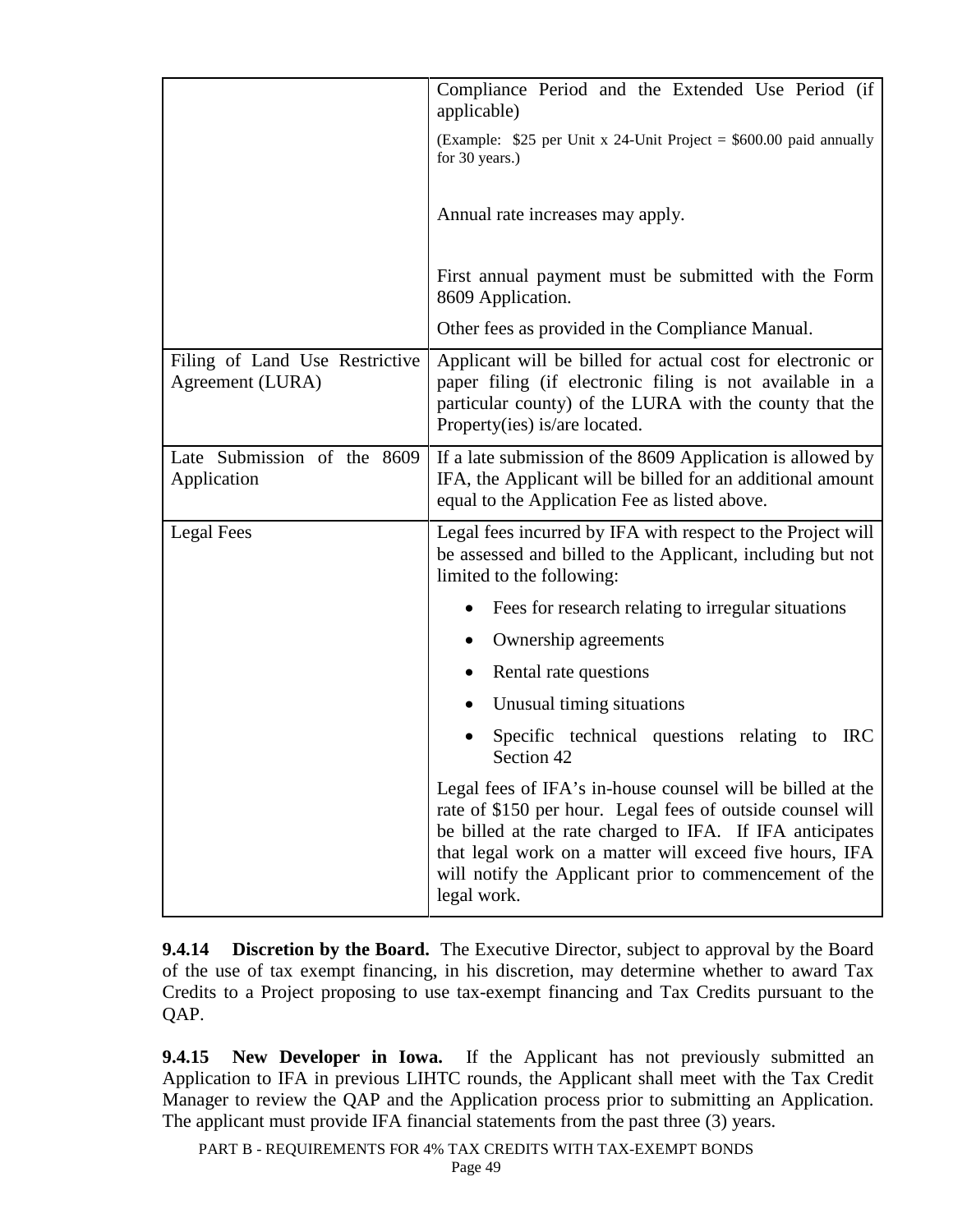**9.4.16 New Tax Credit Developer.** A first time Tax Credit recipient must complete at least one LIHTC Project in which all LIHTC Units have been leased at least once, and has received an 8609, in Iowa or any other state, before being allowed to submit a subsequent Application. A new Tax Credit Developer applicant is only eligible to receive an award of tax credits for one project.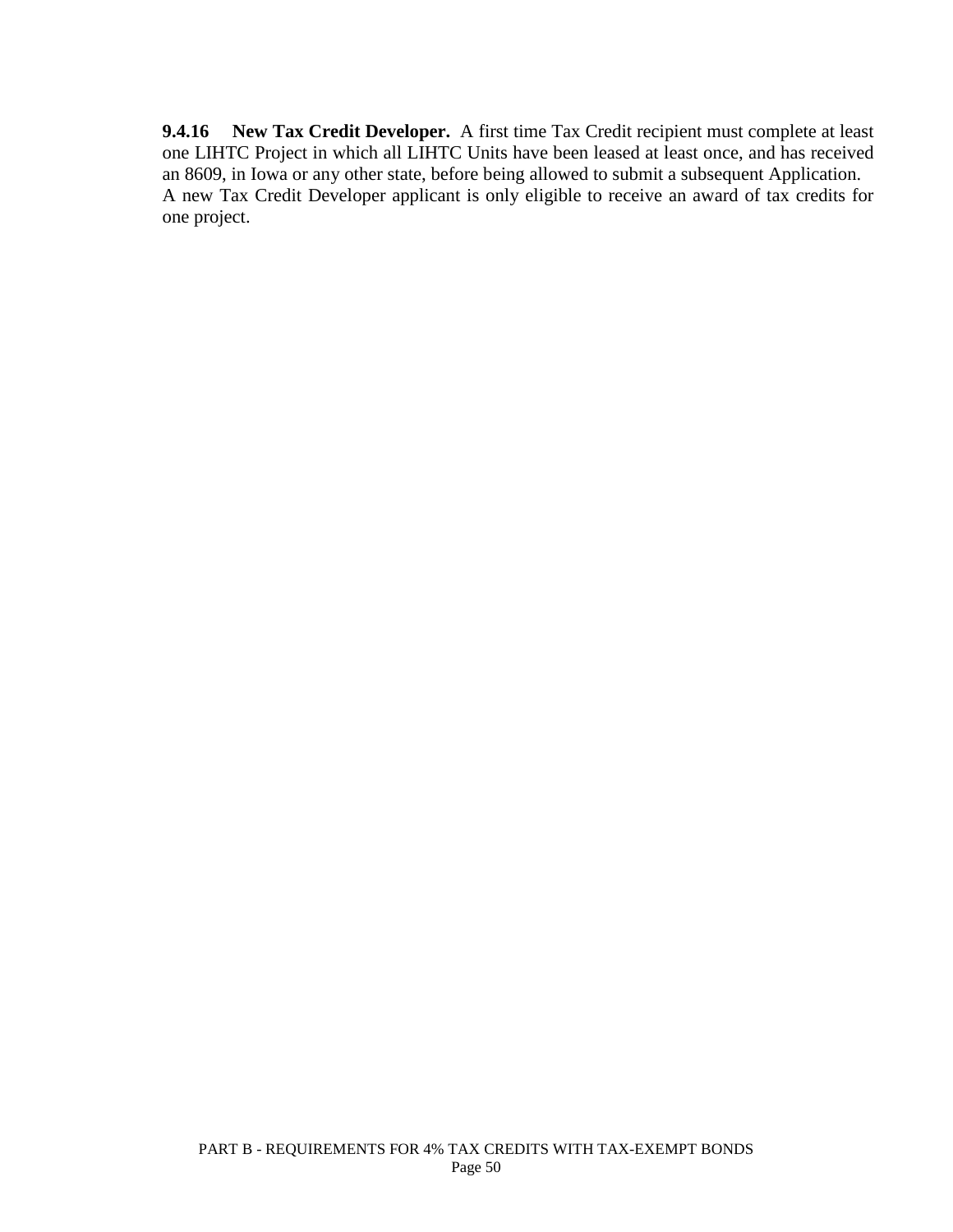#### **SECTION 10. UNDERWRITING**

The Application will require the Applicant to demonstrate that the Project is financially feasible and viable using the least amount of Tax Credits. Underwriting will be completed by IFA during the review of the Application. IFA may adjust the amount of Tax Credit based upon the underwriting. Underwriting shall be completed for a Project prior to the time a reservation is awarded and before a Form 8609 is issued. The pro forma cash flow is part of the Application. If a gap in financing is discovered after underwriting the Project, the gap may be filled from the Developer's fee if the fee is sufficient. No other fee will be used to fill a gap in financing.

The Application will require the Applicant to supply sufficient information to allow IFA to determine whether the Project is financially feasible during the construction phase and the operational phase of the Project. The Application will require the Applicant to provide information regarding loans, grants, equity contributions, the anticipated value received from syndicators, equity partners or private funding sources for the Tax Credits, property tax abatements, tax increment financing, enterprise zone benefits and any other type of financing or contributions that are relevant to the economic feasibility of the Project and are available to the Project. State Historic Tax Credits (SHTCs) may be used provided that the Applicant can demonstrate that equity received from these credits will be received prior to the issuance of the Form 8609. SHTCs may not be used in underwriting if a gap in financing would exist beyond the issuance of Form 8609.

The following minimum financial underwriting requirements apply to all Projects. Projects that cannot meet the minimum requirements, as determined by IFA, will not receive Tax Credits.

#### **10.1 Underwriting Standards.**

**10.1.1** Projects will be underwritten with income escalating at a minimum of two percent (2%) and operating expenses escalating at a minimum of three percent (3%), with a minimum spread of one percent (1%) required between the income and expense escalators.

**10.1.2** Projects will be underwritten assuming no less than a five percent (5%) vacancy rate and no more than a ten percent (10%) vacancy rate.

**10.1.3** All Projects must reflect a Debt Service Coverage Ratio (DSCR) between 1.20 and 1.50 for the first 15 years. If the Debt Service Coverage Ratio falls outside of this range, the Applicant must provide a narrative to justify the deviation. If the justification is not acceptable to IFA, the Project may be rejected. A Project may exceed a 1.50 DSCR if the majority of the units of the Project will provide rents targeting extremely low income tenants that meet the Federal definition of Homeless. Also at IFA's discretion, small projects as defined in Section 4.1.4, and special needs housing may exceed the 1.50 DSCR.

### **10.2 Operating Expenses.**

**10.2.1** Housing for Older Persons: Minimum of \$2,750 per Unit per year not including taxes, reserves and resident support services.

**10.2.2** Housing for Families: Minimum of \$3,250 per Unit per year not including taxes, reserves, and resident support services.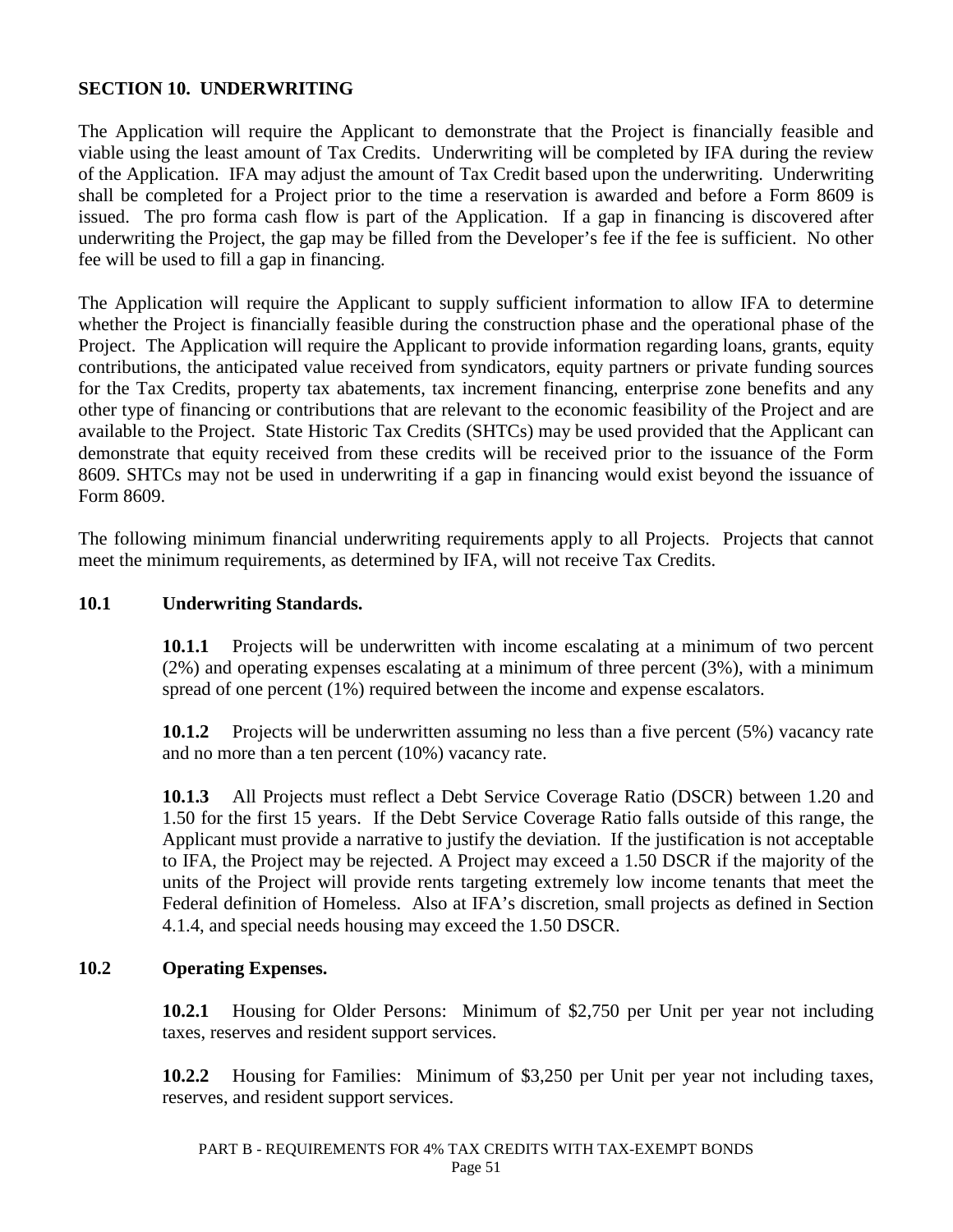#### **10.3 Reserves.**

**10.3.1 Operating Reserve.** The operating reserve will be the greater of 1) \$1,500 per Unit or 2) six (6) months' debt service, operating expenses and real estate taxes. The operating reserve must be in place for the first 10 years and be used solely to cover operating deficits. The Applicant must include a narrative explaining how the operating reserve will be established.

**10.3.1.1** The Applicant may use the terms and conditions of the operating reserve required by lenders or other funders financing the Project provided the reserve is equal to or greater than the reserve required by this Section.

**10.3.1.2** The operating reserve can be funded by deferring the Developer's fees of the Project; or, the Developer may provide a personal guarantee. In order to support the guarantee, the Developer must demonstrate financial capacity and liquidity, its track record as it relates to developing a successful Project and the number of other guarantees it has outstanding. Adequate evidence of this item will be a financial statement showing assets, liabilities, contingent liabilities and other information necessary to demonstrate financial capacity to perform the guarantee and a narrative description of the Developer's record relating to successful Project development.

**10.3.1.3** The Ownership Entity may fund the operating reserve using an irrevocable letter of credit. The letter of credit will be released after the end of the 10-year period described in Section 10.3.1. If a letter of credit is used, the proceeds should not be included in the Project costs. The fees associated with obtaining the letter of credit may be included in the Project costs.

**10.3.1.4** The requirement for the operating reserve is a compliance issue and may be satisfied using the terms and conditions of the operating reserve required by lenders or other funders financing the Project provided the reserve is equal to or greater than the reserve required by this Section. Applicants are required to submit to IFA a verification that the terms and conditions of the operating reserve required by lenders or other funders financing the Project has or will be satisfied at the time a building is Placed-in-Service. If the operating reserve will be established with the final equity payment, a letter from the syndicator or investor will be required.

**10.3.2 Replacement Reserve.** All Family Projects must budget replacement reserves of \$400 per Unit per year. All Older Persons Projects must budget replacement reserves of \$300 per Unit per year.

**10.3.2.1** The Application will require the Applicant to include a narrative explaining how the replacement reserve will be escrowed and used only for the replacement of capital components of the Project. The replacement reserve must be shown on the pro forma.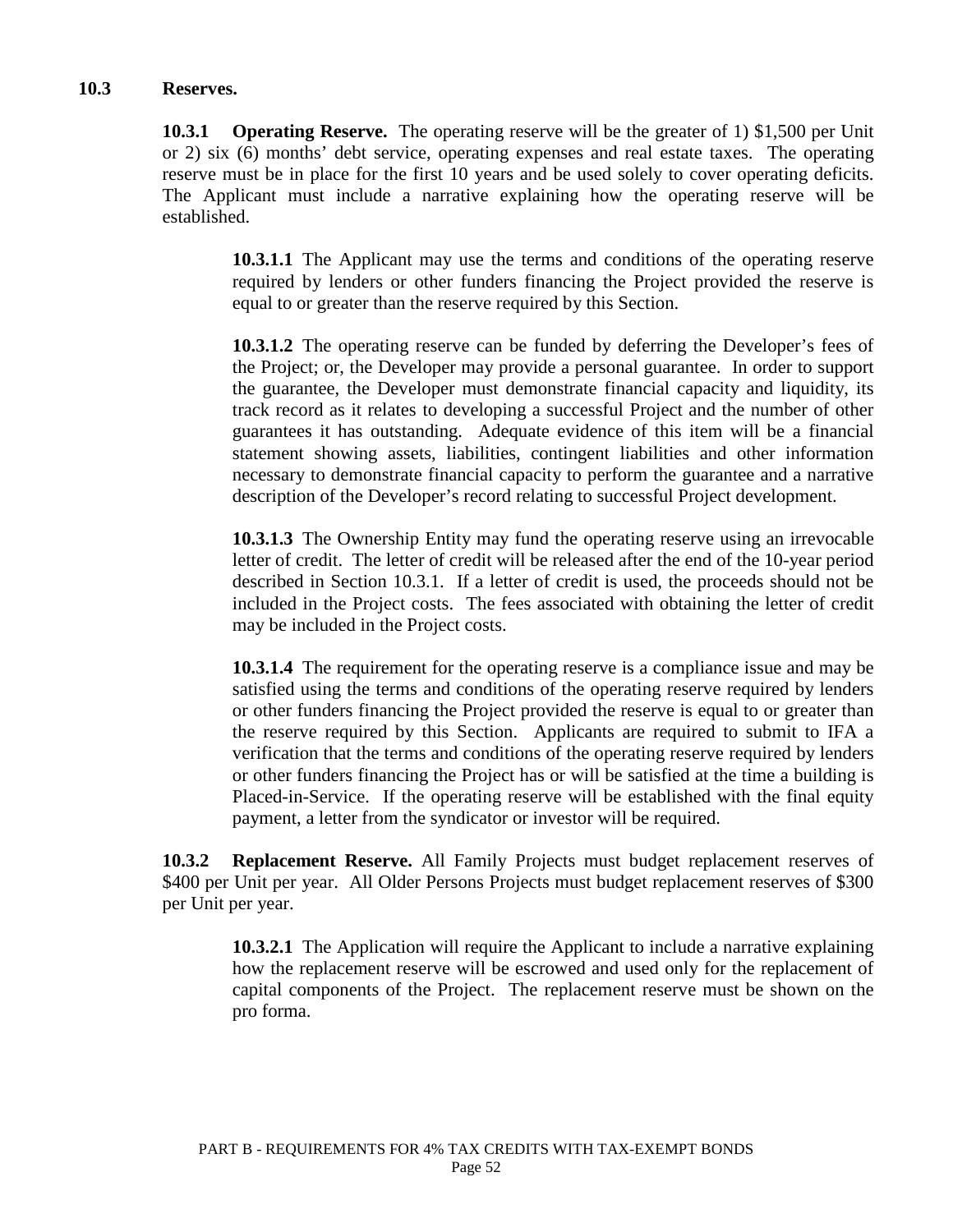**10.3.2.2** The requirement for the replacement reserve is a compliance issue and may be satisfied using the terms and conditions of the replacement reserve required by lenders or other funders financing the Project provided the reserve is equal to or greater than the reserve required by this Section. Applicants are required to submit to IFA a verification that the terms and conditions of the replacement reserve required by lenders or other funders financing the Project has or will be satisfied at the time a building is Placed-in-Service.

#### **10.4 Deferred Developer Fees.**

**10.4.1** Developer fees can be deferred to cover a gap in funding sources as long as:

1. The entire amount will be paid within 15 years and meets the standards required by the IRS to stay in basis;

2. The deferred portion does not exceed sixty-five percent (65%) of the total amount as of the full Application; and

3. Payment projections do not negatively impact the operation of the Project.

If the deferred Developer fee cannot be paid within 15 years, IFA will consider the unpaid amount to be a Developer contribution to the Project. Each of these will be determined by IFA. Nonprofit organizations must include a resolution from the Board of Directors allowing such a deferred payment obligation to the Project. The deferred Developer fee must be paid from the net cash flow and not be calculated into the minimum Debt Service Coverage Ratio.

#### **10.5 Financing Commitment.**

**10.5.1** For all Projects proposing private construction and permanent financing, a letter of intent from the lending institution on their letterhead is required. This letter must clearly state the term of the permanent loan, how the interest rate will be indexed and the current rate at the time of the letter, the amortization period, fees, and any prepayment penalties, anticipated security interest in the Property and lien position. The letter of intent must extend at least 6 months beyond the Application due at IFA date.

**10.5.2** For all other sources, except state HOME funds and IFA approved participating Cities with allocated HOME funds, a commitment for funding must be made in advance. This includes any other grants, loans, tax credits, tax increment financing, etc. Documentation that specifies the value of the commitment, the purpose the funds can be used for, and time limitations related to the commitment must be provided from the entity making the commitment. A resolution adopted by the city council is an acceptable commitment for providing tax increment financing.

**10.5.3** Applications may only include one set of proposed funding sources. IFA will not consider multiple funding scenarios. A Project will be ineligible for allocation if any of the listed funding sources will not be available in an amount and under the terms described in the Application. IFA may waive this limitation if the Project otherwise demonstrates financial feasibility.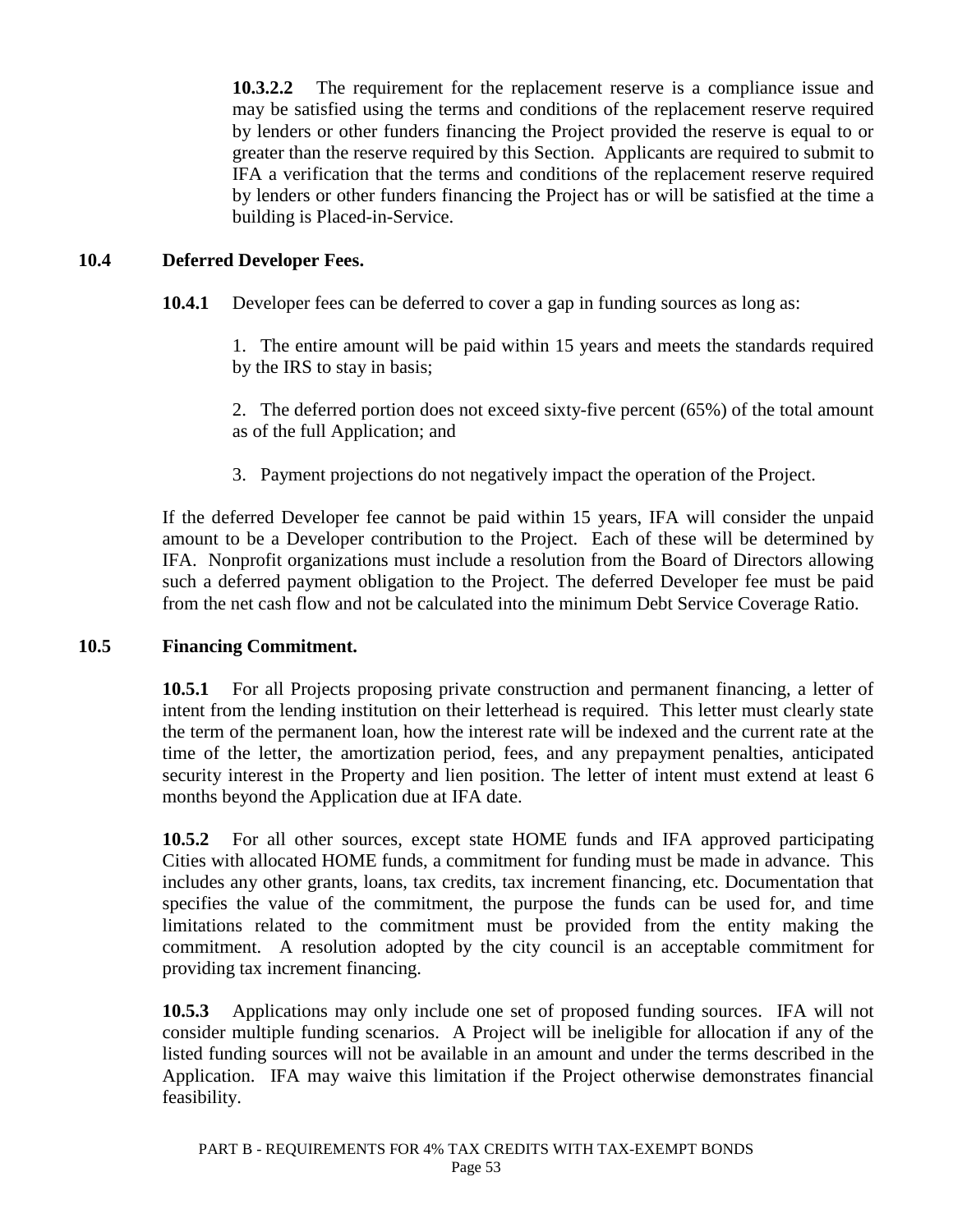## **10.6 Developer, Builder, and Architect Fees.**

**10.6.1** Developer fees (including overhead and profit and Consultant fees) shall not exceed the percentages described below. For new construction, the Developer's fee is calculated as a percentage of Total Project Costs minus land, Developer's fee, Developer's overhead and profit, Consultant Fees and Project reserves. For Acquisition/Rehabilitation or Rehabilitation Projects, the Developer's fee is listed in the schedule below. The fees will be limited as follows:

| <b>Project Type</b>                                                                                                                                                                                                  | <b>Fee Limit</b>                                                                                                                                                          |  |  |
|----------------------------------------------------------------------------------------------------------------------------------------------------------------------------------------------------------------------|---------------------------------------------------------------------------------------------------------------------------------------------------------------------------|--|--|
| Developer fee for New Construction Projects:                                                                                                                                                                         |                                                                                                                                                                           |  |  |
| First 36 units within the project                                                                                                                                                                                    | Not to exceed 14%                                                                                                                                                         |  |  |
| Remaining units within the project above 36                                                                                                                                                                          | Not to exceed 12%                                                                                                                                                         |  |  |
| Developer Fee for Acquisition/Rehabilitation or Rehabilitation Projects:<br>Rehabilitation Portion of Acq/Rehab<br><sub>or</sub><br>Rehab Projects, including Adaptive Reuse,<br>Historic, and Preservation Projects | Not to exceed 16% of the Total<br>Project Costs minus land, building<br>purchase (existing structures),<br>Developer' fee, Developer's<br>overhead and profit, Consultant |  |  |
|                                                                                                                                                                                                                      | Fees, and Project reserves.                                                                                                                                               |  |  |
| Acquisition Portion of Acq/Rehab Projects,                                                                                                                                                                           | Not to exceed 8% of the purchase                                                                                                                                          |  |  |
| including Adaptive Reuse, Historic, and                                                                                                                                                                              | cost of the buildings (existing)                                                                                                                                          |  |  |
| <b>Preservation Projects</b>                                                                                                                                                                                         | structures).                                                                                                                                                              |  |  |

**10.6.2** Builder and general contractor fees will be limited to a total of twelve percent (12%) of the Hard Construction Costs.

**10.6.3** In the event the Developer fee, Consultant fee or builder fee limits are in excess of the limits imposed, IFA will make the appropriate adjustments during the underwriting phase of the evaluation of the Applications.

**10.6.4.** When the General Partner of the Ownership Entity is a nonprofit organization, the Nonprofit shall receive no less than fifty percent (50%) of the combined total of the Developer and Consultant Fee.

**10.6.5** IFA reserves the right to limit professional fees in Section IV of the Cost and Credit Calculation of the on-line application if deemed excessive.

### **10.7 Other Fees and Considerations.**

**10.7.1 Investor Services Fees.** Investor services fees are an allowable expense and shall be calculated into the minimum Debt Service Coverage Ratio.

PART B - REQUIREMENTS FOR 4% TAX CREDITS WITH TAX-EXEMPT BONDS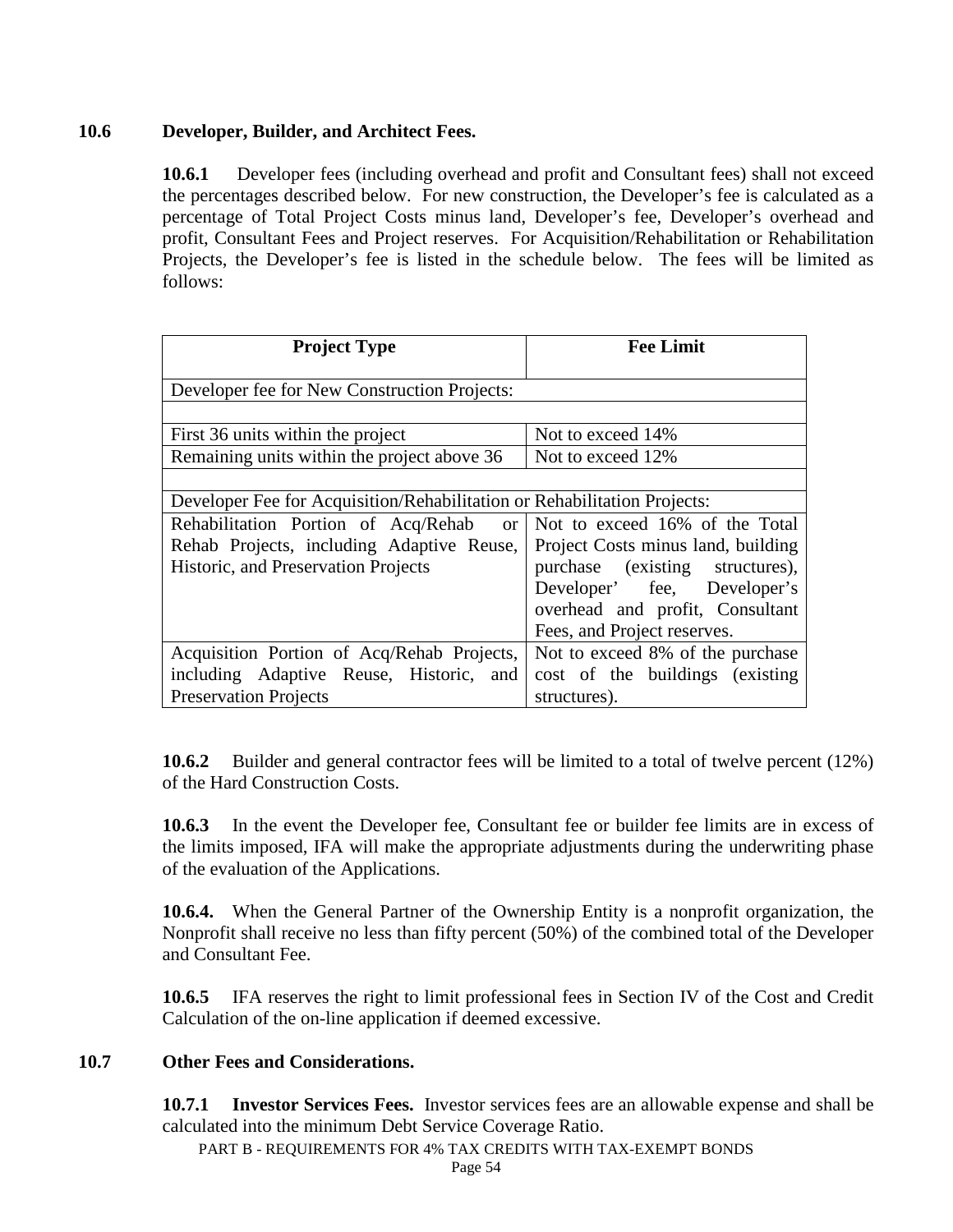**10.7.2 Project Ownership.** There must be a common ownership between all Units and buildings within a single Project for the duration of the Extended Use Period.

**10.8 Unit Cost Cap.** IFA shall not award LIHTC to a Project in which the cost per unit is greater than the amounts listed below less the costs of off-site land improvements. Enterprise Zone sales tax rebates and utility company rebates for energy efficiency measures will be included in the calculation of total project costs.

The ROSE Program and Assisted Living Projects will be allowed to exceed the unit cost caps listed below by ten percent (10%).

| All projects except those with Federal or State historic tax credits |           |            |            |            |  |  |
|----------------------------------------------------------------------|-----------|------------|------------|------------|--|--|
| 0 bedrooms                                                           | 1 bedroom | 2 bedrooms | 3 bedrooms | 4 bedrooms |  |  |
| \$120,000                                                            | \$135,000 | \$160,000  | \$190,000  | \$210,000  |  |  |

Unit cost caps are maximum amounts. IFA provides no guarantee that Projects at or below the Unit cost caps will be deemed financially feasible. At the time of the 8609 Application, if the project costs exceed the unit cost caps, the Developer must provide a narrative explaining the extenuating circumstances and request an exception to the unit cost cap.

**10.8.1** Projects receiving state and/or federal historic rehabilitation Tax Credits will be allowed to deduct the residential portion of the historic Tax Credit from the Project costs to allow for stricter rehabilitation standards and the costs of off-site land improvements, however, IFA shall not award LIHTC to a Project if the overall cost per unit, less the residential portion of federal historic Tax Credits, is greater than the unit cost cap listed below:

| Projects with Federal or State historic tax credits (total project costs less residential portion |           |            |            |            |  |  |
|---------------------------------------------------------------------------------------------------|-----------|------------|------------|------------|--|--|
| of federal historic tax credits)                                                                  |           |            |            |            |  |  |
| 0 bedrooms                                                                                        | 1 bedroom | 2 bedrooms | 3 bedrooms | 4 bedrooms |  |  |
| \$140,000                                                                                         | \$155,000 | \$180,000  | \$210,000  | \$230,000  |  |  |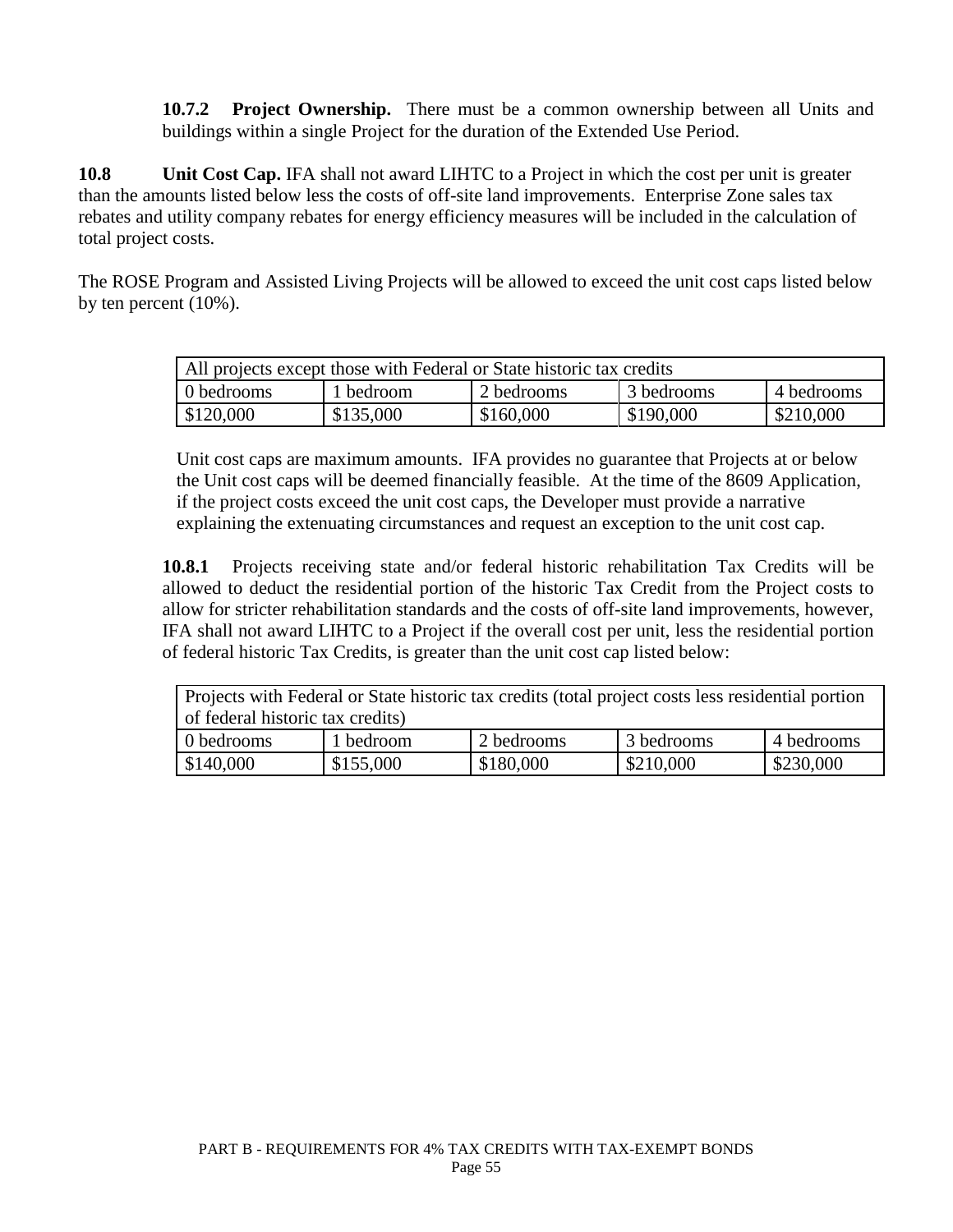### **SECTION 11. THRESHOLD REQUIREMENTS - ALL DEVELOPERS\OWNERSHIP ENTITIES**

To be considered for a reservation of Tax Credits, a Project must demonstrate that it meets the requirements described in this Section.

**11.1 Complete Application.** In order for IFA to review an Application fairly and accurately, it must be complete. If there is not adequate information provided to review the Application, and upon request from IFA to the Applicant, adequate information is not submitted, then IFA shall reject the Application. In the case that additional information is requested by IFA, the Applicant will be notified by email, mail, facsimile, or through the online Application. The Applicant will have a reasonable amount of time to submit the requested information, as specified in the notice for information. The Applicant may contact the Tax Credit Manager at any time to request clarification.

**11.2 Legal Ownership Entity.** The Ownership Entity must be formed prior to submission of the Application. For the purposes of the Application, the Applicant is the Ownership Entity.

**11.3 Location Requirements.** The proposed Project must be located in an incorporated city. Applications shall not contain or propose alternate sites. Alternate sites must be presented as separate Projects with separate Applications.

**11.4 Readiness to Proceed.** The Applicant must be ready to proceed with the Project by documenting site Control, site suitability, adherence to building standards, and a Qualified Development Team. Refer to Appendix 1, Threshold Requirements for Building, Construction, Site and Rehabilitation for related requirements. In addition, the following must also be met:

# **11.4.1 Appraisals.**

**11.4.1.1 Land/Acquisition with an Identity of Interest.** For land and buildings which are acquired from a party with an Identity of Interest, the Applicant must provide an appraisal by an MAI certified appraiser who is not a related party. The appraisal must be no more than 180 days old on the date that the Application is submitted to IFA The appraisal may be submitted to IFA 30 days following the Application due date.

**11.4.1.2 State HOME funded Projects.** For all Projects that are requesting State HOME funds, the Applicant must provide an appraisal by an MAI certified appraiser who is not a related party. The HOME program requires the appraisal in order to determine the market value of the acquired land and/or buildings. The appraisal must be no more that 180 days old on the date that the Application is submitted to IFA. The appraisal may be submitted to IFA 30 days following the Application due date.

**11.4.2 Qualified Development Team.** The Application will require the Applicant to identify the Qualified Development Team also referred as QDT. The Applicant will be required to provide a narrative describing the function of each mandatory member of the Qualified Development Team and explain how the Qualified Development Team possesses the necessary experience to successfully complete the proposed Project and all other projects under construction, and that it has developed projects of comparable size and financing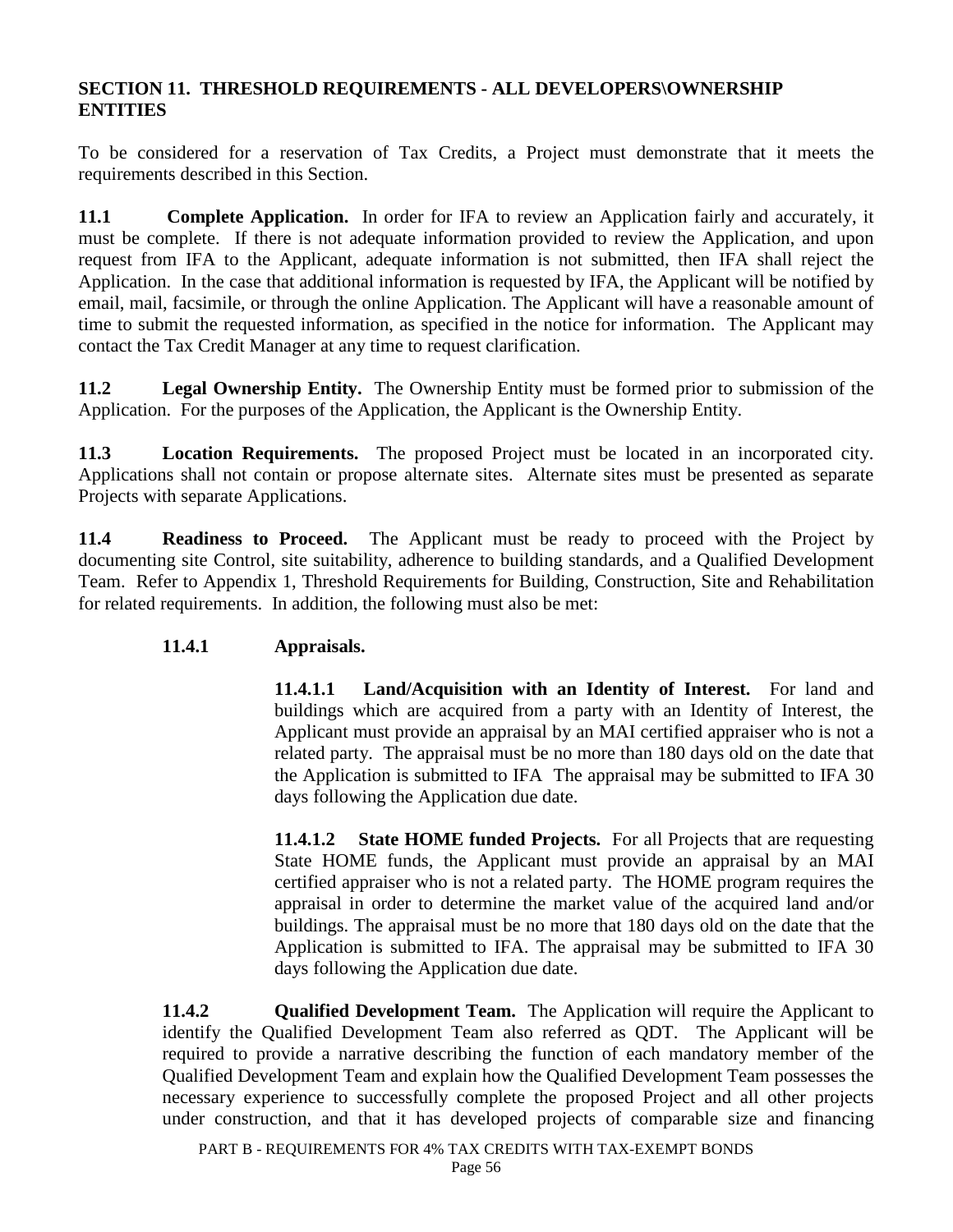complexity. Either the Developer, Managing Member, General Partner or Development Consultant must have Materially Participated in a LIHTC project that has received an 8609 from any state within the past five (5) years. The qualifications of the QDT will be evaluated again at Carryover and the reservation of Tax Credits may be revoked, at the sole discretion of IFA, if the QDT is not qualified to successfully complete the proposed Project. The Management Company/Manager must have at least three (3) years of experience successfully managing a Section 42 Property.

One of the following members of the Qualified Development Team must have completed a Project through the successful attainment of a Form 8609 in order to be deemed "qualified" and that Project must be in good standing with the allocating agency: Project Developer, General Partner/Managing Member, or the Development Consultant.

As part of the Application and at such other times as required by IFA, a financial background check may be completed for the Project Developer, General Partner/Managing Member, Consultant, and the Management Company or the Affiliates of any of the foregoing. If the background check discloses any financial difficulties, risks or similar matters that IFA believes might substantially impair or harm the successful development and operation of the Project as a qualified low-income housing Project, IFA may:

1. Refuse to allow the Qualified Development Team member to participate in the Tax Credit Program;

2. Reject or disqualify an Application and cancel any Credit reservation and Carryover allocation; and/or

3. Demand additional assurances that the development, ownership, operation or management of the Project will not be impaired or harmed (such as performance bonds, pledging unencumbered assets as security, opinions of financial solvency by an independent certified public accountant, or such other assurances as determined by IFA).

**11.4.3 Capital Needs Assessment for Rehabilitation, Preservation and Adaptive Reuse Projects.** The Application will require the Applicant to acknowledge the Capital Needs Assessment requirement and that IFA will require the Capital Needs Assessment prior to the start of construction.

**11.4.4 Commitment to Notify Public Housing Authority (PHA) of Vacancies.** The Application will require the Applicant to acknowledge the Commitment to Notify Public Housing Authority (PHA) of vacancies.

**11.4.5 Notification of Chief Executive Officer of Local Jurisdiction.** The Applicant shall provide accurate information through the online Application identifying the Chief Executive Officer of the local jurisdiction where the proposed project is located. The letter shall include the name, address, and email address of the Chief Executive Officer of the local jurisdiction. A summary of the characteristics of the proposed Project, and an area for the Chief Executive Officer to comment on the Project will be sent by IFA through the online Application.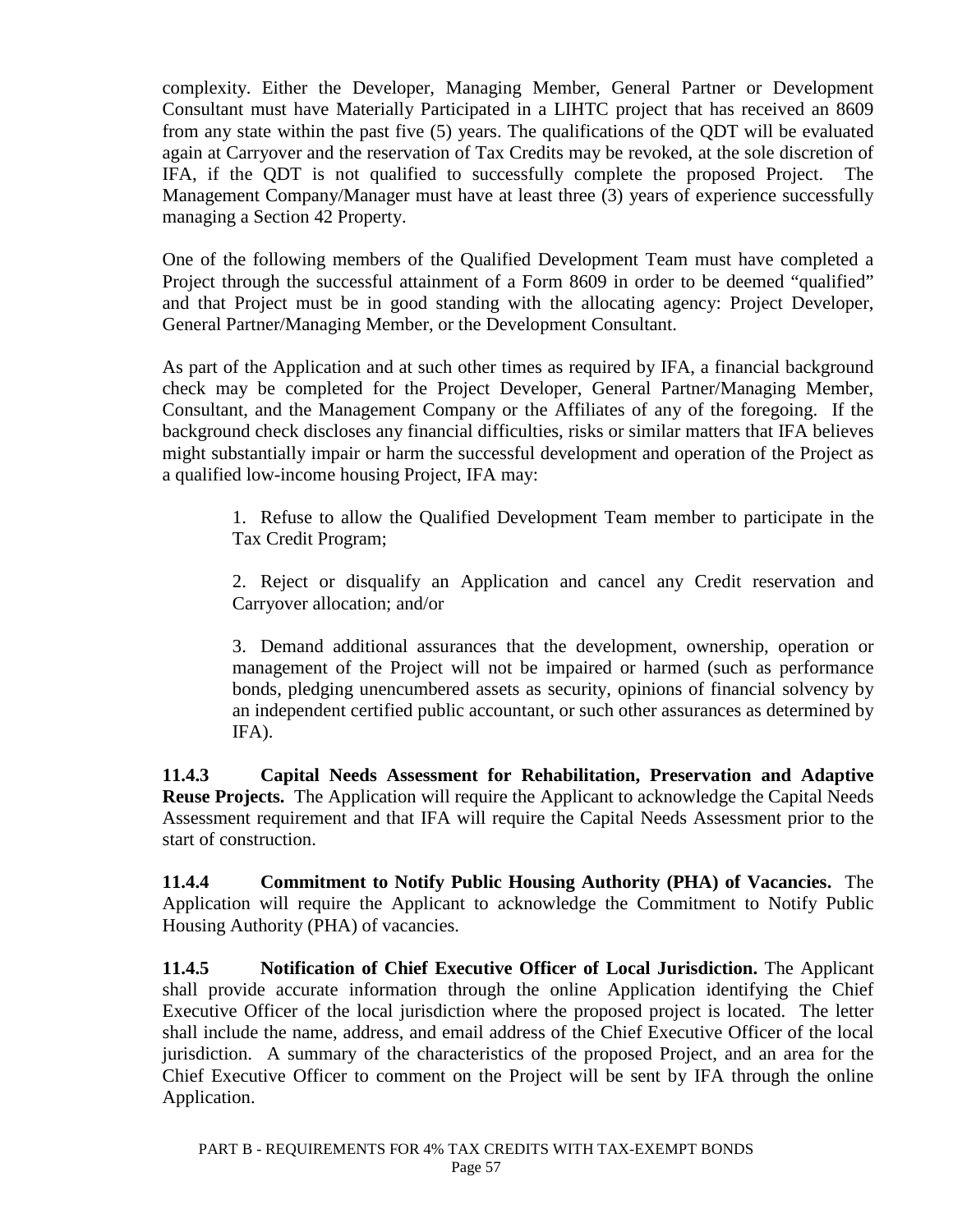**11.4.6 Ineligible Applicant/Significant Parties.** For this Section, the term "Significant Parties" includes, but is not limited to, the Ownership Entity, the eventual owner of the Tax Credit Project, the eventual taxpayer of the Tax Credit Project, the Developer, General Partner, accountant, architect, engineer, financial consultant, any other consultant, management agent and the general contractor, other Persons identified on the Project Qualified Development Team or determined to be Significant Parties by IFA.

> **11.4.6.1** The following Significant Parties and the Projects with which they are associated may be ineligible to participate in the LIHTC Program and may not receive a Tax Credit Reservation, Tax Credit Allocation at Carryover time or a Form 8609:

> > **11.4.6.1.1** Significant Parties who have Materially Participated in any Project that has had unsatisfactory performance in Iowa or any other state, with a state sponsored or assisted program, as administered by IFA. This would include parties who have 90-day delinquent loans to any IFA program. Unsatisfactory performance may include, but is not limited to, a default of any obligation owed to IFA in any of its programs or an uncorrected default of any agreement between the Significant Party and IFA.

> > **11.4.6.1.2** Significant Parties who have served as an officer, director, General Partner, or managing member of any Entity that has unsatisfactory performance in Iowa or any other state, with a state sponsored or assisted program, or under any agreement with or loan from IFA, as determined by IFA. This would include entities that have one or more 90-day delinquent loans with IFA. Unsatisfactory performance may include, but is not limited to, a default of any obligation owed to IFA in any of its programs or an uncorrected default between the Entity and IFA.

> > **11.4.6.1.3** Significant Parties who have Materially Participated in a Project that has received from IFA or from any other state a Form 8823 on which a box in the column headed "Out of compliance" has been checked (regardless of whether the noncompliance for which the Form 8823 was issued has subsequently been corrected) or who have a history of repeated or significant Tax Credit compliance deficiencies, even if such significant Tax Credit compliance deficiencies have not resulted in an uncorrected Form 8823. IFA may consider as mitigating or aggravating factors, the number of instances of non-compliancy, whether the noncompliance has been corrected, the speed with which the Project was brought back into compliance, and the degree of Control of the significant party in question over the out-of-compliance Project.

> > Applicants are encouraged to work with the IFA Compliance staff to correct any outstanding issues prior to the Application deadline. If corrections can not be completed prior to the Application deadline, the Applicant must submit a detailed account, on the exhibit provided in the Application, of any noteworthy compliance issues or

PART B - REQUIREMENTS FOR 4% TAX CREDITS WITH TAX-EXEMPT BONDS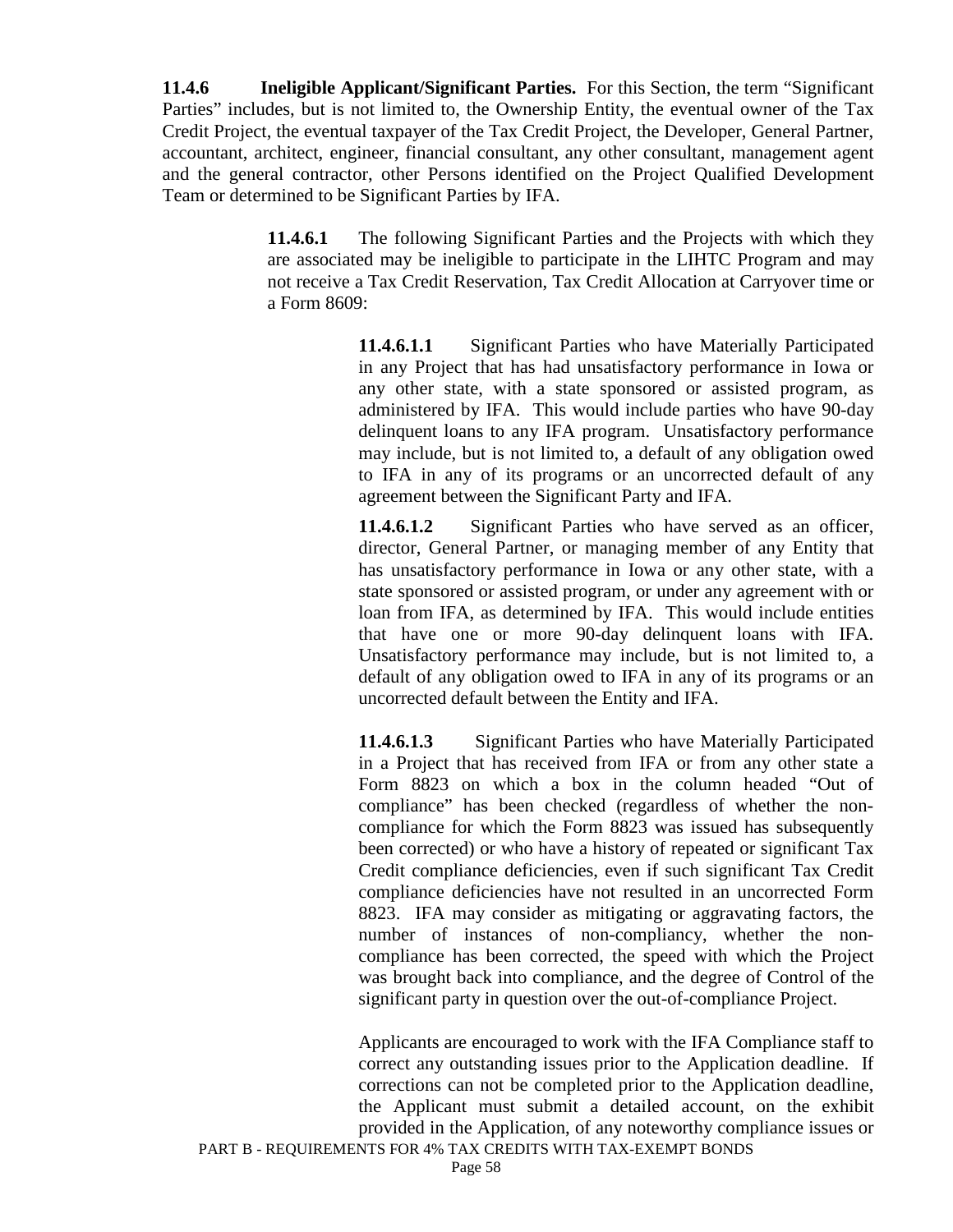uncorrected 8823's that have been issued with respect to properties associated with any Significant Parties. IFA issues a report, similar to an 8823, called the "Low Income Housing Tax Credit Notice of Non-Compliance –Land Use Restrictive Agreement (LURA) Extended Use Period which addresses issues that are not in compliance with the LURA to the Owner that also must be corrected.

**11.4.6.1.4** Significant Parties who have been:

- 1. Convicted of;
- 2. Entered an agreement for immunity from prosecution for;

 3. Received a deferred judgment or suspended sentence or judgment for; or

4. Pled guilty, including a plea of no contest to

a crime of dishonesty, fraud, tax fraud, embezzlement, bribery, payments of illegal gratuities, perjury, false statements, racketeering, blackmail, extortion, falsification, destruction of records, or crimes of violence.

**11.4.6.1.5** Significant Parties who have been debarred from any program administered by IFA, by any other Iowa state agency, by any agency of any other state, or by any federal agency, such as, but not limited to, the Federal Excluded Parties List System (EPLS).

**11.4.6.1.6** Significant Parties who have an Identity of Interest with any debarred Entity.

**11.4.6.1.7** Significant Parties who fail to disclose any direct or indirect financial or other interest a member of the Project Qualified Development Team may have with another member of the Project Qualified Development Team or with the Project.

**11.4.6.1.8** An Applicant who fails to disclose all known members of the Project Qualified Development Team.

**11.4.6.1.9** Significant Parties who has been removed as a General Partner or Managing Member by the equity investor from any previously approved LIHTC Project in Iowa or any other state.

**11.4.6.1.10** Significant Parties who have voluntarily agreed to be replaced as a General Partner or Managing Member of any previously approved LIHTC Project in Iowa, or any other state as a result of performance issues.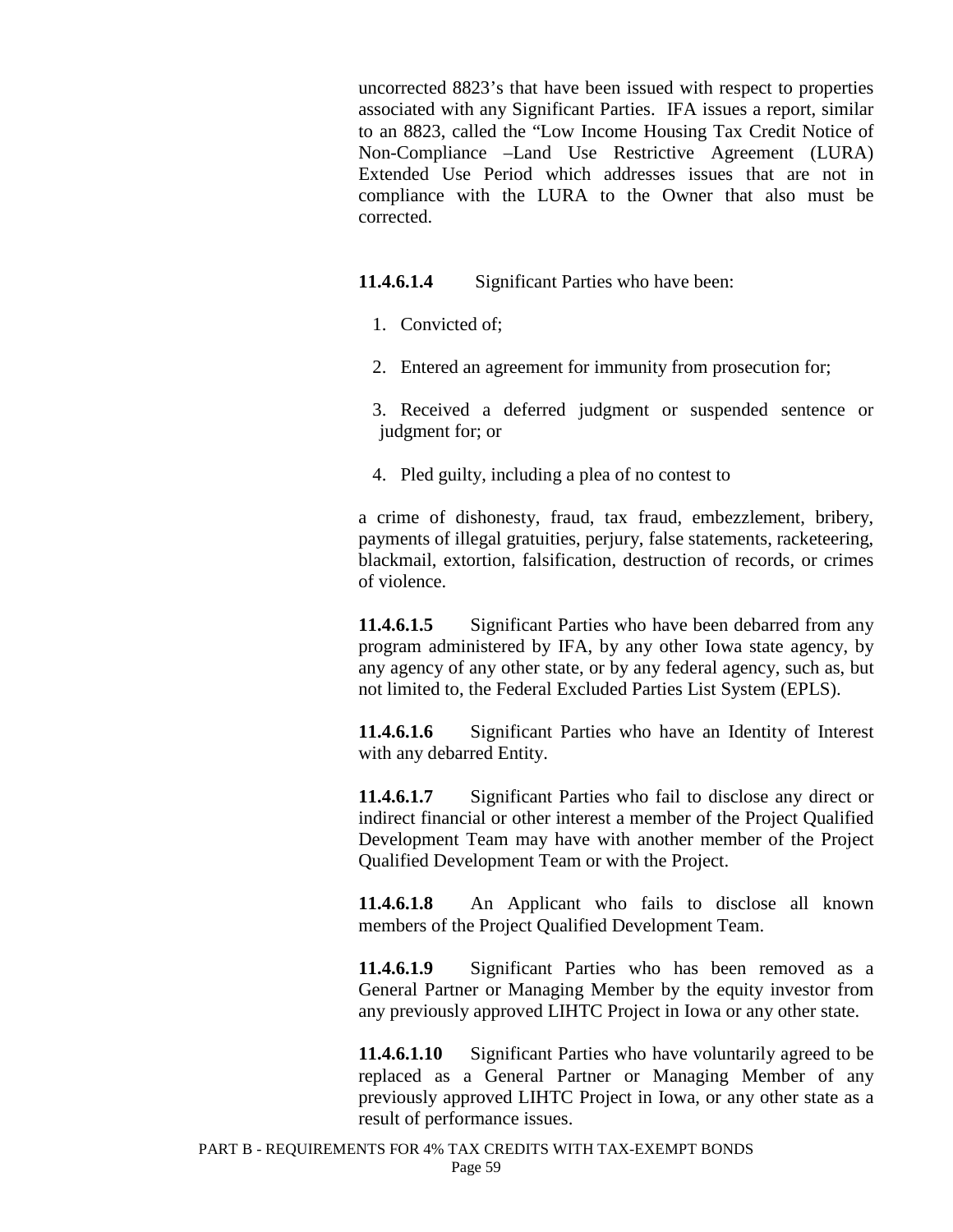**11.4.6.1.11** In the case of a syndicator, equity partner, private placement originator or limited partner, if during the construction period, the purchaser of Tax Credit equity withdraws, the limited partner may not be allowed to participate in an Iowa-based LIHTC project for a period of at least five (5) years.

**11.4.6.1.12** Significant Parties who, within the past ten years**,**  have been in a bankruptcy, an adverse fair housing settlement, an adverse civil rights settlement.

**11.4.6.1.13** Developers, Ownership Entities and the General Partners/Managing Members thereof, and consultants or any other persons determined by IFA to have a commonality of control or of personnel with any thereof, who Materially Participated in a Project for which Tax Credits awarded in a prior 9% Tax Credit round were returned to IFA in calendar year 2012 prior to the closing of such project's equity investment and no subsequent year tax credits were issued to replace the returned tax credits. An ownership entity or developer who returns excess tax credits at the time of the 8609 issuance, or returns 4% Tax Credits at any time, will not be disqualified from participating in the current tax credit funding round.

**11.4.6.1.14** Developers, Ownership Entities and the General Partners/Managing Members thereof, and consultants or any other persons determined by IFA to have a commonality of control or of personnel with any thereof, who Materially Participated in a Project that was awarded nine percent (9%) Tax Credits in 2011 or 2012 in which the Project costs exceeded the applicable unit cost cap at the time of the Carryover 10% Test or 8609 Application.

**11.4.6.1.15** An Ownership Entity who fails to submit a copy of the 8609 with Part B (or Part II) completed to IFA, to submit at all, or submits an incorrectly completed IRS form 8609.

**11.4.6.2** In the event IFA discovers that the Applicant, its Affiliates or other Significant Parties or any other Person with an Identity of Interest associated with the Project have misrepresented the certifications made consistent with this Section; or the Applicant, its Affiliates, other Significant Parties or any other Person with an Identity of Interest associated with the Project has failed to make the disclosures required by the QAP and Application; or the Applicant, its Affiliates, other Significant Parties or any other Person with an Identity of Interest associated with the Project made any material misrepresentation on the Application or in any of the documents submitted with the Application; or that the Form 8609 Part II elections are not the same as those represented on the Application; IFA may do one or more of the following: bar the offending party from applying for Tax Credits for a period of up to five years, revoke the Tax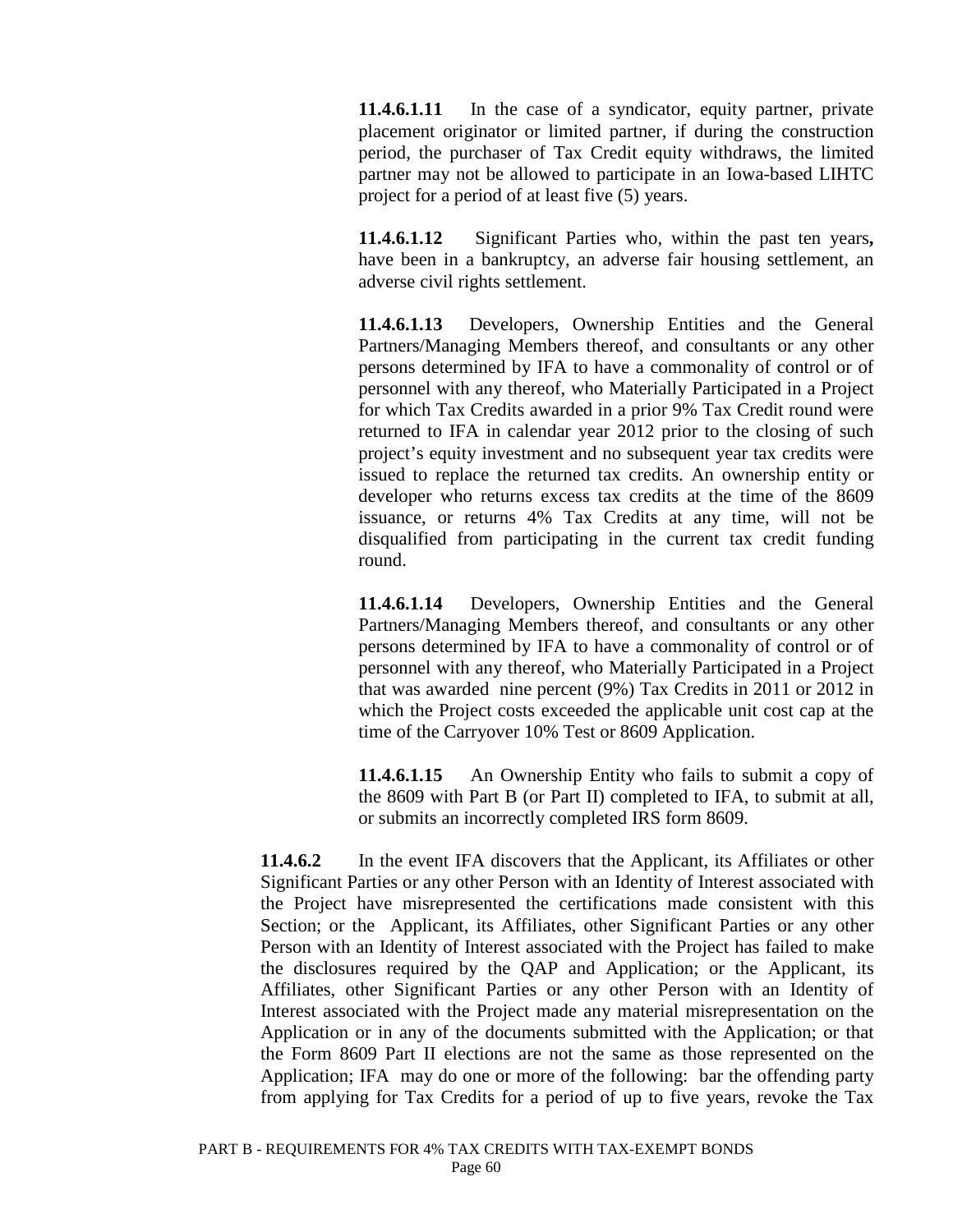Credit Reservation awarded or issue a Form 8823 if the Project has been Placedin-Service.

**11.4**.**7 Displacement of Tenants.** IFA will accept Applications that have displaced (or will displace) tenants, although involuntary permanent displacement of existing tenants is strongly discouraged. IFA reserves the right to reject any Application that fails to minimize permanent displacement of tenants and/or provide an adequate relocation plan. A formal relocation plan must be submitted with the Application if the Project scope requires any form of temporary or permanent relocation of existing tenants. The proposed relocation plan must provide an overview of the need for relocation, a proposed timeline, an estimated budget, and other information as requested in the Application to document that the need for temporary or permanent relocation of existing tenants is adequately addressed.

**11.4.8 Confirmation of Eligibility—Rehabilitation or Acquisition.** The Application will require the Applicant to confirm eligibility under IRC Section 42(d) (2) (B) (ii) (the 10year rule) by listing each building address, the date the building was Placed-in-Service by the Applicant from whom the building was or will be acquired, the date the building was or is planned for acquisition by the Applicant, and the number of years between the date the building was last Placed-in-Service and the expected date of acquisition. If the number of years for any building is less than 10 years, the Applicant must explain any exception under the Internal Revenue Code which would make the building eligible for Tax Credit under IRC Section  $42(d)(2)(B)(ii)$ .

**11.4.9 Rehabilitation Standards.** The Application will require the Applicant to provide information regarding Rehabilitation Expenditures for each building as specified in Appendix 1, Threshold Requirements for Building, Construction, Site and Rehabilitation. The Applicant must identify, with respect to each building as required by the Application, the Rehabilitation Expenditures as defined in IRC Section 42(e)(2) which shall be allocable to or substantially benefit the Low-Income Units in such building. The Application must show the calculations for whether the amount of Rehabilitation Expenditures is at least equal to the greater of twenty percent (20%) of the expected adjusted basis of the building or a \$25,000 Rehabilitation Expenditure limited to Hard Construction Costs per Low-Income Unit. If neither the 20% or the \$25,000 requirement has been met, the Applicant must indicate that all buildings in the Project qualify for the exception provided for in IRC Section  $42(e)(3)(B)$ regarding the twenty percent (20%) basis requirement or that all the buildings qualify for the exception provided for in IRC Section  $42(f)(5)(B)(ii)(II)$  regarding the \$6,200 per Unit requirement or that there are different circumstances for each building as described by the Applicant.

**11.4.10 Building Standards.** Preliminary site plan, floor plans and elevations are to be submitted with the Application to IFA for all of the buildings in the proposed development. The Applicant must demonstrate that they have or will meet local state and federal standards that apply to the Project, and meet IFA's minimum development characteristics. For additional requirements and a list of the minimum development characteristics, refer to Appendix 1, Threshold Requirements for Building, Construction, Site and Rehabilitation.

**11.4.11 Scattered Sites.** The Applicant must submit a composite Application reflecting the total of all sites as well as separate site specific exhibits for each site included in the Project. A scattered site is a Project where multiple buildings with similar Units are not

PART B - REQUIREMENTS FOR 4% TAX CREDITS WITH TAX-EXEMPT BONDS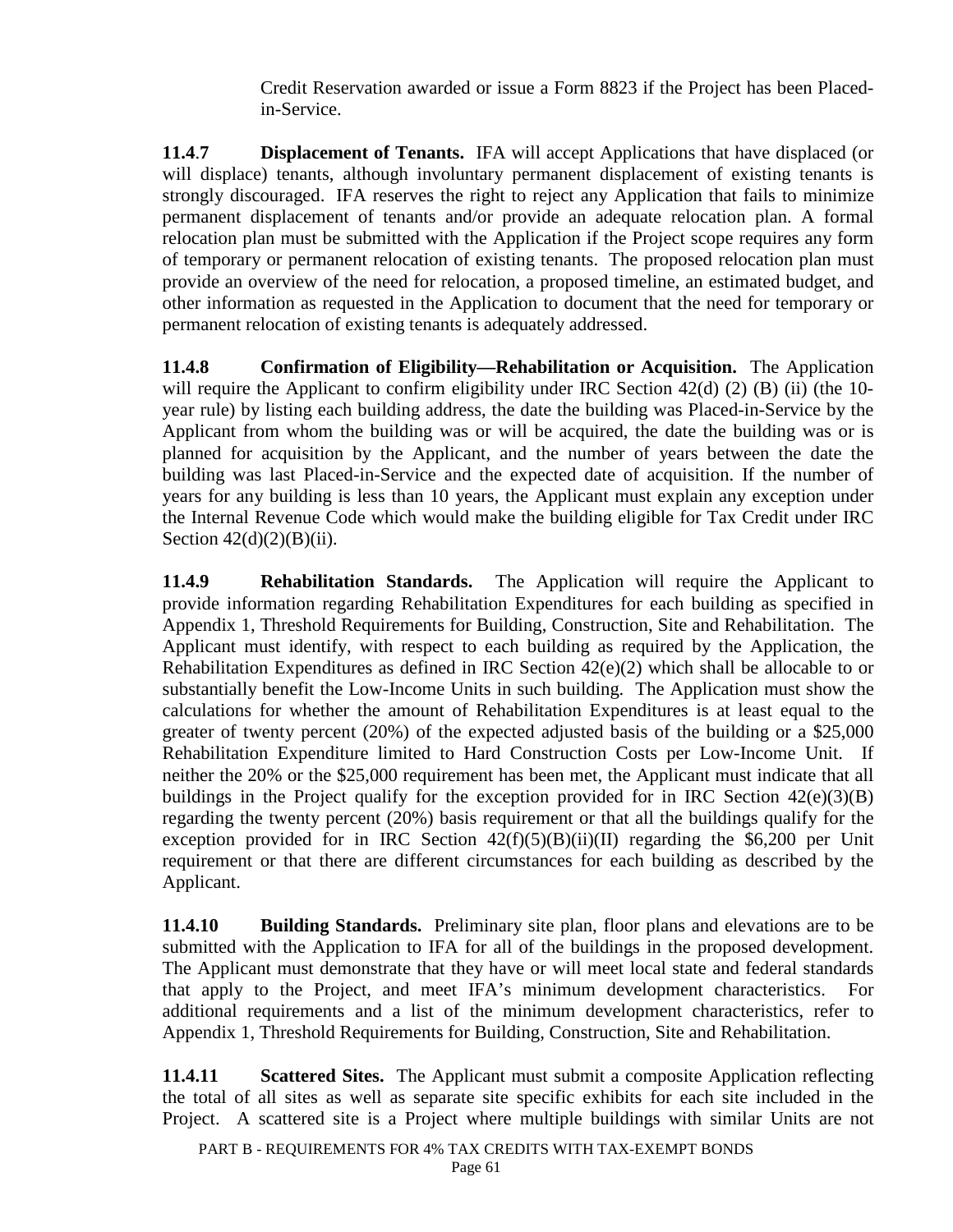located in proximity to one another, but are owned by the same party and financed under the same agreement(s), and are located within a 20-mile radius, as determined by Google Maps (www.Googlemaps.com) using driving directions. A scattered site Project may be new construction, acquisition, rehabilitation or a combination of these types. For scattered site Projects, all units must be qualified LIHTC units.

**11.4.12 Affirmative Marketing Plans.** Each Applicant must acknowledge the Affirmative Marketing Plan requirement and that IFA will require the Applicant to submit an Affirmative Marketing Plan to IFA no less than 60 days prior to Placed-in-Service date.

**11.4.13 Adequate Market.** The Market Study and Analysis must demonstrate that there is adequate sustained demand for the proposed Project, and that the construction or rehabilitation of the additional affordable Units will not have an adverse impact on the existing affordable Units in the market area.

**11.4.14 Minimum Scoring Met**. As a threshold requirement upon submission, the Project must obtain a score of at least 160 points under the criteria set forth in Section 6 Scoring Criteria.

**11.4.15 Senior Projects.** Senior projects are not allowed anything greater than 2 bedrooms per unit.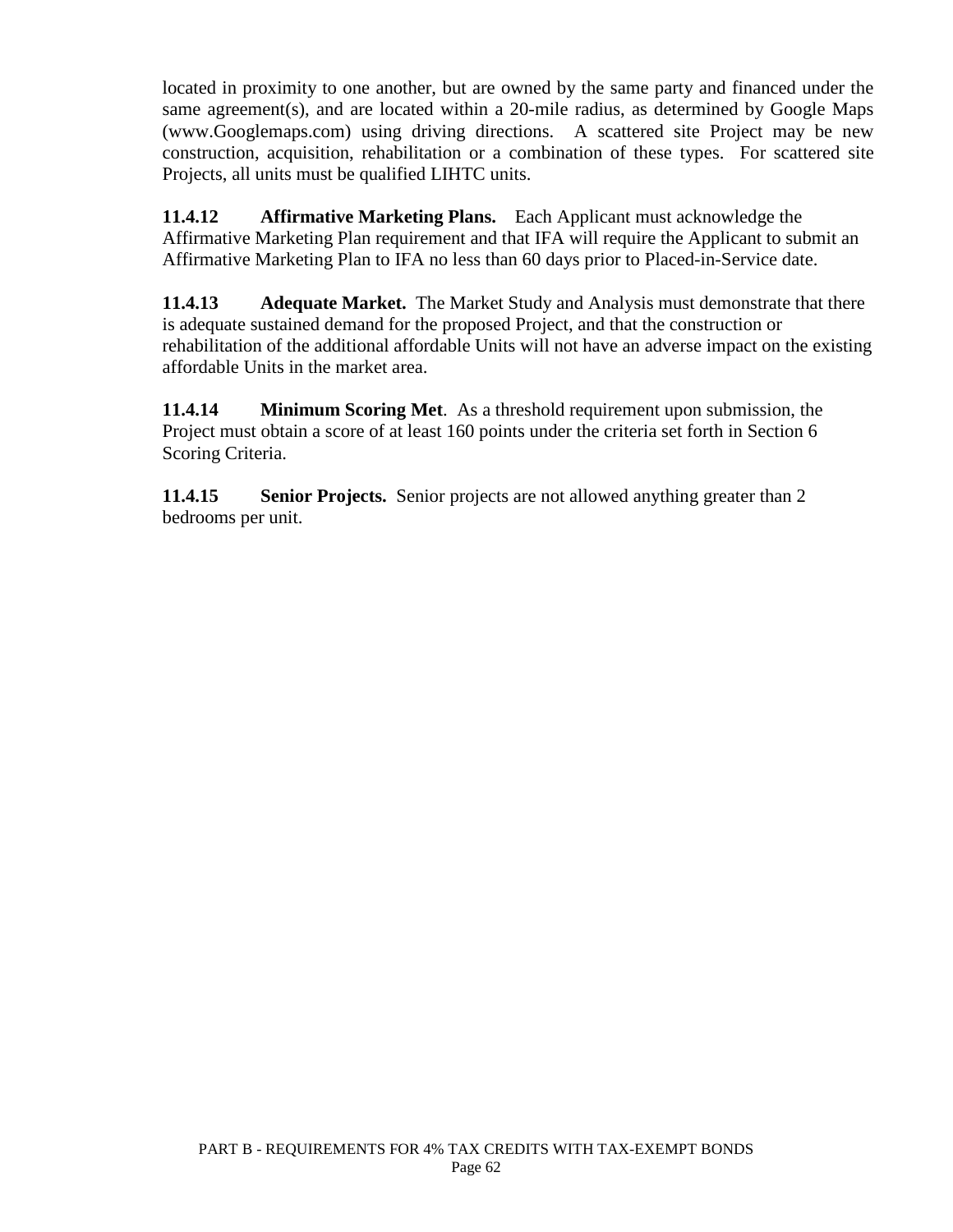### **SECTION 12. POST RESERVATION REQUIREMENTS**

Once a Tax Credit Reservation has been awarded, the following additional requirements will apply. Failure to comply with any provision of this Section may result in revocation of the Tax Credit Reservation, withholding of Form 8609, or issuance of Form 8823.

**12.1 Amendments to the Application After Award.** The Ownership Entity may amend, with IFA's consent, the Application after a reservation of Tax Credits is made solely for the purpose of showing changes as described in this Section.

> **12.1.1** A minor change in the nature of the Project or changes in partnership members, shareholders, or limited liability members.

> **12.1.2** Site changes that are equal to or exceed the site characteristics of the site first described in the Application. A site change will be permitted at IFA's sole discretion. The substituted site must be within the same city.

**12.2 Material Changes.** If, upon the submission of the Form 8609 Application, or at any other time, it is determined that the Project is not substantially the same as the Project described in the Application, the Project will not receive an allocation of Tax Credit Reservation, or the amount of the Tax Credit will be adjusted or an IRS Form 8823 will be issued.

> **12.2.1** Generally, changes in the total number of Tax Credit Units, number of bedrooms per unit mix, tenant mix (low-income/market rate), and amenities are deemed to be material, and are not permitted.

> **12.2.2** Changes in the number of buildings and units contained in each building will be allowed if changes are required by local regulatory codes and the Applicant has obtained written approval from IFA prior to making the changes.

> **12.2.3** Failure to notify IFA of a material change will result in revocation of the Tax Credit Reservation, withholding of Form 8609, or issuance of Form 8823.

> **12.2.4** Generally a change in the Project minimum set-aside requirement from 20-50 to 40- 60 is deemed to be material and is not permitted.

**12.3 Transfers.** Tax Credit Reservation is not transferable. Form 8609 allocations will be issued only in the name of the Ownership Entity. Transfers subsequent to the issuance of the Form 8609 allocation are subject to the LURA and to the provisions of IRC Sections 42(d)(7) and 42(j) of the Code.

**12.4 Agreement with PHA.** The Ownership Entity must have a written agreement with the PHA, in the form provided by IFA, and signed by both the Ownership Entity and the PHA, and this agreement must be included in the Form 8609 Application Package.

**12.5 Form 8609.** All Applicants requesting an IRS Form 8609 allocation must submit all items described in IFA's current Form 8609 request package. The Ownership Entity must complete and sign Part B of the Form 8609 before IFA will sign Part A.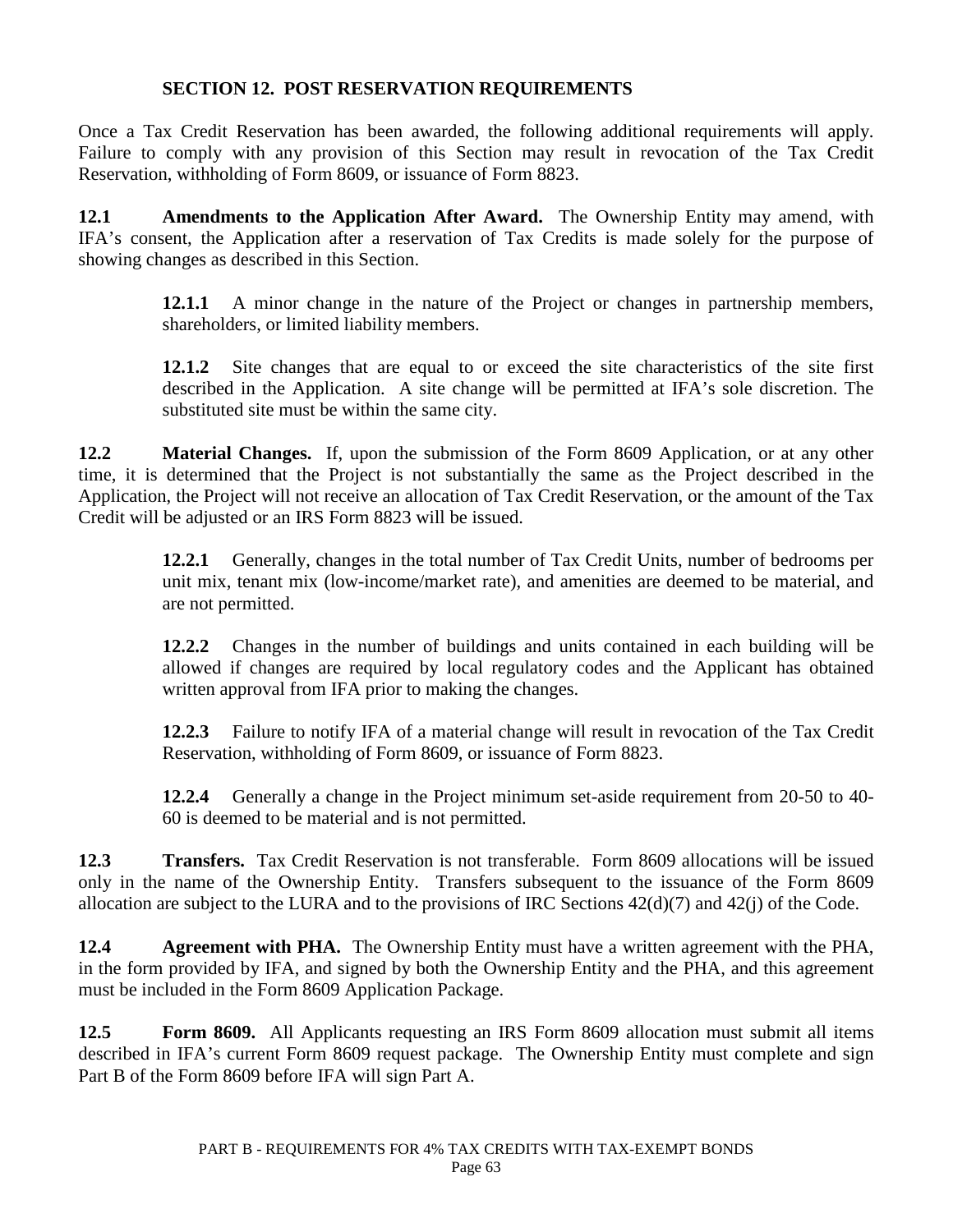Owners and Management Companies of developments are required to attend compliance training that is either approved or conducted by IFA prior to receiving the Form 8609 from IFA. At the time the Form 8609 Application Package is submitted, a Certificate of Training on compliance for the General Partner and Property Manager shall be provided. The date for the Certificate of Training shall be issued no earlier than 12 months from the time that the Form 8609 Application is submitted.

> **12.5.1** Owner must certify that construction of paved road is complete, as set forth in Appendix 1.D.

> **12.5.2** Owner must certify that utilities are available at the Project site, as set forth in Appendix 1.E.

**12.6 Change in General Partner, Majority Shareholder or Managing Member.** In the event there is a proposed change in a General Partner, majority shareholder of a corporation or majority membership of a limited liability company after the reservation of Tax Credits is issued, IFA shall be notified by the partnership, corporation or limited liability company to obtain approval prior to the effective date of such change. The new General Partner or new majority shareholder shall agree to meet the requirements described in the QAP before IFA shall consent to the change. If the requirements outlined in the QAP are not met, the request for transfer may not be approved. If IFA is not notified of a change in the General Partner, IFA may withhold the Form 8609 or issue a Form 8823. IFA will not allow any change in the General Partner, majority shareholder or managing member prior to the issuance of the Project 8609.

**12.7 Prior to Placed-in-Service Date.** Sixty (60) days prior to the Placed-in-Service Date, a copy of the Affirmative Marketing Plan must be submitted to IFA.

> **12.7.1** Prior to the Placed-in-Service Date, for new construction Projects with three stories or less, the Owner must provide IFA a copy of the home energy rating report as performed by a certified HERS rater. The Project must receive a final HERS index of 80 or less.

**12.7.2** Prior to the Placed-in-Service Date, for new construction Projects with four stories or more, the Owner must provide IFA documentation by an independent licensed engineer that the Project exceeds ASHRAE 90.1 Appendix G-2004 by at least fifteen percent (15%).

**12.7.3** Prior to the Placed-in-Service Date, for existing structures, the Owner must provide IFA a copy of the energy audit by a certified energy rater that verifies that the recommended energy performance measures established in the final rehabilitation work order were installed correctly.

**12.7.4** Prior to the 8609 Application, provide IFA verification that the replacement and operating reserves have been established, and the terms and conditions have been met. A binding commitment from the syndicator or direct investor to fund the replacement and operating reserves from the final tax credit equity installment will be allowed.

**12.7.5** Prior to the Placed-in-Service Date, provide IFA a copy of the Notification to the Public Housing Authority, as set forth in Section 11.4.4.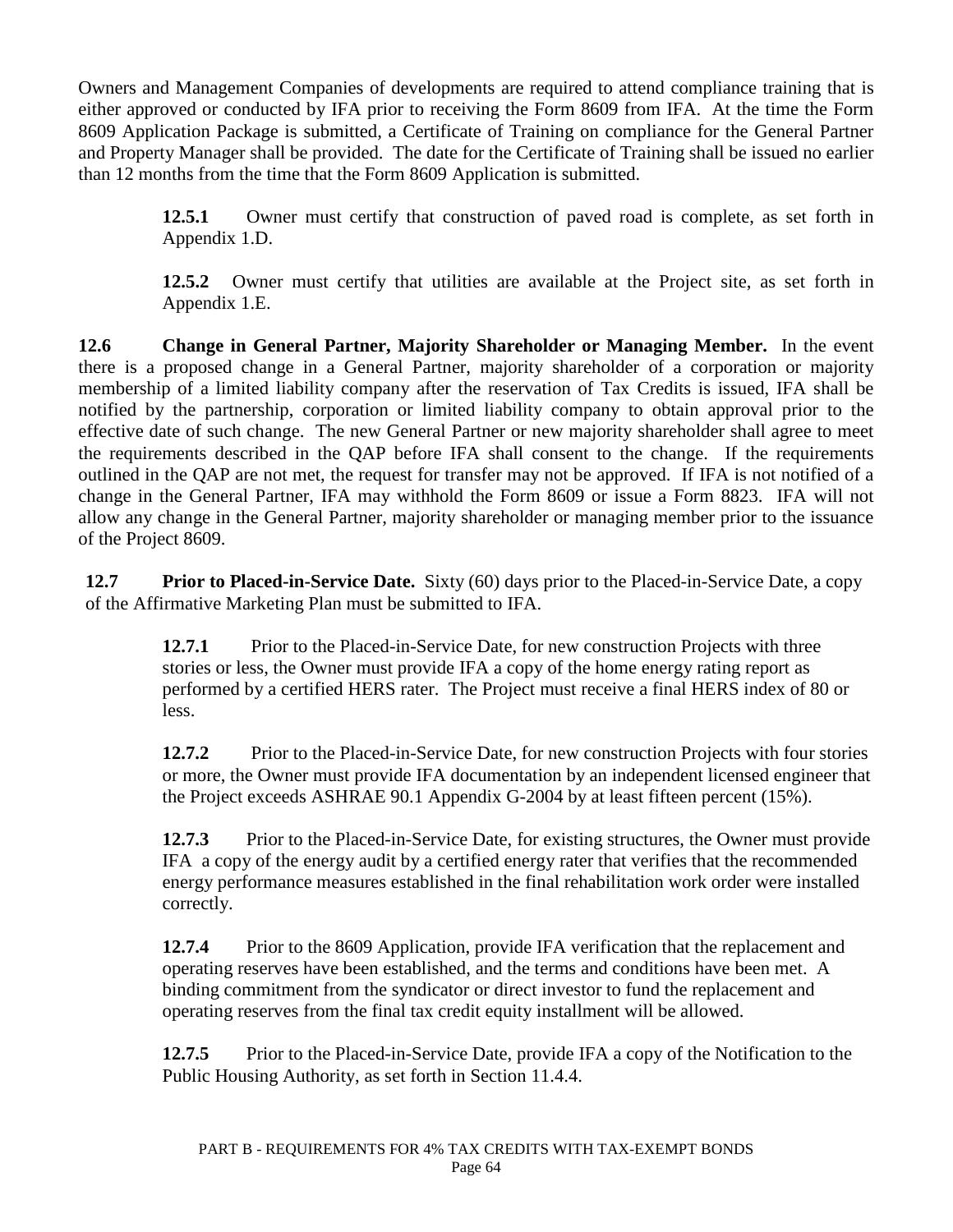**12.7.6.** For Projects receiving points under the scoring criteria for Resident Population with Special Needs, provide a written plan for implementing IFA's held for occupancy policy prior to Placed-in-Service Date.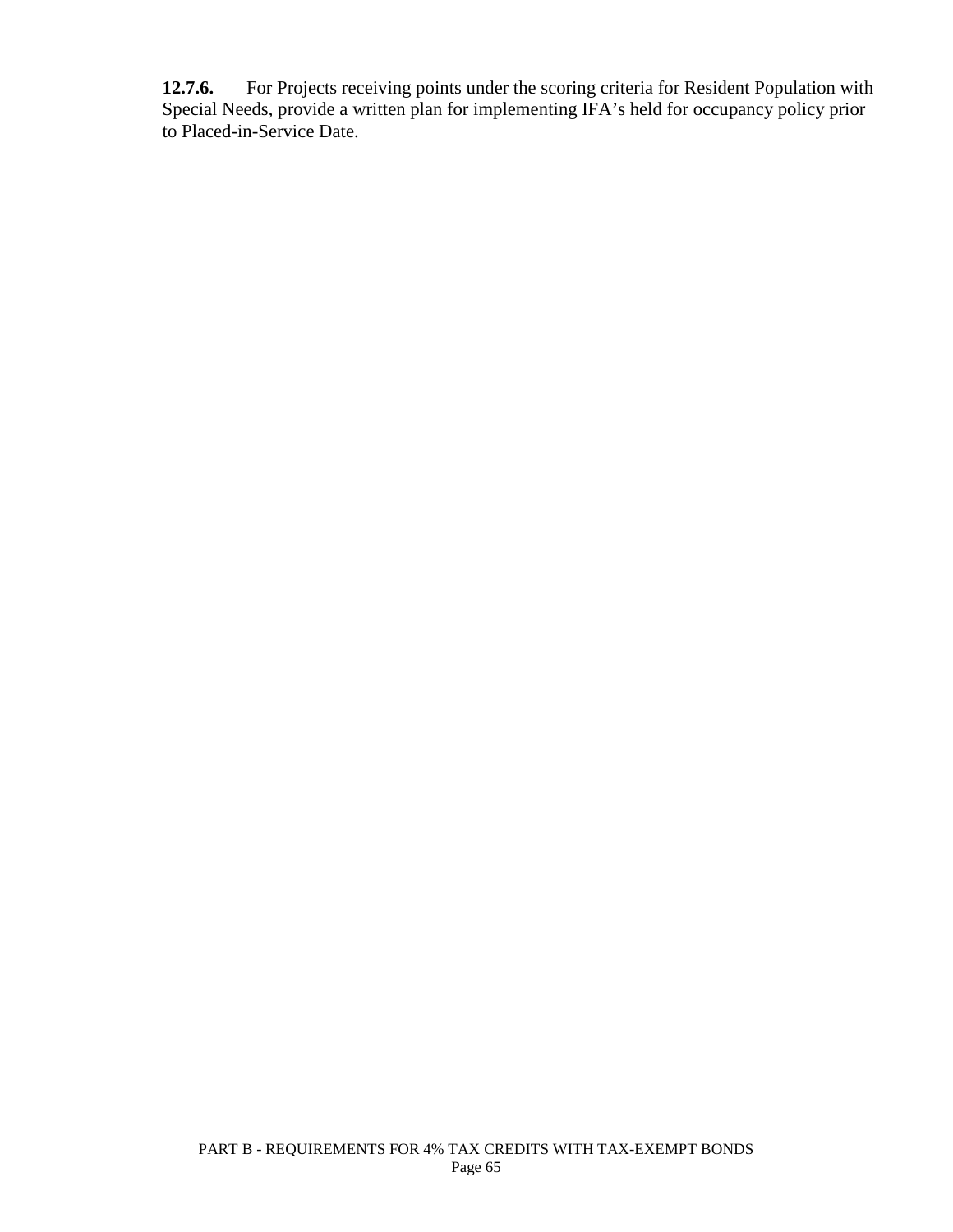# **PART C – TERMS AND CONDITIONS**

The following terms and conditions apply to all Applicants and Projects that receive a reservation of either four percent (4%) or nine percent (9%) Tax Credits, Carryover Allocation [nine percent (9%) Tax Credits only], and Form 8609 allocation.

## **SECTION 13: TERMS AND CONDITIONS**

**13.1 Documents Incorporated by Reference.** The items described in this Section are incorporated by reference in the QAP. The QAP will be deposited in the Iowa State Law Library. Statutory references are available in the Iowa State Law Library.

> **13.1.1** 26 USC Section 42 as amended and the related Treasury regulations in effect as of January 1, 2013.

> **13.1.2** Iowa Code Section 16.52 and the rules promulgated by IFA to govern the LIHTC Program in effect on January 1, 2013.

**13.1.3** The Compliance Manual adopted by IFA pursuant to 265 IAC 12.3.

**13.1.4** In the case of any inconsistency or conflict between the items listed in this Section, conflicts shall be resolved as follows:

**13.1.4.1** First, by giving preference to IRC Section 42 and the related Treasury regulations.

**13.1.4.2** Second, by giving preference to Iowa Code Sections 16.4, 16.52 and the rules governing the QAP; and

**13.1.4.3** Third, by giving preference to the QAP.

**13.2 Binding Obligations.** The representations made in the Application shall bind the Applicant and become a contractual obligation of the Developer and the Ownership Entity and any Entity the Developer or the Ownership Entity is representing in the presentation of the Application or a successor in interest in the event Tax Credits are awarded to a proposed Project. The QAP and Application with any permitted amendments either prior to the reservation of Tax Credits or after the Carryover Allocation, issuance of Form 8609 or during the Compliance Period and any other agreements executed between IFA and the Ownership Entity shall constitute the agreement between the parties.

**13.3 Land Use Restrictive Covenants (a/k/a Land Use Restrictive Agreement (LURA)).** The Project shall be subject to the LURA which requires among other things, that the Project will be used for affordable housing for the required 15-year Compliance Period and the required 15-year Extended Low-Income Housing Commitment, as set forth in Section 42(h)(6)(B). If the Applicant has agreed to extend the time period of affordability and has waived rights to early termination of the Extended Use Period in its Application, the LURA will reflect the additional Extended Use Period for which the Ownership Entity has waived its rights to early termination. In the event an Applicant receives HOME funding for a Project, the Ownership Entity must enter into a LURA with IFA for the longest Compliance Period required either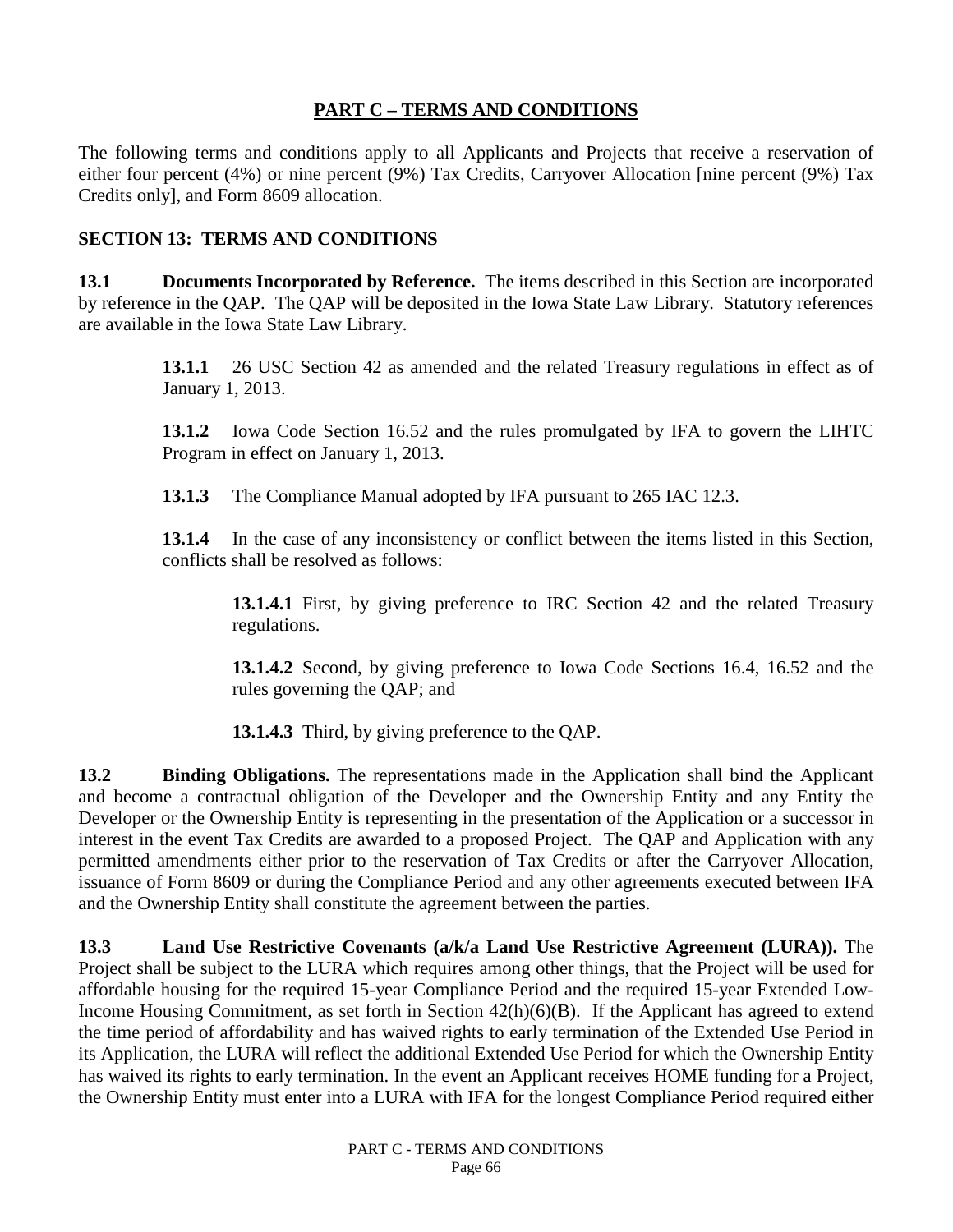by the LIHTC Program or HOME regulations. The LURA shall contain covenants that run with the land requiring that the Property be used as an affordable housing Project until the end of the Extended Use Period. The original document must be recorded before a Form 8609 is issued. The LURA must be binding on all successors of the Ownership Entity and run with the land as provided by Section 42(h) (6). Although the LURA will terminate in the event of foreclosure, Section 42(h) (6) (E) (ii) requires that certain limitations as to termination of tenancies and rent increases survive such foreclosure for a period of three years. As a result, all other lenders or prior lien holders must consent to the recording of the LURA as a restrictive covenant encumbering and running with the land and acknowledge and agree that those provisions of the LURA that set forth the requirements of section  $42(h)(6)(E)(ii)$  of the Code are superior to the lender or lien holder's security interest and shall continue in full force and effect for a period of three years following the date of acquisition of the Project by foreclosure (or instrument in lieu of foreclosure). The Ownership Entity must provide adequate evidence that the LURA is binding on all successors of the Ownership Entity and runs with the land. Adequate evidence includes but is not limited to a copy of a final title opinion showing all the current liens against the Property or a title guaranty certificate showing exclusions. The LURA will also comply with other requirements under the Code, QAP, other relevant statutes and regulations and all representations made in the Project Application. If the property in the Application has an existing LIHTC LURA, then the original LURA requirements, in addition to the project LURA requirements, will be enforced by IFA.

**13.4 Disclosure of Information Regarding Equity Investors or Syndicators.** The Application will require the Applicant to reveal the name and address of all of the equity partners, investors or syndicators involved in a Project regardless of the nature of the placement of the Tax Credits. If the name of the equity partner or syndicator changes following the time of Application, the Application can be amended after the reservation of Tax Credits is issued. A Form 8609 will not be issued unless the name of a syndicator or equity partner is revealed to IFA. Applicants that have been awarded Tax Credits must also disclose the name and address of equity partners, investors or syndicators involved with Projects being monitored by IFA. If Form 8609 has been issued, failure to supply the syndicator or equity partner or investor information may result in the filing of a Form 8823 with the Internal Revenue Service. See Treasury Regulation 1.42-5(a) (2) (ii); IRS Tax Memorandum No. 199944019, August 8, 1999.

**13.5 Document Timeliness.** All supporting documentation required by the Application must be no more than 180 days old on the date that the Application is submitted to IFA. Documents that must be timely will be designated on the Application additional documentation checklist. Exceptions allowed would include, documents not specifically produced for the Application, such as a valid purchase agreement, deed, land title document, Articles of Incorporation and IRS letters to a Nonprofit stating they are an exempt organization under IRC Section  $501(c)(3)$  or  $501(c)(4)$ .

**13.6 Opinions and Certifications.** The Application will require the Applicant to file certifications and professional opinions in support of the Application. All certifications, opinions and documents submitted by attorneys, the Applicant, or other professionals must be based on an independent investigation into the facts and circumstances regarding the proposed Project. Any opinion submitted by any professional that is not based on an independent investigation of the facts and circumstances of a proposed Project will not be accepted. All certifications must be in the form specified by IFA. The certifications shall be made under penalty of perjury.

**13.7 Fractional Rounding.** For the purposes of determining the number of Units in an Applicant's election(s), fractional Units will be increased to the next whole Unit.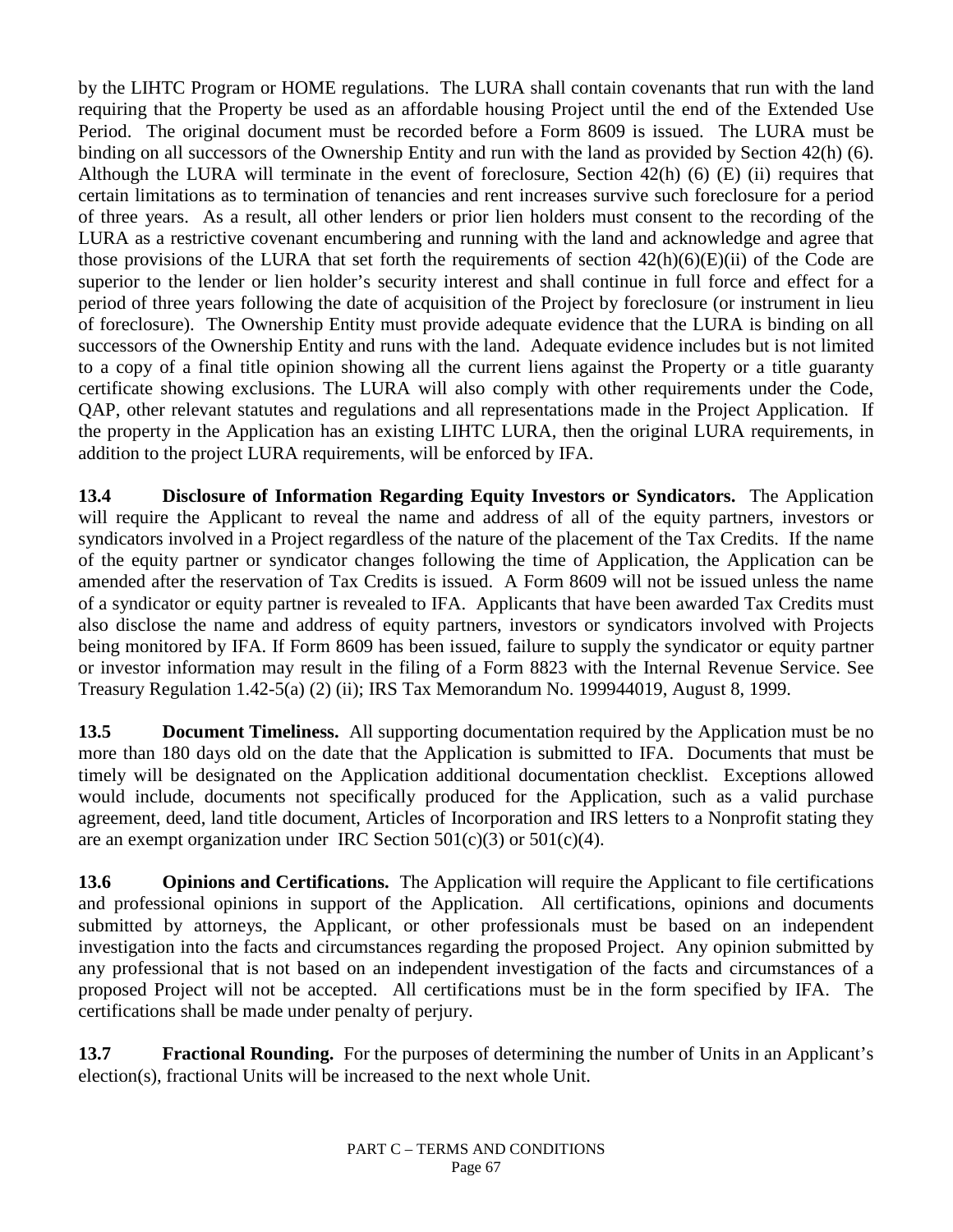**13.8 Costs Associated with Application Preparation.** IFA is not responsible for any costs incurred by the Applicant.

**13.9 Ownership of Applications.** By submitting an Application, the Applicant agrees that IFA shall become the owner of the Application and that the Application shall not be returned to the Applicant even in the event that no Tax Credits are awarded.

**13.10 Public Information.** At the conclusion of the selection process, the contents of all Applications shall be placed in the public domain and be opened to inspection by interested parties subject to the provisions of Iowa Code Chapter 22. IFA may treat all information submitted by the Applicant as a public record unless the Applicant properly requests that the information be treated as confidential information at the time the Application is submitted. Any request for confidential treatment of information must be included in a cover letter with the Application and must enumerate the specific grounds in Iowa Code Chapter 22 or other provisions of law that support treatment of the material as confidential and must indicate why disclosure is not in the best interest of the public. The request must also include the name, address, and telephone number of the Person authorized by the Applicant to respond to any inquiries by IFA concerning the confidential status of the materials. In the event IFA receives a request for the release of information that includes material the Applicant has marked as confidential, IFA shall provide a written notice to the Applicant regarding the request. Unless otherwise directed by a court of competent jurisdiction, IFA will release the requested information within 20 days after providing the written notice of the request to the Applicant. The Applicant's failure to request confidential treatment of material pursuant to this Section may be deemed by IFA as a waiver of any right to confidentiality.

**13.11 No Representation or Warranty Regarding the QAP.** IFA makes no representation or warranty to any Person or Entity as to compliance issues or the feasibility or viability of any Project.

**13.12 IFA Policy on Civil Rights Compliance.** IFA is an equal opportunity concern. The Applicant and any of its employees, agents or sub-contractors doing business with IFA understands and agrees that it is the responsibility of the Developer and Ownership Entity to adhere to and comply with all federal civil rights legislation including the Fair Housing Laws, Section 504 of the Rehabilitation Act of 1973, the Americans With Disabilities Act as well as any state and local civil rights legislation. It is the legal responsibility of the Developer and Ownership Entity to be aware of and comply with all nondiscrimination provisions of federal, state or local law.

**13.13 Qualified Residential Rental Property.** The Project must be a Qualified Residential Rental Property. The Applicant must certify that the Project as proposed is a Qualified Residential Rental Property. IFA reserves the right to require the Applicant to supply a legal opinion that the Project as proposed is a Qualified Residential Rental Property.

**13.14 Compliance.** IFA is required to establish procedures for monitoring compliance with the provisions of IRC Section 42 and for notifying the Internal Revenue Service of any noncompliance. Each Ownership Entity is required to comply with the requirements described in this Section, the Treasury Regulations governing Section 42, and the compliance manual adopted by IFA pursuant to 265 IAC 12.3.

> **13.14.1 Record Keeping.** For each year in the Compliance Period, the Ownership Entity or its successor in interest shall keep records for each qualified low-income building in the Project, consistent with the Treasury Regulations governing Section 42. The Ownership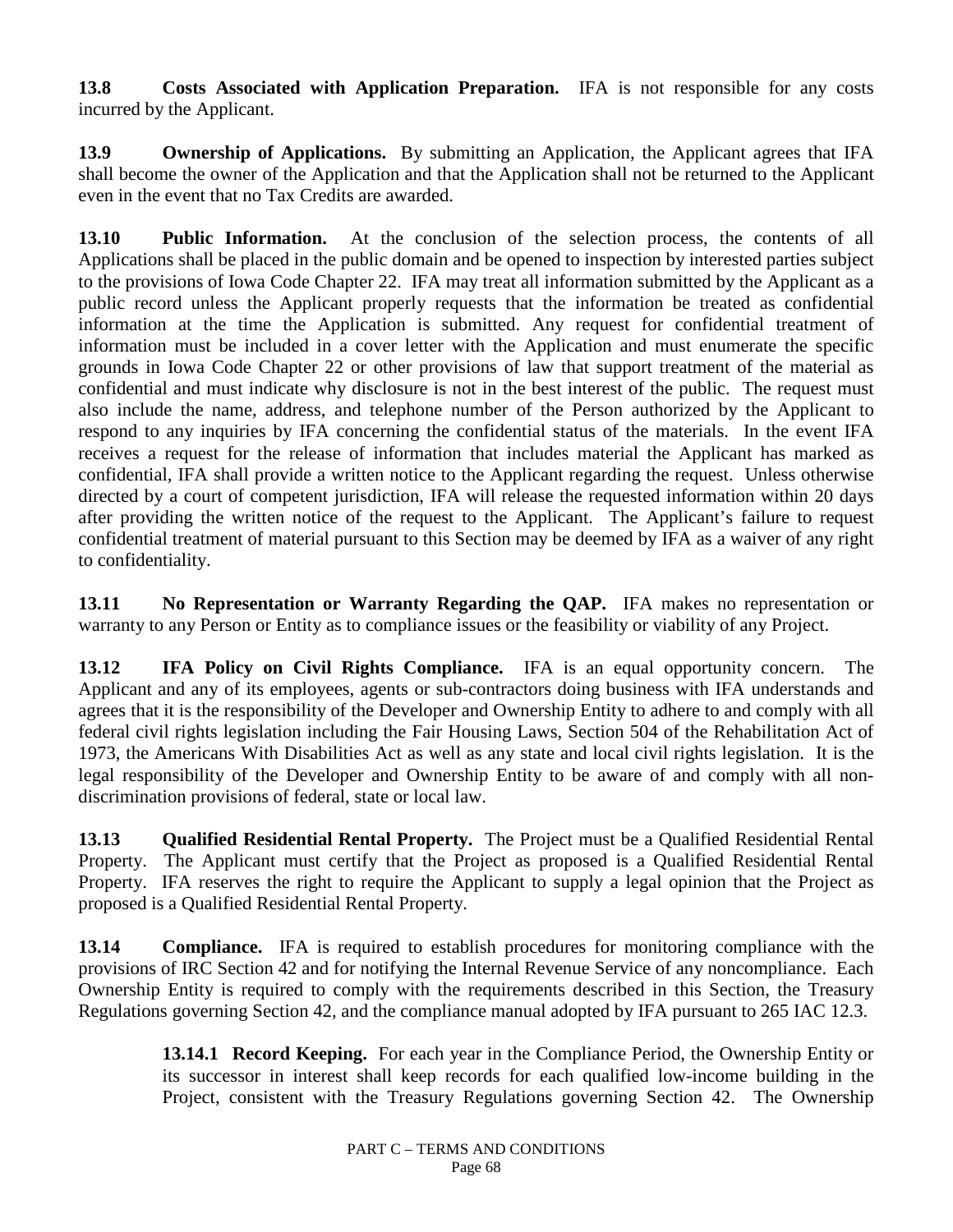Entity or its successor in interest shall retain these records for each building in the Project for at least six years after the due date (with extensions) for filing the federal income tax return for that year. The records for the initial taxable year must be retained for at least six years after the due date for filing the federal income tax return for the last year of the Compliance Period of the building.

**13.14.2 Certifications.** The Ownership Entity shall make all necessary certifications required by IFA for the preceding 12-month period, as described in the Treasury Regulations governing Section 42.

**13.14.3 Review and Inspections.** IFA shall review the certifications submitted in conformance with the Treasury Regulations governing Section 42 effective on the effective date of this QAP. IFA shall have the right to inspect the Projects in conformance with the standards set forth in the Treasury Regulations governing Section 42. IFA will provide 48 hours' advance notice to the Ownership Entity to inspect any individual units in a Project. Otherwise, advance notice to the Ownership Entity is not necessary for purposes of the inspection provisions set forth in the Treasury Regulations governing Section 42. The owner certifications and reviews of compliance reports shall be made annually, the physical inspections and tenants files once every three years covering the 15-year Compliance Period under IRC Section 42(i)(1). IFA may require that certifications, reviews and inspections be made more frequently, provided that all months within each 12-month period are subject to certification. The reviews, audits and inspections shall continue through the length of the Extended Use Period.

**13.14.4 Notice of Noncompliance.** IFA will provide prompt written notice to the Ownership Entity of a Project if found to be out of compliance. The notice will describe the events of noncompliance and advise the Ownership Entity of the Tax Credit Project of the time period to correct the events of noncompliance.

**13.14.5 Correction Period.** The correction period shall not exceed 90 days from the date the notice of noncompliance is sent to the Ownership Entity. IFA may extend the correction period for up to six months, but only if IFA determines there is good cause for granting the extension. During the 90-day time period, or an extension thereof, the Ownership Entity must supply any missing certifications and bring the Project into compliance with the provisions of IRC Section 42.

**13.14.6 Notice to Internal Revenue Service.** IFA will send a written notice to the Internal Revenue Service along with Form 8823 in the event of a finding of noncompliance by an Ownership Entity. Copies of Form 8823 and the Internal Revenue Service notice will be forwarded to the Ownership Entity.

**13.14.7 IFA Retention of Records.** IFA shall retain records of noncompliance or failure to certify for six years beyond IFA's filing of the respective IRS Form 8823. In all other cases, IFA will retain the certifications and records described in the QAP for a period of three years from the end of the calendar year in which IFA receives the certification and records.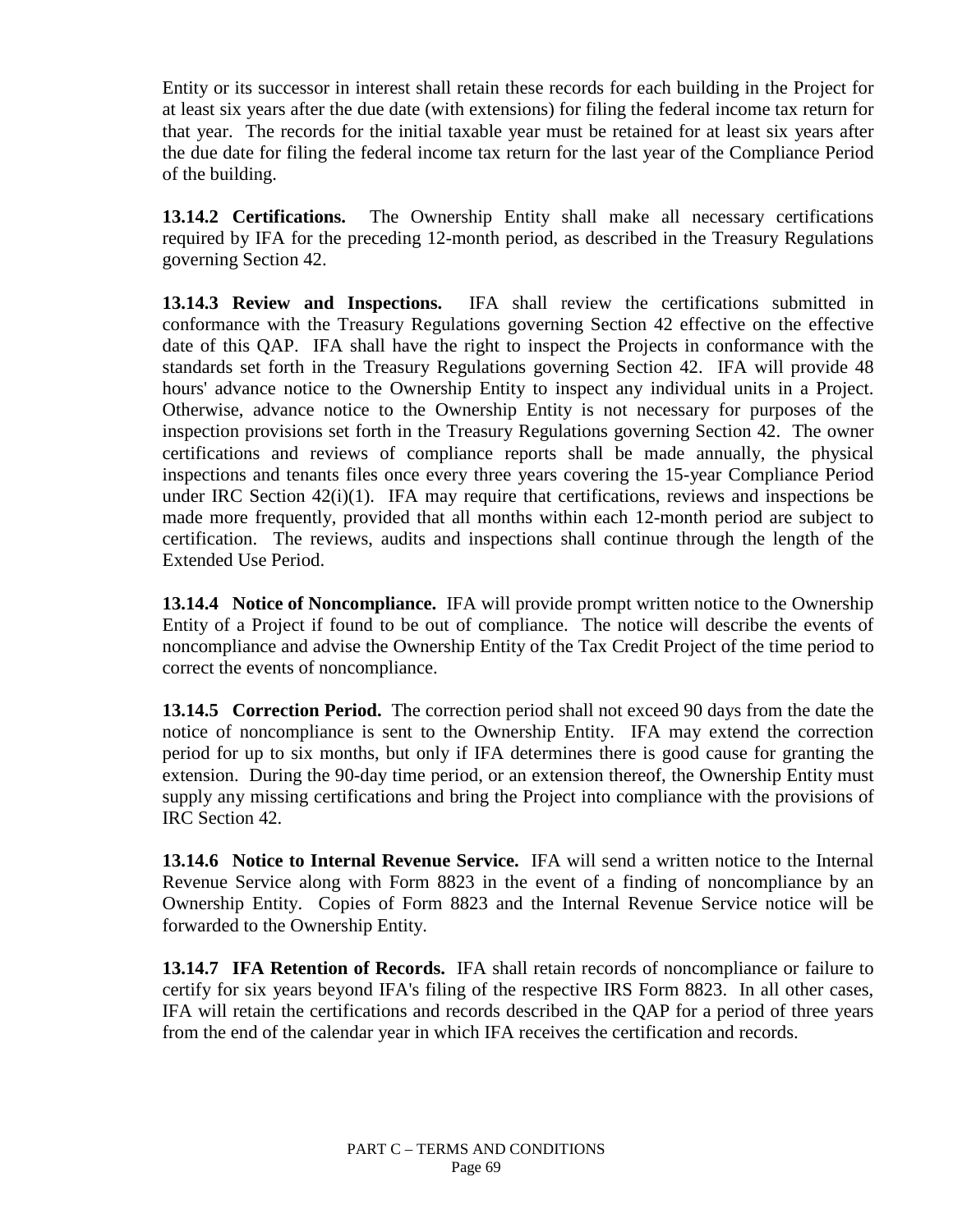**13.14.8 Delegation of Monitoring.** IFA may retain an agent or other private contractor (the "authorized delegate") to perform compliance monitoring. The authorized delegate must be unrelated to the Ownership Entity of any building that the authorized delegate monitors.

**13.14.9 Liability.** Compliance with the requirements of IRC Section 42 is the responsibility of the Ownership Entity of the building for which the Tax Credit is allowable. IFA's obligation to monitor for compliance with the requirements of IRC Section 42 shall not make IFA liable for an Ownership Entity's noncompliance.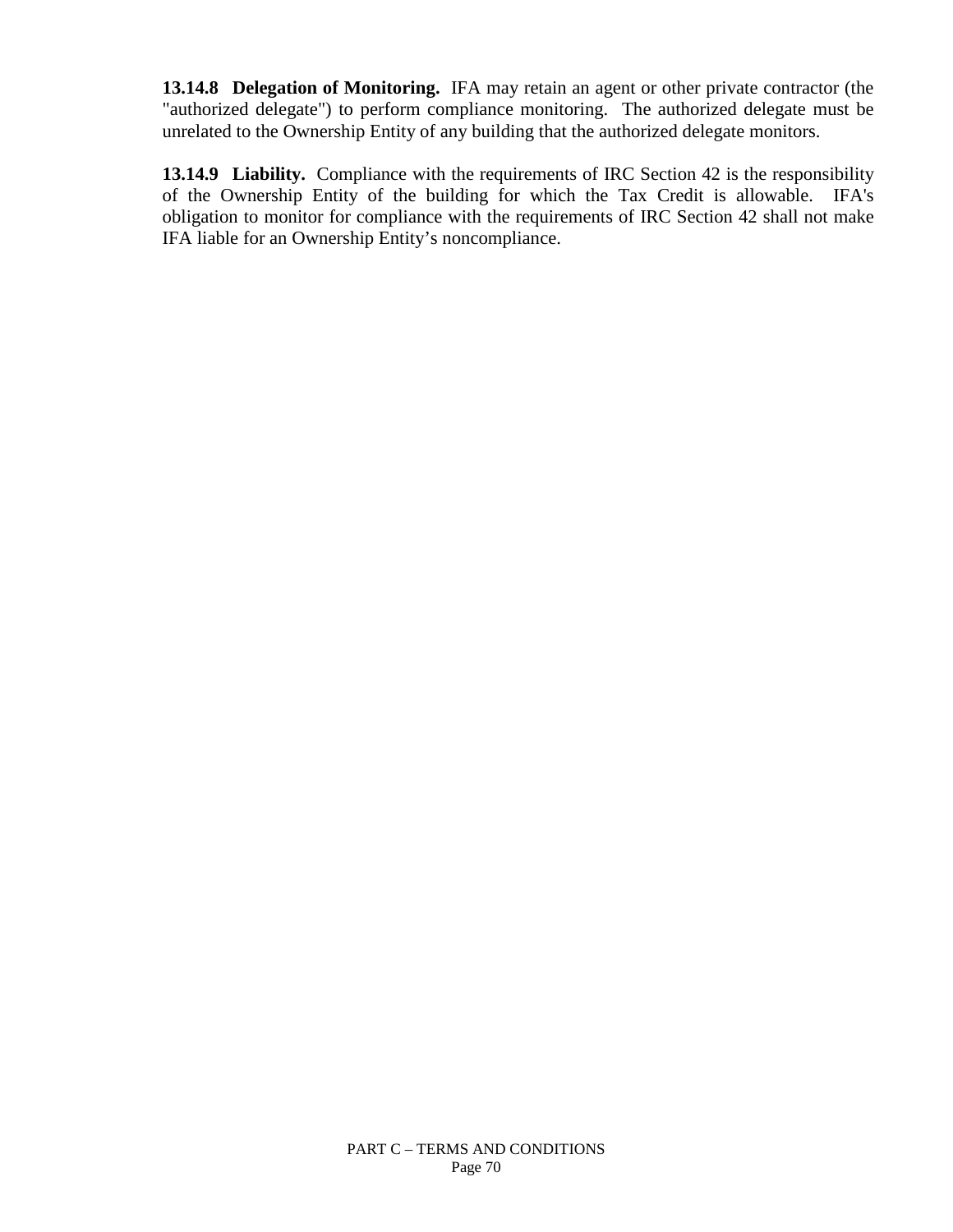## **APPENDIX 1 – THRESHOLD REQUIREMENTS FOR BUILDING, CONSTRUCTION, SITE AND REHABILITATION**

The terms of this Appendix 1 are the minimum requirements for any Project awarded Tax Credits under the 2013 QAP. Required documents for Sections B, F, G, H, I and J must be prepared by an engineer or architect licensed to do business in Iowa.

Once final plans, specifications, the energy audit or analysis and, if applicable, the Capital Needs Assessments have been completed; the Applicant must submit them to IFA and receive written approval before commencing site work or construction.

At all times after award, the Applicant is responsible for promptly informing IFA of any changes or alterations which deviate from the final plans and specifications approved by IFA. In particular, the Applicant must not take action on any material change in the site layout, floor plan, elevations or amenities without written authorization from IFA, as specified in Section 8.3 and Section 12.2. This includes changes required by local governments to receive building permits.

Requirement for Handicapped Accessibility must be met regardless of the building type and include single family or duplex designs. All rooms and floors within a multi-level Handicapped Accessible unit must be accessible.

**A. Site Control.** At the time of Application, the Applicant must have site control. The Application will require the Applicant to show evidence of site control by providing executed documents. The following may be proper evidence of site control:

1. The Applicant holds title to the Property on which the Project will be located by a properly executed and recorded warranty deed or a title opinion showing title in the name of the Applicant or a title guaranty certificate showing title in the name of the Applicant;

2. The Applicant has an executed and exclusive purchase option agreement or other binding agreement that is valid for six months following the date of the Application deadline. Evidence of site ownership must be submitted with the Carryover Package;

3. The Applicant has an executed purchase contract; or

4. The Applicant has an executed lease or an option on a lease, which lease has a term not less than the longer of: 1) the entire period during which the proposed Project will be subject to the LURA, 2) 50 years, or 3) the expected useful life of the buildings comprising the proposed Project.

5. A site including any building located thereon or project acquired or used for rental activities, must be held in fee simple title by the recipient upon the disbursement of HOME funds and throughout the contract term with IFA. An installment contract or leasehold interest is not an acceptable recipient interest.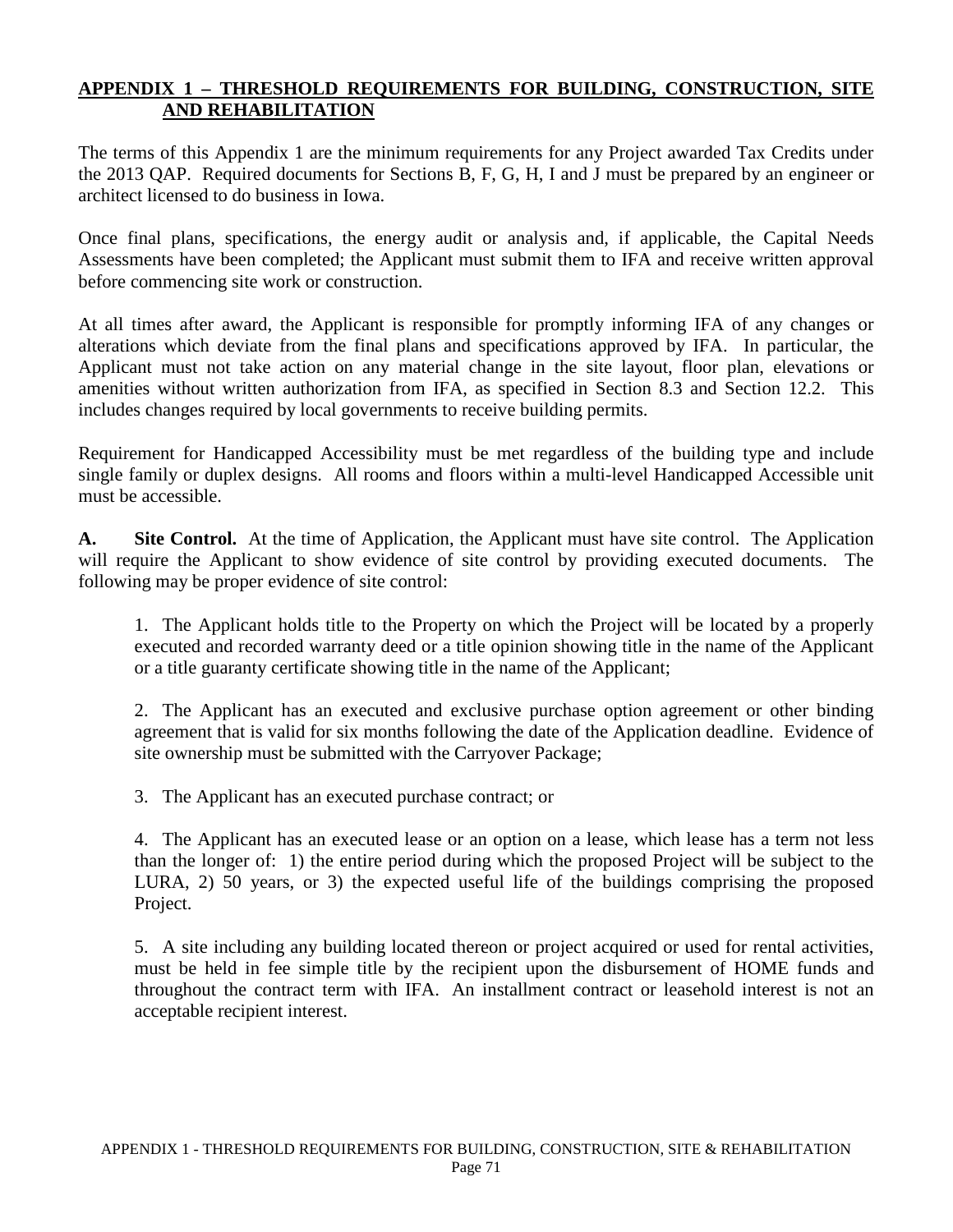**B. Site Suitability.** The site must be suitable for the proposed Project and should be sized to accommodate the number and type of units and the amenities proposed. The land costs allocated to the Project cannot include excess acreage unnecessary for the construction and use of the Project. Existing sites shall not be native prairie land, lowland flood plains and wet lands, or endangered habitats.

**C. Zoning**. The Application will require the Applicant to demonstrate that the zoning for each site on which the Project will be located allows for the use(s) proposed by the Applicant. A letter from the city regarding zoning must be submitted with the Application. The city zoning department shall provide a statement that the official plat is properly zoned. Site plans submitted with the application must show that the project will have the proper number of parking stalls. It must also show that it will be located on a paved road; the Property is not landlocked and has a legal easement, and right of ways have been granted if applicable. If the proposed Project location does not have zoning regulations, a letter from the city must be submitted attesting to the fact that no zoning regulations are in effect. If the site is not zoned appropriately at Application, the Applicant must provide a letter stating that the site will be zoned appropriately by Carryover. If proper zoning is ultimately not possible, a substitute site may be submitted in accordance with Section 8.2.3 and Section 12.1.2 of the QAP.

**D. Access to Paved Roads.** All sites proposed must have direct contiguous access from the Project site to existing paved publicly dedicated right of ways. If the path from the proposed Property entrance to a paved road is de minimis, as determined solely at IFA's discretion, then the Applicant will be allowed to provide a binding commitment for both the construction and financing of the paved road, using funds outside of the Tax Credit development budget. The cost of construction of the paved road must not be included in the Project costs, and the construction of the paved road must be completed prior to the issuance of Form 8609.

**E. Access to Utilities.** The Application will require the Applicant to show that all Utilities are or will be physically available to and have adequate capacity for the proposed Project. If Utilities are not available to the site on the date the Application is submitted, the Applicant must supply adequate evidence that demonstrates that the Utilities will be available by start of construction. This evidence must include the appropriate funding source the Applicant will utilize for the Utility extension. Any charges for the extension of services that are not normal extensions may not be included in Eligible Basis. Utilities must be available at the site prior to the issuance of the Form 8609.

**F. Building Standards.** Preliminary site plan and floor plans are to be submitted with the Application to IFA. The Application will require the Developer to demonstrate that they have or will meet local, state and federal standards that apply to the Project, except for any portions thereof the deletion of which has been approved by the Department of Public Safety, the Department of Public Health, or other implementing State agency (see, e.g., Note following Iowa Administrative Code 661 – 301.8(103A) (2010)), unless a local building code is more restrictive. The current standards are:

1. 2009 International Building Code adopted and published by the International Code Council.

2. 2009 International Existing Building Code adopted and published by the International Code Council.

3. 2009 International Residential Code adopted and published by the International Code Council.

4. 2009 International Fire Code adopted and published by the International Code Council.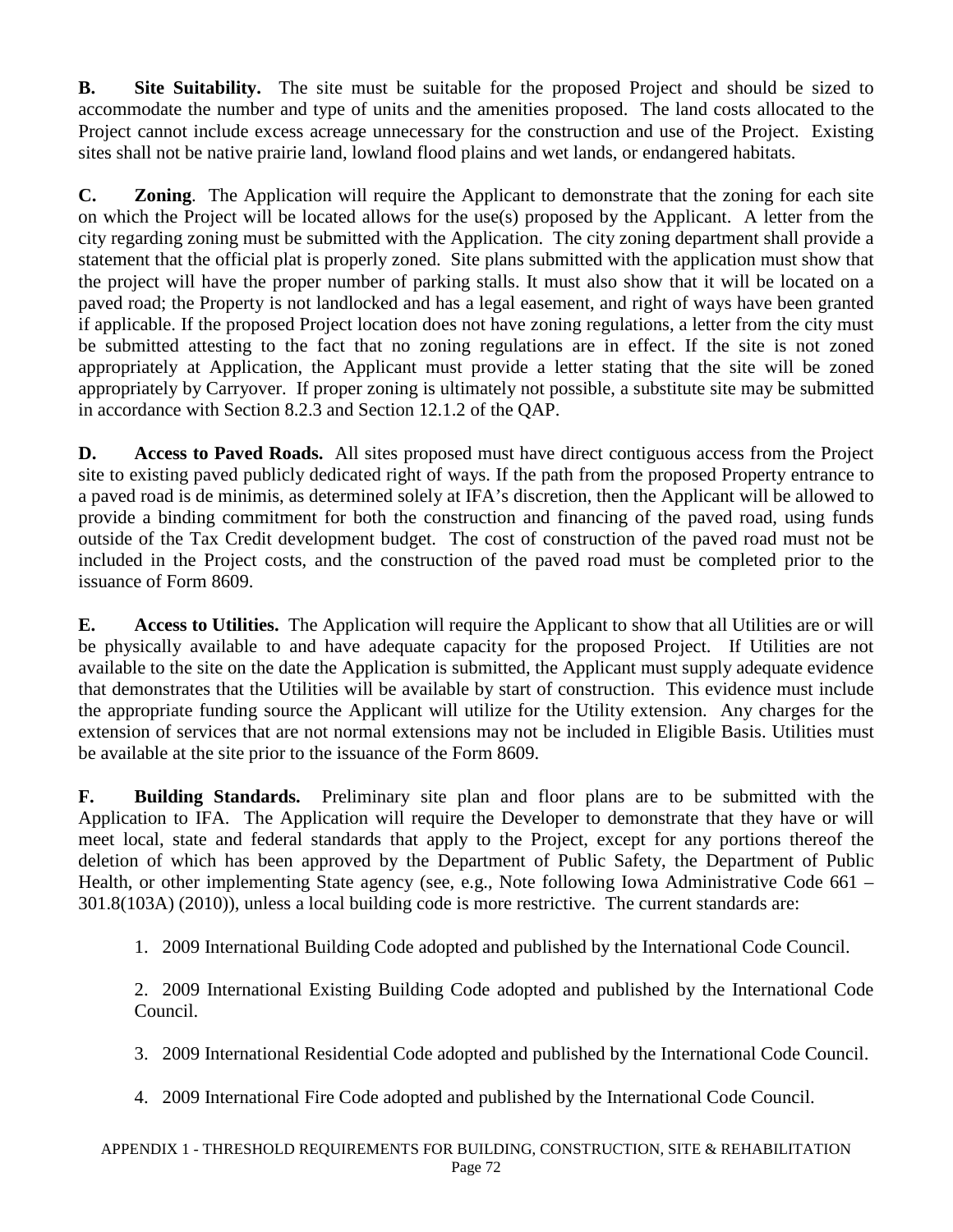5. 2009 International Mechanical Code adopted and published by the International Code Council.

6. 2008 Uniform Plumbing Code adopted by the International Association of Plumbing and Mechanical Officials.

7. 2011 National Electric Code adopted by the National Electrical Code Committee and published by the National Fire Protection Association, Inc.

8. 2009 International Energy Conservation Code adopted by the International Code Council.

9. Iowa Administrative Code Chapters: 300 (Administration), 301 (General Provisions), 302 (Accessibility of Building), 303 (Energy Conservation), and 350 (State Historic Building), and 25 (State Plumbing Code).

10. Uniform Federal Accessibility Standards provided in 24 CFR Part 8 and delineated in the American National Standards Institute Standard 2007 A117.1.

11. The Americans with Disabilities Act 1990 provided by the Federal Department of Justice.

12. The Federal Fair Housing Act of 1988 including Title VI of the Civil Rights Act of 1964, Section 109 of the Housing and Community Development Act of 1974, Title VIII of the Civil Rights Act of 1968, Section 3 of the Housing and Urban Development Act of 1968, Executive Order 11063, Section 504 of the Rehabilitation Act of 1973.

13. For adaptive reuse/rehabilitation, the Lead Base Paint Poisoning Prevention Act, the Department of Housing and Urban Development (HUD) Guidelines for the Evaluation and Control of Lead Based Paint Hazards, Environmental Protection Administration (EPA) and Occupational Safety and Health Act (OSHA) provisions shall apply when applicable.

14. For adaptive reuse/rehabilitation, State Historic Preservation Office (SHPO) clearance Section 106 of the National Historic Preservation Act, 36 CFR Part 800 for Projects receiving any direct federal funding (HOME or categorical grant) or affecting properties listed in the National Register of Historic Places, or in a designated historic preservation district or zone.

**G. Minimum Development Characteristics.** Iowa's environments places heavy demands upon building envelope energy requirements and exterior building components systems. In order to enable long term housing affordability, low maintenance building exteriors and high energy efficiency, structural envelopes and appliances uses are encouraged. For nine percent (9%) Tax Credits, installations that exceed minimal standards may be awarded extra points in the Application as described in Section 6, Scoring Criteria.

The following minimum development characteristics must be utilized in all construction.

1. Exterior Construction: Air infiltration barrier building wrap required on all new siding Applications.

2. Roofs: If shingles will be installed then, use of a minimum of 25-year shingles with a minimum of 30# roofing felt. For flat roofs a system with a 10 year full warranty is required. Full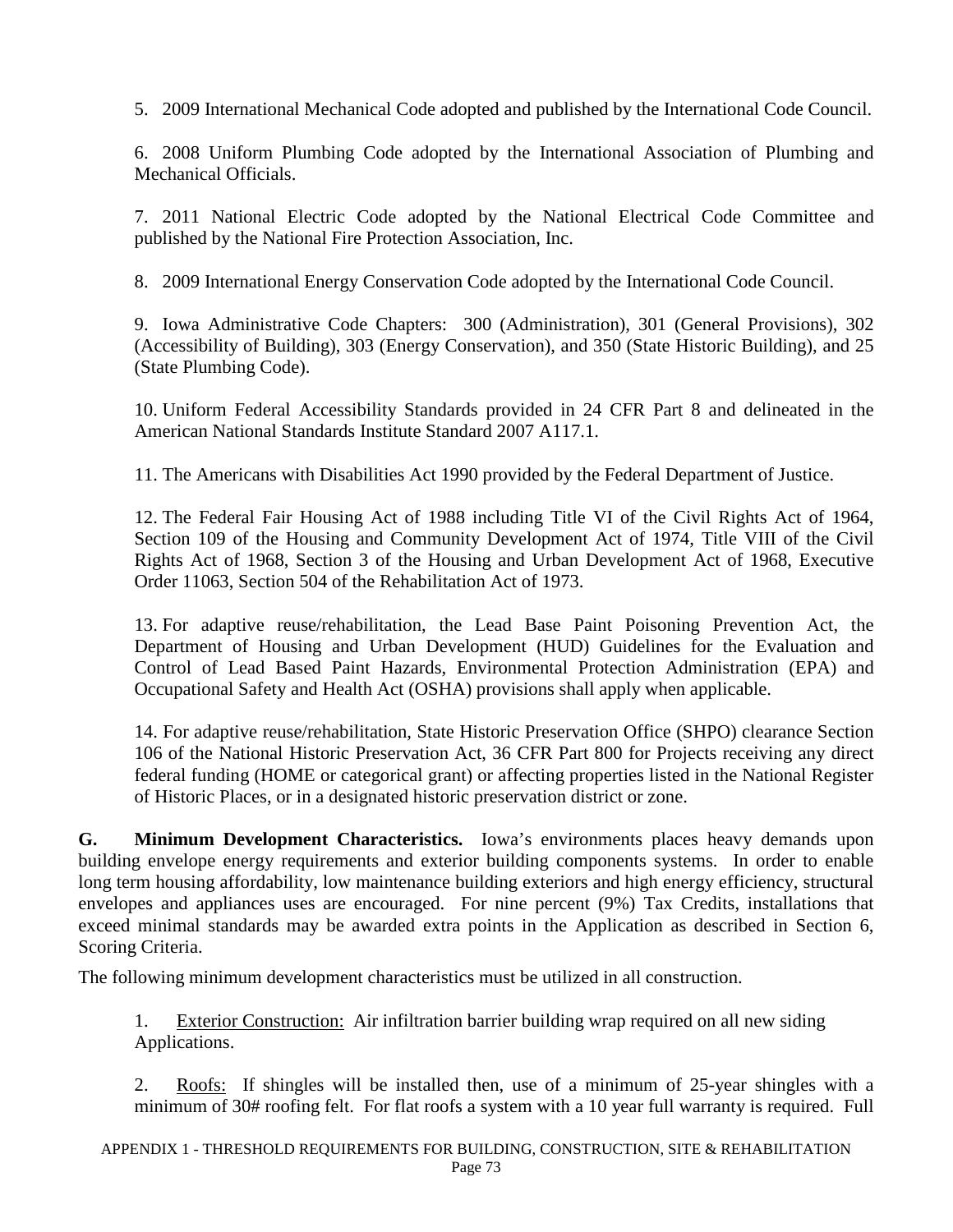warranty includes: all labor and materials for the entire roofing system and insurance rider for consequential damage.

3. Exterior Entry Doors to Common Areas: Insulated metal or fiberglass type with optional thermo-pane glass insert or thermo-pane glass full lite doors with metal thermal break type frame.

4. Unit Doors: Direct Unit access to exteriors, insulated metal or fiberglass panel type with optional thermo-pane glass insert, 180-degree peephole, lockset and deadbolt lock with one inch throw.

5. Unit Doors: Interior common hall Unit entry of steel or solid core wood with 180-degree peephole, with passage set and deadbolt lock with one inch throw.

6. Overhead Doors: Embossed steel panel doors without insulation to non-heated areas.

7. Carpeting: Within dwelling Unit, 26 oz. minimum face weight, low level loop Olefin or Nylon/Olefin blend. In common areas, 28 oz. minimum face weight, low level loop one hundred percent (100%) Nylon carpeting. Carpets, carpet cushion (i.e. padding), and carpet adhesives shall be labeled with the Carpet & Rug Institute (CRI) Green Label or documented to meet the CRI Green Label testing program criteria. Products labeled with the CRI Green Label Plus also meet this requirement.

9. Resilient Flooring: Kitchens – either 1/8 inch vinyl composition tile, color and pattern full thickness or sheet vinyl complying with bathroom specification below , made from products that do not use vinyl chloride in the manufacturing process and do not produce dioxin. An alternative to vinyl composite tile or sheet vinyl is natural linoleum flooring, tile flooring, or bamboo.

10. Resilient Flooring: Bathrooms – sheet vinyl with wear surface of 20 mills or greater, with underlayment product on second or higher floors. Resilient flooring should be made from products that do not use vinyl chloride in the manufacturing process and do not produce dioxin. An alternative is natural linoleum flooring, tile flooring, or bamboo.

11. Shower Flooring: Bathrooms that have Handicapped Accessible roll in showers – must use molded fiberglass pan or manufactured fiberglass surround unit, non-slip type ceramic floor tiles, or terrazzo flooring.

12. Cabinetry: All cabinets, shelves, and countertops made with formaldehyde free materials: solid wood, formaldehyde free particleboard or MDF (medium density fiberboard), metal with natural or baked enamel factory finish. Laminate countertops at a minimum, with a two bowl kitchen sink.

13. Window Covering: Required. A spring loaded type window shade is not an approved covering.

14. Sidewalks: A concrete sidewalk shall be provided from each entrance door to a public way. Where possible, combine sidewalks. In the event the city requires additional sidewalks, that requirement shall be followed. ADA/UFAS/ANSI A117.1 slope and curb cut ramp requirements shall apply.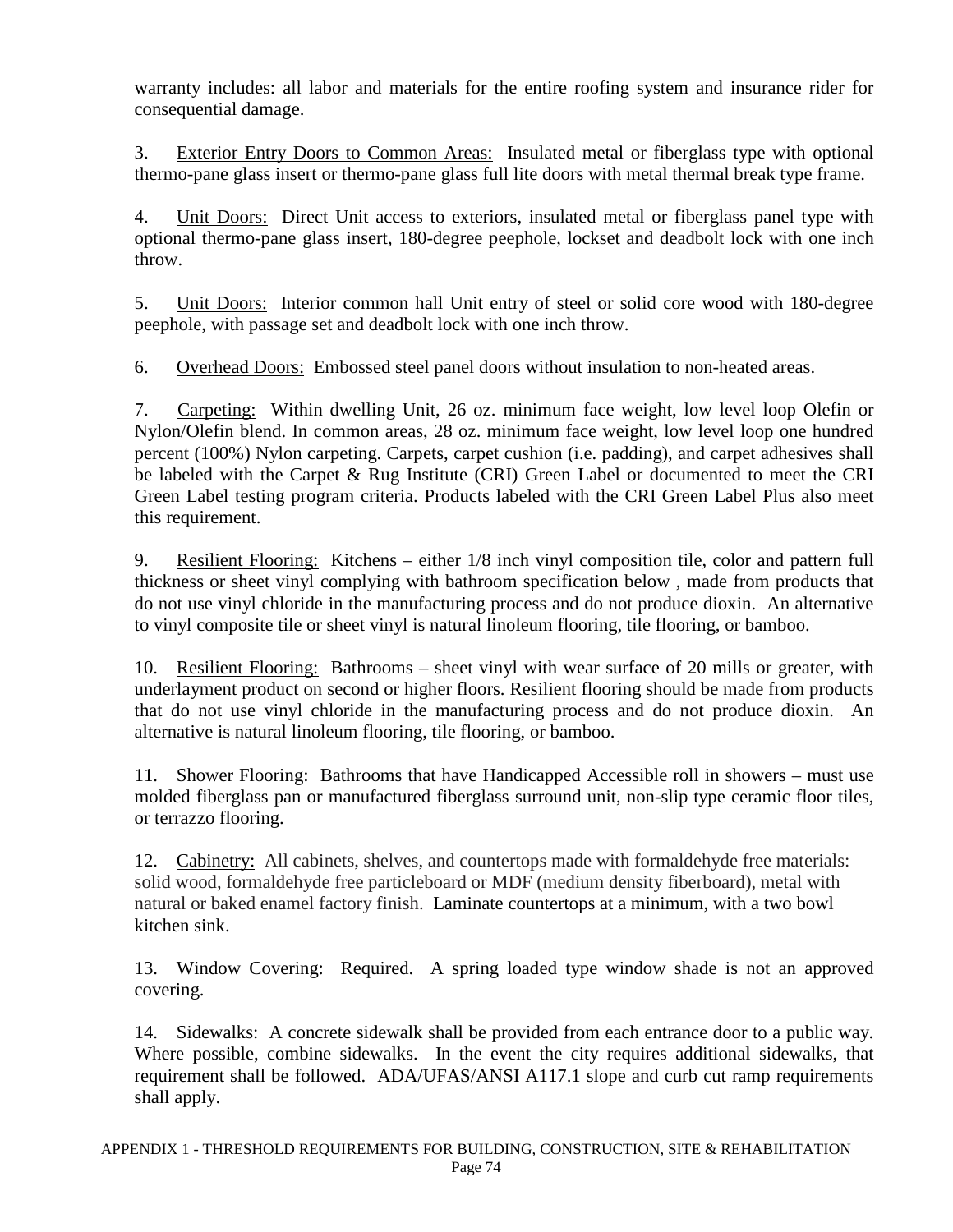15. Laundry: A common laundry room facility located on site with a minimum of one washer/dryer to serve each 12 Units. (A minimum of one front loading accessible washer and dryer.) Central laundry facilities in buildings with an elevator will comply. An Applicant can provide a washer and dryer in each Unit in lieu of a common laundry room facility.

16. Heating and Air Conditioning: All Units shall be heated and air conditioned. Air conditioning equipment should be at least 13 SEER and use R-410a refrigerant that is charged according to manufacturer specifications. Thru--wall A/C units must be at least 10.7 EER. Heating equipment should be at least 90 AFUE for furnaces and 85 AFUE for boilers. Window units are not allowed.

17. Handicap Accessibility: In new as well as rehab construction, a minimum of five percent (5%) of all Units supplied must be fully handicap accessible on the building accessible routes which includes all floors if an elevator is provided. All Units on the accessible routes must be adaptable upon reasonable tenant request for special needs. A minimum of two percent (2%) of all Units supplied must be adapted for hearing and/or vision impairments. The two percent (2%) cannot be included in the five percent (5%) of the accessible Units.

18. Construction Warranty: Obtain a minimum of one-year construction blanket warranty that is enforceable. The warranty will stipulate that the General Contractor is responsible to do or have done any and all required warranty repair work at its expense.

19. Computer Learning Center: A Computer Learning Center is required. In lieu of a Computer Learning Center, the Owner may provide and maintain a computer in each Unit. The Computer Learning Center must be provided onsite, must provide a minimum of one computer per 24 units, be in a location suitable for the use as designated by IFA. The Computer Learning Center provided in a previous or subsequent phase cannot be substituted.

20. High-Speed Internet Access: Provide high speed internet access to each Unit by wiring for broadband, wireless, or digital subscriber line (DSL). Service provider is the responsibility of tenant, unless Applicant requested scoring points for providing this service in each Unit to be paid by owner.

21. Bedrooms: A closet with a door must be provided in each bedroom.

22. Energy Efficiency: New construction developments with three stories of residential space or less must meet or exceed Energy Star 2.0 standards and receive a Home Energy Rating Systems (HERS) Index of 80 or less from a certified rater in Iowa based on the 2009 International Energy Conservation Code (IECC). At the credit reservation stage, IFA requires an energy rater to confirm, in a report acceptable to IFA, that the design meets the HERS rating indicated in the application. 80,74 or 68. A follow up home energy rating performed by a certified HERS rater is required on each building after it is completed to verify that actual construction meets the above listed requirements. Five (5) Units with different floor plans and orientations for complexes of less than 50 Units and five percent (5%) or at least ten (10) Units in complexes of 50 or more Units must be rated. The contract for the determination of the HERS index must be between the certified rater and the Ownership Entity. If upon completion, a Project does not meet the HERS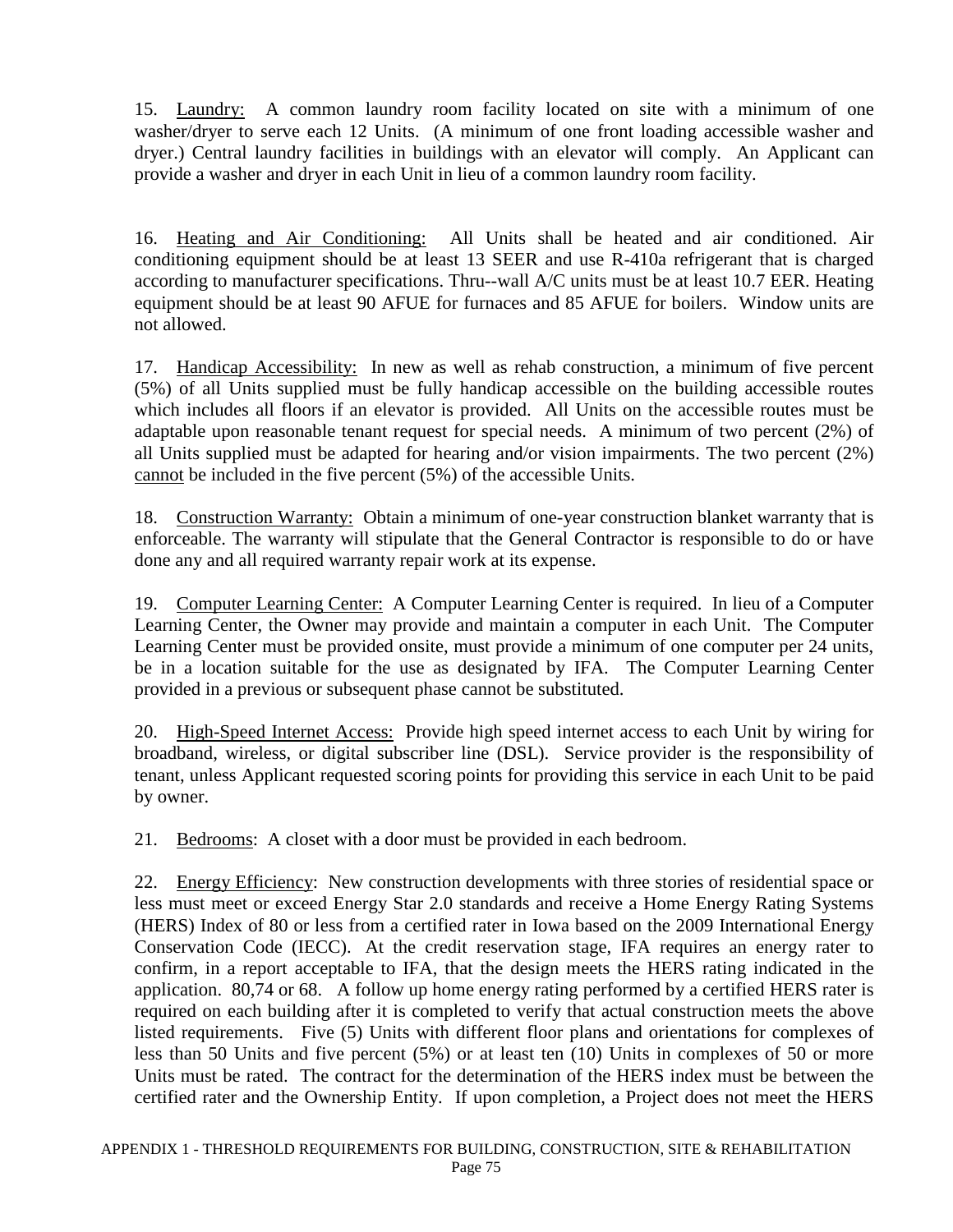index of 80 or less, additional steps must be taken by the Ownership Entity to obtain the HERS index of 80 prior to issuance of Form 8609.

New construction developments with four stories or more must exceed ASHRAE 90.1 Appendix G-2007 by at least fifteen percent (15%). Supporting documentation shall be provided by an independent licensed engineer. If upon completion, a Project does not exceed ASHRAE 90.1 Appendix G-2007 by at least 15%, additional steps must be taken by the Ownership Entity to exceed the standard by 15% prior to issuance of Form 8609.

For existing structures that receive a Tax Credit Reservation, an energy audit conducted by a certified home energy rater must be provided on each building prior to the preparation of the final work rehabilitation order. The rater, the owner and IFA will determine the feasibility of meeting the requirements of IECC prior to the start of the rehabilitation. If it is determined to be feasible to meet the IECC standards, appropriate specifications will be written into the work order. If it is not feasible to meet the requirements of IECC, the rater will provide information indicating effective and cost-effective energy improvements that could be included as a part of the rehabilitation Project. At the completion of the rehabilitation, a follow up energy audit by a certified energy rater is required to verify that the rehabilitation work on each building meets the standards of IECC or includes recommended energy performance measures designed to achieve energy use reductions projected as a part of the initial performance audit and consultation. The contract for the determination of the energy audit must be between the certified rater and the Ownership Entity. If upon completion, a Project does not verify that the Project has met the specified energy improvements, additional steps must be taken by the Ownership Entity prior to the issuance of Form 8609.

| Unit Type  | Minimum Unit Square Footage |
|------------|-----------------------------|
| Efficiency | 450                         |
| 1 Bedroom  | 625                         |
| 2 Bedroom  | 800                         |
| 3 Bedroom  | 1000                        |
| 4 Bedroom  | 1175                        |

23. Minimum Unit Square Footage:

Exceptions to the minimum unit square footage requirements may be granted for rehabilitation of existing housing projects or for historic preservation projects; or if the majority of the units of the Project will provide rents targeting extremely low income tenants that meet the Federal definition of Homeless. At least 10 business days prior to the Application due date, the Applicant must provide a narrative to the Tax Credit Manager requesting prior approval.

**H. Submission of Site Characteristics.** The Application requires a narrative of the current use of the Property, all adjacent Property land uses, and the surrounding neighborhood. Labeled colored photographs (or color copies) of the proposed Property and all adjacent properties must be provided, as well as a clear map identifying the exact location of the Project site. In addition, a plat map of the site or proposed replatting map of the site must be submitted. If the site(s) includes any detrimental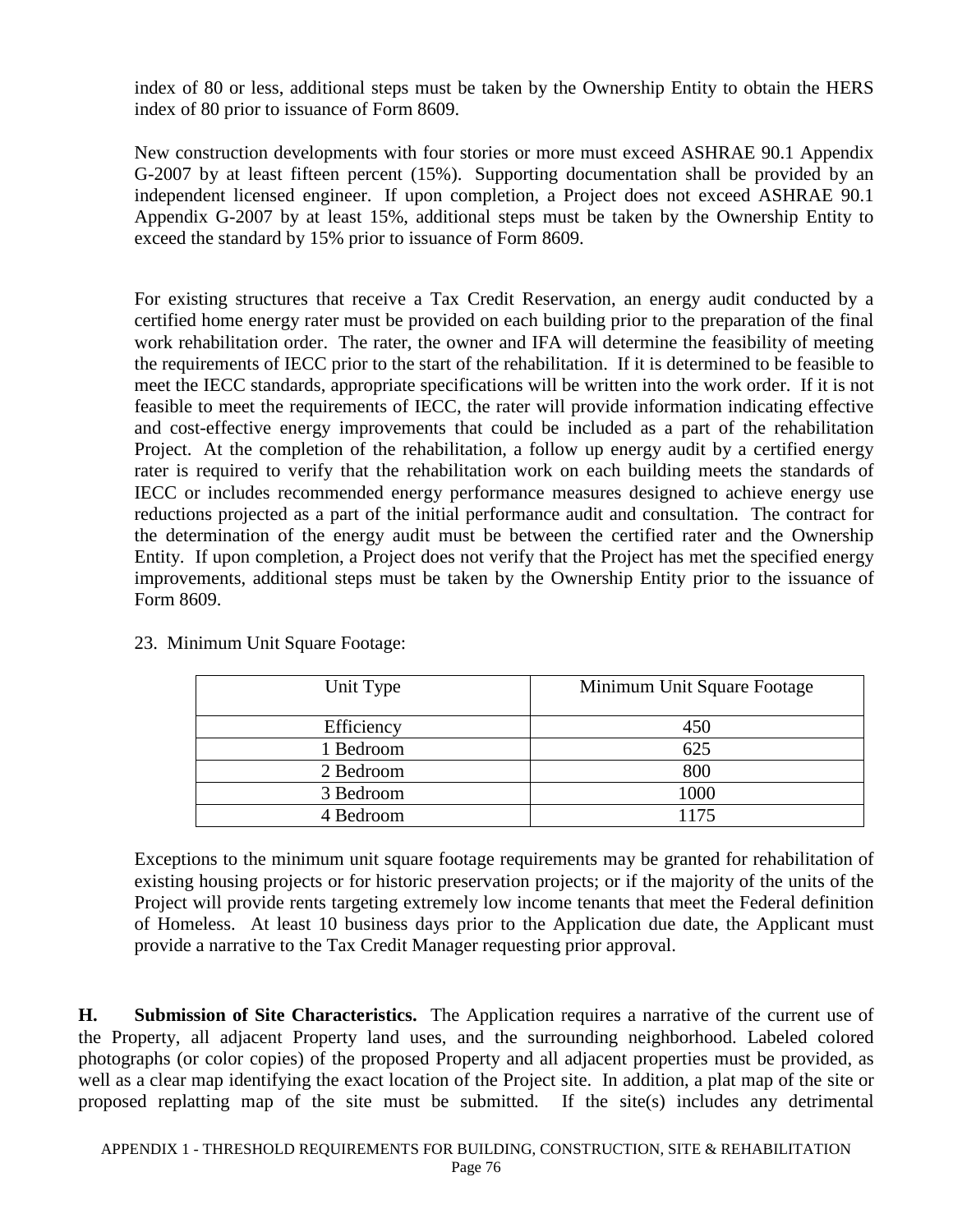characteristics, the Applicant must provide a remediation plan and budget, subject to IFA's approval at its sole discretion, to make the site suitable for the Project. If any detrimental site characteristics exist on, or adjacent to the site, IFA may reject the Application. The following may represent some, but not all, detrimental site characteristics:

1. Sites located within ½ mile of storage areas for hazardous or noxious materials, sewage treatment plant or other solid waste facility, businesses or equipment producing foul odors or excessive noise or the site is a prior storage area for hazardous or noxious materials, sewage or other solid or liquid waste;

2. Sites where the slope/terrain is not suitable for Project based on extensive earth removal/replacement required for development;

3. Sites where there are obvious physical barriers to the Project;

4. Sites that are located within ½ mile of a sanitary landfill or sites that were previously used as a sanitary landfill;

5. Sites that are located within a flood hazard area, at or on a 100-year flood plain as determined by the Iowa Department of Natural Resources, FEMA or FIRMA map or a designated wetland;

6. Sites that are located within 500 feet of an airport runway clear zone or accident potential zone;

7. Sites that are landlocked.

**I. Rehabilitation Standards.** For all preservation and rehabilitation Projects, IFA requires the Applicant to provide information regarding Rehabilitation Expenditures for each building. The information must address how the Applicant will meet all of the Building Standards and Minimum Construction Characteristics. The Applicant must identify, with respect to each building as required by the Application, the Rehabilitation Expenditures as defined in IRC Section 42(e)(2) which shall be allocable to or substantially benefit the Low-Income Units in such building. The Application must show the calculations for whether the amount of Rehabilitation Expenditures is at least equal to the greater of twenty percent (20%) of the expected adjusted basis of the building or a \$25,000 Rehabilitation Expenditure limited to Hard Construction Costs per Low-Income Unit. If neither the twenty percent (20%) or the \$25,000 requirement has been met, the Applicant must indicate that all buildings in the Project qualify for the exception provided for in IRC Section  $42(e)(3)(B)$  regarding the twenty percent (20%) basis requirement or that all the buildings qualify for the exception provided for in IRC Section  $42(f)(5)(B)(ii)(II)$  regarding the \$6,200 per Unit requirement or that there are different circumstances for each building as described by the Applicant. The Applicant must complete and submit a Scope of Work in the required format to describe the proposed rehabilitation activities.

The Scope of Work shall, at a minimum, address activities related to:

1. Making common areas handicap accessible, creating or improving sidewalks, installing new roof shingles, adding gutters, sealing brick veneers, applying exterior paint or siding, and re-surfacing or re-paving parking areas.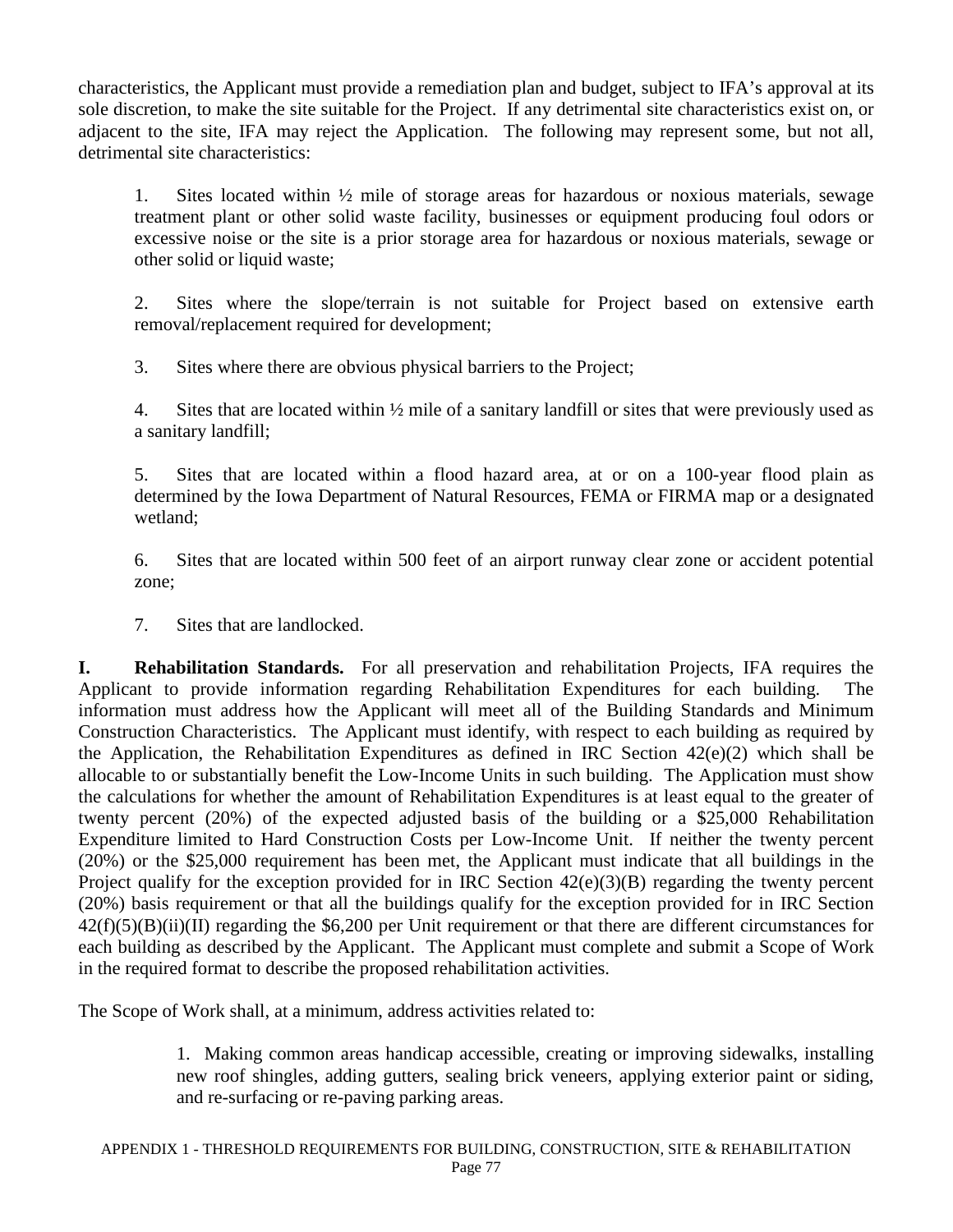2. Improving site and exterior dwelling lighting with Energy Star Qualified lighting fixtures, landscaping/fencing, and installing high quality vinyl, hardiplank siding or brick.

3. Use energy efficient related Energy Star labeled products to replace inferior ones, including insulated windows.

4. Improving heating and cooling units, plumbing fixtures and water heaters, toilets, sinks, faucets, and tub/shower units to meet minimum efficiency standards for new construction above.

5. Improving quality of interior conditions and fixtures, including carpet, vinyl, interior doors, painting, drywall repairs, cabinets, Energy Star appliances, Energy Star light fixtures, and window coverings to meet minimum efficiency standards for new construction above.

Drawings shall show the location of the work indicated in the Scope of Work.

**J. Capital Needs Assessment for Rehabilitation, Preservation and Adaptive Reuse Projects.** The Application will require the Applicant to acknowledge the Capital Needs Assessment requirement and that IFA will use it prior to commencing construction. The Capital Needs Assessment must be prepared by a competent third party, such as a licensed architect or engineer. The third party may be a member of the Qualified Development Team with prior approval by IFA after the allocation of Tax Credits, but may not be the Ownership Entity or Developer. The assessment must include a site visit and physical inspection of the interior and exterior of Units and structures, as well as an interview with available on-site Property management and maintenance personnel to inquire about past repairs/improvements, pending repairs, and existing or chronic physical deficiencies. The assessment must also consider the presence of hazardous materials on the site. The assessment must include an opinion as to the proposed budget for recommended improvements and should identify critical building systems or components that have reached or exceeded their expected useful lives. When a Capital Needs Assessment is completed, all of the IFA minimum development characteristics and Applicant-elected scoring criteria must be addressed.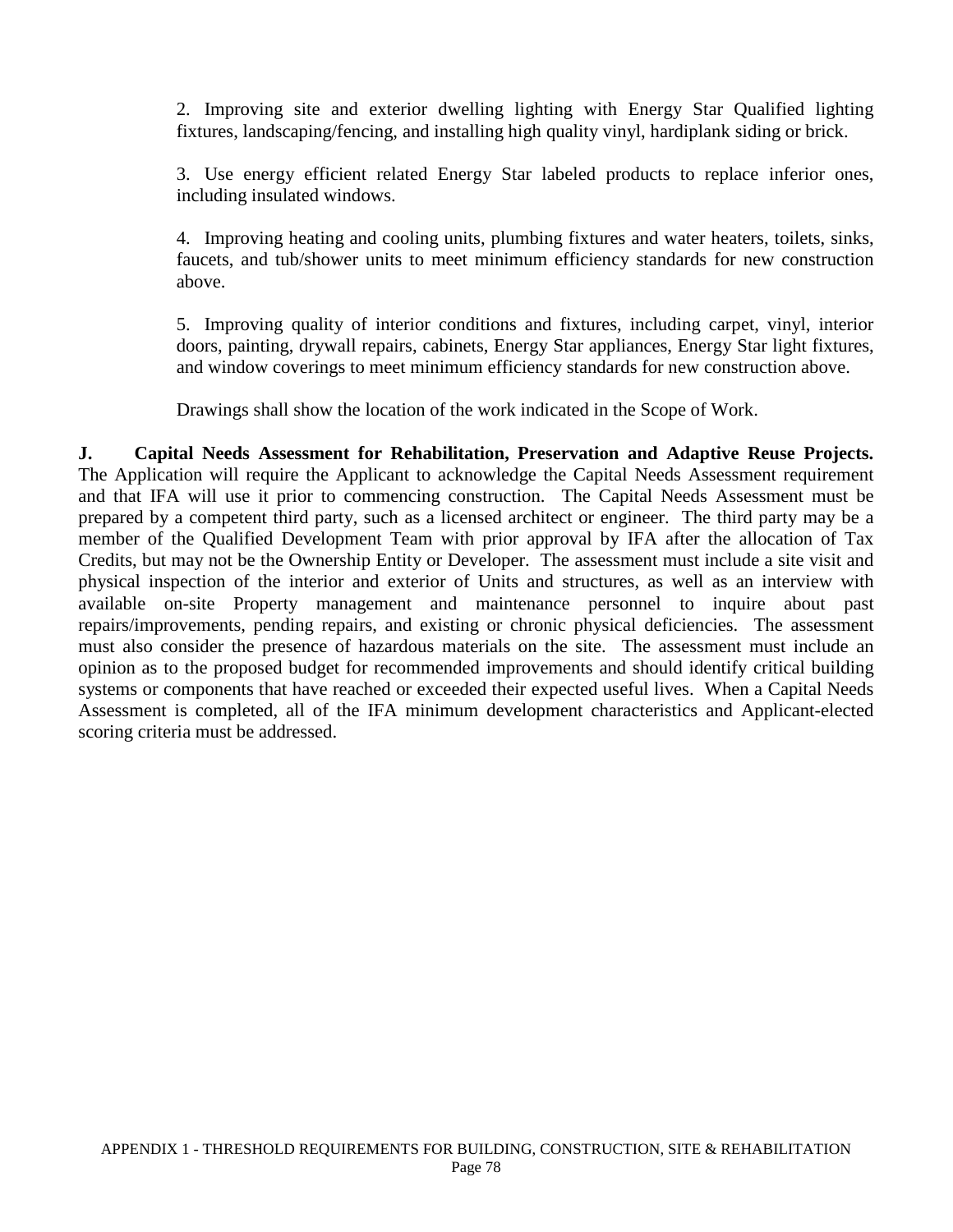## **APPENDIX 2 – GLOSSARY OF TERMS**

The following capitalized terms shall have the meanings set forth herein unless context clearly requires a different meaning.

**Accessibility** means buildings used by the public, accessible to, and functional for, the physically handicapped to, through and within their doors, without loss of function, space, or facility where the general public is concerned. An accessible route means a continuous unobstructed path connecting all accessible elements and spaces in a building or facility that can be negotiated by a severely disabled person using a wheelchair and that is also safe for and usable by people with other disabilities. Interior accessible routes may include corridors, floors, ramps, elevators, lifts, and clear floor space at fixtures. Exterior accessible routes may include parking, access aisles, curb ramps, walks, ramps and lifts.

**Affiliates** means with respect to any Person, (i) any other Person directly or indirectly Controlling, Controlled by, or under common Control with such Person, (ii) any other Person directly or indirectly Controlling fifty percent (50%) or more of the voting securities of such Person, or (iii) any officer, director, manager, member, or partner acts in any such capacity.

**Affirmative Marketing Plan** means to carry out an affirmative program to attract prospective tenants of all minority and non-minority groups in the housing market area regardless of their race, color, religion, sex, national origin, Disability, familial status, religious affiliation, creed, sexual orientation, and gender identity. Racial groups include White, Black or African American, American Indian or Alaska Native, Asian, Native Hawaiian or Other Pacific Islander. Other groups in the housing market area who may be subject to housing discrimination include, but are not limited to, Hispanic or Latino, Persons with disabilities, families with children, or Persons with different religious affiliations. The Applicant shall describe in the Marketing Plan the proposed activities to be carried out during advance marketing, where applicable, and during all rent ups. The affirmative marketing program also should ensure that any groups of Persons ordinarily not likely to apply for this housing without special outreach, know about the housing, feel welcome to apply and have the opportunity to rent.

**Applicable Fraction** means the fraction used to determine the Qualified Basis of the qualified lowincome building, which is the smaller of the Unit fraction or the floor space fraction, as defined more fully in IRC Section  $42(c)(1)$ .

**Applicable Percentage** means the percentage multiplied by the Ownership Entity's Qualified Basis to determine the annual Tax Credit available to the Ownership Entity for each year of the Tax Credit Period and as more fully described in IRC Section 42(b).

**Applicant** means the Ownership Entity.

**Application or Application Package** means those forms and instructions prepared by IFA to make a determination to allocate Tax Credits. Applicants are required by IFA to use the forms contained in the Application Package. The Application must include all information required by the QAP and as may be subsequently required by IFA.

**Assisted Living** Program/Facility means housing with services, as defined in Chapter 231C of the Iowa Code. The Developer must have successfully obtained an Assisted Living certification for at least one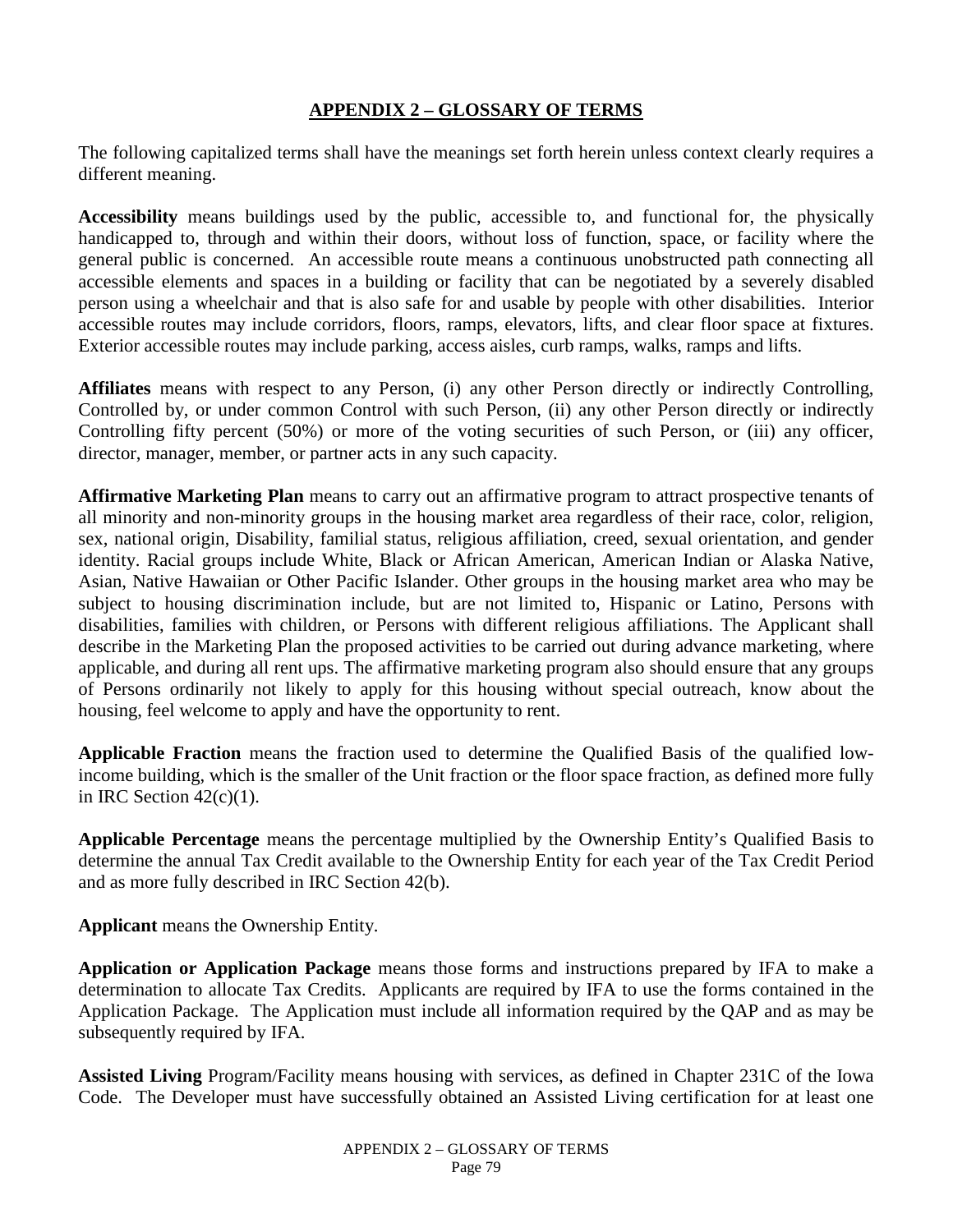project from the State of Iowa and is currently in good standing with the Iowa Dept. of Inspections and Appeals.

**Area Median Gross Income (AMGI)** means the most current tenant income requirements published by HUD pursuant to the qualified Low-Income Housing Project requirements of IRC Section  $42(g)$ .

**Board** means the Board of Directors of IFA.

**Builder Overhead** means the cost of continuing operations of a building construction firm.

**Builder Profit** means the return anticipated for providing building construction services under competitive conditions taking into consideration on-site construction time, work performed by the builder, number of subcontractors and extent of subcontract work and risk and responsibility.

**Capital Needs Assessment** means an assessment of the rehabilitation needs of an existing structure that is prepared by a competent third party, such as a licensed architect or engineer. The third party may be a member of the Qualified Development Team with prior approval by IFA, but may not be the Ownership Entity/Developer. The assessment must include a site visit and physical inspection of the interior and exterior of Units and structures, as well as an interview with available on-site Property management and maintenance personnel to inquire about past repairs/improvements, pending repairs, and existing or chronic physical deficiencies. The assessment must also consider the presence of hazardous materials on the site.

The assessment must include an opinion as to the proposed budget for recommended improvements and should identify critical building systems or components that have reached or exceeded their expected useful lives. The assessment must include a projection of recurring probably expenditures for significant systems and components impacting use and tenancy, which are not considered operation or maintenance expenses, to determine the appropriate replacement reserve deposits on a per Unit per annual basis. The following components should be examined and analyzed for a Capital Needs Assessment:

- Site, including topography, drainage, pavement, curbing, sidewalks, parking, landscaping, amenities, water, sewer, storm drainage, gas and electric utilities and lines;
- Structural systems, both substructure and superstructure, including exterior walls and balconies, exterior doors and windows, roofing system, and drainage;
- Interiors, including Unit and common area finishes (carpeting, vinyl tile, plaster walls, paint conditions, etc.), Unit kitchen finishes, cabinets and appliances, Unit bathroom finishes and fixtures, and common area lobbies and corridors; and
- Mechanical systems, including plumbing and domestic hot water, HVAC, electrical, lighting fixtures, fire protection, and elevators.

**Carryover Allocation Agreement or Carryover Agreement or Carryover Allocation** means the document which contains the Ownership Entity's election statements for an allocation of Tax Credit Reservations by IFA pursuant to IRC Section 42(h)(1)(E) and Treasury Regulations, § 1.42-6 and the contents are derived from the Carryover Allocation Package.

**Carryover Agreement Date** means the date that the Carryover Allocation Agreement is executed by IFA and the Ownership Entity.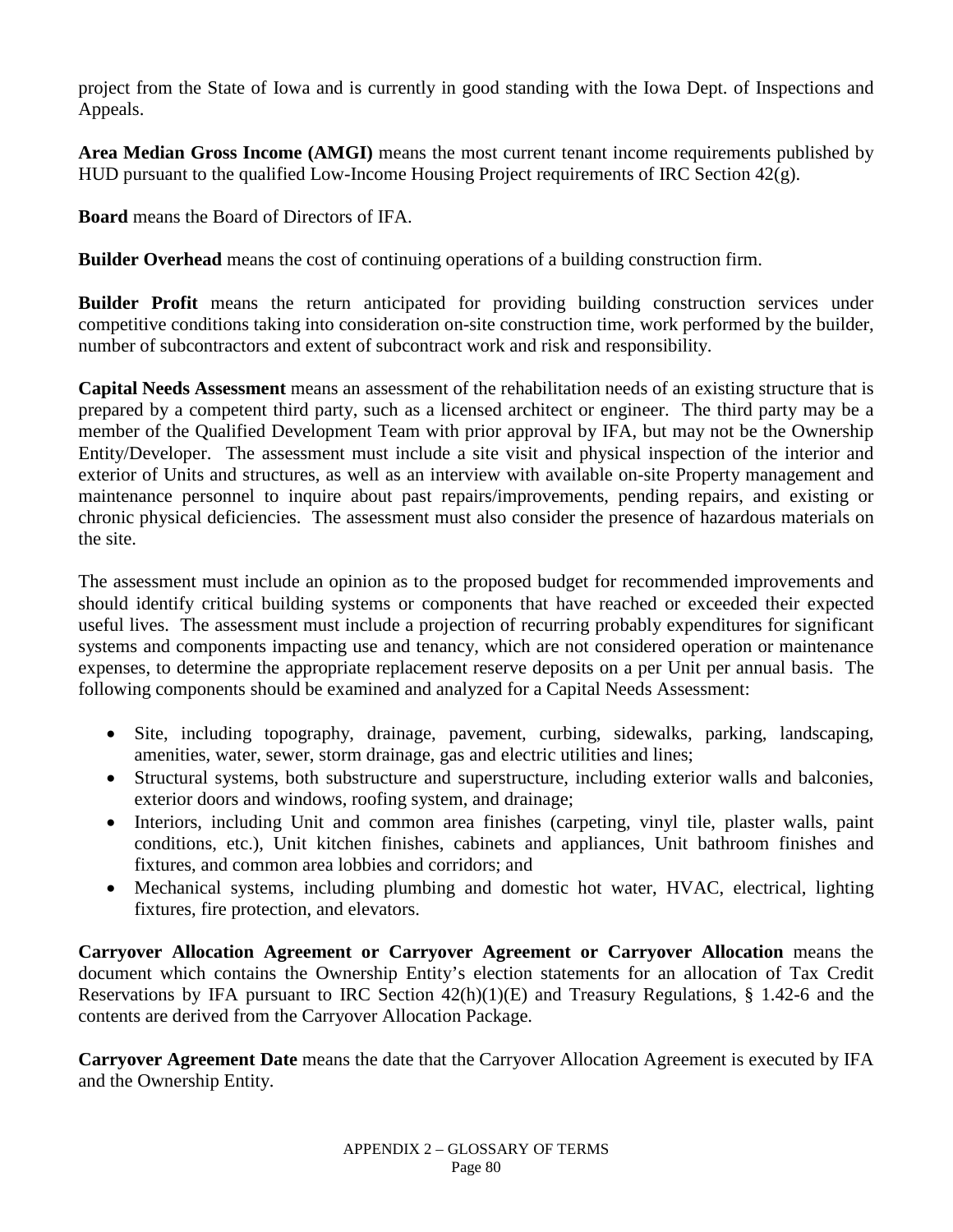**CHDO:** Community Housing Development Organization as defined in 24 CFR Part 92 is a nonprofit organization that is organized under State or local laws; has no part of its net earnings inuring to the benefit of any member, founder, contributor, or individual; is neither controlled by, nor under the direction of, individuals, or entities seeking to derive profit or gain from the organization; has a tax exemption ruling from the Internal Revenue Service under Section  $501(c)(3)$  or (4) of the IRC of 1986; doesn't include a public body; has standards of financial accountability that conform to 24 CFR 84.21, "Standards for Financial Management Systems"; has among its purposes the provision of decent housing that is affordable to low income and moderate-income persons as evidenced in its charter, articles of incorporation, resolutions, or by-laws; maintains accountability to low-income community residents; has a demonstrated capacity for carrying out activities assisted with HOME funds; has a history of serving the community within which housing to be assisted with HOME funds is to be located.

**Code or IRC** means the Internal Revenue Code of 1986, as amended, together with any applicable regulations, rules, rulings, revenue procedures, information statements or other official pronouncements issued there under by the United States Department of the Treasury or the Internal Revenue Service relating to the Low-Income Housing Tax Credit Program authorized by IRC Section 42 to and including October 31, 2008. These documents are incorporated in the QAP by reference and pursuant to 265 IAC §§ 17.4(2) and 17.12(2). A copy of the Internal Revenue Code and Treasury regulations and related information relating to this program are found in the state law library and are available for review by the public.

**Community Room** means a defined space made available exclusively to all tenants and guests of the Project, either in a stand alone building or incorporated within a residential structure, located in whole upon the Property. The size of the Community Room shall equal or exceed 20 square feet per residential Unit.

**Community Service Facility** means any facility designed to serve primarily individuals whose income is sixty percent (60%) or less of Area Median Gross Income within the meaning of in Section  $42(g)(1)(B)$ . It must meet the following criteria: 1) The facility must be used to provide services that will improve the quality of life for community residents, 2) The taxpayer must demonstrate that the services provided at the facility will be appropriate and helpful to individuals in the area of the Project whose income is sixty percent (60%) or less of Area Median Gross Income, 3) The facility must be located on the same tract of land as one of the buildings that comprises the qualified low-income housing Project, 4) If fees are charged for the services provided, they must be affordable to individuals whose income is sixty percent (60%) or less of Area Median Gross Income, and 5) The Community Service Facility must be located in a QCT.

**Compliance Period** means the 10-year credit period and additional 5-year period for a total of 15 taxable years, beginning with the first taxable year of the credit period.

**Computer Learning Center** means a physical space or room designated within the Project for the purpose of providing access and education related to computers. The Applicant may, in lieu of a Computer Learning Center, provide and maintain a computer in each Unit. The following information must be provided in either circumstance: 1) Description of the center's purpose and its intended customers/clients, 2) Equipment (hardware, software, training materials) and 3) staffing of the center.

**Construction Contingency** means a set percentage of Hard Construction Costs that is budgeted for unforeseen emergencies or shortfalls identified after construction commencement.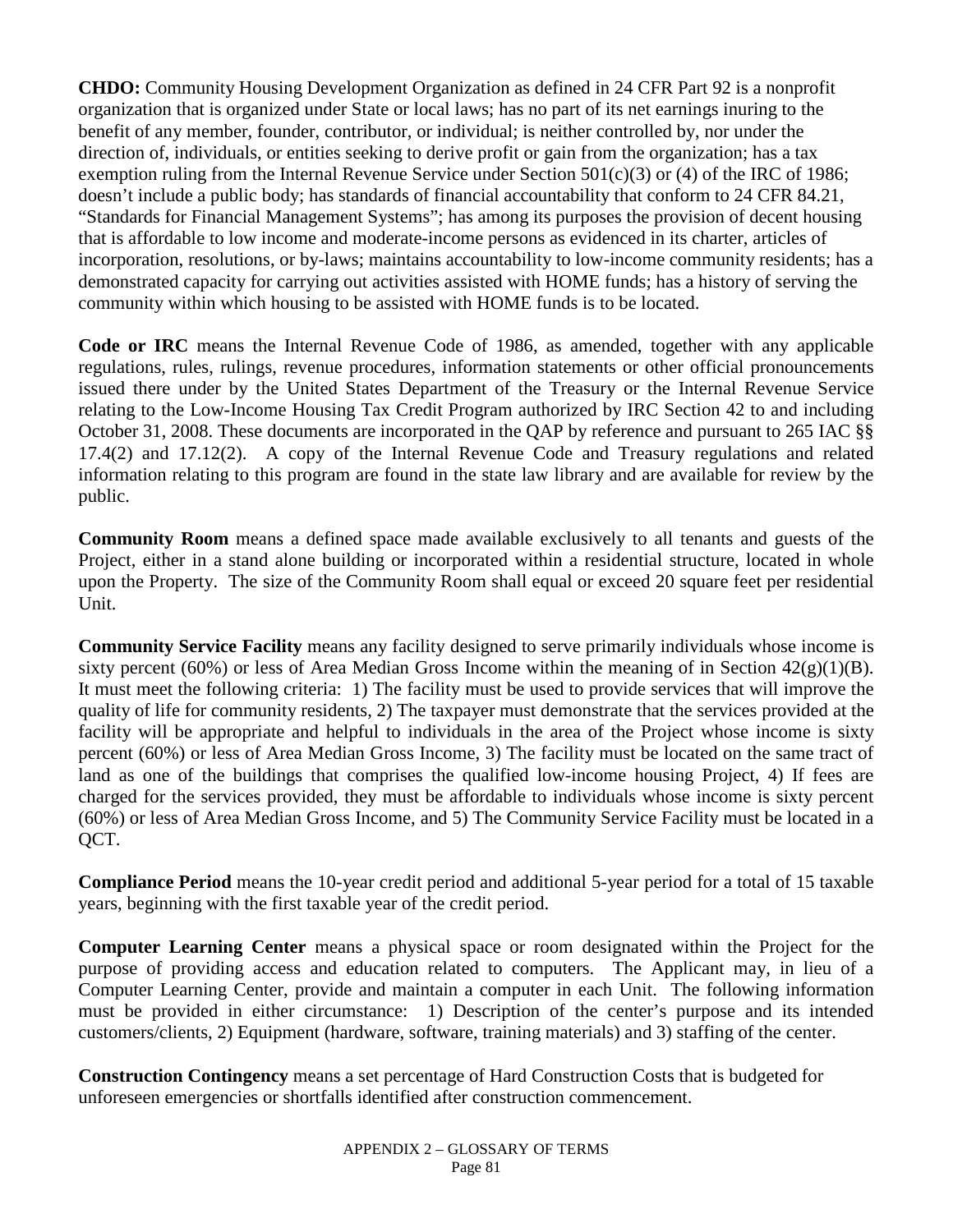**Construction Costs:** Is defined by Iowa's tax credit on-line Application under the "Cost and Credit Calc" tab, item III. Construction.

**Consultant Fee** means a fee paid to a housing consultant. No Entity having an Identity of Interest with the Developer may earn a fee for providing services that would otherwise be provided on a fee basis by a housing consultant. Consultant efforts must be directed exclusively towards serving the specific Project being proposed.

**Control** (including the terms Controlling, Controls, Controlled by, under common Control with, or some variation or combination of all three) means the possession, directly or indirectly, of the power to direct or cause the direction of the management and policies of any Person or Affiliate thereof, whether through the ownership of voting securities, by contract or otherwise, including specifically ownership of more than fifty percent (50%) of the General Partner interest in a limited partnership, or designation as a managing General Partner or the managing member of a limited liability company.

**DHS** means The Iowa Department of Human Services.

**Debt Service Coverage Ratio (DSCR) or Debt Coverage Ratio (DCR)** means the ratio of a Property's net operating income (rental income less operating expenses and reserve payments) to foreclosable, currently amortizing debt service obligations.

**Developer** means any individual or Entity responsible for initiating and controlling the development process and ensuring that all phases of the development process, or any material portion thereof, are accomplished.

**Difficult Development Areas** mean any areas that are so designated by the Secretary of HUD as areas which have high construction, land, and utility costs relative to area median family income.

**Disability** means at least one of the following criteria: 1) Has a physical, mental or emotional impairment which is expected to be of long-continued and indefinite duration, substantially impedes the person's ability to live independently, and is of a nature that such ability could be improved by more suitable housing conditions; OR 2) Has a developmental Disability, defined as a severe chronic Disability which is attributable to a mental or physical impairment or combination of mental and physical impairments, is manifested before the Person attains age 22, is likely to continue indefinitely, results in substantial functional limitation in three or more of the following areas of major life activity: self-care, receptive and expressive language, learning, mobility, self-direction, capacity for independent living, and economic self-sufficiency; and which reflects the person's need for a combination and sequence of special, interdisciplinary, or generic care, treatment, or other services which are of lifelong, or extended duration and are individually planned and coordinated.

**Disaster Relief Tax Credits** means low-income housing tax credits for Disaster Recovery Assistance housing in the amount of \$8.00 per capita authorized pursuant to the Heartland Disaster Tax Relief Act of 2008.

**Eligible Basis** means, with respect to a building within a Project, the building's Eligible Basis at the close of the first taxable year of the Tax Credit Period and as further defined in IRC Section 42(d).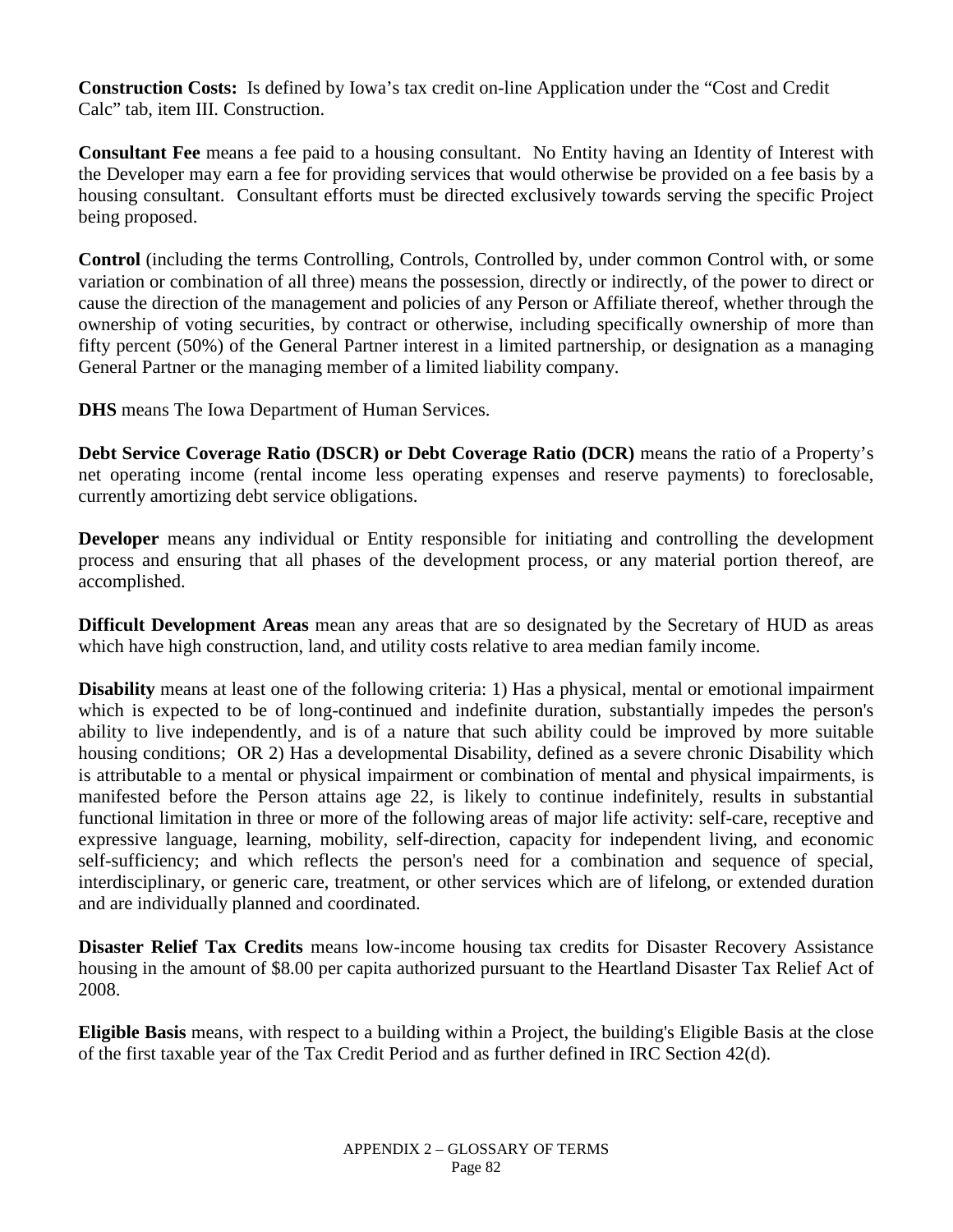Eligible Basis shall not include garages or Storage Units or other amenities where the Ownership Entity is charging tenants for the use of the garage or Storage Unit or other amenities, except when the garage or Storage Units or other amenities are part of normal rent for all of the units in the Project.

If a grant is made with respect to any building or its operation during any taxable year of the Compliance Period and any portions of such grant is funded with federal funds, the Eligible Basis of the building for that taxable year and all succeeding taxable years must be reduced by the portion of the grant.

**Eligible Basis for Rehabilitation Project** includes the definition of Eligible Basis with the adjustments described in this Section. No Tax Credit shall be available for acquisition of an existing building unless all of the following criteria are met:

- The building is acquired by purchase;
- Subject to limited exceptions, at least 10 years has elapsed since the building was last Placedin-Service or if more recent, the date of certain improvements costing at least twenty-five percent (25%) of the Applicant's adjusted basis in the building;
- The building was not previously Placed-in-Service by a related Person to the current Applicant. For the purposes of this paragraph "Related Person" shall have the same meaning as IRC Section  $42(d)(2)(D)(ii)$ ; and
- The used building is rehabilitated in a manner which is eligible for Tax Credit.

**Entity** means any General Partnership, Limited Partnership, corporation, joint venture, trust, Limited Liability Company, limited liability partnership, business trust, cooperative or other business association.

**Evaluators** mean members of IFA Staff, temporary staff hired to evaluate the Tax Credit Applications, or staff from municipalities, or other state or federal agencies, including but not limited to the Department of Human Services, Department of Cultural Affairs, IEDA, and USDA.

**Extended Use Period or Extended Low Income Housing Commitment** means the time frame which begins the first day of the initial 15-year Compliance Period, in which the building is a part of a qualified low-income housing Project and ends 15 years after the close of the initial Compliance Period, or the date specified by IFA in the LURA.

**Family** means one or more individuals that may be domiciled with one or more Persons under age 18. A Family Project is not an Older Persons Project.

**Frail Older Persons** mean Older Persons requiring assistance with three or more activities of daily living.

**Full Service Grocery Store** means a grocery store that has available for purchase the following categories: Fresh meat (i.e. beef, pork, chicken, etc.); dairy products (i.e. milk, cheese, butter, etc.); frozen foods (i.e. vegetables, pizza, ice cream, frozen meals, etc.); canned goods (i.e. beans, tomato products, juices, soups, etc.); paper products (i.e. toilet paper, paper towels, diapers, feminine products,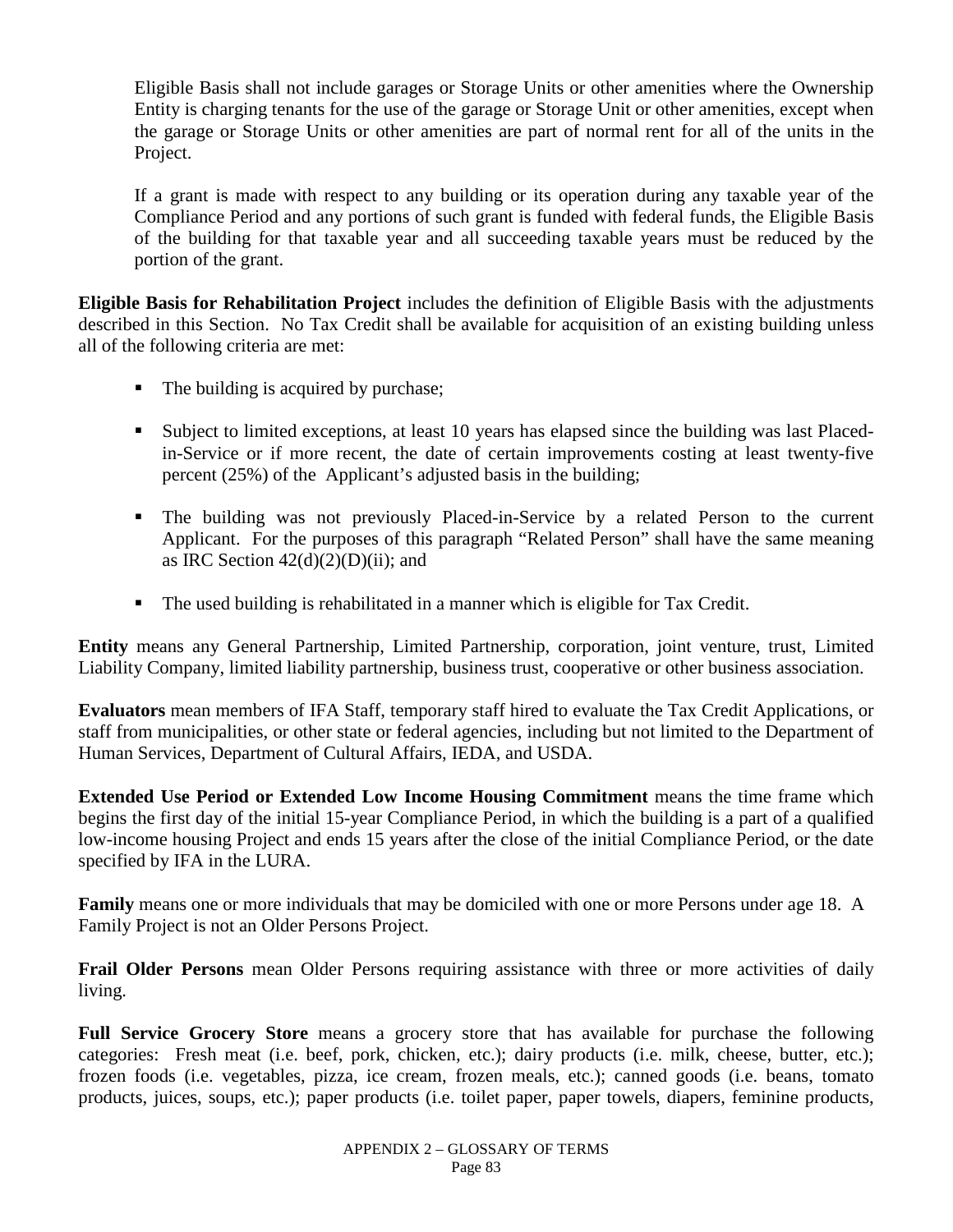etc.); health & beauty products (i.e. OTC medicines, hair care products, deodorant, etc.); spices (i.e. salt, pepper, cinnamon, oregano, etc.); and bread & bakery products (i.e. loaves, buns, donuts, lunch/snack items, etc.).

**General Partner** means the General Partner of a limited partnership or a limited liability limited partnership as set forth in the limited partnership agreement or as otherwise established by the Uniform Limited Partnership Act, Iowa Code chapter 488.

**General Pool** means all low income housing per capita tax credits available under the QAP, other than those committed to Set-Asides under the QAP.

**Governmental Entity or Political Subdivision** means federal or state agencies, departments, boards, bureaus, commissions, authorities, and political subdivisions, special districts and other similar entities, their employees, board members or agents.

**Handicapped Accessible** means meeting the construction standards for the Unit set forth in Chapter 11 of the International Building Code 2006, or the local building code related to Accessibility of Units if more stringent.

**Hard Construction Costs** mean the following items: site improvements or work, new construction, accessory buildings, garages, general requirements, Construction Contingency, asbestos abatement, lead based paint measures, builder's overhead, builder's profit, builder bond fee, other fees, architect's and engineering fees—design, architect's and engineering fees—supervisory, rehabilitation.

**Held for Occupancy** means the percentage of the total Project units specified in the approved Application must be designed and held for occupancy by members of the selected Resident Populations with Special Needs Target Population(s) (the Target Population), with IFA's "held for occupancy policy" that states the following: (1). During Initial Lease-up, priority must be given in the tenant screening process to income-qualified households in the selected Target Population. A minimum of the percentage of total Project units committed in the approved Application for occupancy by the selected Target Population (the "Minimum Unit Percentage") up to a maximum of twenty-five (25%) percent of the total Project units must be held for occupancy by qualified Target Population households until the lesser of such time as the minimum unit commitment has been met or for a period of 60 days from the Placed-in-Service date; (2). Once a unit occupied by a Target Population household has vacated, that unit must be held for a minimum of 30 days for occupancy by another qualified Target Population household unless the Project otherwise complies with the Minimum Unit Percentage. Efforts to market the available unit to the selected Target Population must be demonstrated during this time period; (3). If after a 30-day period the unit is leased to a household that doesn't meet the Target Population commitment and the Project does not otherwise meet the Minimum Unit Percentage, the next subsequent available unit must be marketed to and held for occupancy by the Target Population for 30 days. This subsequent unoccupied unit rule will continue to apply until the Project has once again met its Minimum Unit Percentage requirement; (4). Any household that qualified as a member of the Target Population at initial occupancy or at any time during occupancy will be counted as occupying a qualified service plan unit when calculating the Project's compliance with the Minimum Unit Percentage; (5). The Project must comply with the Minimum Unit Percentage and all other Resident Populations with Special Needs scoring requirements at initial lease-up and throughout the 15-year Compliance Period. In addition, the Project's Residential Populations with Special Needs scoring commitments will be specified in the Land Use Restriction Agreement (LURA).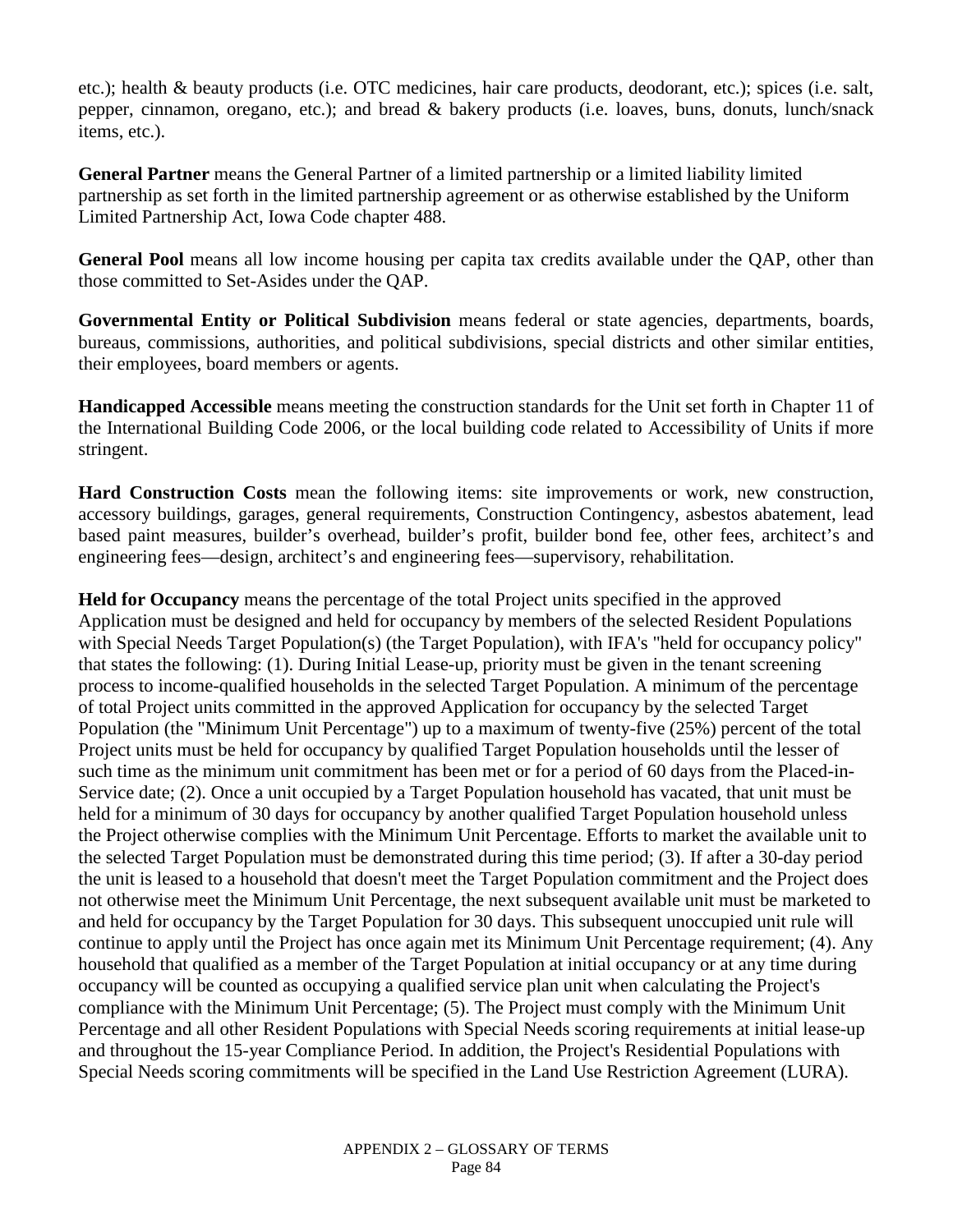## **HERA** means the HOUSING AND ECONOMIC RECOVERY ACT OF 2008

**Homeless** means the term as defined by The McKinney-Vento Homeless Assistance Act as amended by S. 896 The Homeless Emergency Assistance and Rapid Transition to Housing (HEARTH) Act; the reference for the regulatory definition is 24 CFR Part 91.5.

**Housing Credit Agency** means IFA. Pursuant to Iowa Code Section 16.52, IFA is charged with the responsibility of allocating Tax Credits pursuant to IRC Section 42(h)(8)(A) and pursuant to Iowa Code Section 16.52.

**HUD** means the United States Department of Housing and Urban Development, or its successor.

**IEDA** means the Iowa Economic Development Authority.

**Identity of Interest** means a financial, familial or business relationship that permits less than an arm's length transaction. No matter how many transactions are made subsequently between Persons, corporations, or trusts Controlled by the Ownership Entity/Developer, these subsequent transactions shall not be considered "arm's-length". Identity of Interest includes but is not limited to the following: the existence of a reimbursement program or exchange of funds; common financial interests; common officers, directors or stockholders; family relationships among the officers, directors or stockholders; the Entity is Controlled by the same group of corporations; a partnership and each of its partners; a limited liability company and each of its members; or an S Corporation and each of its shareholders.

**IFA** means the Iowa Finance Authority.

**IRS** means the Internal Revenue Service, or its successor.

**Joint Review Team** means representatives of IFA, IEDA, USDA, or the City of Des Moines to review Projects that have requested funding by IFA's LIHTC Program and the state HOME funds, and city HOME funds. Staff for the respective agency (ies) will make recommendations regarding Tax Credit awards and HOME awards to their respective decision makers. A decision by one agency or department within an agency to fund a Project does not bind the other department or agency to fund a Project. The failure to provide funds is a financial feasibility issue that could ultimately disqualify the Project from consideration.

**Land Use Restrictive Covenants a/k/a Land Use Restrictive Agreement (LURA)** means an agreement between IFA and the Ownership Entity and all of its successors in interest where the parties agree that the Project will be an affordable housing Project through the length of the Extended Use Period elected by the Ownership Entity and upon which the award of Tax Credits was in part, based. The LURA will contain restrictive covenants that must encumber the land where the Project is located for the life of the agreement. The LURA must conform to the requirements of IRC Section 42(h), Iowa Code Section 16.52 and the QAP.

**Lead Service Provider** means an organization that is described in IRC Section 501(c)(3) or (4), that is exempt from federal income taxation under IRC Section 501(a), that is not affiliated with or Controlled by a for-profit organization, and includes as one of its exempt purposes the provision of social services to improve the quality of life of low-income households or Resident Populations with Special Needs and has a minimum of two years of experience in providing such services in the market area.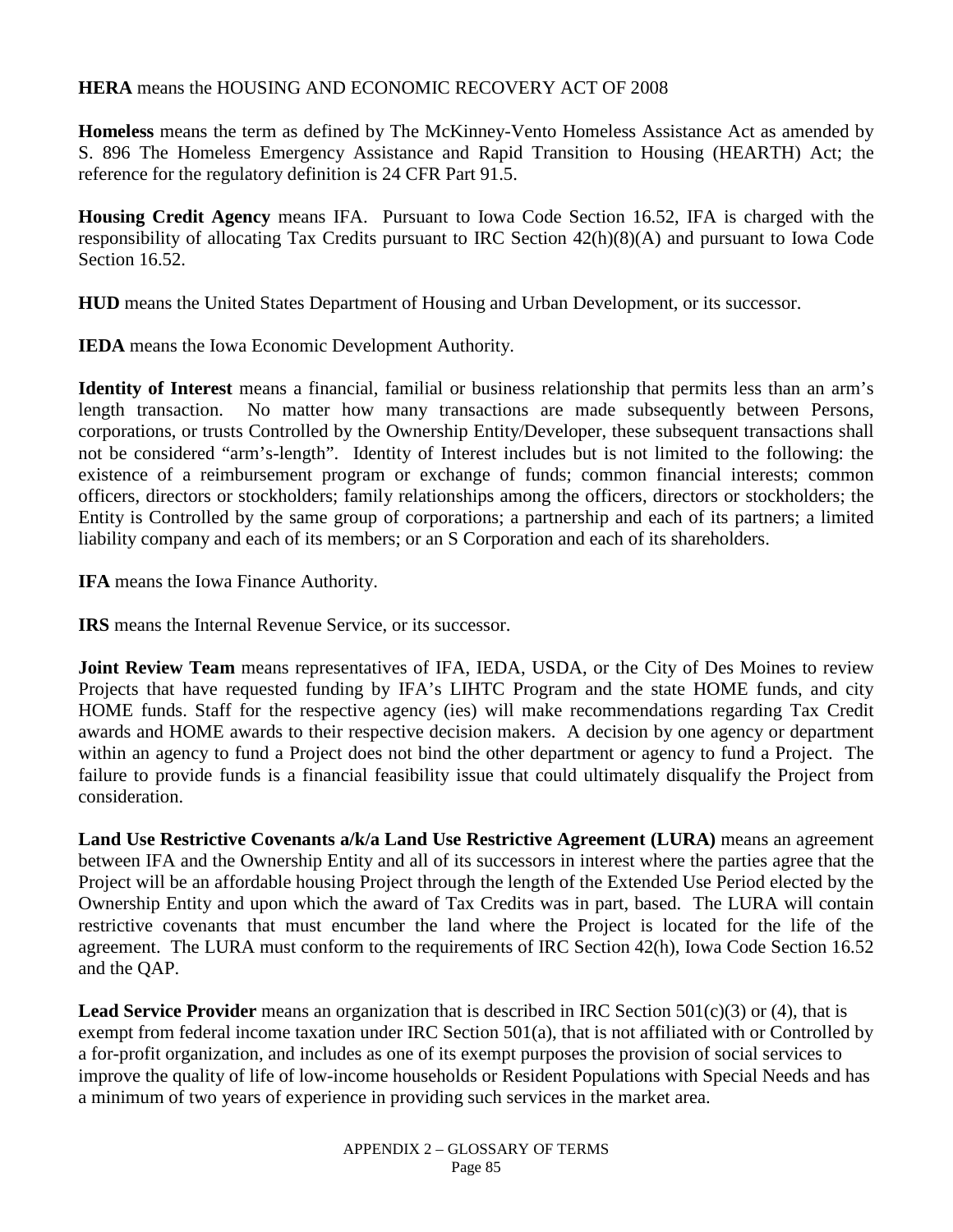**LIHTC** means the Low-Income Housing Tax Credit Program authorized by IRC Section 42.

**Local Government Contribution** means contributions by a city or county, or an agency, department or similar subunit thereof, in the form of a cash contribution, gift of land, tax abatement (not tax exemption), tax increment financing, enterprise zone credit, waiver of fees, or below market interest rate loan (value calculated on imputed savings). The following shall not qualify as a Local Government Contribution:

- A HOME loan or
- Funds provided to a city or county with the understanding or express agreement that such funds will be contributed to a Low Income Housing Tax Credit Project.

**Local Housing Trust Fund (LHTF)** means a local housing trust fund that has been certified by the Iowa Finance Authority in accordance with administrative rules governing the Local Housing Trust Fund Program.

**Low-Income Unit** means any residential rental Unit if such Unit is rent-restricted and the occupant's income meets the limitations applicable as required for a qualified low-income housing Project.

**Managers Unit** means it is a residential property (common space) to benefit the tenants and not considered a residential unit; the employee must be a full-time employee. The unit is considered necessary for the property and used exclusively for the property.

**Materially Participating** means the participant is involved in the development and operation of the activity on a basis which it is regular, continuous, and substantial, throughout the compliance period as defined in IRC Section 42 and the regulations promulgated thereunder.

**Medical Alert System** means a system that provides monitoring center communication with limited physical effort by the tenant. The monitoring center will communicate with the tenant and determine if emergency help is needed and will contact emergency responders if necessary.

**Medical Services** means a clinic or hospital at which a clinical diagnosis can be obtained from a medical doctor (MD), Doctor of Osteopathic Medicine (DO) or a Physician Assistant (PA). A physician or physician assistant is concerned with preventing, maintaining, and treating human illness and injury. The Physician and Physician Assistants may conduct physical exams, diagnose and treat illnesses, order and interpret tests, counsel on preventive health care, assist in surgery, and write prescriptions.

**Metropolitan Statistical Area (MSA)**. MSA as defined by the U.S. Office of Management and Budget (OMB), Federal Register Doc. 2010-15605, dated June 25, 2010, is a Core Based Statistical Area associated with at least one urbanized area that has a population of at least 50,000. The Metropolitan Statistical Area comprises the central county or counties containing the core, plus adjacent outlying counties that have a high degree of social and economic integration with the central county or counties as measured through commuting. A listing of Iowa MSA's will be available in the on-line application.

**New Developer** means a Developer that has not been allocated low-income housing Tax Credits in the last five years.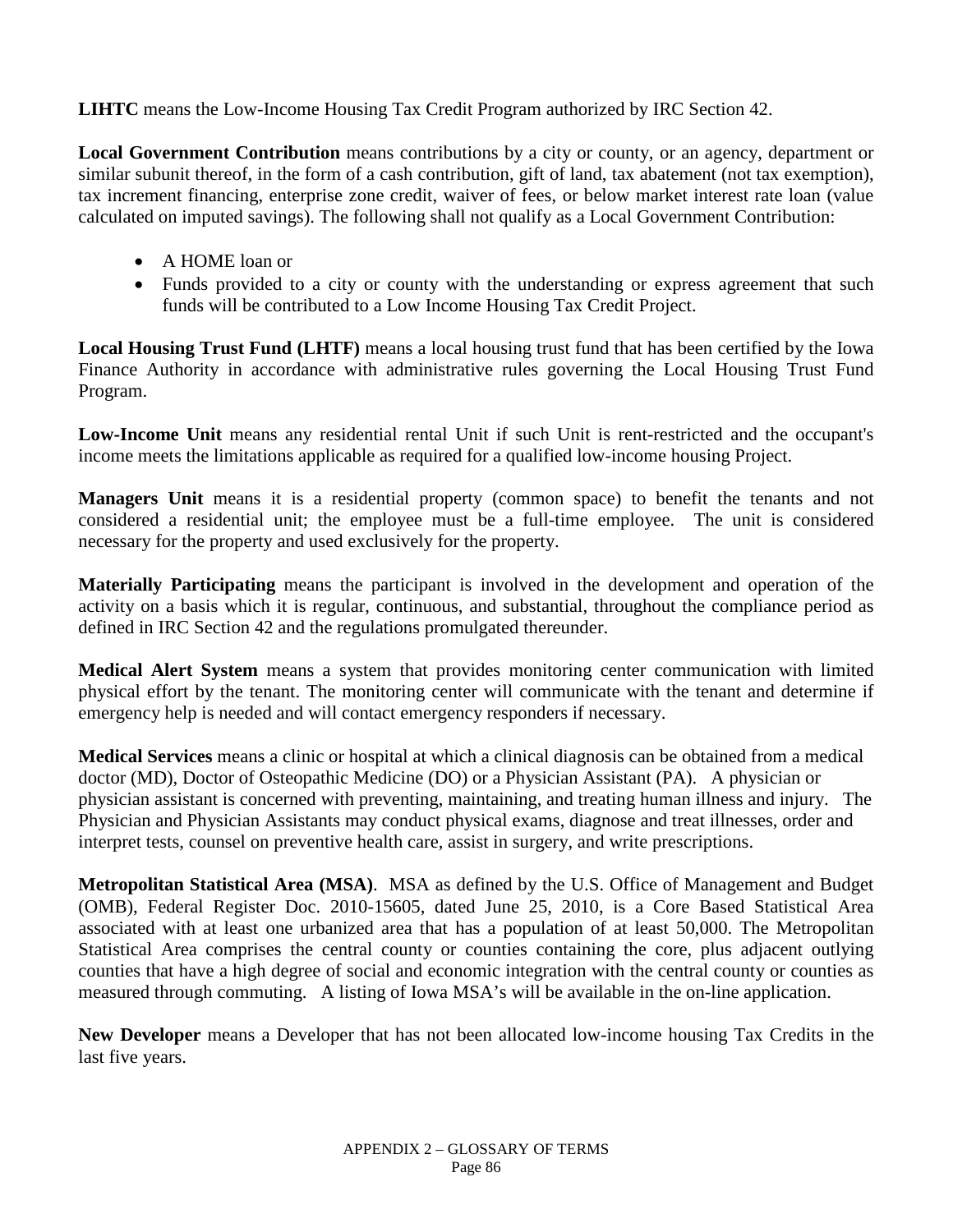**Non-Metropolitan Statistical Area (MSA)**. An area not identified as a MSA as defined by the U.S. Office of Management and Budget (OMB), Federal Register Doc. 2010-15605, dated June 25, 2010.

**Older Persons** means persons 55 or older. An Older Persons Project is exempt from the prohibition against familial status discrimination under the Fair Housing Act if:

- The HUD Secretary has determined that it is specifically designed for and occupied by elderly Persons under a Federal, State or local government program or
- It is occupied solely by Persons who are 62 or older or
- It houses at least one Person who is 55 or older in at least 80 percent of the occupied units, and adheres to a policy that demonstrates intent to house Persons who are 55 or older.

**Owner Representative** means the General Partner(s) or managing member(s) of the Ownership Entity.

**Ownership Entity** means the Entity to which Tax Credits will be or have been awarded.

**Ownership Entity Agreement** means a written, legally binding agreement describing the rights, duties, and obligations of the owners in the Ownership Entity.

**Per Capita Tax Credits** means the credits that IFA is authorized to allocate pursuant to the formula set forth in IRC Section  $42(h)(3)(c)(ii)(1)$ .

**Person** means any individual or Entity, and the heirs, executors, administrators, legal representatives, successors and assigns of such Person where the context so admits; and, unless the context otherwise requires, the singular shall include the plural, and the masculine gender shall include the feminine and the neuter and vice versa.

**Placed-In-Service Date** means the date the property is ready for occupancy. The placed-in-service date generally marks the beginning of the credit period.

**Project** means a low-income rental housing Property the Applicant of which represents that it is or will be a qualified low-income housing Project within the meaning of IRC Section 42(g). With regard to this definition, the Project is that Property which is the basis for the Application.

**Property** means the real estate and all improvements thereon which are the subject of the Application, including all items of personal property affixed or related thereto, whether currently existing or proposed to be built thereon in connection with the Application.

**Qualified Allocation Plan (QAP)** means an allocation plan to select and award Tax Credits to qualified recipients. The requirements of the QAP apply to any tax-exempt bond financed Project. Tax-exempt bond financed Projects must pay particular attention to the Sections of the QAP relating to these Projects.

**Qualified Basis** means, with respect to a building within a Project, the building's Eligible Basis multiplied by the Applicable Fraction, within the meaning of IRC Section  $42(c)(1)$ .

**Qualified Census Tract** means any census tract which is so designated by the Secretary of HUD and, for the most recent year for which census data are available on household income in such tract, either in which fifty percent (50%) or more of the households have an income which is less than sixty percent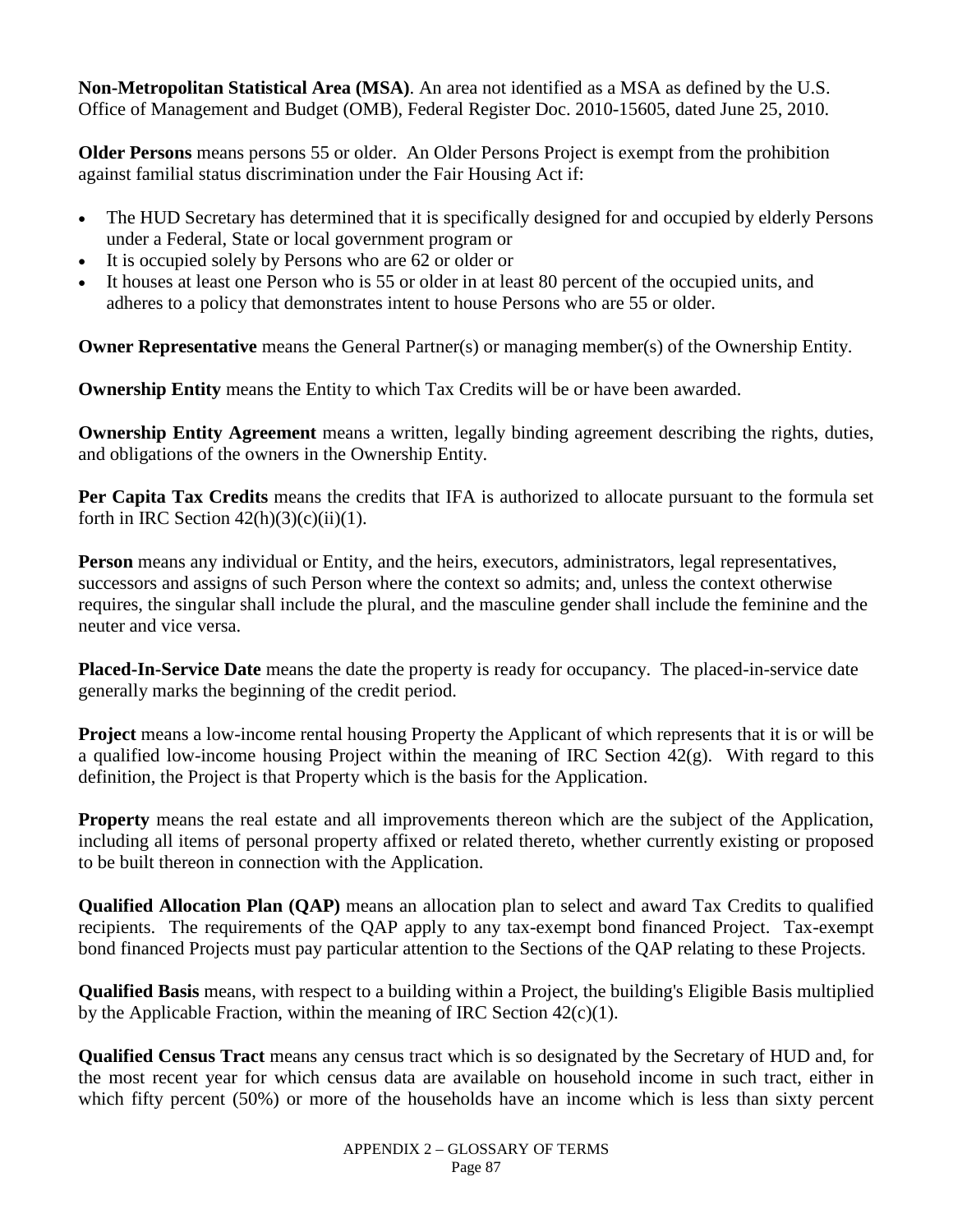(60%) of the adjusted gross median income for such year or which has a poverty rate of at least twentyfive percent (25%).

**Qualified Contract** means a bona fide contract to acquire a LIHTC Project for the sum of the existing debt, adjusted investor equity and other capital contributions, less Project cash distributions.

**Qualified Development Team** means the individuals or companies that develop the Project including but not limited to the Project Developer (mandatory), General Partner/Managing Member (mandatory), Development Consultant, Architect, Engineer, Energy Consultant (mandatory), Contractor, Tax Accountant (mandatory), Tax Attorney (mandatory), Management Company (mandatory), Lead Service Provider (mandatory) and Syndicator.

**Qualified Nonprofit Organization or Nonprofit** means an organization that is described in IRC Section  $501(c)(3)$  or (4), that is exempt from federal income taxation under IRC Section  $501(a)$ , that is not affiliated with or Controlled by a for-profit organization, and includes as one of its exempt purposes the fostering of low-income housing within the meaning of IRC Section 42(h)(5)(C) and is allowed by law or otherwise to hold and develop property.

**Qualified Residential Rental Property** shall have the same meaning as defined in IRC Section 42(d).

**RD** means the United States Department of Agriculture (USDA) Rural Development Program.

**Real Time** means the actual time during which something takes place, on a twenty four (24) hour, seven (7) day a week basis.

**Rehabilitation Expenditure(s)** means depreciable expenditures which are for Property or improvements that are chargeable to the capital account and which are incurred in connection with the rehabilitation of a building. Rehabilitation Expenditures are not eligible for Tax Credits unless the expenditures are allocable to or substantially benefit one or more Low-Income Units and the amount of such expenditures during any 24 month period selected by the Applicant is at least the greater of twenty percent (20%) of the Applicant's adjusted basis of the building at the start of the 24 month period, or \$6,000 per Unit. See also, IRC Section 42(e)(2).

**Resident Population with Special Needs** means one of the following:

- Homeless Persons, including homeless individuals, families, youth, and/or veterans
- Persons with a physical or mental, and/or developmental Disability, which may include persons with brain injury, mental illness, or co-occurring disorders
- Victims of domestic violence
- Frail Older Persons
- Older Persons 62 and older
- Persons living with HIV/AIDS
- Persons in recovery from chemical dependency

**ROSE Program** means Renter to Ownership Savings Equity (ROSE) Program. For each month that the tenant resides in a Unit, at least \$50 will be placed in an account to be used by the tenant, at the completion of a lease term, for the purpose of securing homeownership. If a tenant leaves a Property without securing homeownership, the residual of the deposits made on behalf of the tenant are to be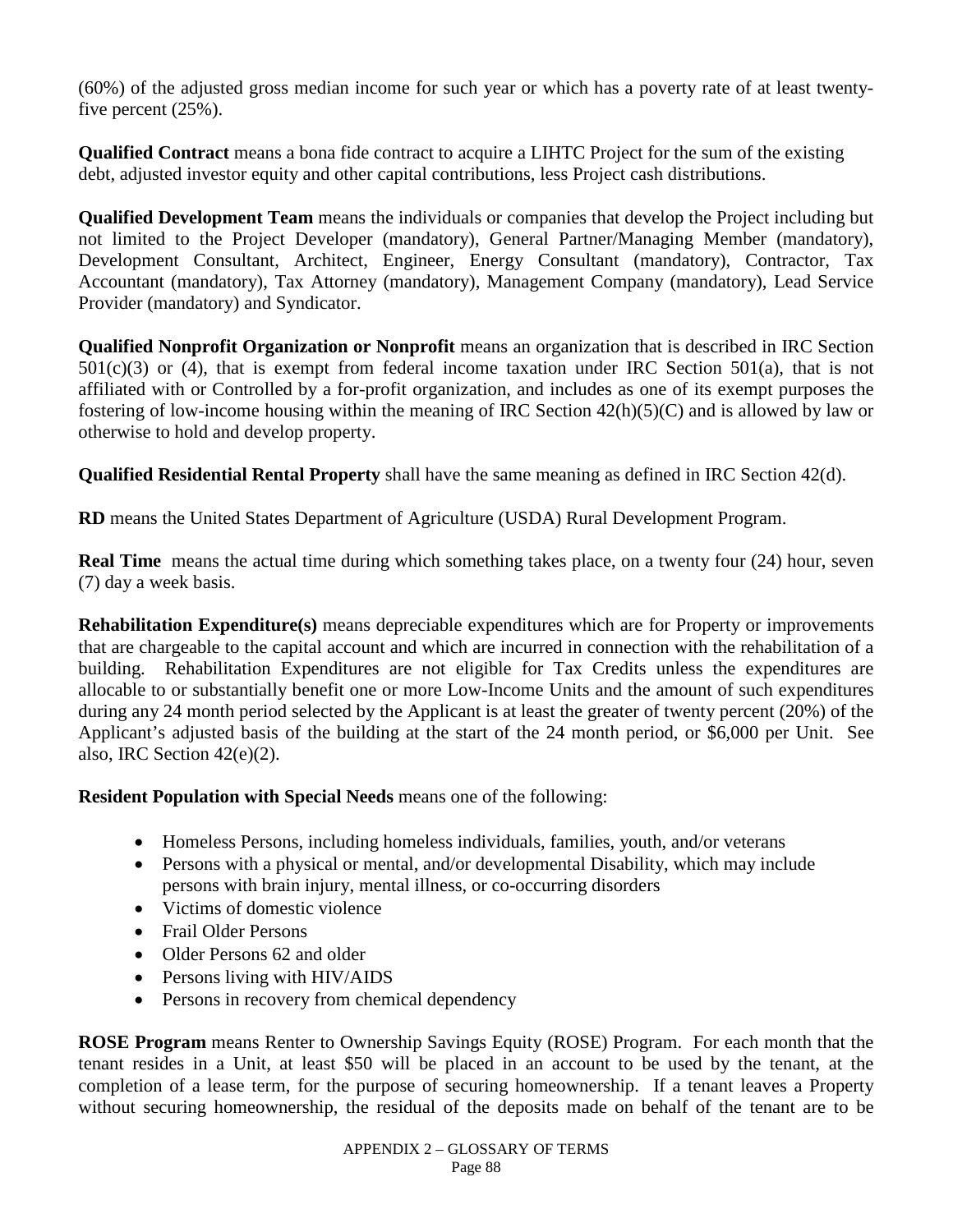shared among the remaining tenants. Interest earned on the account shall go to the tenant, or be used by the Owner to assist with the cost of providing homeownership education and credit counseling. Only detached single family homes qualify for the ROSE program and must be new construction without an existing LURA. At the completion of the 15-year Compliance Period, the Unit shall be offered to the current tenant. Prior to sale of the Unit, any reserves available shall be used to make improvements as determined by a Capitol Needs Assessment performed by a third-party contractor. If the reserves are not sufficient, the Owner will provide other sources of funds to make repairs. The owner must provide documentation illustrating how the purchase price is being determined, and evidencing the tenants' monthly anticipated mortgage payment, and tenant-paid Utilities.

**Rural** means a non-MSA city or county.

**Schools** mean an elementary, junior high or high school accredited by the Iowa Department of Education. The school(s) selected must be in the school district which would serve the project and the school must be tuition free for those attending.

**Scope of Work** means the division of work to be performed under a contract or subcontract in the completion of a project, typically broken out into specific tasks with deadlines.

**Senior Center** means a community-based, federally funded, program that provides a variety of services that can include social activities, nutrition, and educational and recreational opportunities for older adults.

**Single Room Occupancy (SRO)** housing means housing consisting of single room dwelling Units that is the primary residence of its occupant or occupants. The Unit must contain either food preparation or sanitary facilities, or both, if the Project consists of new construction, conversion of non-residential space, or reconstruction. For acquisition or rehabilitation of an existing residential structure, neither food preparation nor sanitary facilities are required to be in the Unit. If the Units do not contain sanitary facilities, the building must contain sanitary facilities that are shared by tenants. SRO does not include facilities for students.

**State Ceiling** means the limitation imposed by IRC Section 42(h) on the aggregate amount of Tax Credit Allocations that may be made by IFA during any calendar year, as determined from time to time by IFA in accordance with IRC Section 42(h)(3).

**Storage Unit** means a lockable, solid, floor to ceiling room that is at least twenty (20) square feet. The storage unit must be in addition to and excess of the standard two feet (2 ft.) by five feet (5 ft.) required closet. Storage rooms must be maintained in compliance with the manufacturer's installation requirements for fire safety and Uniform Fire Code, which limits flammable and combustible materials.

**Tax Credit** means the Low-Income Housing Tax Credits issued pursuant to the program, IRC Section 42 and Iowa Code Section 16.52. Tax Credits are determined under IRC Section 42(a) for any taxable year in the Tax Credit Period equal to the amount of the Applicable Percentage of the Qualified Basis for each qualified low-income building.

**Tax Credit Allocation or Reservation** amount means, with respect to a Project or a building within a Project, the amount of Tax Credit IFA allocates to a Project and determines to be necessary for the financial feasibility of the Project and its viability as a qualified low-income housing Project throughout the Compliance Period.